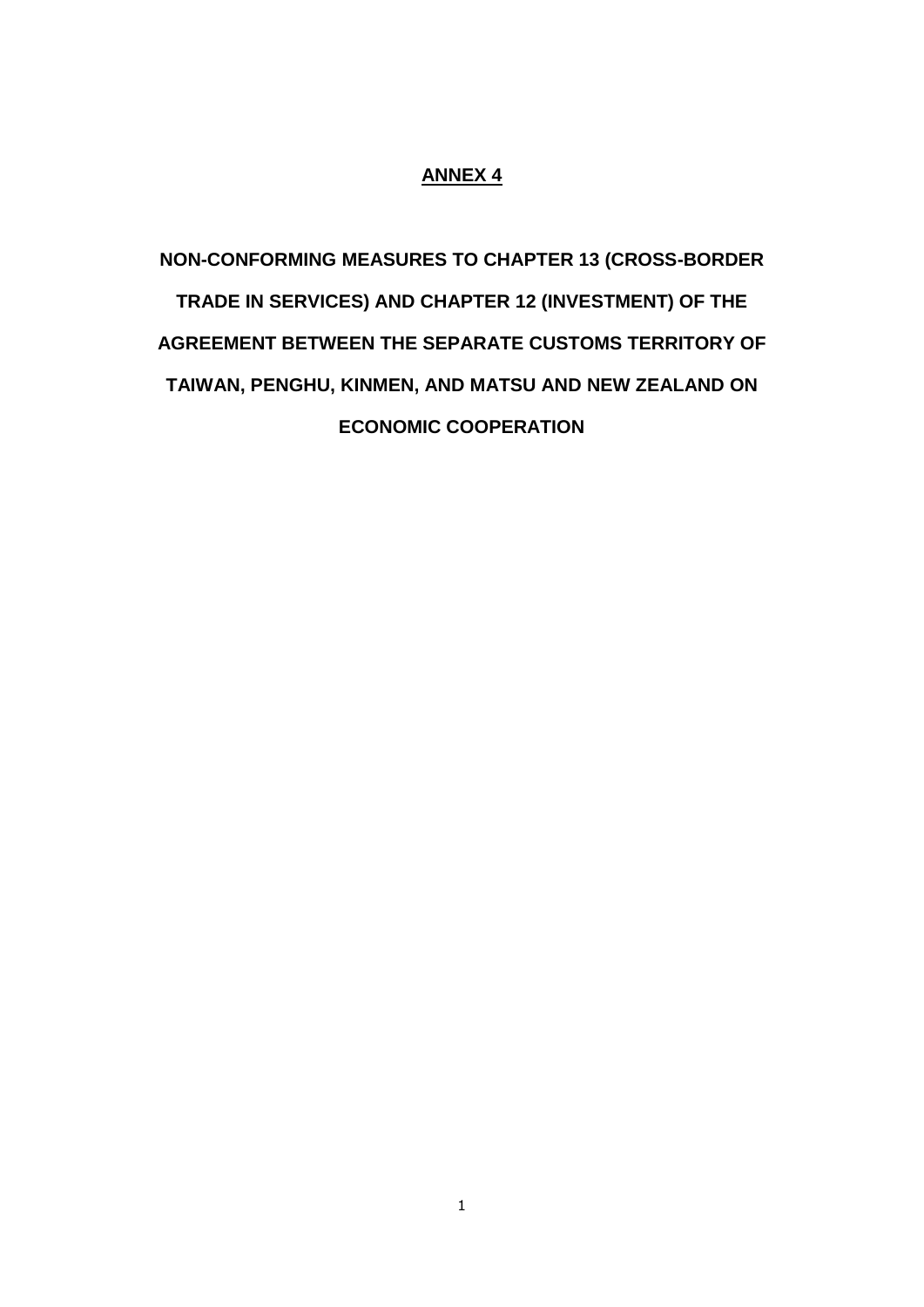#### **Annex 4:I**

### **Headnote**

- 1. The Schedule of a Party to Annex 4:I sets out, pursuant to paragraph 1 of Article 8 (Non-Conforming Measures) of Chapter 13 (Cross-Border Trade in Services) and paragraph 1 of Article 9 (Non-Conforming Measures) of Chapter 12 (Investment), a Party's existing measures that are not subject to some or all of the obligations imposed by:
	- (a) Article 5 (National Treatment) of Chapter 13 (Cross-Border Trade in Services) and Article 5 (National Treatment) of Chapter 12 (Investment);
	- (b) Article 6 (Most-Favored-Nation Treatment) of Chapter 13 (Cross-Border Trade in Services) and Article 6 (Most-Favored-Nation Treatment) of Chapter 12 (Investment);
	- (c) Article 4 (Market Access) of Chapter 13 (Cross-Border Trade in Services);
	- (d) Article 7 (Local Presence) of Chapter 13 (Cross-Border Trade in Services);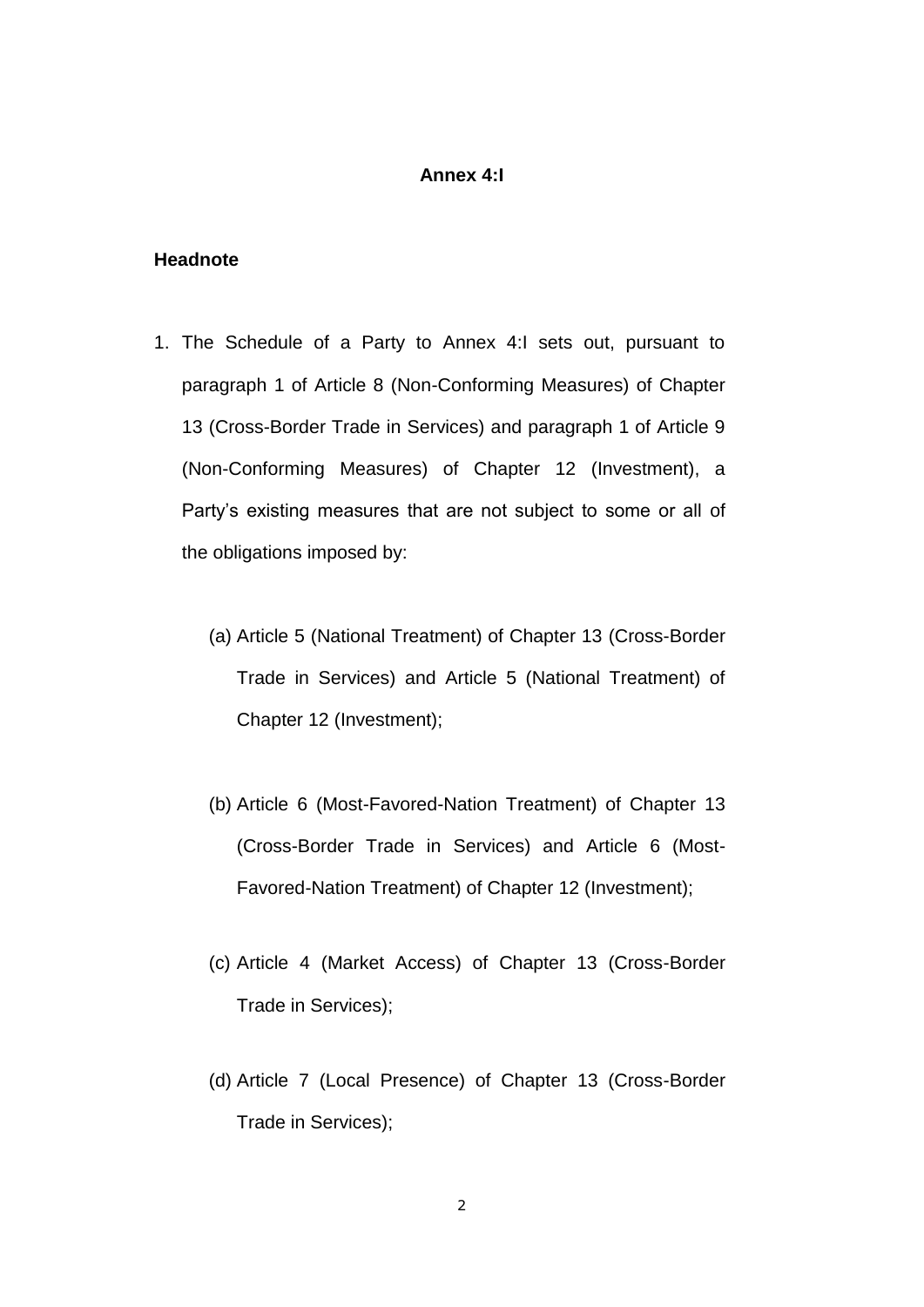- (e) Article 7 (Performance Requirements) of Chapter 12 (Investment); or
- (f) Article 8 (Senior Management and Boards of Directors) of Chapter 12 (Investment).

For greater certainty, Article 4 (Market Access) of Chapter 13 (Cross-Border Trade in Services) refers to non-discriminatory measures.

- 2. Article 7 (Local Presence) and Article 5 (National Treatment) of Chapter 13 (Cross-Border Trade in Services) are separate disciplines and a measure that is only inconsistent with Local Presence need not be reserved against National Treatment.
- 3. Each Schedule entry sets out the following elements:
	- (a) **"Sector"** refers to the sector for which the entry is made;
	- (b) **"Sub-Sector"**, where referenced, refers to the specific sector for which the entry is made;
	- (c) **"Industry Classification"** , where referenced, refers and only for transparency purposes, to the activities covered by the entry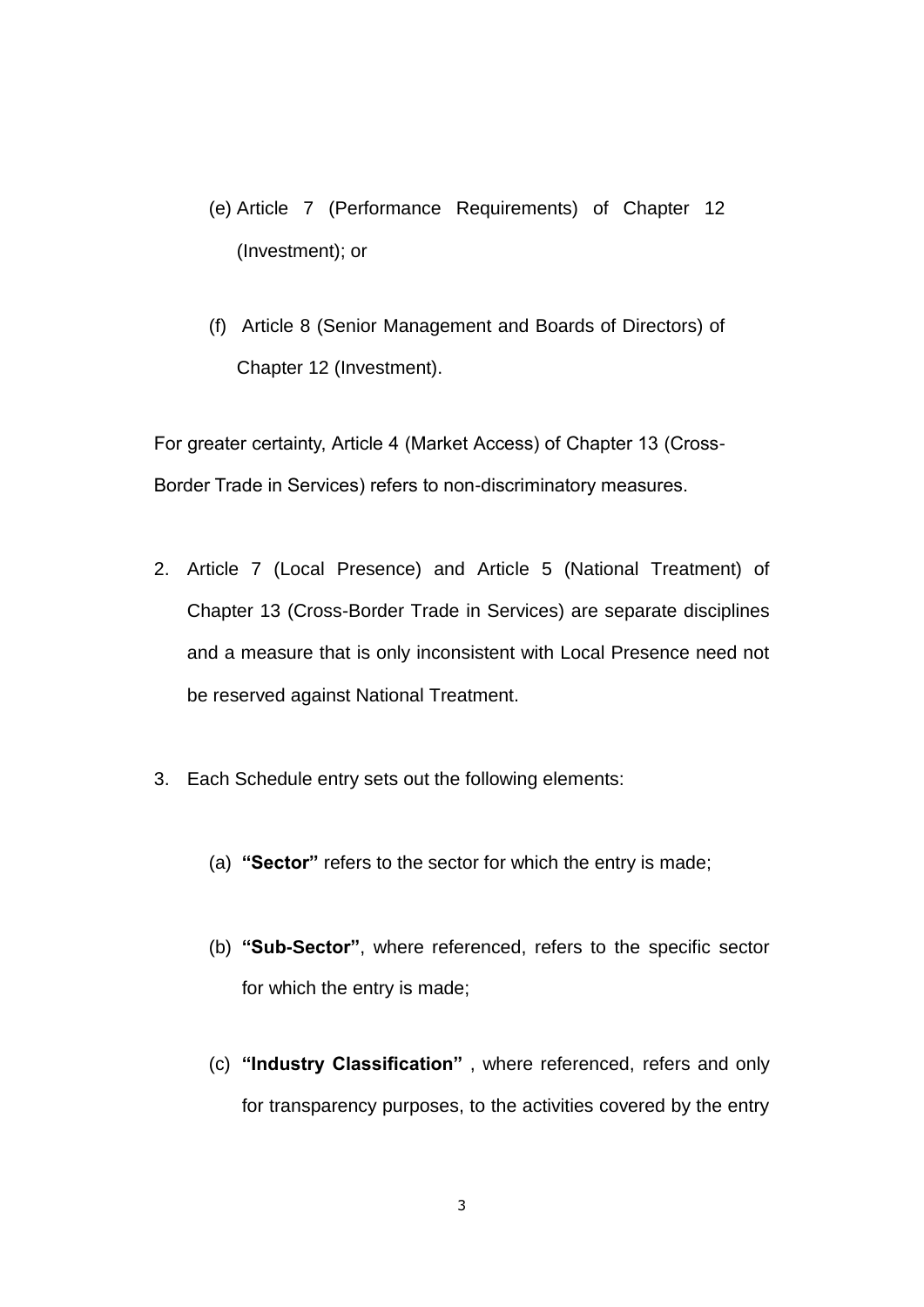according to the provisional CPC codes as used in the Provisional Central Product Classification;

- (d) **"Obligations Concerned"** specifies the obligation(s) referred to in paragraph 1 that, pursuant to Article 8.1(a) (Non-Conforming Measures) of Chapter 13 (Cross-Border Trade in Services) and Article 9.1(a)(Non-Conforming Measures) of Chapter 12 (Investment), do not apply to the entry, as set out in paragraph 4;
- (e) **"Measures"** identifies the existing laws, regulations or other measures for which the entry is made. A measure cited in the **measures** element:
	- (i) means the measure as amended, continued, or renewed as of the date of entry into force of this Agreement, and
	- (ii) includes any subordinate measure adopted or maintained under the authority of and consistent with the measure; and
- (f) **"Description"** sets out the non-conforming aspects of the existing measures for which the entry is made.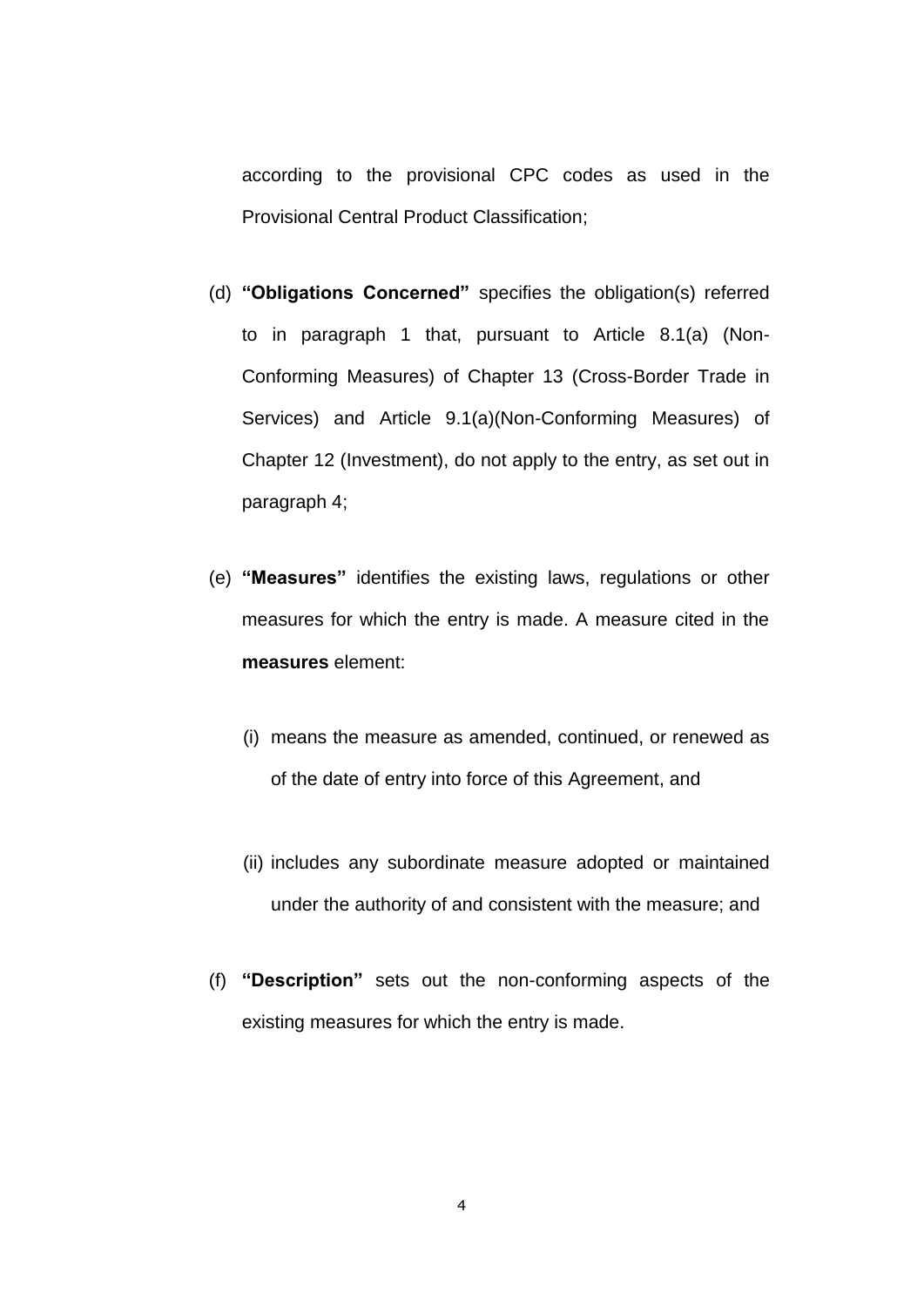- 4. In accordance with Article 8.1(a) (Non-Conforming Measures) of Chapter 13 (Cross-Border Trade in Services) and Article 9.1 (a) (Non-Conforming Measures) of Chapter 12 (Investment), the articles of this Agreement specified in the **Obligations Concerned** element of an entry do not apply to the measures identified in the **Description** element of that entry.
- 5. In the interpretation of each entry, all elements of the entry shall be considered in their totality.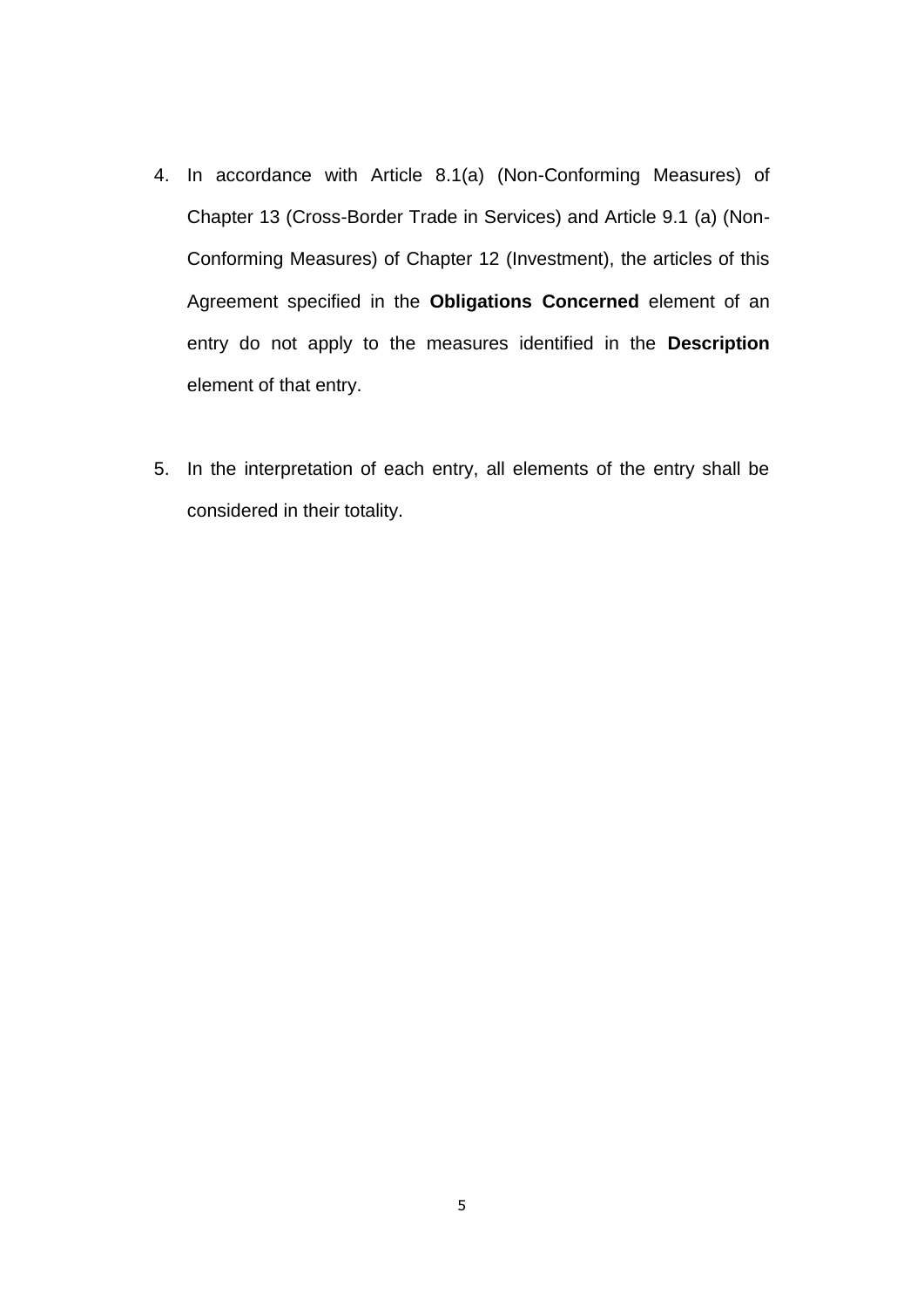# **NEW ZEALAND**

# **ANNEX 4:I**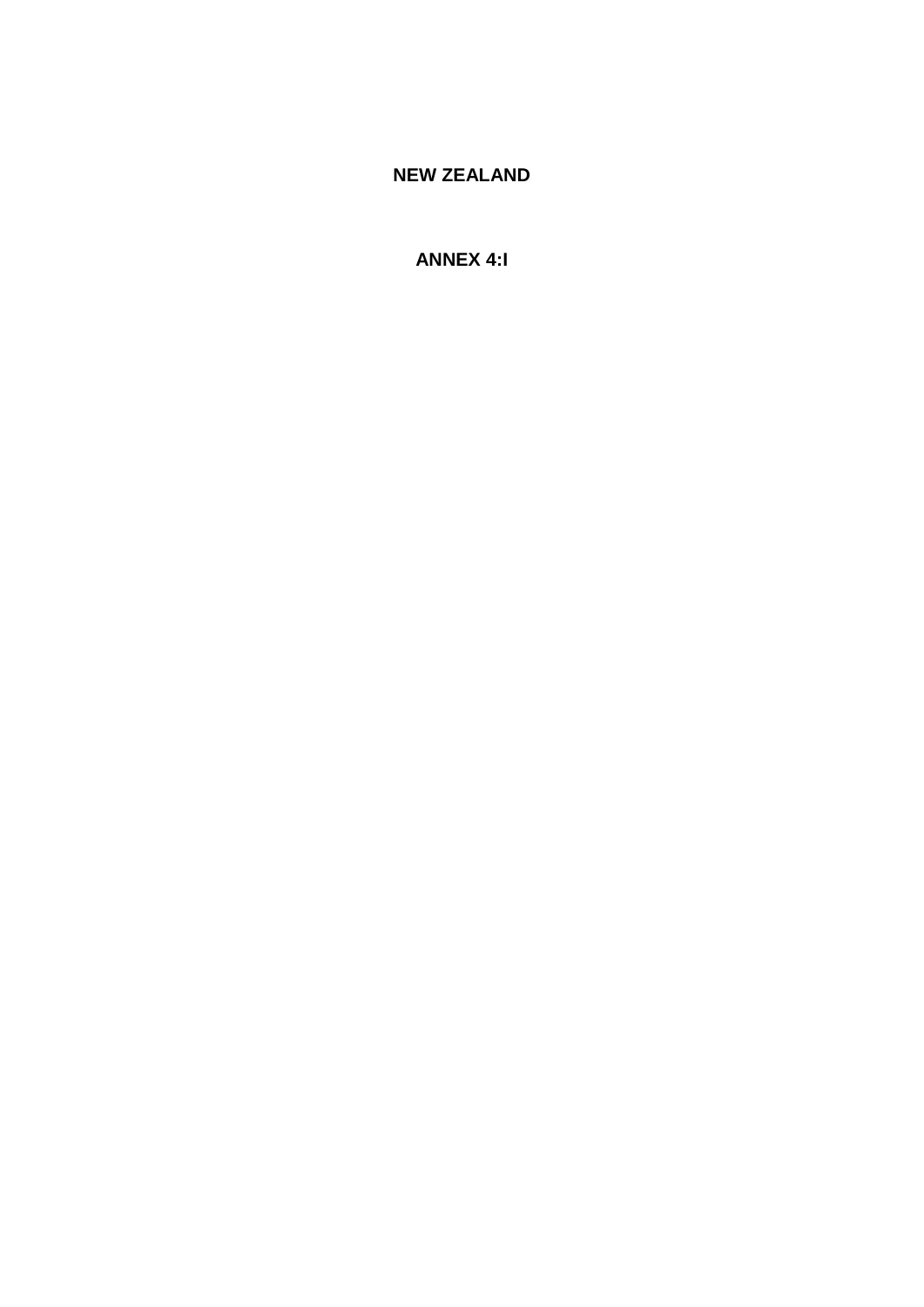| <b>Sector</b>                | <b>All Sectors</b>                                                                                                                                                                                                                                                                                                                                                                                                         |
|------------------------------|----------------------------------------------------------------------------------------------------------------------------------------------------------------------------------------------------------------------------------------------------------------------------------------------------------------------------------------------------------------------------------------------------------------------------|
| <b>Obligations concerned</b> | National Treatment (Chapter 12 (Investment)<br>Article 5)                                                                                                                                                                                                                                                                                                                                                                  |
| <b>Measure</b>               | Companies Act 1993<br><b>Financial Reporting Act 1993</b>                                                                                                                                                                                                                                                                                                                                                                  |
| <b>Description</b>           | <b>Investment</b><br>Consistent with New Zealand's financial reporting<br>regime established under the Companies Act and<br>Financial Reporting Act, the following overseas<br>non-issuer companies are required to file audited<br>financial<br>statements with<br>the<br>Registrar<br>οf<br>Companies:<br>(a) Any company that is incorporated outside<br>New Zealand that carries on business in New<br>Zealand:        |
|                              | (b) Any large company incorporated in New<br>Zealand in which shares that carry the right to<br>exercise or control the exercise of 25% or<br>more of the voting power are held by:<br>(i) A subsidiary of a company or body<br>outside<br>corporate incorporated<br>New Zealand;<br>(ii) A company or body corporate incorporated<br>outside New Zealand; or<br>(iii) A person not ordinarily resident in<br>New Zealand; |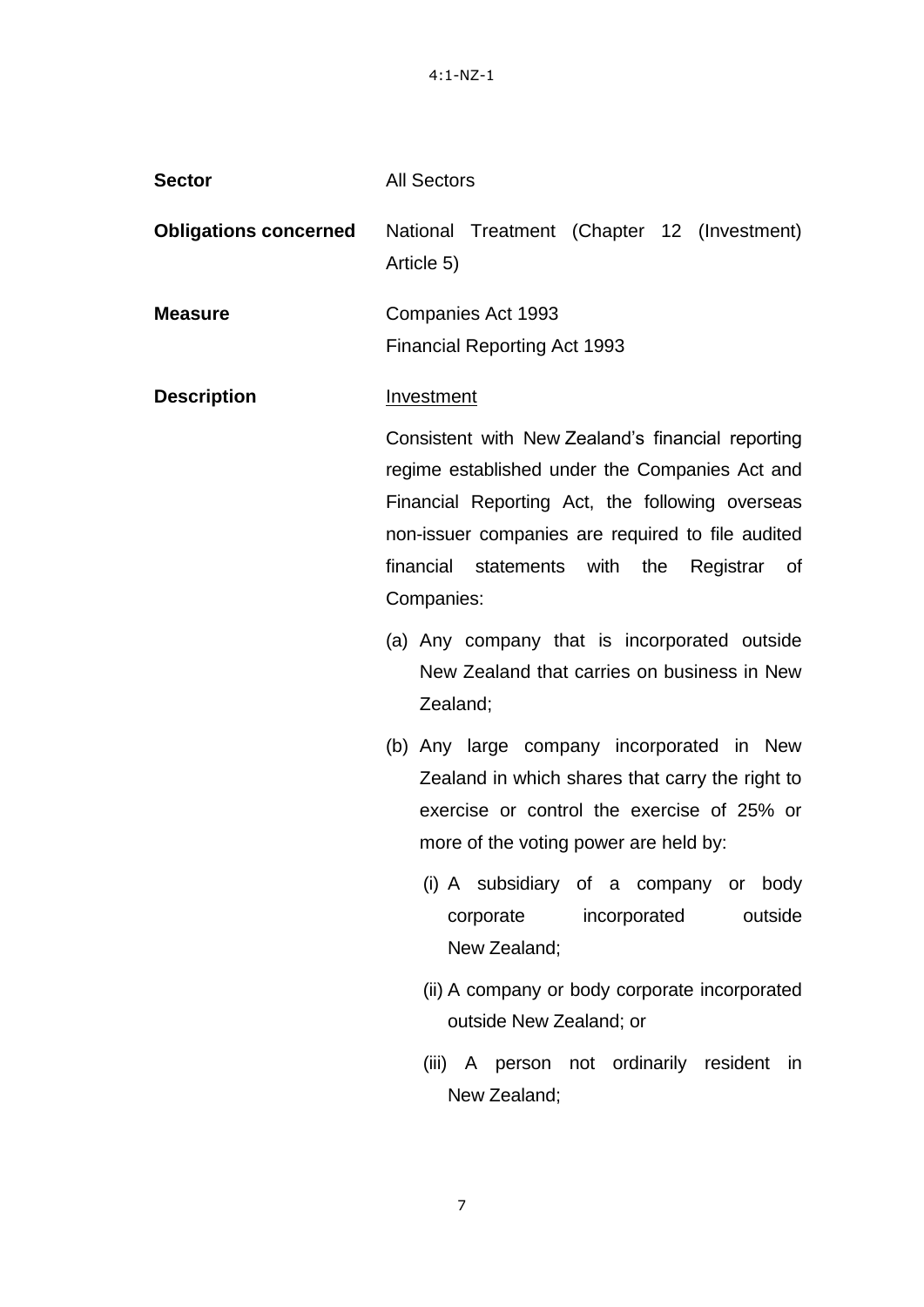(c) Any company that is a subsidiary of a company or body corporate incorporated outside New Zealand.

A company is "large" if it meets at least two of the following criteria:

- (a) The total assets of the company and its subsidiaries exceeds NZ\$10 million;
- (b) The company and its subsidiaries have a total turnover of NZ\$20 million or more; and
- (c) The company and its subsidiaries have 50 or more full-time equivalent employees.

These requirements do not apply if the overseas company is a subsidiary of a New Zealand company that has already filed audited group financial statements with the Registrar.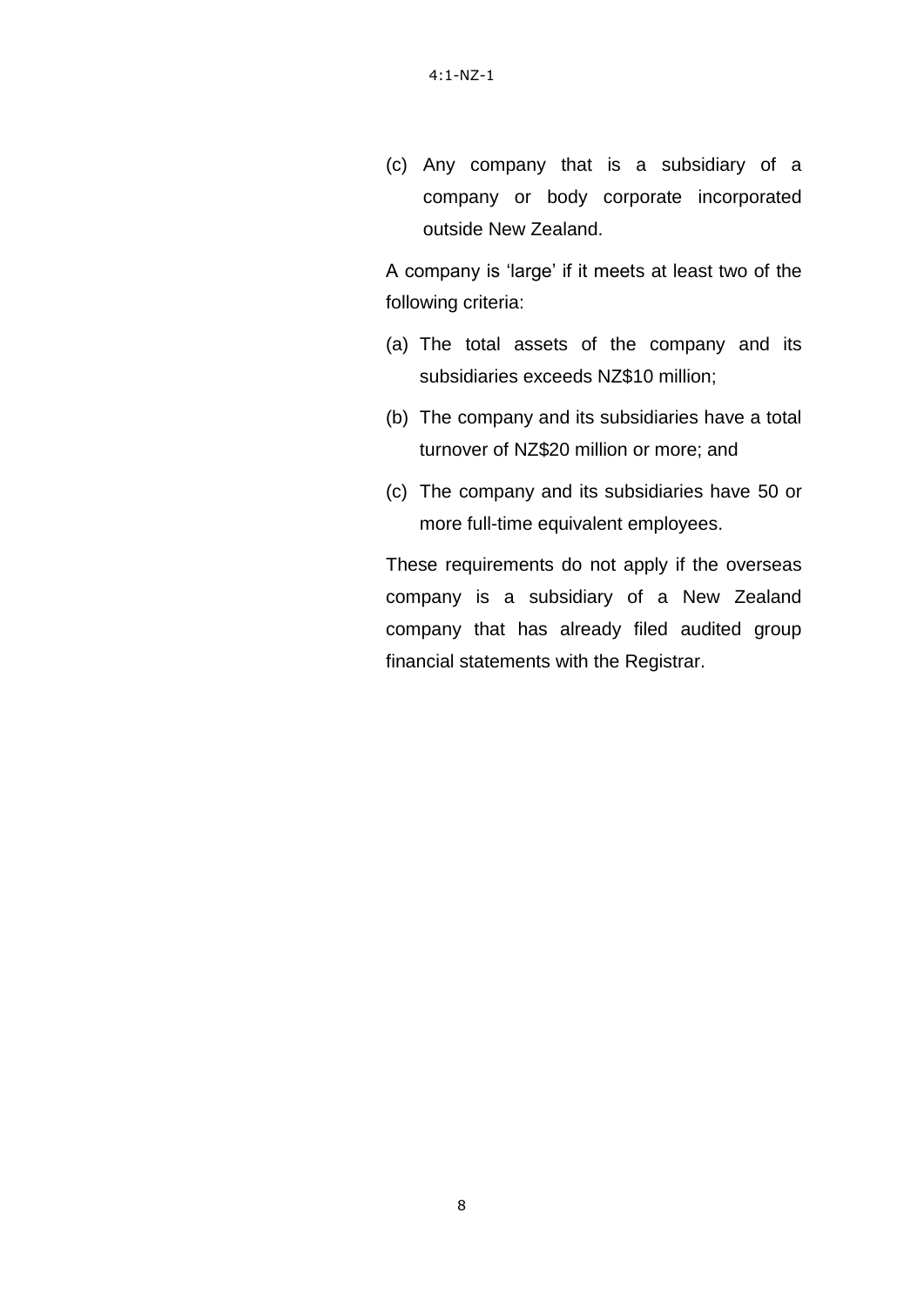| <b>Sector</b>                | <b>Business Services</b>                                                                                                                                                                                                                |
|------------------------------|-----------------------------------------------------------------------------------------------------------------------------------------------------------------------------------------------------------------------------------------|
| <b>Obligations concerned</b> | National Treatment (Chapter 13 (Cross-Border<br>Trade in Services) Article 5)                                                                                                                                                           |
|                              | Most-Favoured-Nation Treatment (Chapter 13                                                                                                                                                                                              |
|                              | (Cross-Border Trade in Services) Article 6)                                                                                                                                                                                             |
| <b>Measure</b>               | Section 100(2)(a) of the Patents Act 1953                                                                                                                                                                                               |
| <b>Description</b>           | Cross-Border Trade in Services                                                                                                                                                                                                          |
|                              | Registration of patent attorneys is restricted to<br>those who satisfy the criteria set out in section<br>$100(2)(a)$ of the Patents Act 1953, being any<br>person who is a British subject or a citizen of the<br>Republic of Ireland. |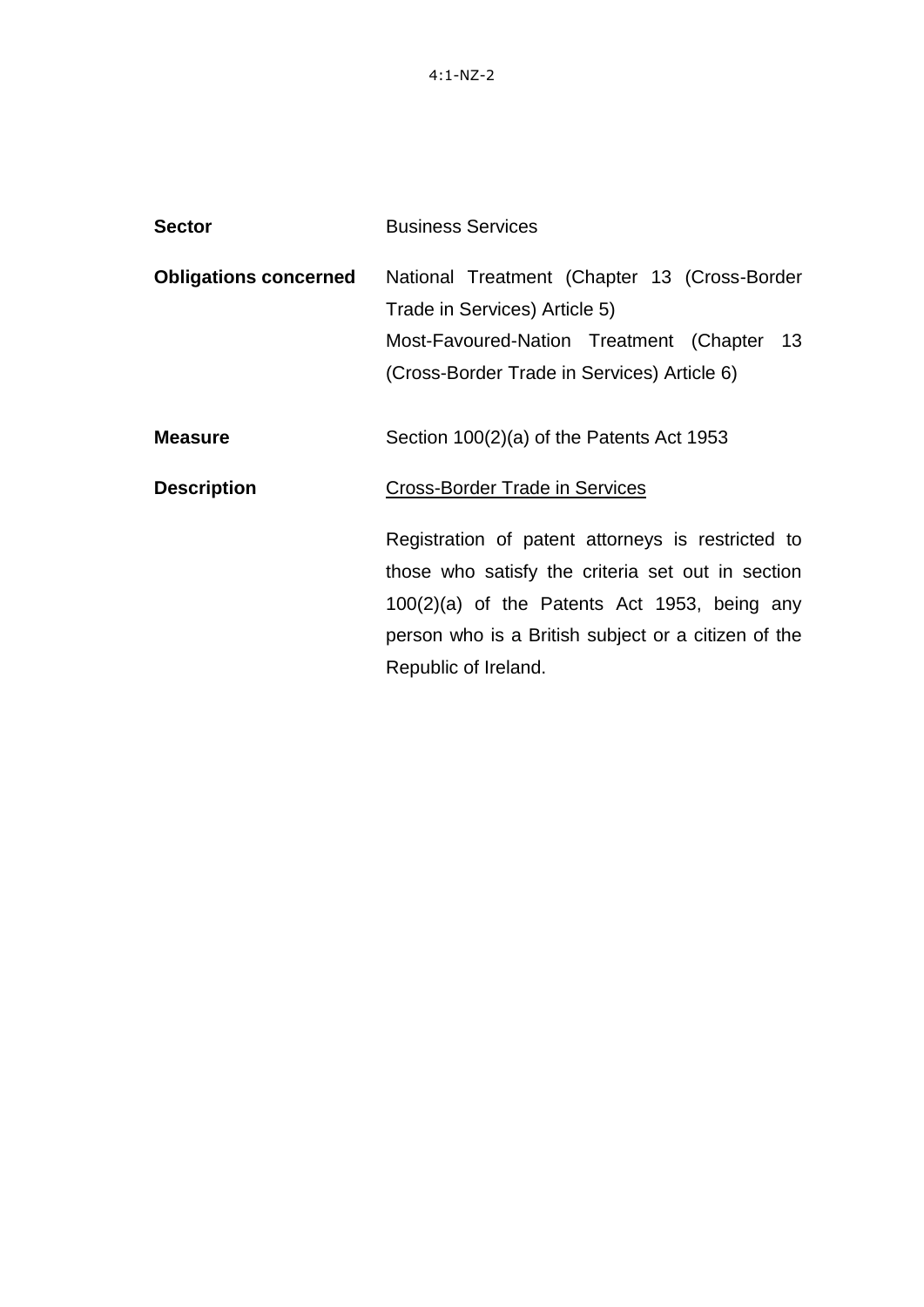| <b>Sector</b>                | Agriculture, including services<br>incidental<br>to<br>agriculture                                                                                                                                                                                                                                                                                                                       |
|------------------------------|------------------------------------------------------------------------------------------------------------------------------------------------------------------------------------------------------------------------------------------------------------------------------------------------------------------------------------------------------------------------------------------|
| <b>Obligations concerned</b> | National Treatment (Chapter 13 (Cross-Border<br>Trade in Services) Article 5 and Chapter 12<br>(Investment) Article 5)<br>Performance<br>Requirements<br>(Chapter<br>12<br>(Investment) Article 7)<br>Senior Management and Boards of Directors<br>(Chapter 12 (Investment) Article 8)                                                                                                   |
| <b>Measure</b>               | Dairy Industry Restructuring Act 2001                                                                                                                                                                                                                                                                                                                                                    |
| <b>Description</b>           | <b>Cross-Border Trade in Services and Investment</b><br>The Dairy Industry Restructuring Act 2001 (DIRA)<br>and regulations provide for the New Zealand<br>government to acquire, free of charge, and without<br>condition, a copy of a regulated database held by<br>the Livestock Improvement Corporation Ltd (LIC)<br>in the event of its demutualisation or certain other<br>events. |
|                              | Furthermore, should LIC be liquidated or removed<br>from New Zealand's register of companies or the<br>New Zealand government receives a copy of the                                                                                                                                                                                                                                     |

database as specified above, the New Zealand government may determine arrangements for the database to be managed by another dairy industry entity. In doing so it may take into account nationality and residency considerations, including in relation to senior management and composition of the board of directors.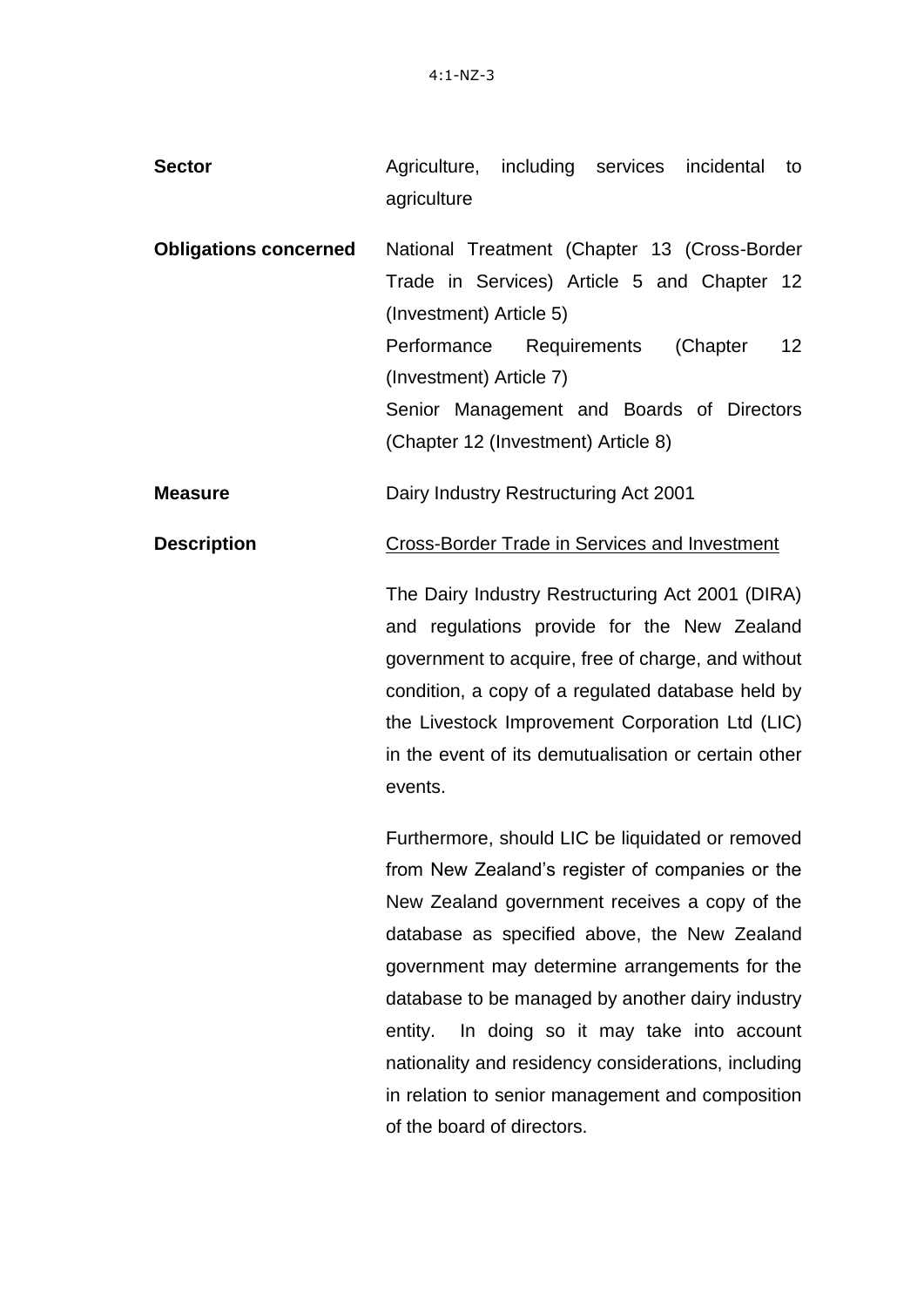In addition, the DIRA sets out data reporting obligations to the LIC applying to those engaged in herd testing of dairy cattle.

The DIRA also provides for access to the data held in the core database to be denied if access is not beneficial, or is harmful, to the New Zealand dairy industry, which could take into account nationality or residency considerations and the intended use of the data. Conditions may also be applied to data use.

The DIRA restricts who may hold shares in LIC, and this regime may not be amended without the consent of the responsible Minister.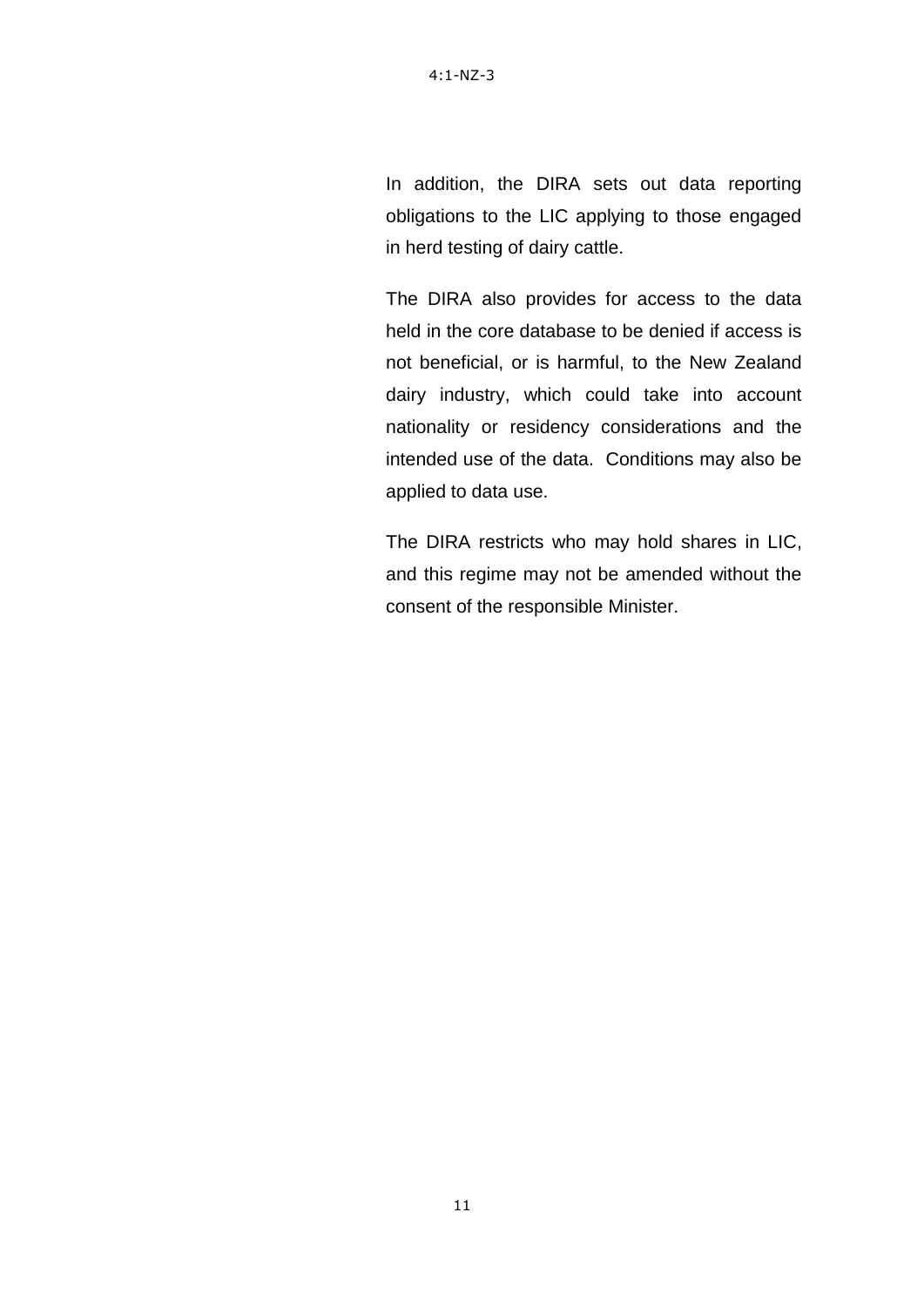| <b>Sector</b>                | <b>Communication Services</b>                                                                                                                                                       |
|------------------------------|-------------------------------------------------------------------------------------------------------------------------------------------------------------------------------------|
|                              | Telecommunications                                                                                                                                                                  |
| <b>Obligations concerned</b> | National Treatment (Chapter 12 (Investment)<br>Article 5)<br>Senior Management and Boards of Directors<br>(Chapter 12 (Investment) Article 8)                                       |
| <b>Measure</b>               | <b>Constitution of Chorus Limited</b>                                                                                                                                               |
| <b>Description</b>           | Investment<br>The Constitution of Chorus Limited requires New<br>Zealand<br>government approval for<br>the<br>shareholding of any single overseas entity to<br>exceed 49.9 percent. |
|                              | At least half of Board directors are required to be<br>New Zealand citizens.                                                                                                        |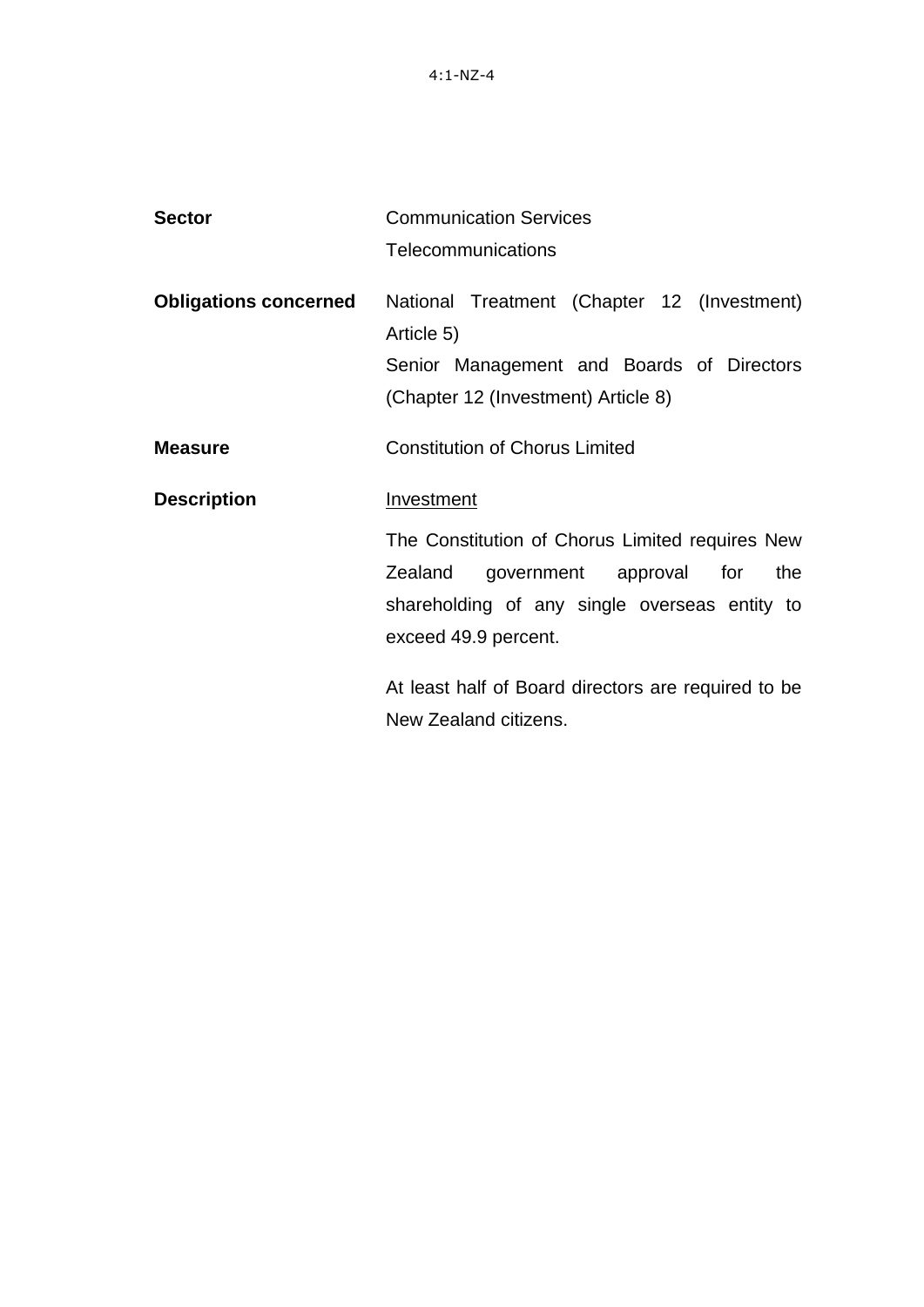4:1-NZ-5

| <b>Sector</b>                | <b>Communication Services</b>                                                                                                                                                                                                                                                                                                                        |
|------------------------------|------------------------------------------------------------------------------------------------------------------------------------------------------------------------------------------------------------------------------------------------------------------------------------------------------------------------------------------------------|
|                              | <b>Audio-visual Services</b>                                                                                                                                                                                                                                                                                                                         |
| <b>Obligations concerned</b> | National Treatment (Chapter 13 (Cross-Border<br>Trade in Services) Article 5 and Chapter 12<br>(Investment) Article 5)<br>Market Access (Chapter 13 (Cross-Border Trade<br>in Services) Article 4)<br>Local Presence (Chapter 13 (Cross-Border Trade<br>in Services) Article 7)<br>Performance Requirements<br>(Chapter<br>12 <sup>2</sup>           |
|                              | (Investment) Article 7)                                                                                                                                                                                                                                                                                                                              |
| <b>Measure</b>               | Radiocommunications Act 1989                                                                                                                                                                                                                                                                                                                         |
| <b>Description</b>           | Cross-Border Trade in Services and Investment                                                                                                                                                                                                                                                                                                        |
|                              | The acquisition of licences or management rights<br>to use the radio frequency spectrum, or any<br>interest in such licences or management rights,<br>under the Radiocommunications Act 1989 by<br>foreign governments or agents on behalf of<br>foreign governments is subject to the written<br>approval of the Chief Executive of the Ministry of |
|                              | Economic Development.                                                                                                                                                                                                                                                                                                                                |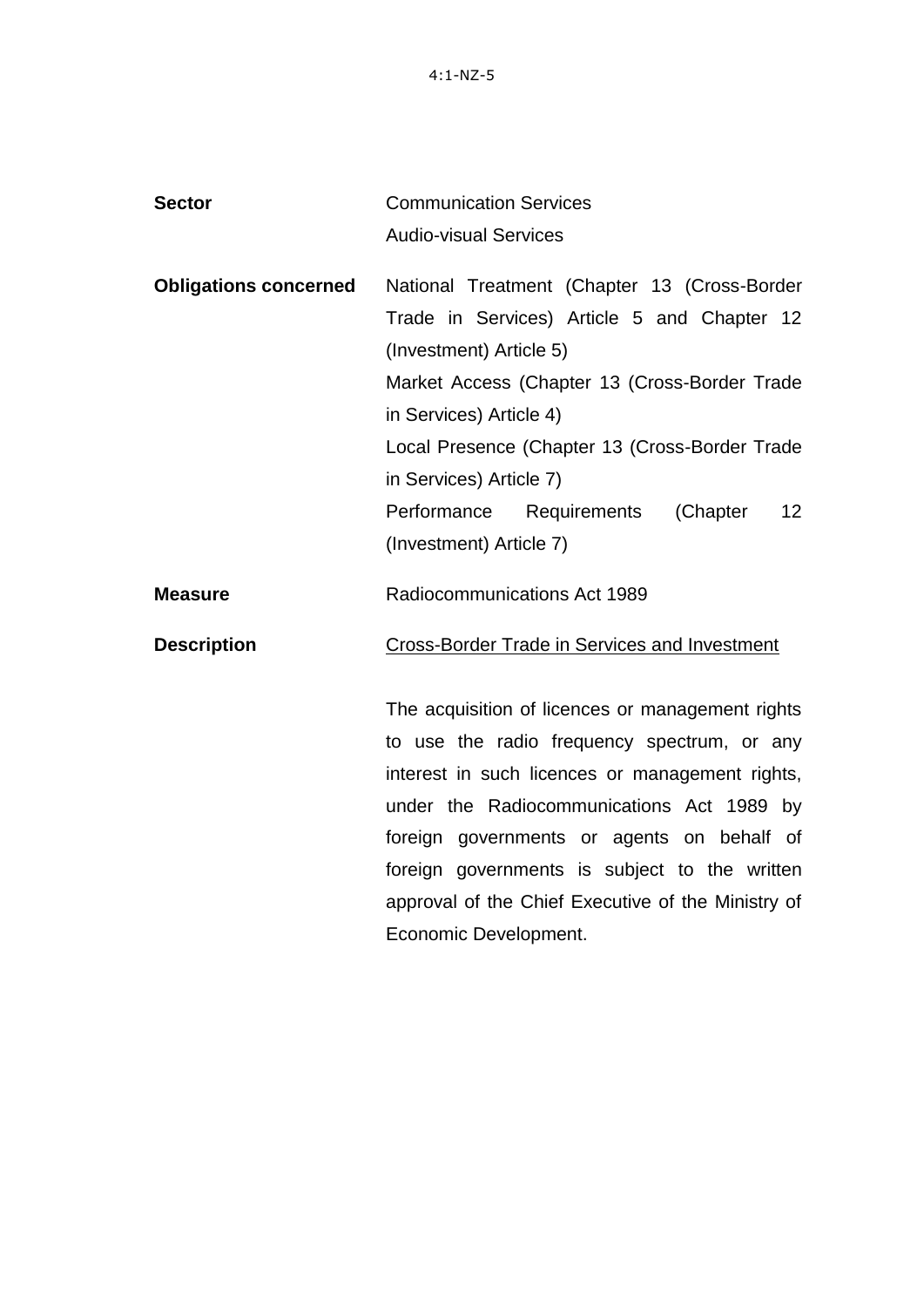| <b>Sector</b>                | Agriculture, including services incidental<br>to     |
|------------------------------|------------------------------------------------------|
|                              | agriculture                                          |
|                              |                                                      |
| <b>Obligations concerned</b> | National Treatment (Chapter 13 (Cross-Border         |
|                              | Trade in Services) Article 5 and Chapter 12          |
|                              | (Investment) Article 5)                              |
|                              | Market Access (Chapter 13 (Cross-Border Trade in     |
|                              | Services) Article 4)                                 |
|                              | 12<br>Performance Requirements<br>(Chapter           |
|                              | (Investment) Article 7)                              |
|                              | Senior Management and Boards of Directors            |
|                              | (Chapter 12 (Investment) Article 8)                  |
|                              |                                                      |
| <b>Measure</b>               | <b>Primary Products Marketing Act 1953</b>           |
| <b>Description</b>           | Cross-Border Trade in Services and Investment        |
|                              | Under the Primary Products Marketing Act 1953, the   |
|                              | New Zealand government may impose regulations        |
|                              | necessary to enable producers of products derived    |
|                              | from beekeeping; fruit growing; hop growing; deer    |
|                              | farming or game deer; or of goats, being the fur     |
|                              | bristles or fibres grown by the goat ("primary       |
|                              | products") to control the marketing of primary       |
|                              | In particular, the Primary Products<br>products.     |
|                              | Marketing Act 1953 provides for the establishment of |
|                              | statutory marketing authorities with<br>monopoly     |
|                              | marketing and acquisition powers (or lesser powers), |
|                              | and provision of a range of measures relating to     |
|                              |                                                      |

• The functions, powers, appointment, membership, and dissolution of the marketing authorities;

14

such aspects as: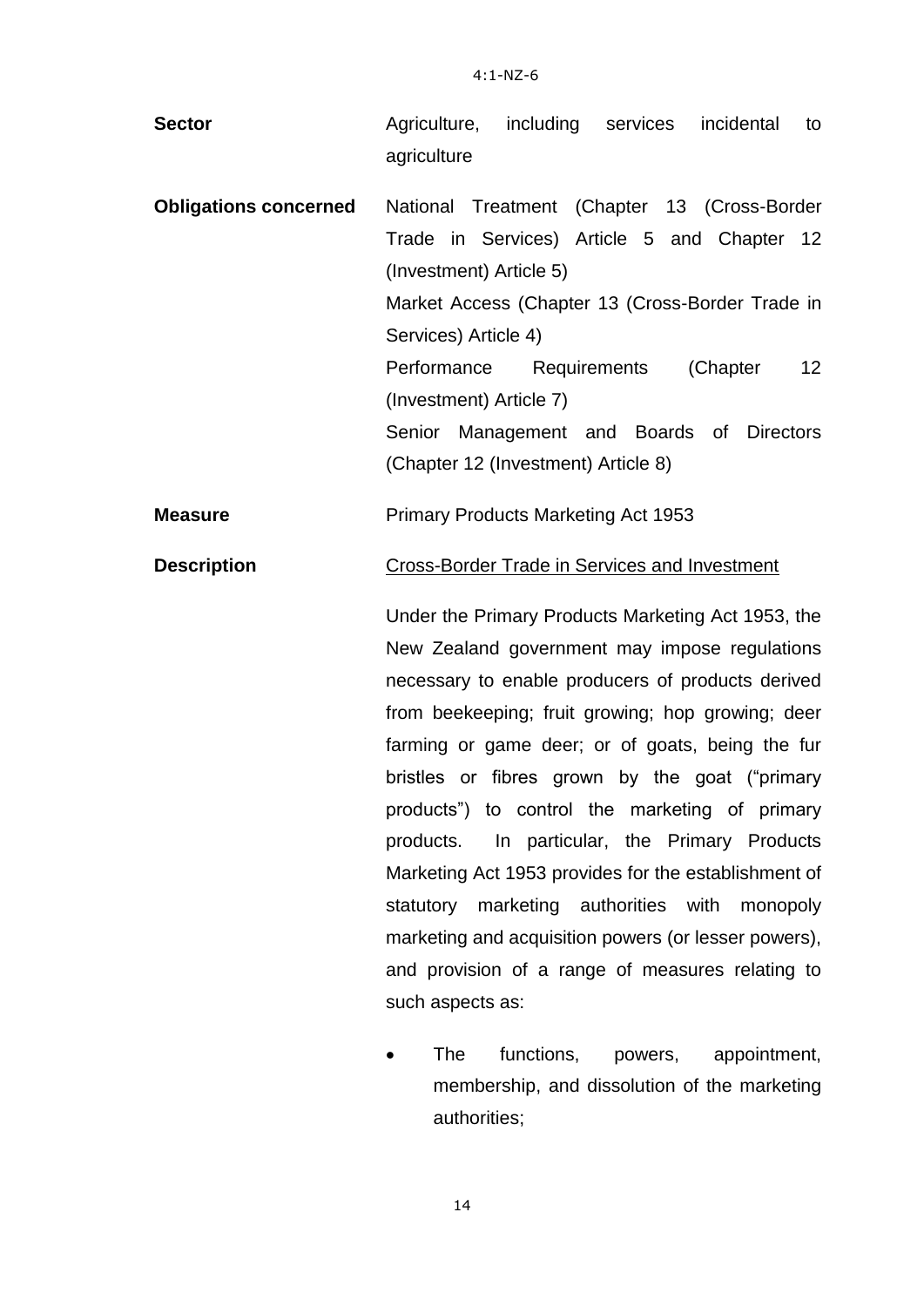- The management of the affairs of the marketing authorities;
- The acquisition of primary products by the marketing authorities and matters relating to the pricing and method of payment for primary products so acquired;
- Matters relating to the production, distribution, licensing, and sale of primary products;
- Matters relating to the payment of fees and levies on primary products;
- The acquisition of information required for the purposes of the marketing authorities; and
- The prescription of offences and penalties relating to the Primary Products Marketing Act 1953.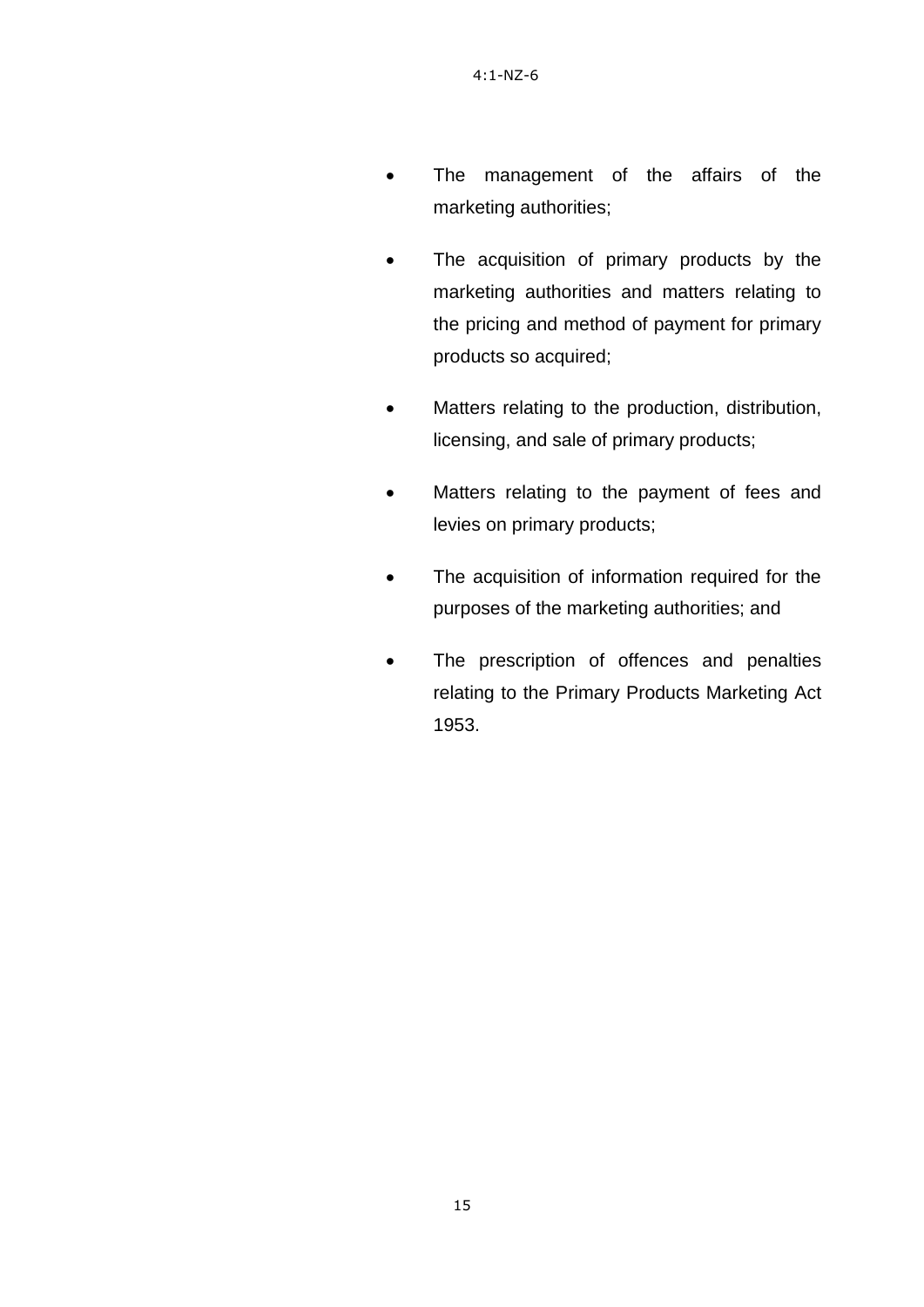| <b>Sector</b>                | <b>Air Transportation</b>                                                                                                                     |
|------------------------------|-----------------------------------------------------------------------------------------------------------------------------------------------|
| <b>Obligations concerned</b> | National Treatment (Chapter 12 (Investment)<br>Article 5)<br>Senior Management and Boards of Directors<br>(Chapter 12 (Investment) Article 8) |
| <b>Measure</b>               | Civil Aviation Act 1990<br><b>Ministerial Guidelines</b>                                                                                      |
| <b>Description</b>           | Investment                                                                                                                                    |
|                              | Only a licensed air transport enterprise may                                                                                                  |
|                              | provide international scheduled air services as a                                                                                             |
|                              | New Zealand international airline Licenses may                                                                                                |

New Zealand international airline. Licenses may be subject to certain conditions, such as that the airline is substantially owned and effectively controlled by New Zealand nationals.

Non-scheduled air services require either an appropriate licence or the approval of the Secretary for Transport in accordance with guidelines issued under the Civil Aviation Act 1990.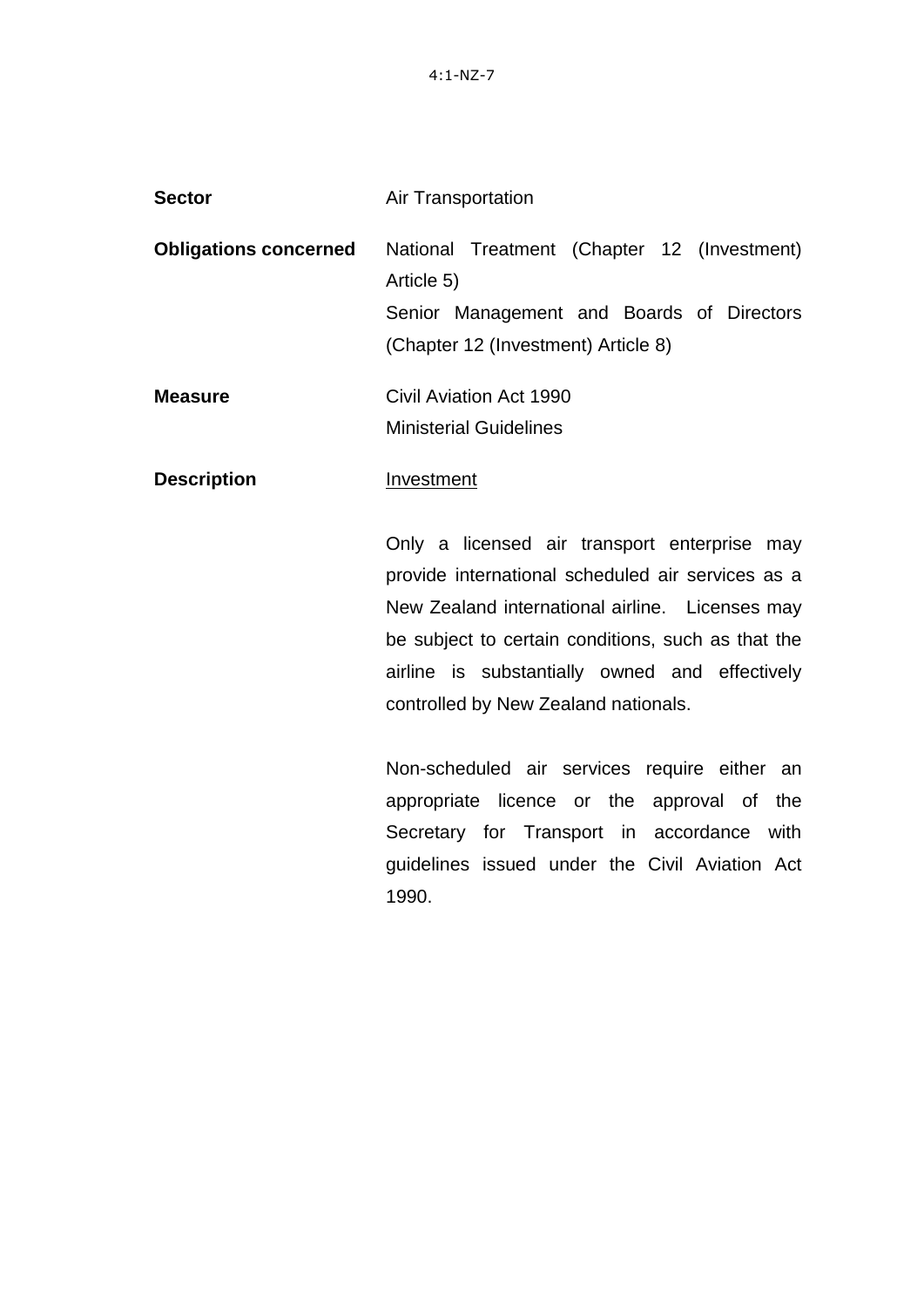| <b>Sector</b>                | Air Transportation                                                                                                                                                                                                                                                                                        |
|------------------------------|-----------------------------------------------------------------------------------------------------------------------------------------------------------------------------------------------------------------------------------------------------------------------------------------------------------|
| <b>Obligations concerned</b> | National Treatment (Chapter 12 (Investment)<br>Article 5)<br>Senior Management and Boards of Directors<br>(Chapter 12 (Investment) Article 8)                                                                                                                                                             |
| <b>Measure</b>               | <b>Constitution of Air New Zealand Limited</b>                                                                                                                                                                                                                                                            |
| <b>Description</b>           | Investment                                                                                                                                                                                                                                                                                                |
|                              | No one foreign national may hold more than 10%<br>of shares which confer voting rights in Air New<br>Zealand unless they have the permission of the<br>Kiwi Shareholder <sup>1</sup> . In addition:<br>At least three members of the Board of<br>Directors must be ordinarily resident in New<br>Zealand; |
|                              | More than half of the Board of Directors<br>must be New Zealand citizens; and                                                                                                                                                                                                                             |
|                              | The Chairperson of the Board of Directors<br>must be a New Zealand citizen.                                                                                                                                                                                                                               |

 $\overline{a}$ 

 $1$  The Kiwi Share in Air New Zealand is a single NZ\$1 special rights convertible preference share issued to the Crown. The Kiwi Shareholder is Her Majesty the Queen in Right of New Zealand.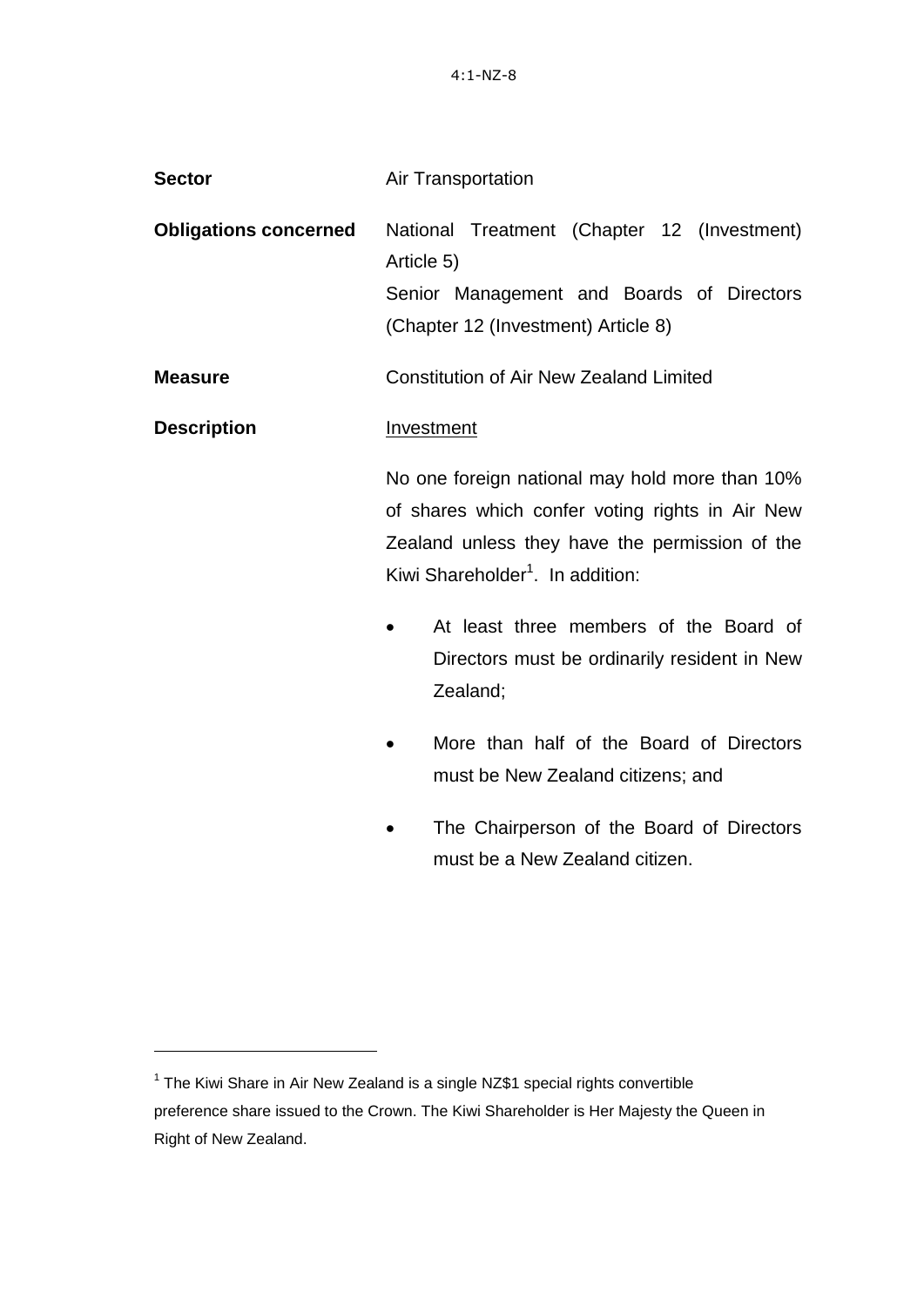# **CHINESE TAIPEI**

# **ANNEX 4:I**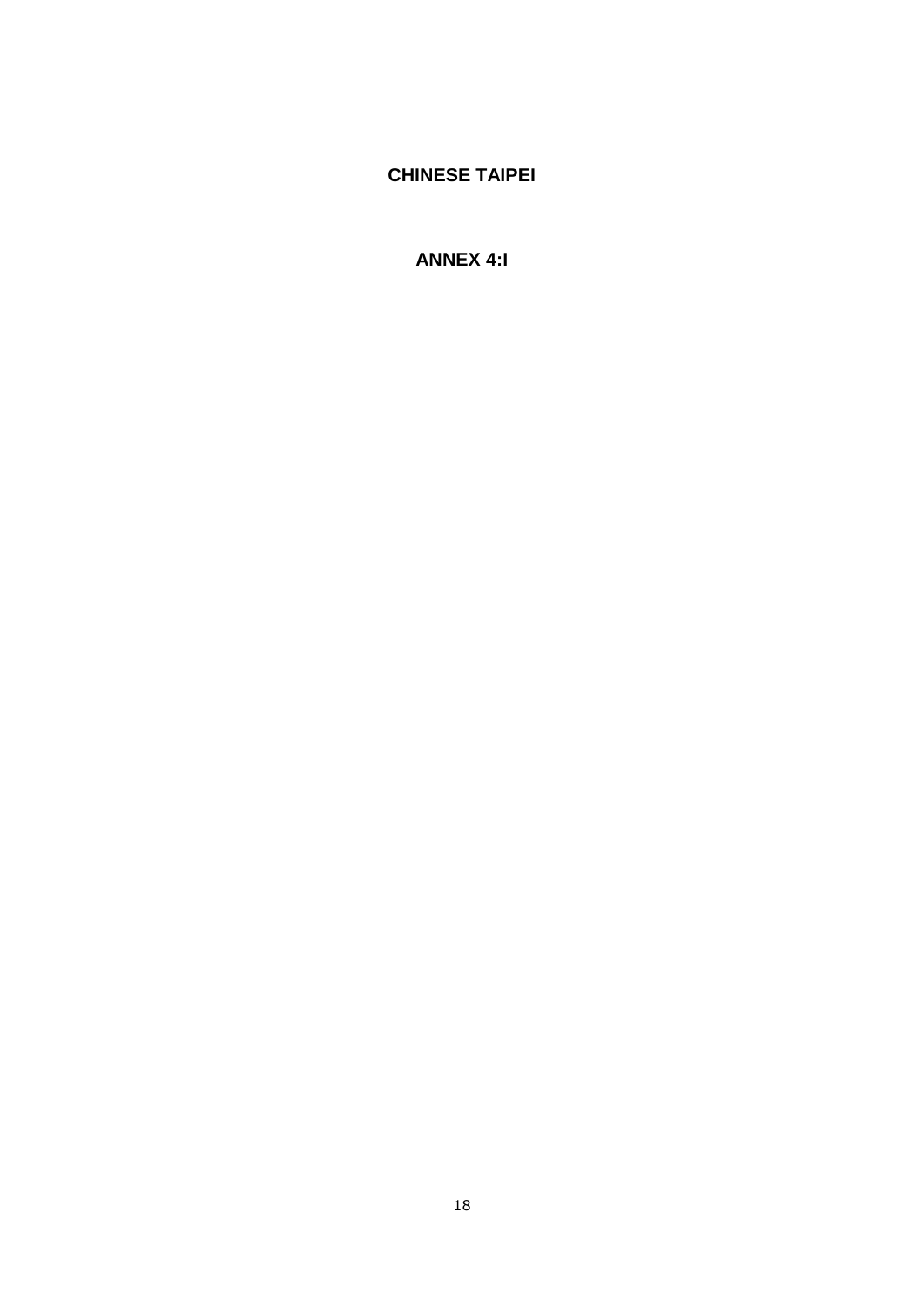| 1                      |                                                                                                                                                                                                                                                                                                                                                                                                                                          |
|------------------------|------------------------------------------------------------------------------------------------------------------------------------------------------------------------------------------------------------------------------------------------------------------------------------------------------------------------------------------------------------------------------------------------------------------------------------------|
| Sector:                | All sectors                                                                                                                                                                                                                                                                                                                                                                                                                              |
| <b>Sub-Sector:</b>     |                                                                                                                                                                                                                                                                                                                                                                                                                                          |
| <b>Industry</b>        |                                                                                                                                                                                                                                                                                                                                                                                                                                          |
| <b>Classification:</b> |                                                                                                                                                                                                                                                                                                                                                                                                                                          |
| <b>Obligations</b>     |                                                                                                                                                                                                                                                                                                                                                                                                                                          |
| <b>Concerned:</b>      | National Treatment (Chapter 12 (Investment) Article 5)                                                                                                                                                                                                                                                                                                                                                                                   |
| <b>Measures:</b>       | Land Law of June 15, 2011                                                                                                                                                                                                                                                                                                                                                                                                                |
| <b>Description:</b>    | Investment<br>Land used for forests reserves, fisheries and aquaculture,                                                                                                                                                                                                                                                                                                                                                                 |
|                        | hunting reserves, desalination fields, mineral deposits<br>areas, water resources, military purposes, or land adjacent<br>to frontiers shall not be leased or transferred to foreigners,<br>or used as collateral to foreigners.                                                                                                                                                                                                         |
|                        | Foreigners are allowed to acquire land in the Separate<br>Customs Territory of Taiwan, Penghu, Kinmen and Matsu<br>for self-use, investment or public welfare purposes, provided<br>that such acquisition is consistent with the following land<br>use: residences, business operations, churches, hospitals,<br>foreign schools, embassies or consulates, public welfare<br>institutions offices, cemeteries, or other uses approved by |

the competent authorities of Chinese Taipei.

19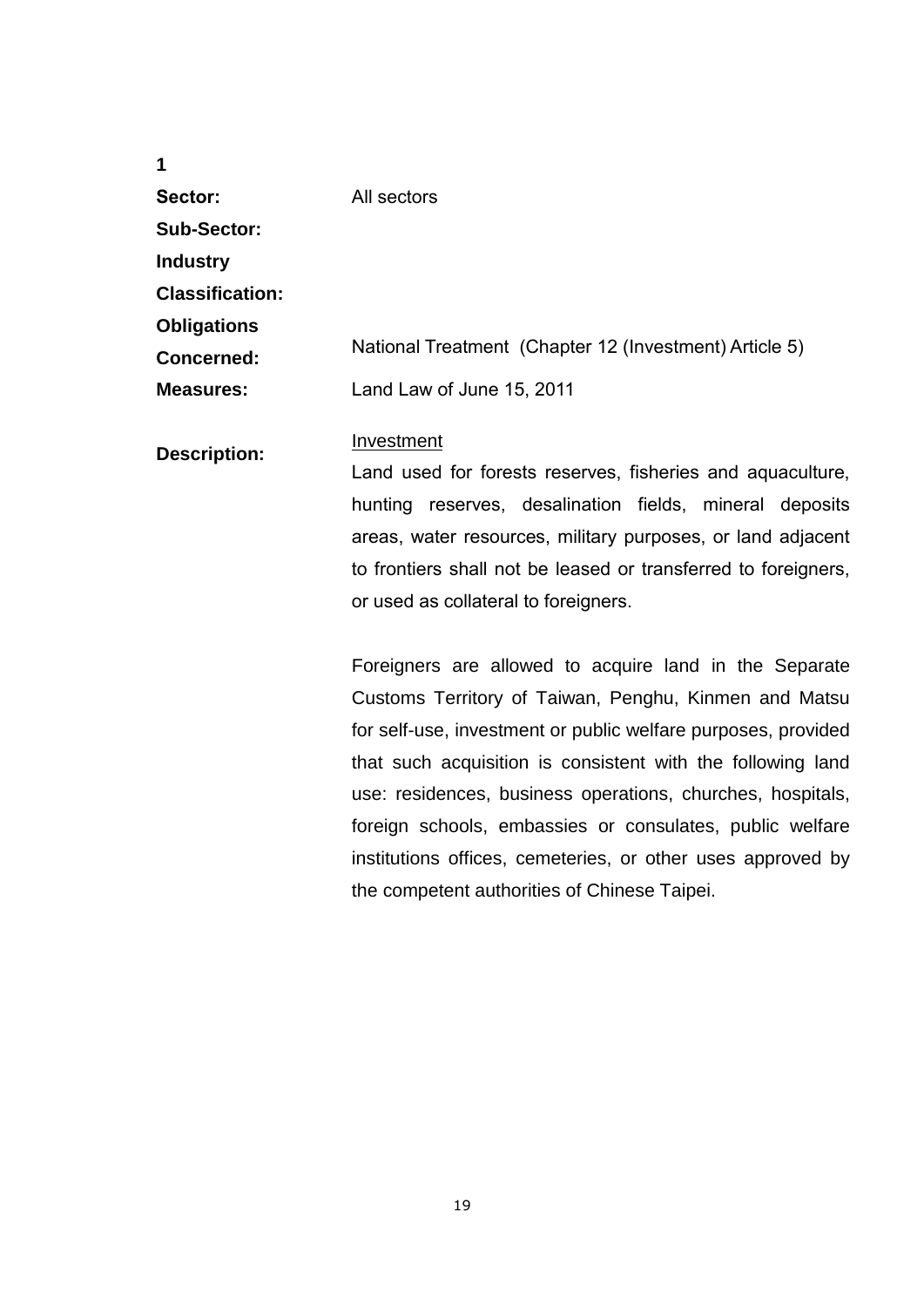| 2                      |                                                              |
|------------------------|--------------------------------------------------------------|
| Sector:                | Mining                                                       |
| <b>Sub-Sector:</b>     |                                                              |
| <b>Industry</b>        |                                                              |
| <b>Classification:</b> |                                                              |
| <b>Obligations</b>     | National Treatment<br>(Chapter 12 (Investment)               |
| Concerned:             | Article 5)                                                   |
| Measures:              | Mining Law of December 31, 2003                              |
| <b>Description:</b>    | Investment<br>Mining concessions are granted only to natural |
|                        |                                                              |
|                        | persons having citizenship of Chinese Taipei or              |
|                        | juridical persons incorporated and registered with           |
|                        | the authorities of Chinese Taipei.                           |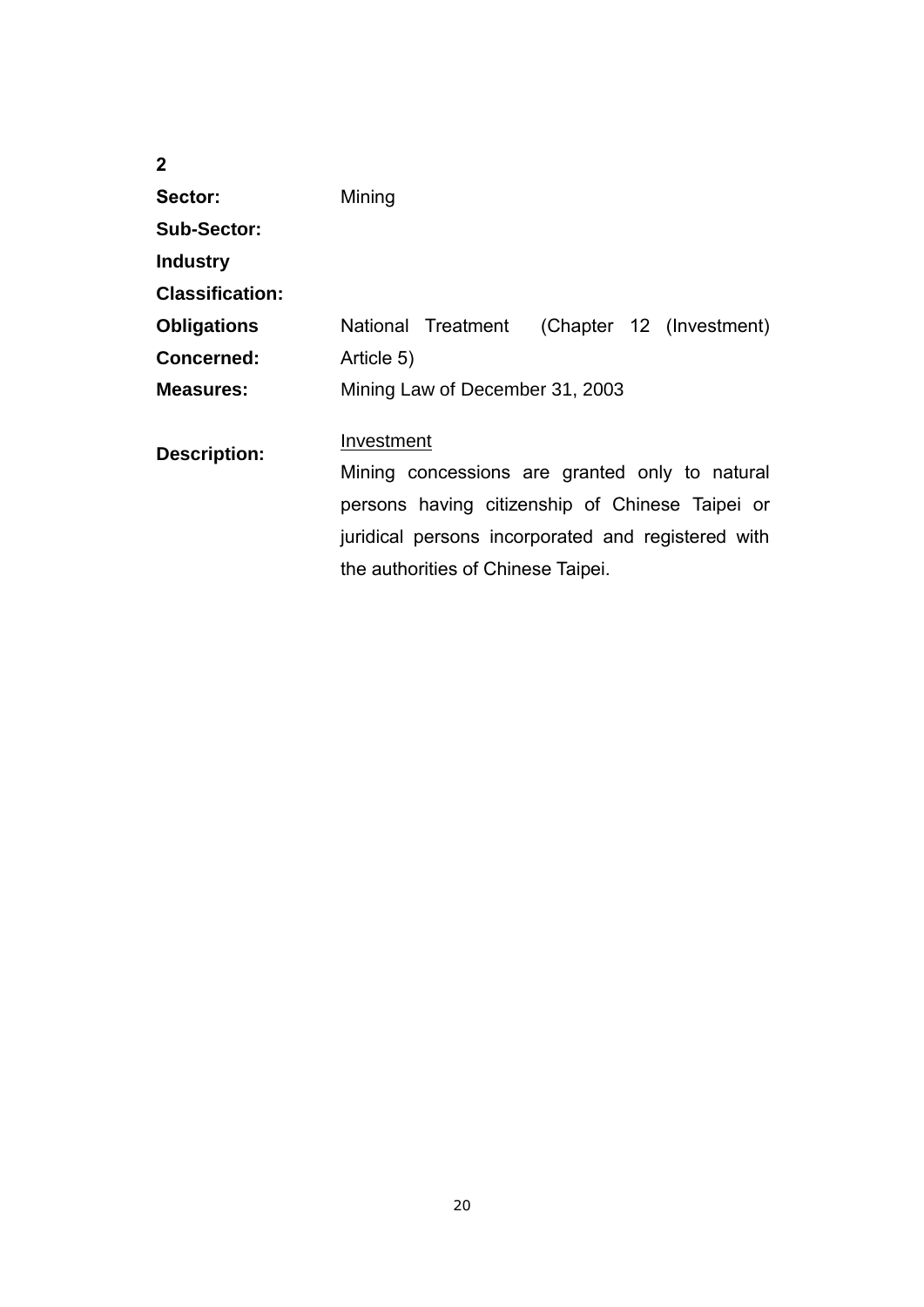| 3                      |                                                       |
|------------------------|-------------------------------------------------------|
| Sector:                | Water                                                 |
| <b>Sub-Sector:</b>     |                                                       |
| <b>Industry</b>        |                                                       |
| <b>Classification:</b> |                                                       |
| <b>Obligations</b>     | National Treatment (Chapter 12 (Investment) Article   |
| <b>Concerned:</b>      | 5)                                                    |
| <b>Measures:</b>       | Water Act of June 1, 2011                             |
| <b>Description:</b>    | Investment                                            |
|                        | Foreigners are not allowed to acquire water rights,   |
|                        | unless otherwise granted by the government upon       |
|                        | request by the competent authorities.                 |
|                        | The following water uses are exempt from water        |
|                        | rights registration:                                  |
|                        | 1. Domestic<br>and<br>livestock<br>use<br>water       |
|                        | consumption;                                          |
|                        | 2. Pond digging on private land;                      |
|                        | 3. Well drilled on private land, provided that        |
|                        | its water output yield is less than one               |
|                        | hundred litres per minute;                            |
|                        | 4. Water drawn by means of human power,               |
|                        | animal power, or other simple means.                  |
|                        | The competent authorities may impose restrictions     |
|                        | upon, or order a registration of, the above water use |
|                        | exemptions if such use has interfered with public     |
|                        | water business or benefits from water use of others.  |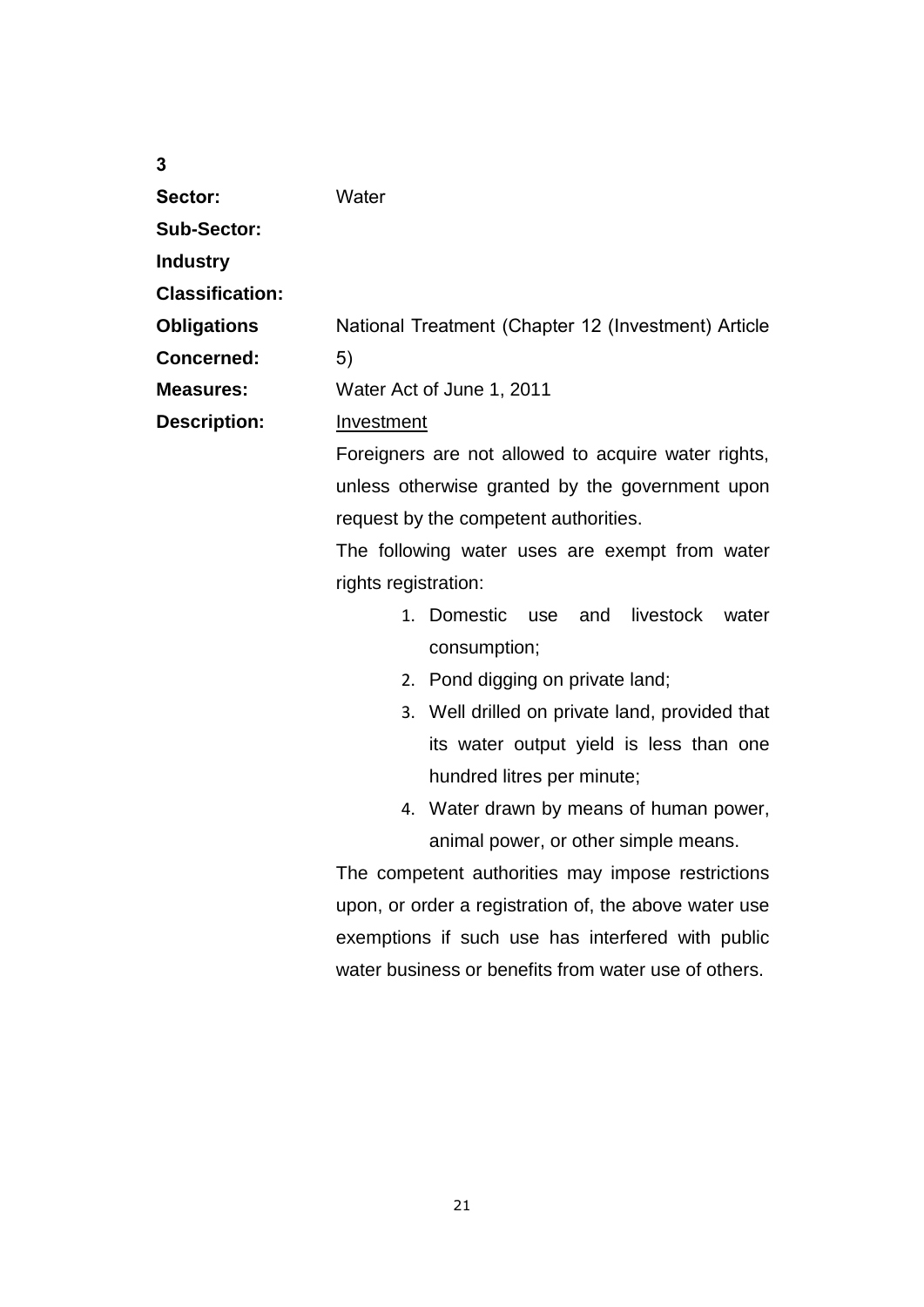| 4                      |                                                  |
|------------------------|--------------------------------------------------|
| Sector:                | <b>Water Supply</b>                              |
| Sub-Sector:            |                                                  |
| <b>Industry</b>        |                                                  |
| <b>Classification:</b> |                                                  |
| <b>Obligations</b>     | Market Access (Chapter 13 (Cross-Border Trade in |
| Concerned:             | Services) Article 4)                             |
| Measures:              | Water Supply Act of June 15, 2010                |
|                        | Water Act of June 1, 2011                        |
| <b>Description:</b>    | <b>Cross-Border Trade in Services</b>            |
|                        | supply is reserved to Taiwan<br>Water<br>Water   |
|                        | Corporation, Taipei Water Department, Kinmen     |
|                        | County Waterworks and Lienchiang<br>County       |
|                        | Waterworks.                                      |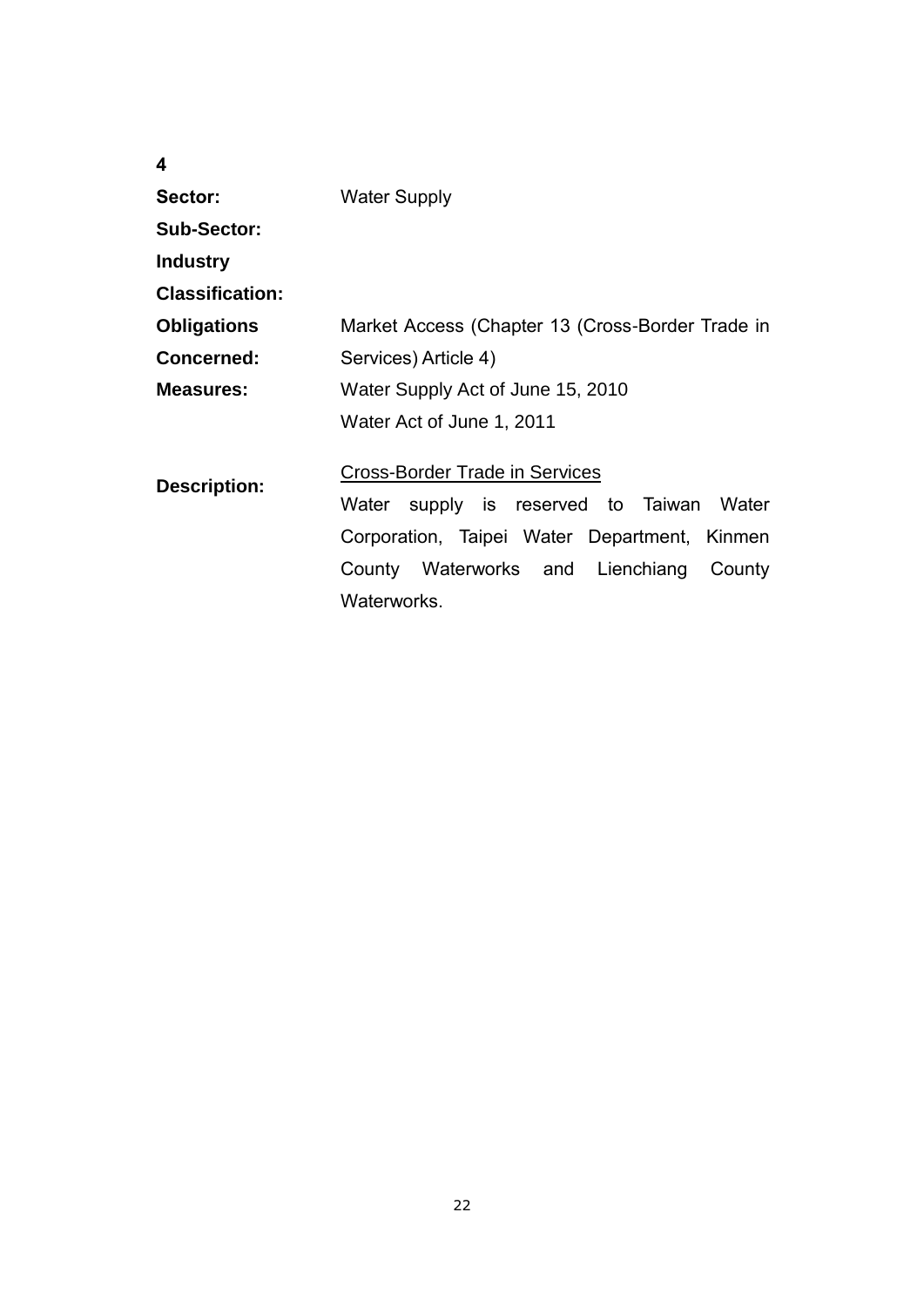# **5**

| Sector:                | Services Incidental to Energy Distribution                                |
|------------------------|---------------------------------------------------------------------------|
| <b>Sub-Sector:</b>     | <b>Natural Gas Supply</b>                                                 |
| <b>Industry</b>        |                                                                           |
| <b>Classification:</b> |                                                                           |
| <b>Obligations</b>     | Senior Management and Boards of Director                                  |
| <b>Concerned:</b>      | (Chapter 12 (Investment) Article 8)                                       |
| Measures:              | Nature Gas Act of February 1, 2011                                        |
| <b>Description:</b>    | Investment<br>Foreigners are not allowed to serve as founders             |
|                        | and directors of the board of a natural gas<br>company in Chinese Taipei. |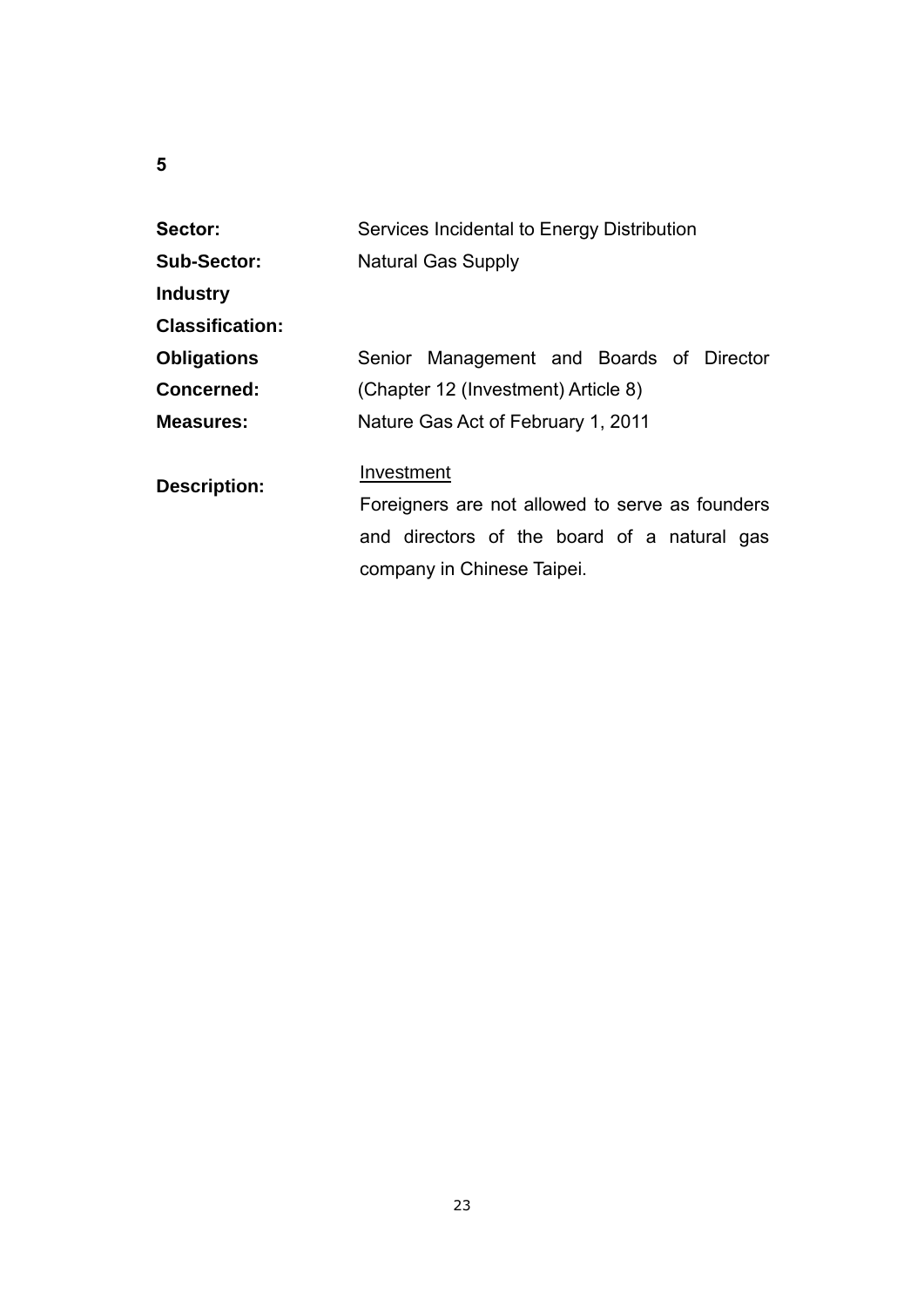|   | ۱<br>۰<br>P. |
|---|--------------|
| ć | I<br>I<br>٦  |
| × | I<br>۰.      |

| Sector:                | Power Supply, Transmission and Distribution                                                   |
|------------------------|-----------------------------------------------------------------------------------------------|
| <b>Sub-Sector:</b>     |                                                                                               |
| <b>Industry</b>        |                                                                                               |
| <b>Classification:</b> |                                                                                               |
| <b>Obligations</b>     | Market Access (Chapter 13 (Cross-Border Trade in                                              |
| <b>Concerned:</b>      | Services) Article 4)                                                                          |
| <b>Measures:</b>       | The Statute for Regulating Privately-Owned Utilities                                          |
|                        | of April 26, 2000                                                                             |
|                        | The Electricity Act of August 8, 2012                                                         |
| <b>Description:</b>    | <b>Cross-Border Trade in Services</b><br>Establishment of power plants is subject to approval |
|                        | by the competent authority of Chinese Taipei                                                  |
|                        | according to an economic needs test.                                                          |
|                        | Only the Taiwan Power Company is allowed to                                                   |
|                        | transmit and distribute electricity.                                                          |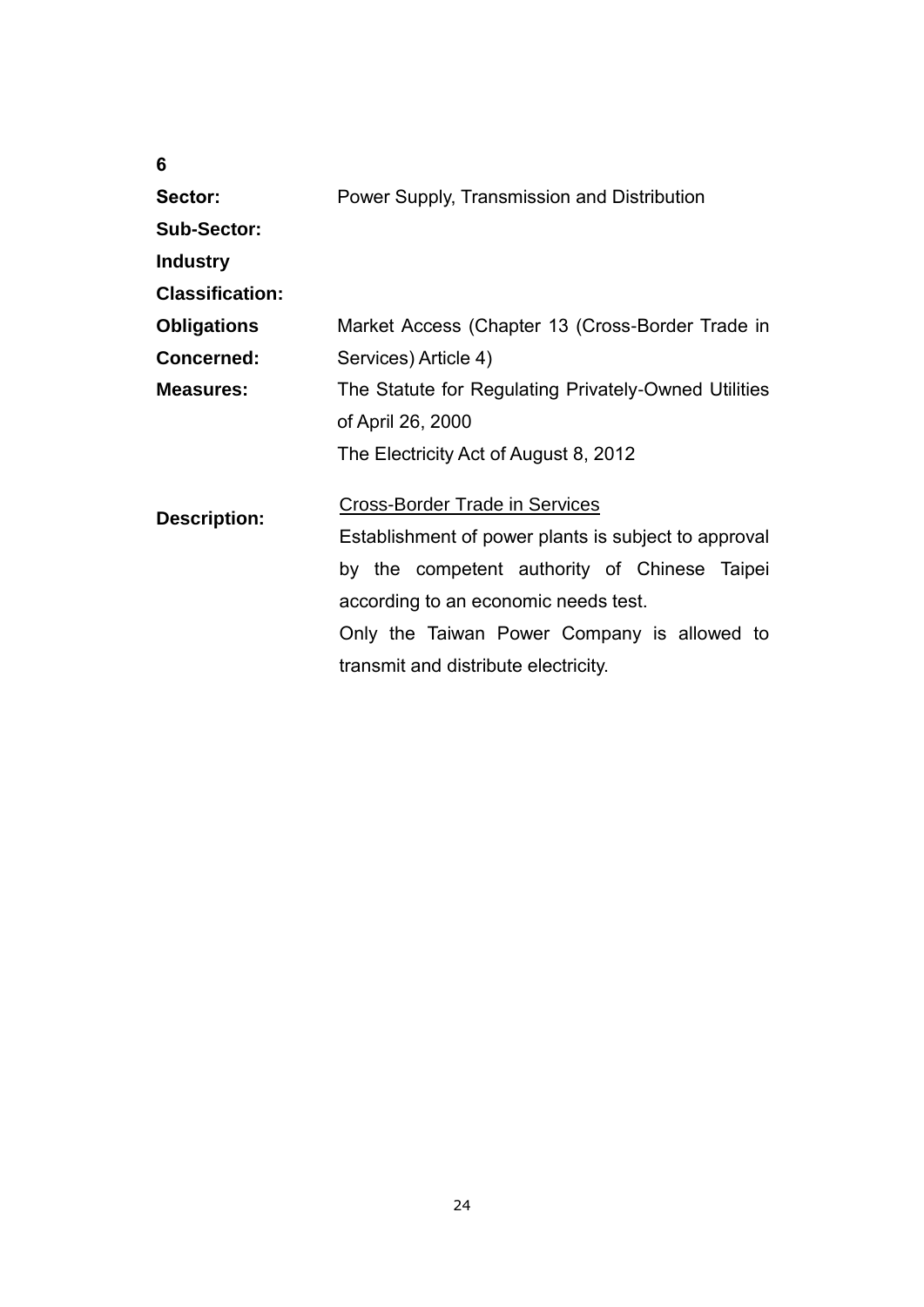| 7                      |                                                      |
|------------------------|------------------------------------------------------|
| Sector:                | <b>Education Services</b>                            |
| <b>Sub-Sector:</b>     | Primary and secondary education services (CPC        |
|                        | 921 and 922), Adult education and other              |
|                        | education services (CPC 924 and 929)                 |
| <b>Industry</b>        |                                                      |
| <b>Classification:</b> |                                                      |
| <b>Obligations</b>     | National Treatment (Chapter 13 (Cross-Border         |
| <b>Concerned:</b>      | Trade in Services) Article 5 and Chapter 12          |
|                        | (Investment) Article 5)                              |
| <b>Measures:</b>       | Private School Law of January 16, 2008               |
|                        | Supplementary and Continuing Education Law of        |
|                        | June 23, 2004                                        |
| <b>Description:</b>    | <b>Cross-Border Trade in Services and Investment</b> |
|                        |                                                      |

### **Primary and Secondary Education**

### Foreign National Schools

Primary and secondary schools established by foreigners must not enroll students without foreign citizenship.

Note: Foreign national primary and secondary schools established by New Zealand investors shall be exempt from the requirement to be a notfor-profit corporation.

However, no more than two New Zealand forprofit schools can be permitted in Chinese Taipei. New Zealand for-profit schools shall be governed by the applicable laws, regulations and policies of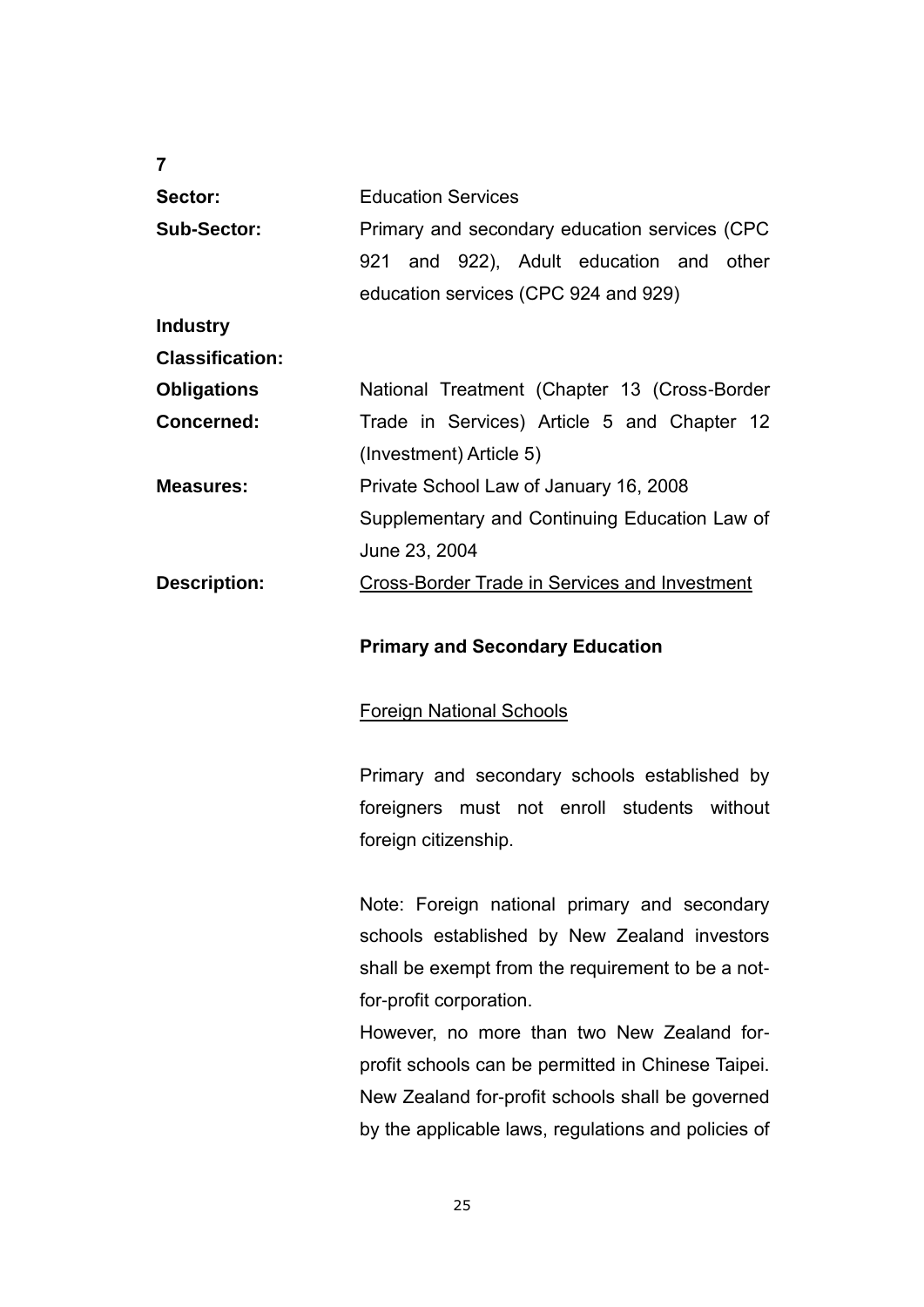Chinese Taipei with respect to profit-seeking organisations.

### Chinese Taipei Schools

New Zealand persons may not participate in primary or secondary schools, other than through financial contribution to an existing school board or in the establishment of a not-for-profit corporation in partnership/joint venture with Chinese Taipei financial contributors in accordance with relevant laws and regulations of Chinese Taipei.

### **Adult and Other Education**

Foreign persons may not serve as a local manager for institutions providing adult education and/or other education services in Chinese Taipei.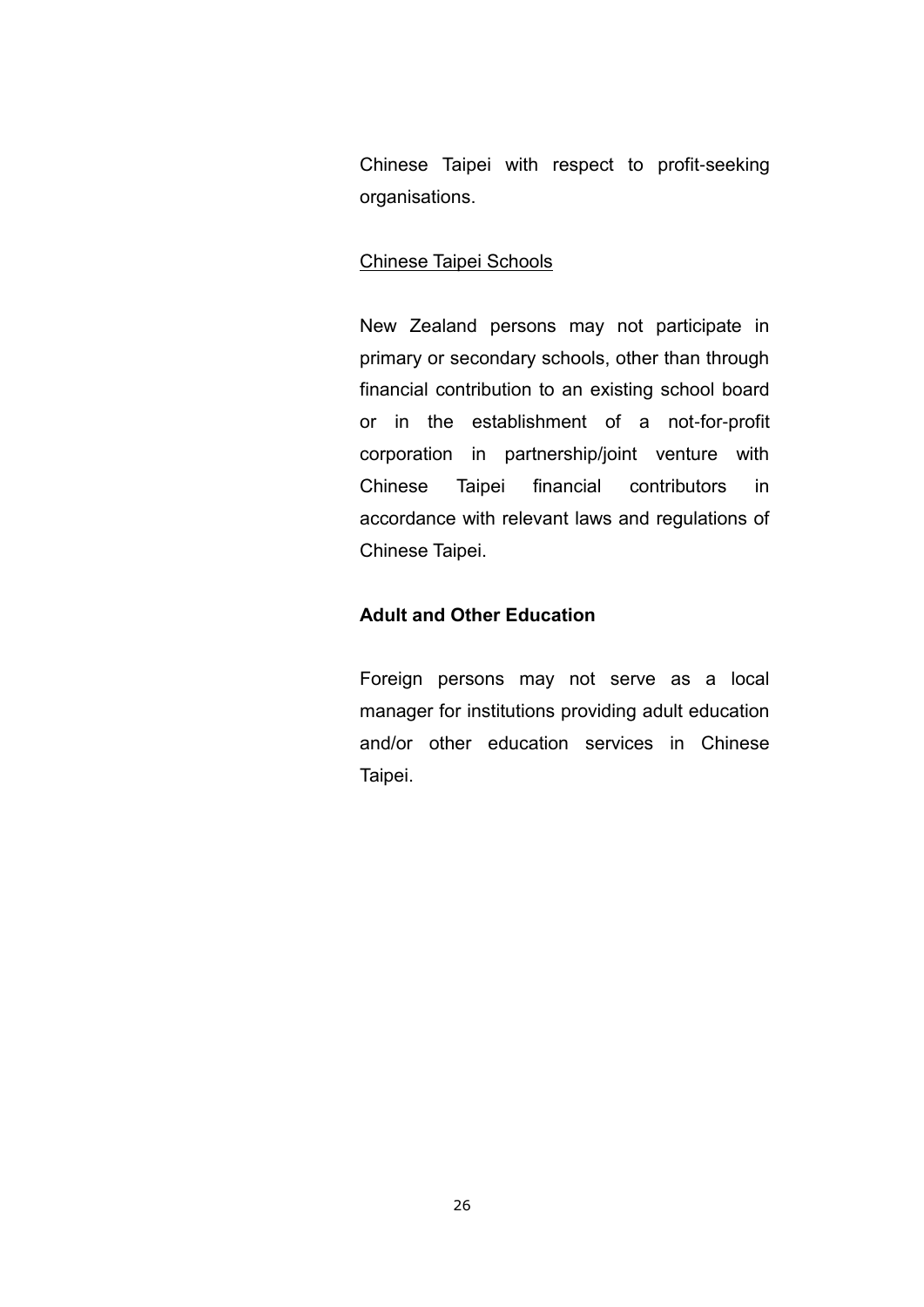| Sector:                | <b>Transport Services</b>                            |
|------------------------|------------------------------------------------------|
| <b>Sub-Sector:</b>     | Internal waterway transport                          |
| <b>Industry</b>        |                                                      |
| <b>Classification:</b> |                                                      |
| <b>Obligations</b>     | National Treatment (Chapter 13 (Cross-Border         |
| Concerned:             | Trade in Services) Article 5 and Chapter 12          |
|                        | (Investment) Article 5)                              |
| <b>Measures:</b>       | Shipping Law of January 30, 2013                     |
|                        | Law of Ships of December 8, 2010                     |
| <b>Description:</b>    | <b>Cross-Border Trade in Services and Investment</b> |
|                        | Foreign vessels may not navigate between ports to    |
|                        | transport passengers or cargos unless an approval    |
|                        | is granted by the competent authority of Chinese     |
|                        | Taipei on annual basis.                              |
|                        | Docking at ports other than the designated           |
|                        | international ports is not permitted for foreign     |
|                        | vessels unless seeking shelter or approved by the    |
|                        | competent authority of Chinese Taipei.               |

**8**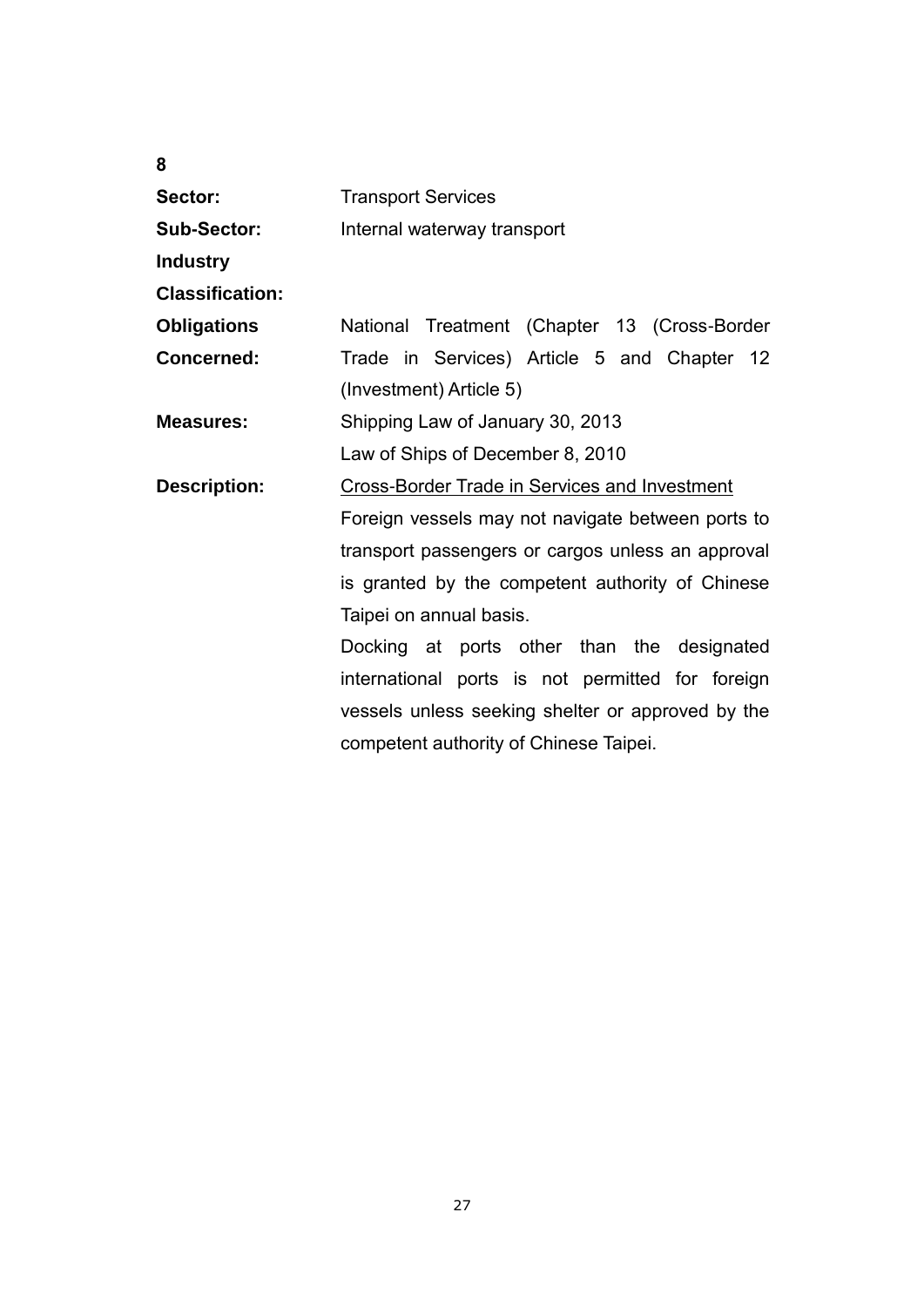| 9                      |                                                      |
|------------------------|------------------------------------------------------|
| Sector:                | <b>Transport Services</b>                            |
| <b>Sub-Sector:</b>     | Maritime<br>transportation services<br>the<br>and    |
|                        | Operation of "vessels of Chinese Taipei"             |
| <b>Industry</b>        |                                                      |
| <b>Classification:</b> |                                                      |
| <b>Obligations</b>     | National Treatment (Chapter 13 (Cross-Border         |
| <b>Concerned:</b>      | Trade in Services) Article 5 and Chapter 12          |
|                        | (Investment) Article 5)                              |
|                        | Market Access (Chapter 13 (Cross-Border Trade        |
|                        | in Services) Article 4)                              |
|                        | Senior Management and Boards of Directors            |
|                        | (Chapter 12 (Investment) Article 8)                  |
| <b>Measures:</b>       | Shipping Law of January 30, 2013                     |
|                        | Law of Ships of December 8, 2010                     |
|                        | Seafarer Act of June 29, 2011                        |
|                        | The Guidelines of Permission and Administration      |
|                        | for Employing Foreign Seafarers, August 13,2012      |
| <b>Description:</b>    |                                                      |
|                        | <b>Cross-Border Trade in Services and Investment</b> |
|                        | 1. The requirements of transporting passengers       |
|                        | and cargos in the Separate Customs Territory         |
|                        | of Taiwan, Penghu, Kinmen and Matsu for              |
|                        | foreign vessel carriers include:                     |
|                        | (1) Set up a branch company by law and obtain        |
|                        | the approval from the authority of Chinese           |
|                        | Taipei; or                                           |
|                        | (2) Authorize a shipping agency of Chinese           |
|                        | Taipei to handle the passenger or cargo              |
|                        | transporting affairs on their behalf.                |
|                        | People<br>maritime<br>2.<br>seeking to engage<br>in  |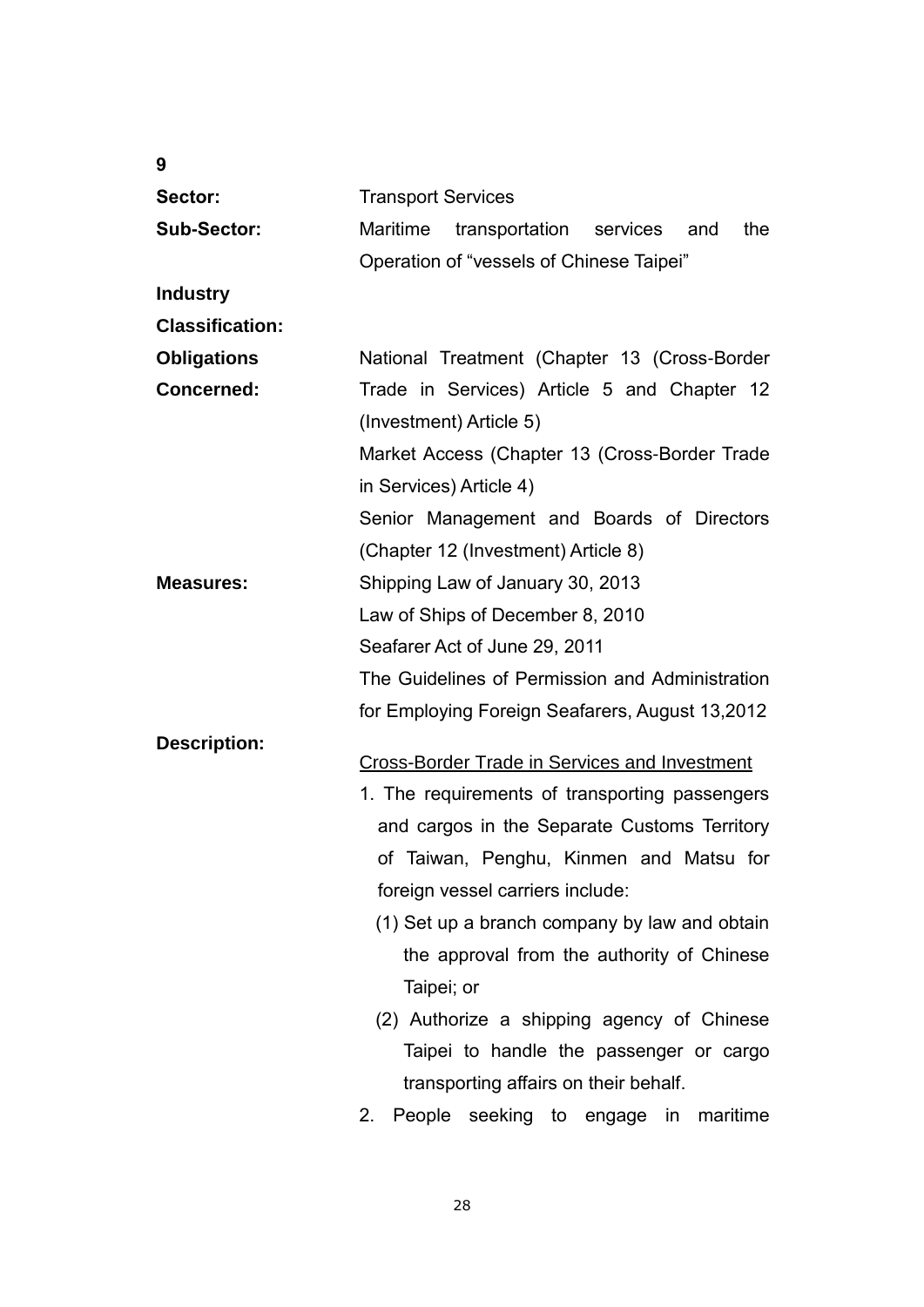transportation services as a vessel carrier shall own at least one vessel of Chinese Taipei.

- 3. The term "vessels of Chinese Taipei "means ships which are registered with the competent authority of Chinese Taipei. A ship may apply for such registration if:
	- (1) The ship is owned by the authorities of Chinese Taipei;
	- (2) The ship is owned by citizens of Chinese Taipei, or
	- (3) The ship is owned by any of the following companies, which are incorporated under the laws of Chinese Taipei, with principal offices situated within the Separate Customs Territory of Taiwan, Penghu, Kinmen and Matsu.
		- (i) An unlimited company, of which all shareholders are citizens of Chinese Taipei.
		- (ii) A limited company, of which at least half of the capitals are owned by citizens of Chinese Taipei and that the director authorized to represent such company is a citizen of Chinese Taipei.
		- (iii) A joint company, of which all shareholders with unlimited liabilities are citizens of Chinese Taipei.
		- (iv) A company limited by shares, of which the chairman of the board and at least half of the directors are the citizens of Chinese Taipei, and at least half of the capitals are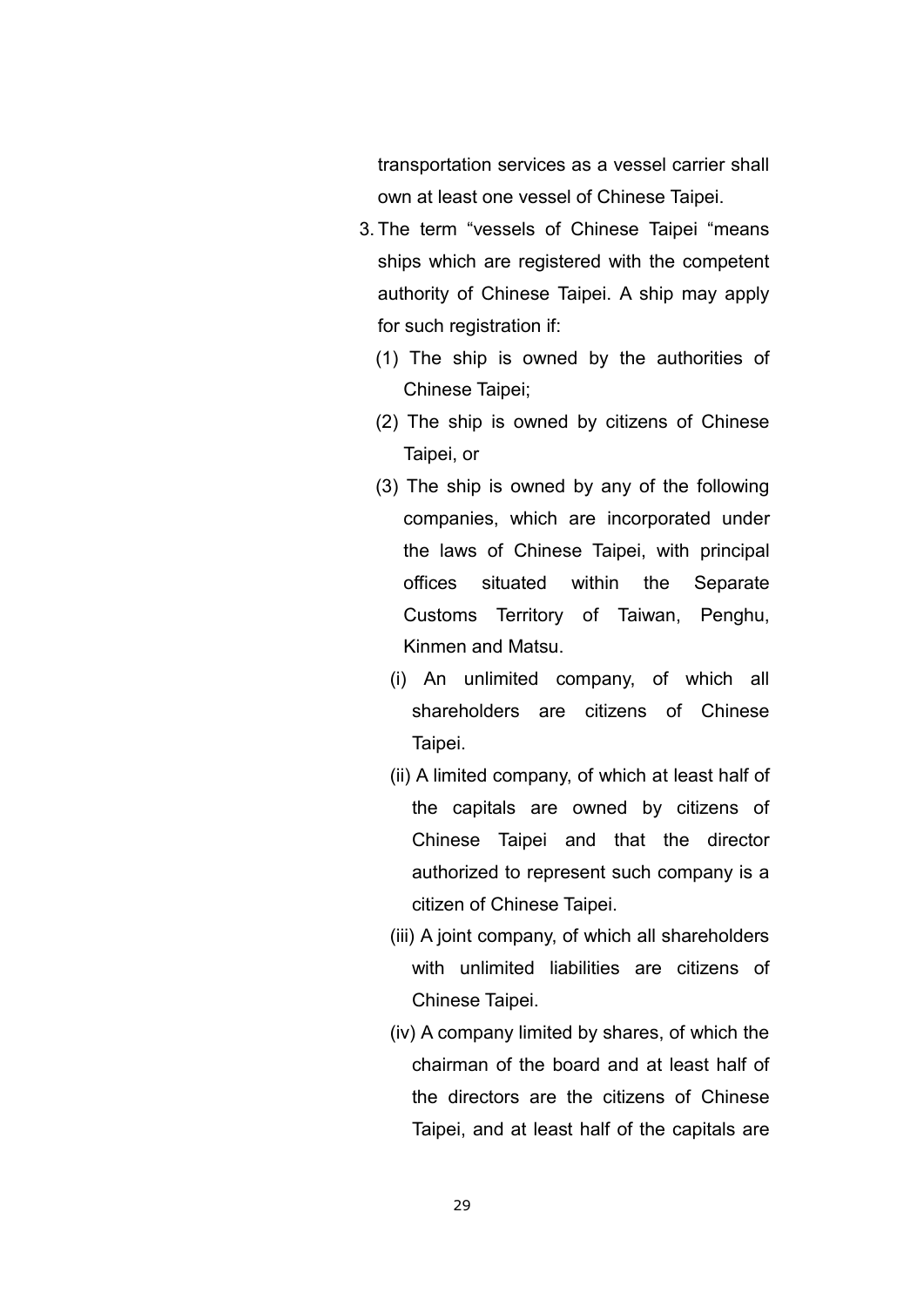owned by citizens of Chinese Taipei.

- (4) The ship is owned by a juridical person, which is established under the laws of Chinese Taipei, with its main office situated within the Separate Customs Territory of Taiwan, Penghu, Kinmen and Matsu and at least two-thirds of the members and the statutory representative being citizen of Chinese Taipei.
- 4. Ship owners or operators shall employ eligible seafarers of Chinese Taipei in the first priority. The employment of foreign seafarers must be approved by the competent authority of Chinese Taipei and the approval is subject to economic needs tests.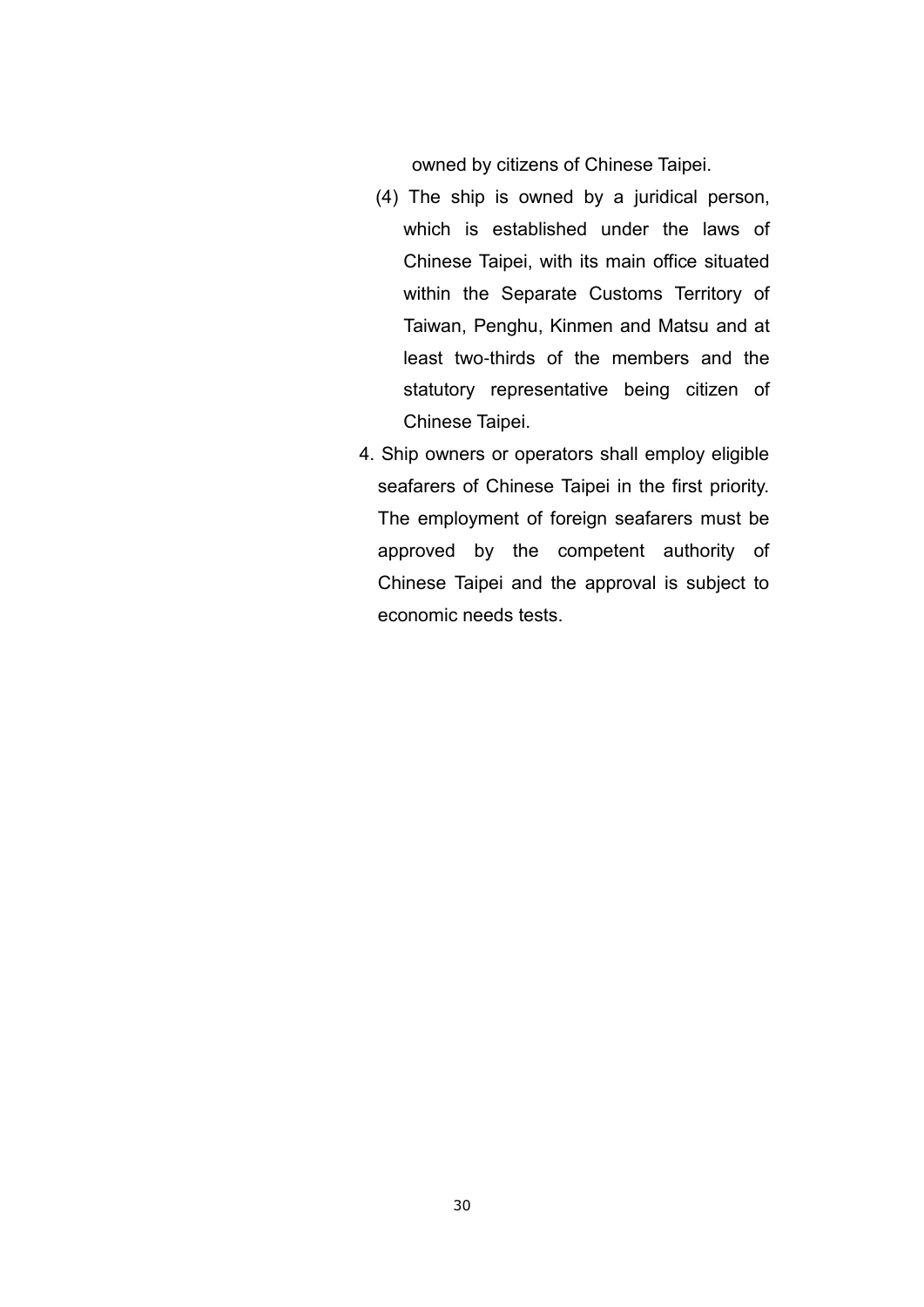| 10                     |                                                      |
|------------------------|------------------------------------------------------|
| Sector:                | <b>Transport Services</b>                            |
| <b>Sub-Sector:</b>     | Road transport services, Rail transport services     |
| <b>Industry</b>        |                                                      |
| <b>Classification:</b> |                                                      |
| <b>Obligations</b>     | National Treatment (Chapter 12 (Investment) Article  |
| <b>Concerned:</b>      | 5)                                                   |
|                        |                                                      |
| <b>Measures:</b>       | Highway Law of January 27, 2010                      |
|                        | Railway Law of February 3, 2006                      |
|                        |                                                      |
| <b>Description:</b>    | <b>Investment</b>                                    |
|                        | Foreigners may not invest in the business of bus     |
|                        | transportation, urban bus transportation, tour bus   |
|                        | transportation and taxicab transportation in Chinese |
|                        | Taipei.                                              |
|                        | Foreigners may not invest in railway in Chinese      |
|                        | Taipei.                                              |
|                        |                                                      |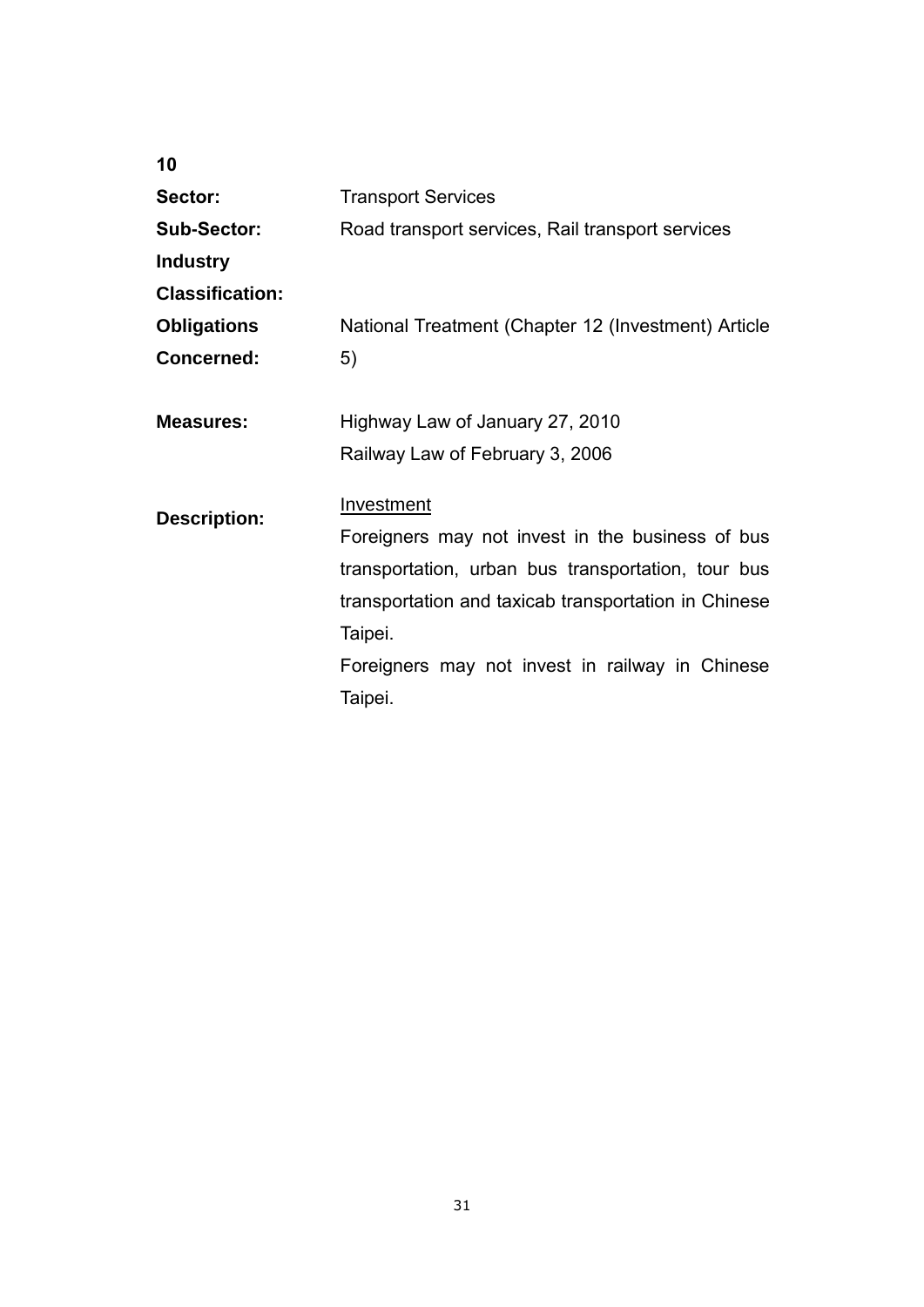| 11                     |                                                                                                                                                                                                                                                                                                                                                                                                                                                                                     |
|------------------------|-------------------------------------------------------------------------------------------------------------------------------------------------------------------------------------------------------------------------------------------------------------------------------------------------------------------------------------------------------------------------------------------------------------------------------------------------------------------------------------|
| Sector:                | <b>Transport Services</b>                                                                                                                                                                                                                                                                                                                                                                                                                                                           |
| <b>Sub-Sector:</b>     | Air Transportation                                                                                                                                                                                                                                                                                                                                                                                                                                                                  |
| <b>Industry</b>        | Civil air transport enterprise, Specialty air services                                                                                                                                                                                                                                                                                                                                                                                                                              |
| <b>Classification:</b> |                                                                                                                                                                                                                                                                                                                                                                                                                                                                                     |
| <b>Obligations</b>     | National Treatment (Chapter 13 (Cross-Border Trade                                                                                                                                                                                                                                                                                                                                                                                                                                  |
| <b>Concerned:</b>      | in Services) Article 5 and Chapter 12 (Investment)<br>Article 5)                                                                                                                                                                                                                                                                                                                                                                                                                    |
|                        | Market Access(Chapter 13 (Cross-Border Trade in<br>Services) Article 4)                                                                                                                                                                                                                                                                                                                                                                                                             |
|                        | Local Presence(Chapter 13 (Cross-Border Trade in<br>Services) Article 7)                                                                                                                                                                                                                                                                                                                                                                                                            |
|                        | Senior Management and Boards of Directors (Chapter<br>12 (Investment) Article 8)                                                                                                                                                                                                                                                                                                                                                                                                    |
| <b>Measures:</b>       | Civil Aviation Act of January 4, 2012<br>Regulations Governing General Aviation of March 20,<br>2013                                                                                                                                                                                                                                                                                                                                                                                |
| <b>Description:</b>    | Cross-Border Trade in Services and Investment<br>Provision of specialty air services other than services<br>supplied by general aviation enterprises is prohibited<br>in Chinese Taipei. General aviation enterprises must<br>be established in Chinese Taipei, subject to approval<br>by MOTC, and foreign investment in civil air transport<br>enterprise and general aviation enterprise shall be in<br>the following juridical form and not exceed the<br>following thresholds: |

1.Unlimited company with the entire body of its shareholders being citizens of Chinese Taipei.

2. Limited company with over 50 percent of capital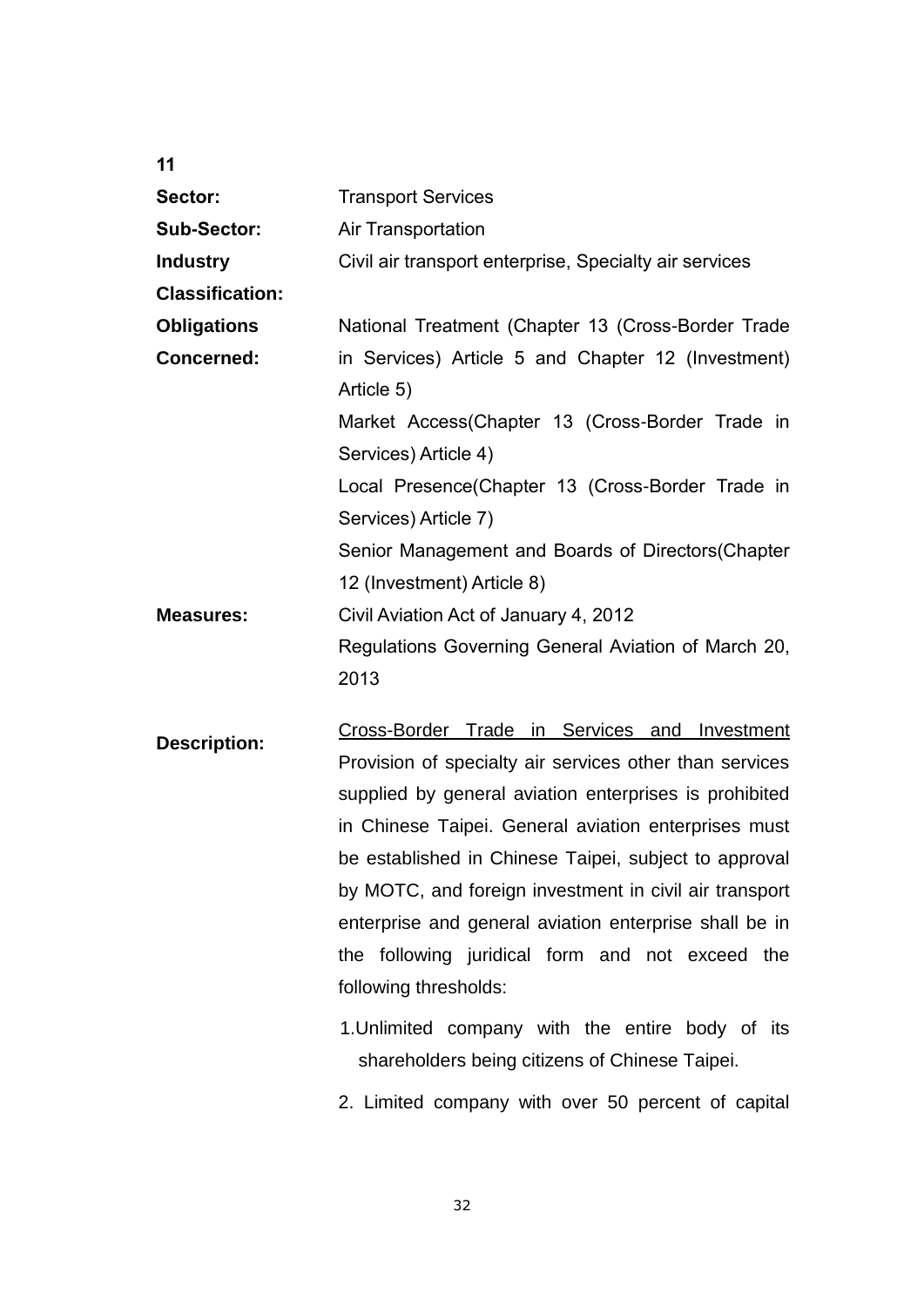owned by citizens or juridical persons of Chinese Taipei and represented by directors who are citizens of Chinese Taipei.

- 3. Company formed by shareholders of both limited and unlimited liabilities, whose unlimited liability shareholders are citizens of Chinese Taipei.
- 4. Company limited by shares with over 50 percent of its total shares owned by citizens or juridical persons of Chinese Taipei, whose chairman and over 50 percent of the directors are citizens of Chinese Taipei; and no single foreign citizen or juridical person may hold more than 25 percent of its total shares.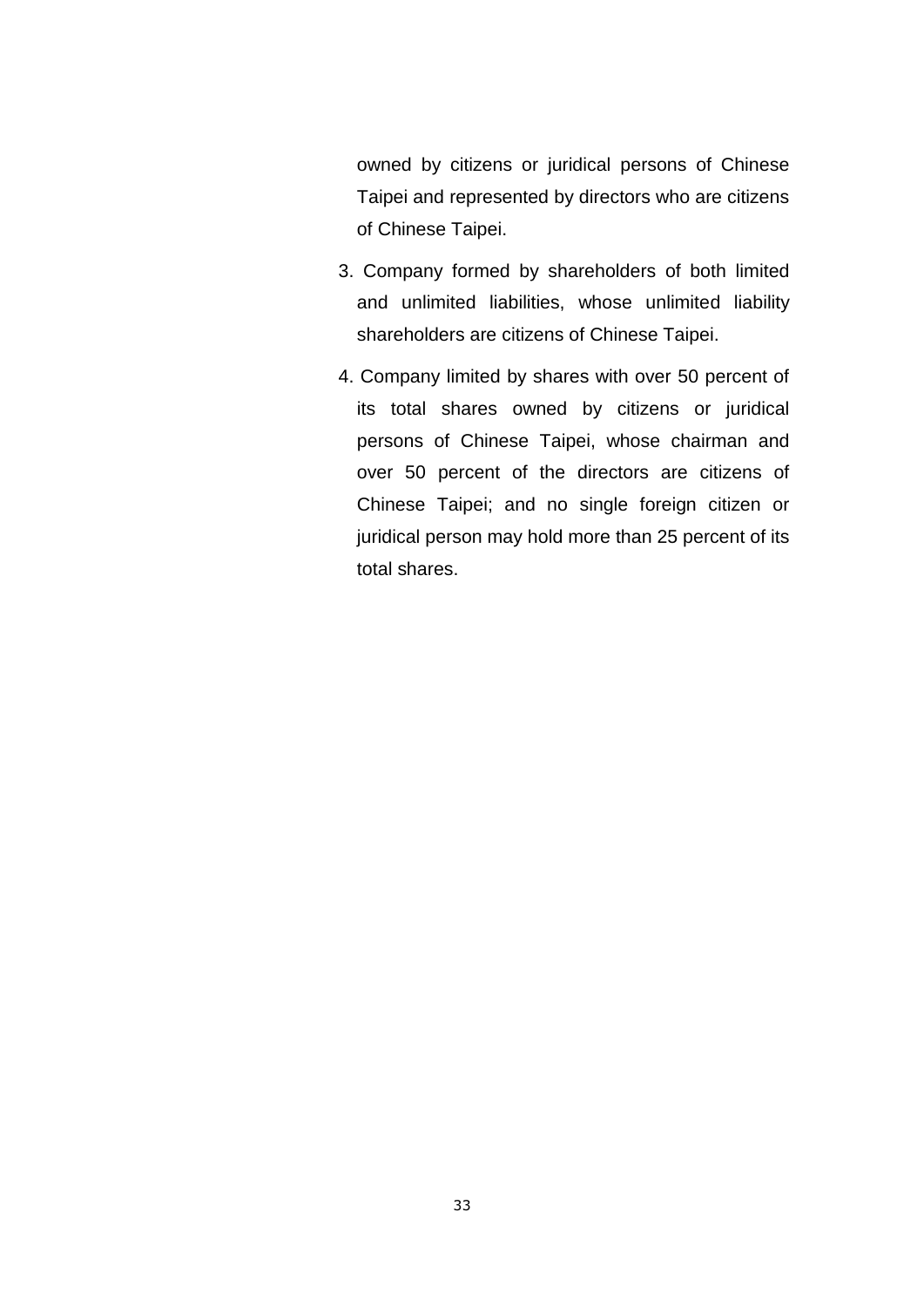**12**

| <b>Transport services</b>                              |
|--------------------------------------------------------|
| Air Transportation                                     |
| Ground handling services                               |
| Catering services                                      |
| National Treatment (Chapter 12 (Investment) Article 5) |
| Senior Management and Boards of Directors (Chapter     |
| 12 (Investment) Article 8)                             |
| Civil Aviation Act of January 4, 2012                  |
|                                                        |

#### **Description:** Investment

Foreign investment in an airport ground handling services company or a catering service company shall be in the following juridical form and not exceed the following thresholds:

- 1. Unlimited company with the entire body of its shareholders being citizens of Chinese Taipei.
- 2. Limited company with over 50 percent of capital owned by citizens or juridical persons of Chinese Taipei and represented by directors who are citizens of Chinese Taipei.
- 3. Company formed by shareholders of both limited and unlimited liabilities, whose unlimited liability shareholders are citizens of Chinese Taipei.
- 4. Company limited by shares with over 50 percent of its total shares owned by citizens or juridical persons of Chinese Taipei, whose chairman and over 50 percent of the directors are citizens of Chinese Taipei; and no single foreign citizen or juridical person may hold more than 25 percent of its total shares.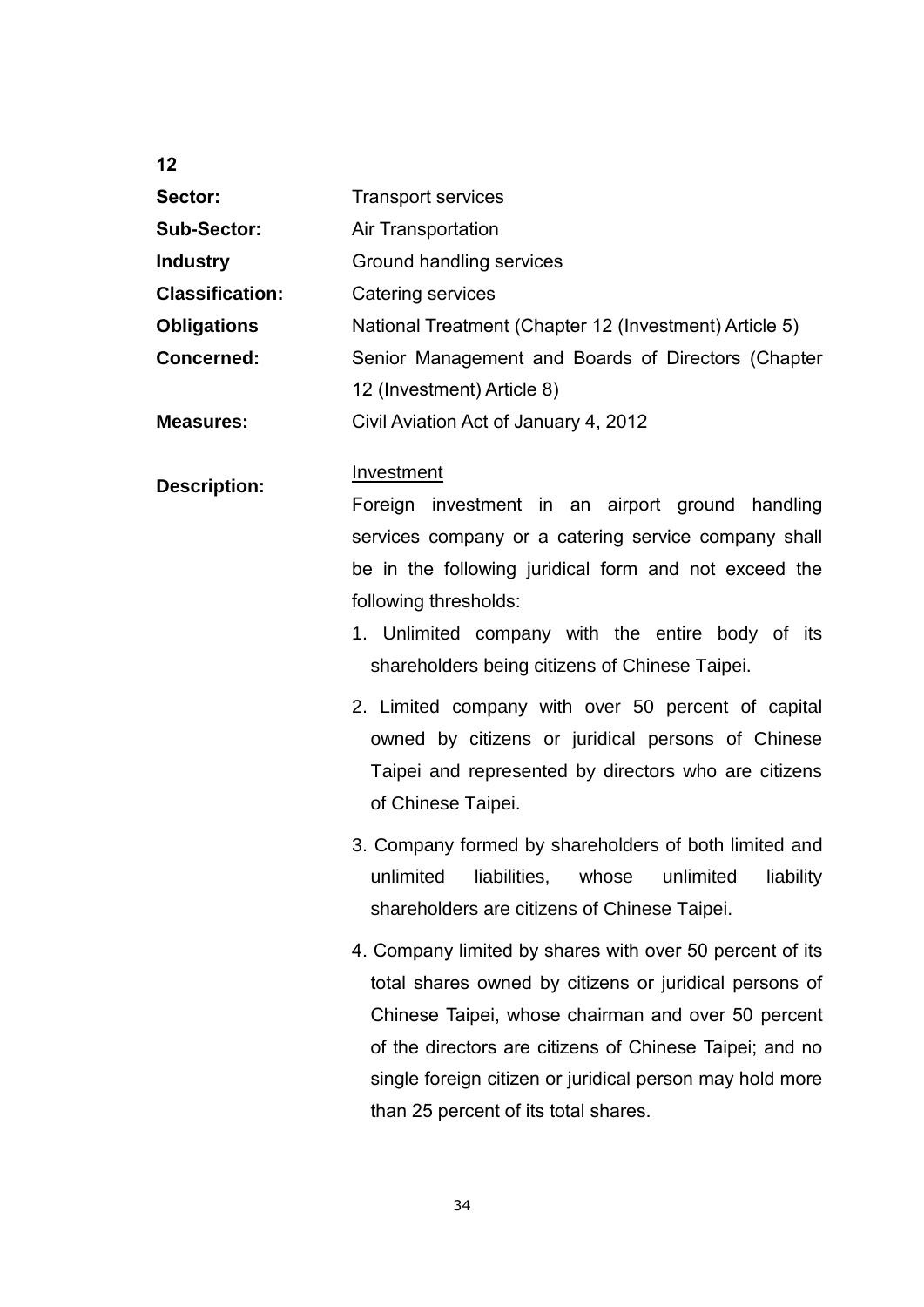| 13                     |                                                         |
|------------------------|---------------------------------------------------------|
| Sector:                | <b>Transport Services</b>                               |
| <b>Sub-Sector:</b>     | Air transportation                                      |
| <b>Industry</b>        | Airport operation and management                        |
| <b>Classification:</b> |                                                         |
| <b>Obligations</b>     | National Treatment (Chapter 12 (Investment) Article 5)  |
| <b>Concerned:</b>      | Senior Management and Boards of Directors (Chapter      |
|                        | 12 (Investment) Article 8)                              |
| <b>Measures:</b>       | Civil Aviation Act of January 4, 2012                   |
| <b>Description:</b>    | Investment                                              |
|                        | Foreign investment in a private airport terminal        |
|                        | company shall be subject to the following conditions:   |
|                        | Company limited by shares with over 50 percent of its   |
|                        | total shares owned by citizens or juridical persons of  |
|                        | Chinese Taipei, whose chairman and over 50 percent of   |
|                        | the directors are citizens of Chinese Taipei; and no    |
|                        | single foreigner or juridical person may hold more than |
|                        | 25 percent of its total shares.                         |

35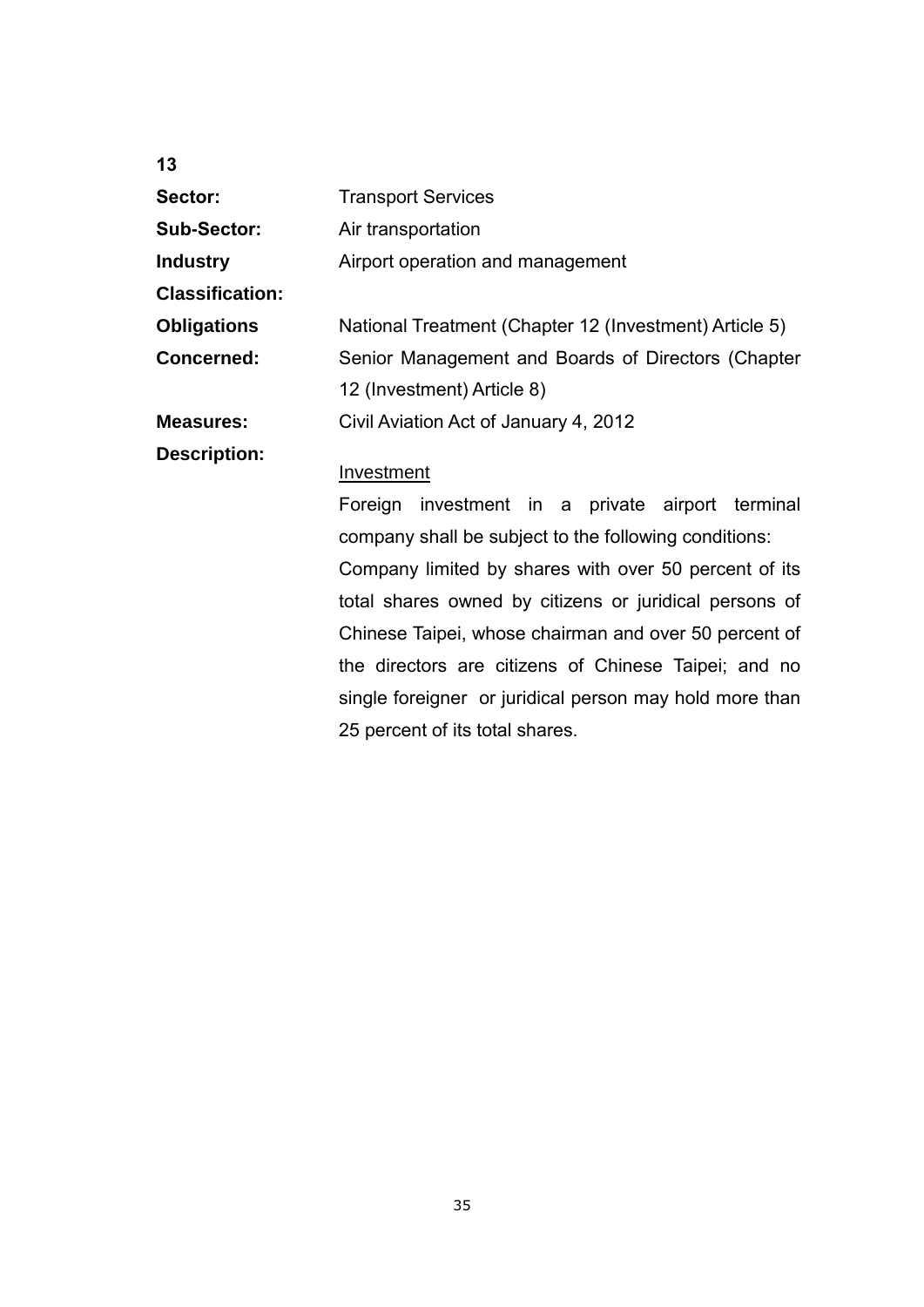| 14                     |                                                                                                                                                                                                                                                                                                                                         |
|------------------------|-----------------------------------------------------------------------------------------------------------------------------------------------------------------------------------------------------------------------------------------------------------------------------------------------------------------------------------------|
| Sector:                | <b>Transport services</b>                                                                                                                                                                                                                                                                                                               |
| <b>Sub-Sector:</b>     | Air Transportation                                                                                                                                                                                                                                                                                                                      |
| <b>Industry</b>        | Airfield operation and management                                                                                                                                                                                                                                                                                                       |
| <b>Classification:</b> |                                                                                                                                                                                                                                                                                                                                         |
| <b>Obligations</b>     | National Treatment (Chapter 12 (Investment) Article 5)                                                                                                                                                                                                                                                                                  |
| <b>Concerned:</b>      | Senior Management and Boards of Directors (Chapter 12<br>(Investment) Article 8)                                                                                                                                                                                                                                                        |
| <b>Measures:</b>       | Civil Aviation Act of January 4, 2012                                                                                                                                                                                                                                                                                                   |
| <b>Description:</b>    | Investment                                                                                                                                                                                                                                                                                                                              |
|                        | Foreign investment in an airfield shall be subject to the<br>following conditions:                                                                                                                                                                                                                                                      |
|                        | 1. Unlimited company completely owned by citizens of<br>Chinese Taipei.                                                                                                                                                                                                                                                                 |
|                        | 2. Limited company with over 50 percent of capital owned by<br>citizens or juridical persons of Chinese Taipei and<br>represented by directors who are citizens of Chinese Taipei.                                                                                                                                                      |
|                        | 3. Company formed by shareholders of both limited and<br>unlimited liabilities, whose unlimited liability shareholders<br>are citizens of Chinese Taipei.                                                                                                                                                                               |
|                        | 4. Company limited by shares with over 50 percent of its total<br>shares owned by citizens or juridical persons of Chinese<br>Taipei, whose chairman and over 50 percent of the directors<br>are citizens of Chinese Taipei; and no single foreign citizen<br>or juridical person may hold more than 25 percent of its total<br>shares. |
|                        | 5. Other juridical persons whose representatives are citizens<br>of Chinese Taipei.                                                                                                                                                                                                                                                     |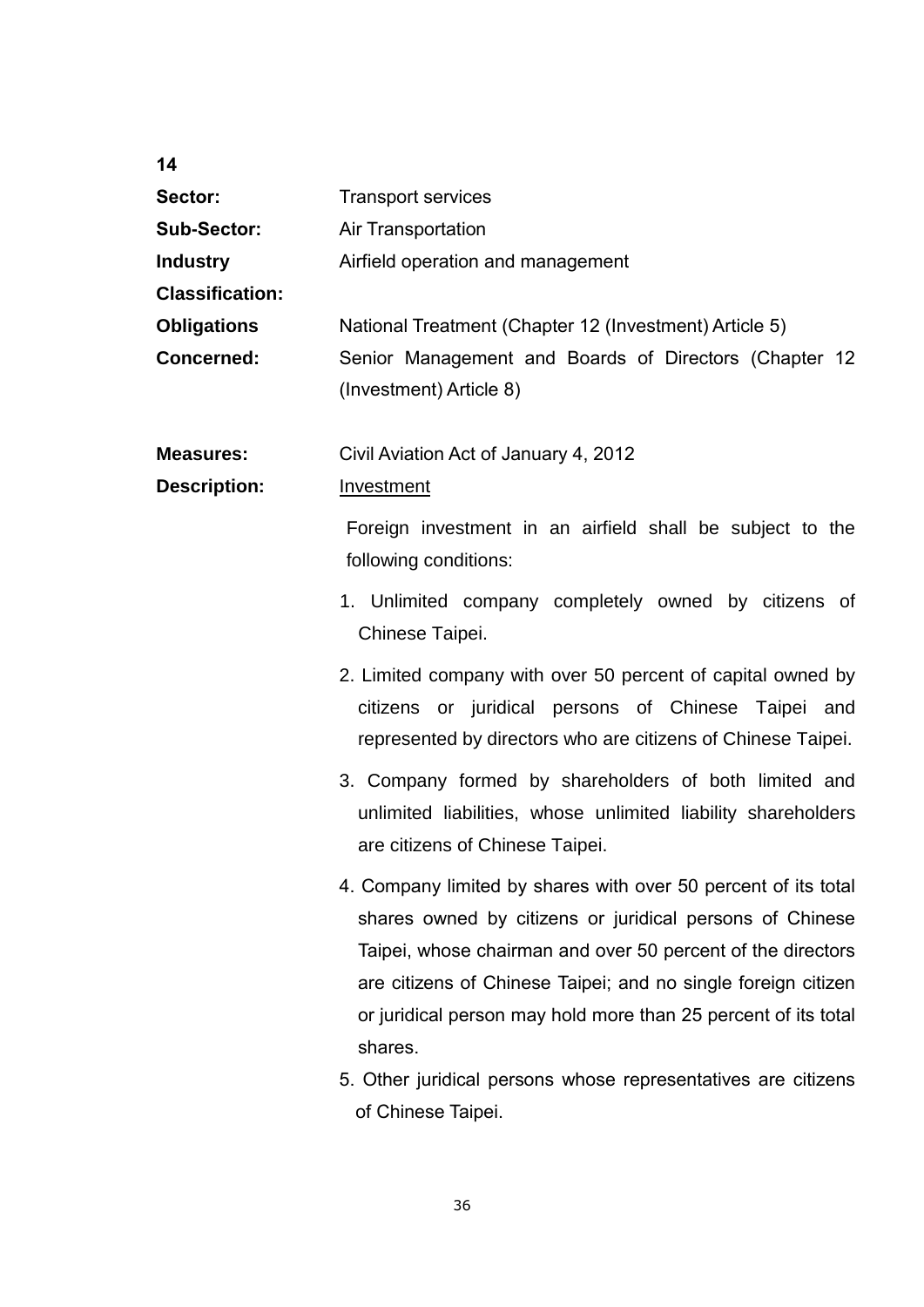| 15                     |                                                          |
|------------------------|----------------------------------------------------------|
| Sector:                | <b>Transport services</b>                                |
| <b>Sub-Sector:</b>     | <b>Air Transportation</b>                                |
| <b>Industry</b>        | Auxiliary                                                |
| <b>Classification:</b> |                                                          |
| <b>Obligations</b>     | National Treatment (Chapter 13 (Cross-Border Trade       |
| <b>Concerned:</b>      | in Services) Article 5)                                  |
| <b>Measures:</b>       | Civil Aviation Act of January 4, 2012                    |
| <b>Description:</b>    | <b>Cross-Border Trade in Services</b>                    |
|                        | Foreign natural persons may only be employed as          |
|                        | aircraft pilot, flight engineer, mechanic, repairman and |
|                        | aircraft dispatcher with the approval of the Ministry of |
|                        | Transportation and Communications (MOTC).                |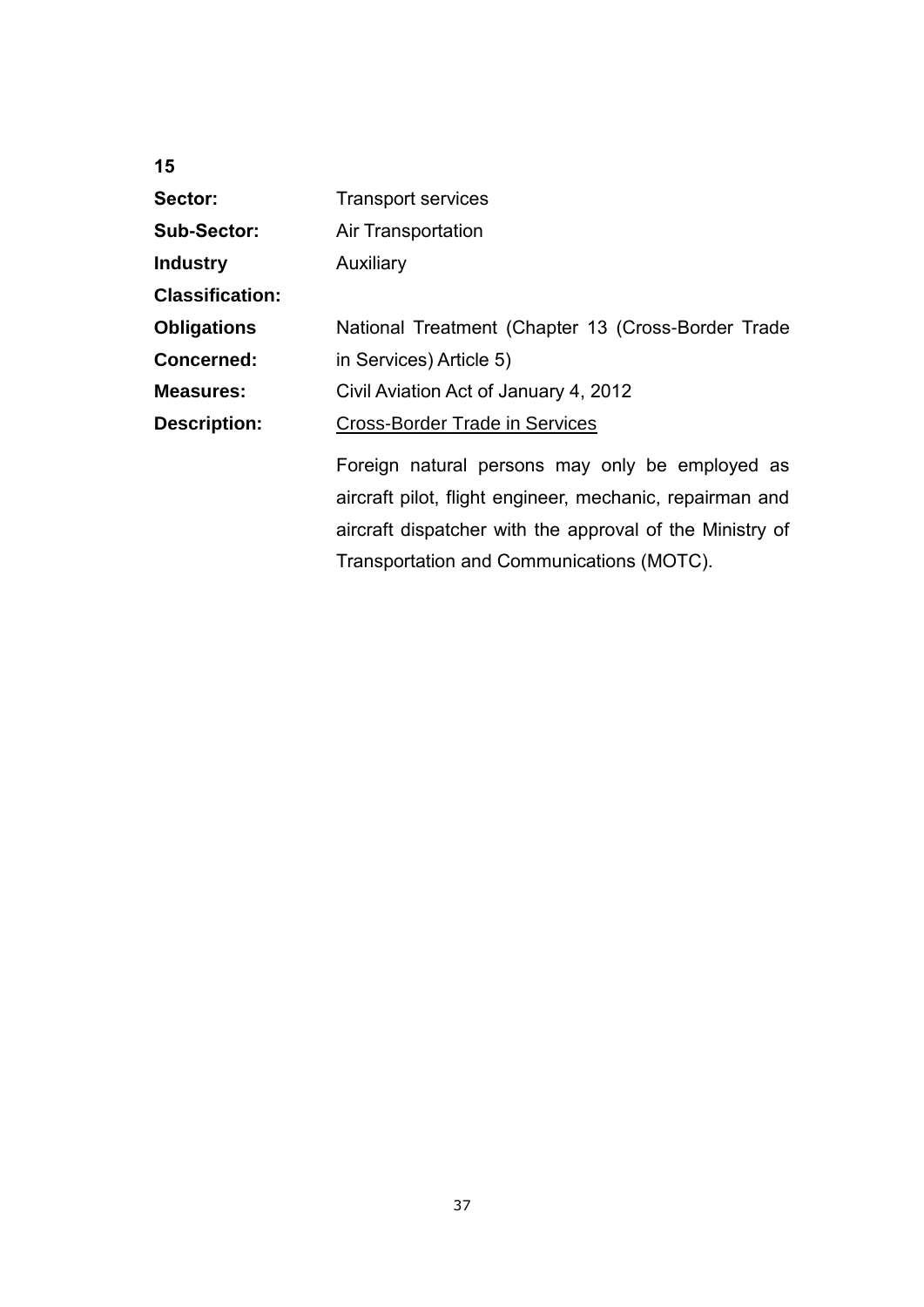| 16                     |                                                                                                                                                                                                                                                             |
|------------------------|-------------------------------------------------------------------------------------------------------------------------------------------------------------------------------------------------------------------------------------------------------------|
| Sector:                | Communications                                                                                                                                                                                                                                              |
| <b>Sub-Sector:</b>     | <b>Telecommunications Services</b>                                                                                                                                                                                                                          |
| <b>Industry</b>        | Telecommunications Services (CPC 752, other than                                                                                                                                                                                                            |
| <b>Classification:</b> | CPC7524 Programme transmission services)                                                                                                                                                                                                                    |
| <b>Obligations</b>     | National Treatment (Chapter 13 (Cross-Border Trade in                                                                                                                                                                                                       |
| <b>Concerned:</b>      | Services) Article 5 and Chapter 12 (Investment) Article                                                                                                                                                                                                     |
|                        | 5)                                                                                                                                                                                                                                                          |
|                        | Market Access (Chapter 13 (Cross-Border Trade in<br>Services) Article 4)                                                                                                                                                                                    |
|                        | Local Presence(Chapter 13 (Cross-Border Trade in<br>Services) Article 7)                                                                                                                                                                                    |
|                        | Senior Management and Board of Directors (Chapter 12<br>(Investment) Article 8)                                                                                                                                                                             |
| <b>Measures:</b>       | Telecommunications Act of July 11, 2007<br>Administrative Regulations on Satellite Communication<br>Services of April 18, 2012<br>Administrative of Ministry of Transportation<br>and                                                                       |
|                        | Communications of December 28, 2007                                                                                                                                                                                                                         |
| <b>Description:</b>    | <b>Cross-Border Trade in Services and Investment</b><br>chairman of the Board of a<br>1. The<br><b>Type</b><br>$\Box$<br>telecommunications enterprise shall be a citizen of<br>Chinese Taipei.                                                             |
|                        | The total direct shareholding by foreigners may not<br>2.<br>exceed 49%, and the sum of direct and indirect<br>shareholding by foreigners may not exceed 60%.                                                                                               |
|                        | 3. The percentage of indirect shareholding by<br>foreigners shall be calculated by multiplying the<br>percentage of shareholding by domestic juridical<br>the Type I telecommunications<br>persons<br>in<br>enterprise by the percentage of shareholding or |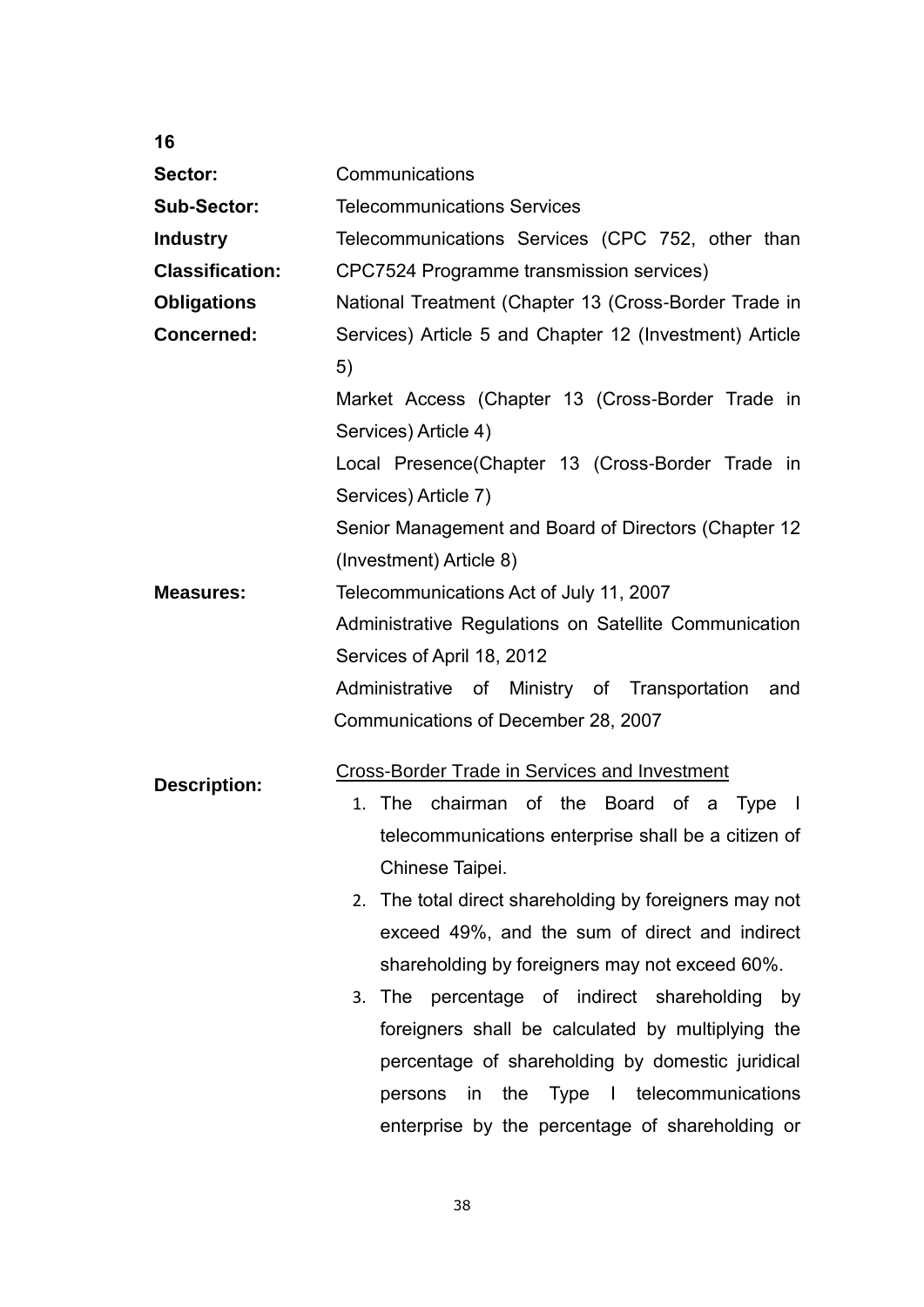capital paid by foreigners in the said domestic juridical persons.

- 4. A Type I telecommunications enterprise shall be a company limited by shares incorporated pursuant to the Company Law.
- 5. The total direct shareholding by foreigners in Chunghwa Telecom Co., Ltd. may not exceed 49%, and the sum of direct and indirect shareholding by foreigners in Chunghwa Telecom Co., Ltd. may not exceed 55%, which is subject to change by announcement promulgated by the authority in charge.
- 6. Foreign Mobile Satellite Service (MSS) operators shall be able to provide service by entering into a cooperative agreement with a domestic Satellite Communication Operator or International Network Business of Fixed Network Telecommunications Services. The domestic Satellite Communication Operator or International Network Business of Fixed Network Telecommunications Service that has entered into such agreement shall act as a representative to promote the MSS in Chinese Taipei.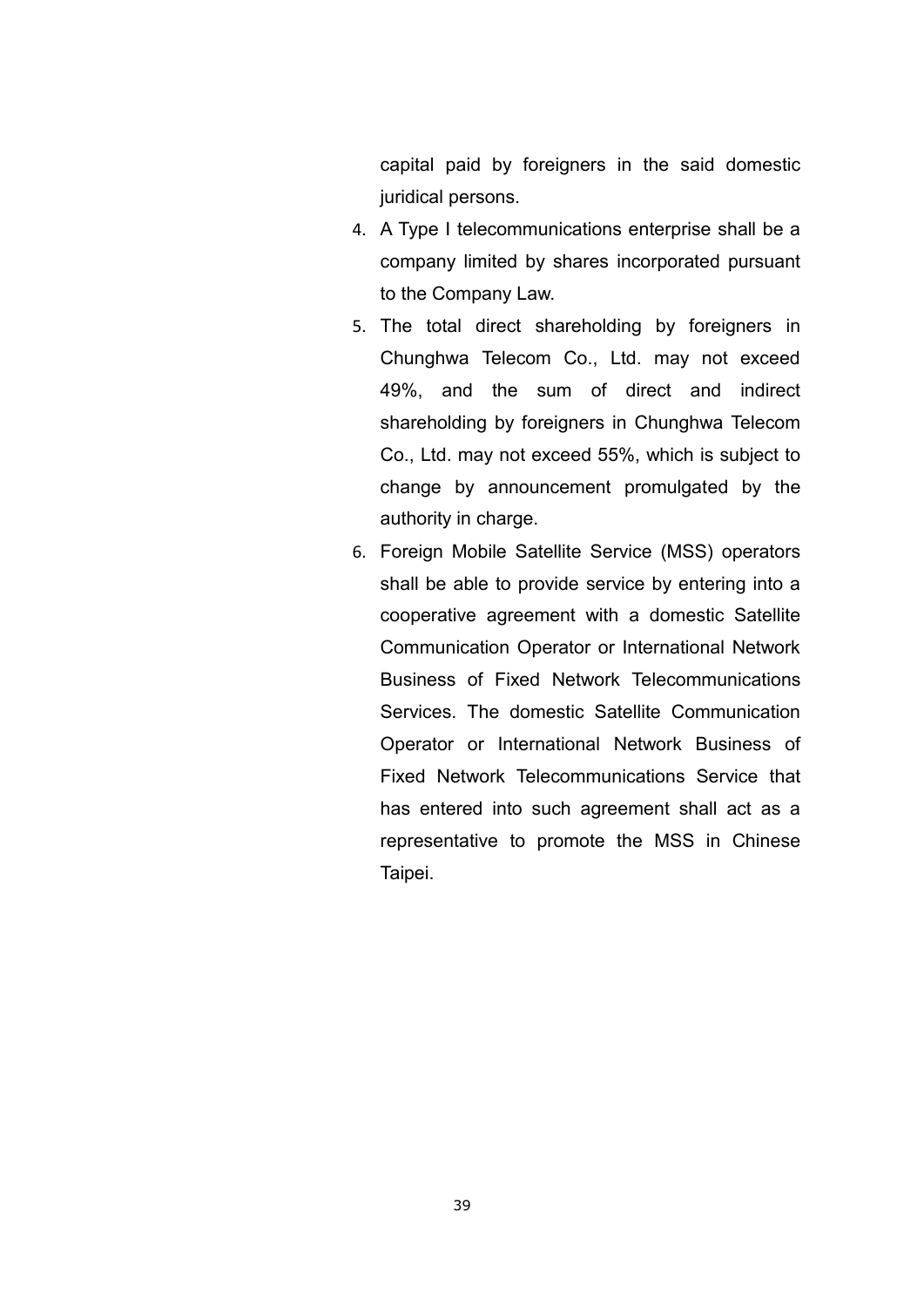| 17                     |                                                        |
|------------------------|--------------------------------------------------------|
| Sector:                | <b>Health Related and Social services</b>              |
| <b>Sub-Sector:</b>     | <b>Medical services</b>                                |
| <b>Industry</b>        | <b>Hospital services</b>                               |
| <b>Classification:</b> |                                                        |
| <b>Obligations</b>     | National Treatment (Chapter 12 (Investment) Article    |
| <b>Concerned:</b>      | 5)                                                     |
|                        | Senior Management and Boards of Directors              |
|                        | (Chapter 12 (Investment) Article 8)                    |
| <b>Measures:</b>       | Physicians Act of May 13, 2009                         |
|                        | Pharmacists Act of January 26, 2011                    |
|                        | Physical Therapists Act of January 29, 2007            |
|                        | Occupational Therapists Act of January 29, 2007        |
|                        | Medical Laboratory Technologists Act of January 29,    |
|                        | 2007                                                   |
|                        | Medical Radiology Technologists Act of January 29,     |
|                        | 2007                                                   |
|                        | Dietitians Act of May 5, 2004                          |
|                        | Dental Technicians Act of January 23, 2009             |
|                        | Nursing Personnel Act of January 29, 2007              |
|                        | Midwives Act of July 2, 2003                           |
|                        | Hearing Specialists Act of January 23, 2009            |
|                        | Speech Therapists Act of July 2, 2008                  |
|                        | Psychologists Act of November 21, 2001                 |
|                        | Medical Care Law of May 20, 2009                       |
|                        | Administrative of December 26, 2011                    |
|                        | <b>Investment</b>                                      |
| <b>Description:</b>    | 1. Medical services                                    |
|                        | Foreigners are not allowed to set up clinics,          |
|                        | pharmacy, physical therapy clinic, occupational        |
|                        | therapy clinic, clinical laboratory, medical radiation |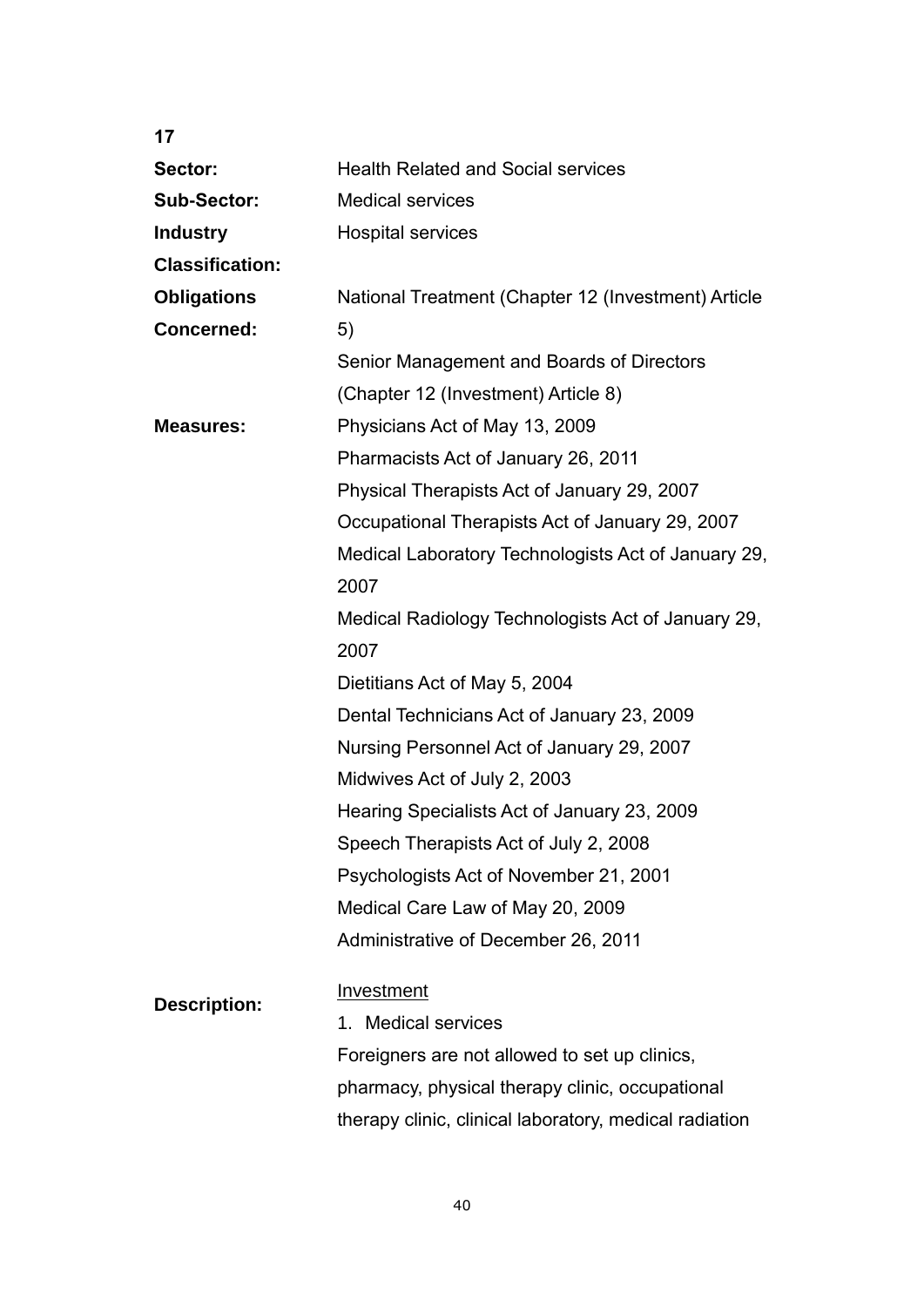clinic, dental laboratory, nursing institution, midwifery institution, hearing therapy clinic, speech therapy clinic, psychological therapy clinic, psychological counseling clinic or other medical care institutions.

2. Hospital services

No more than one-third of the total number of trustees or directors of the board of a medical care corporate or corporation shall be foreigners. Furthermore, foreigners shall not be the chairperson of medical care corporation.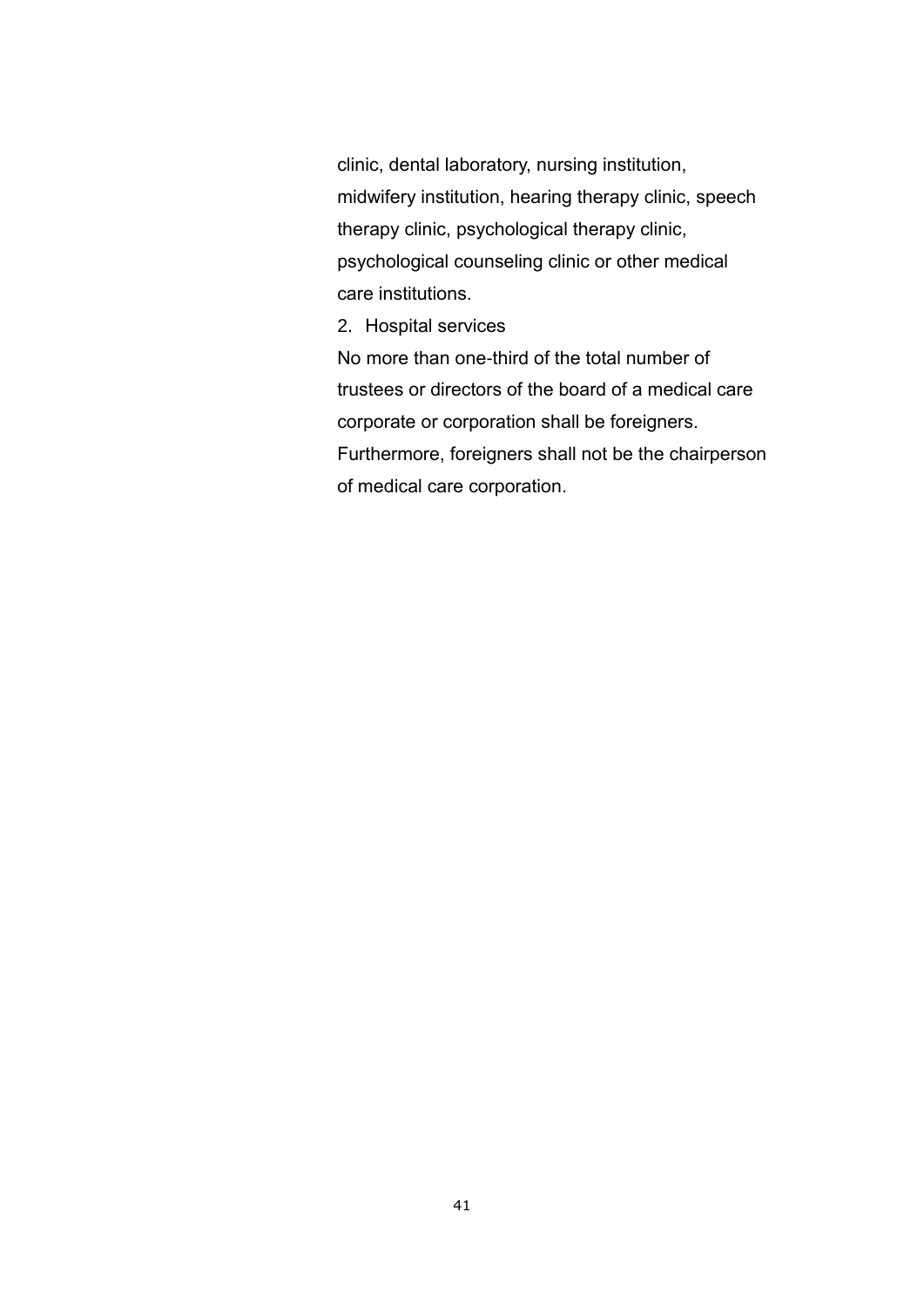| <b>Fisheries and Aquaculture</b>                                                                                                                                                                                                                                                                                                                             |
|--------------------------------------------------------------------------------------------------------------------------------------------------------------------------------------------------------------------------------------------------------------------------------------------------------------------------------------------------------------|
|                                                                                                                                                                                                                                                                                                                                                              |
|                                                                                                                                                                                                                                                                                                                                                              |
|                                                                                                                                                                                                                                                                                                                                                              |
| National Treatment (Chapter 13 (Cross-Border                                                                                                                                                                                                                                                                                                                 |
| Trade in Services) Article 5 and Chapter 12                                                                                                                                                                                                                                                                                                                  |
| (Investment) Article 5)                                                                                                                                                                                                                                                                                                                                      |
| Fisheries Law of January 9, 2008                                                                                                                                                                                                                                                                                                                             |
| Cross-Border Trade in Services and Investment<br>Only citizens of Chinese Taipei may serve as fishery<br>operators (including those engaging in aquaculture<br>business), hereunder unless a foreign national may<br>obtain the approval from the competent authority to<br>operate fisheries in cooperation with any fishery<br>operator of Chinese Taipei. |
|                                                                                                                                                                                                                                                                                                                                                              |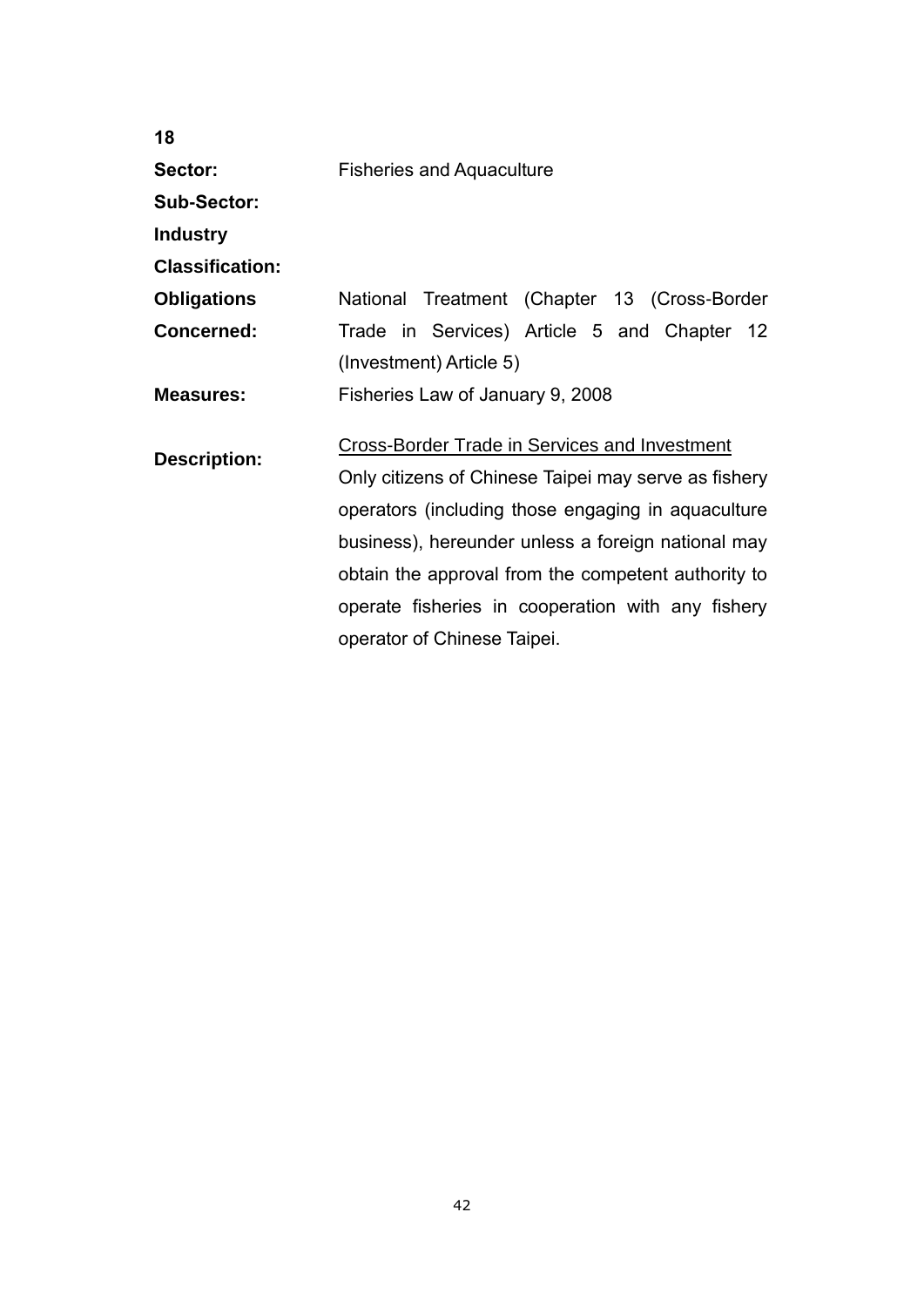| 19                     |                                                                    |
|------------------------|--------------------------------------------------------------------|
| Sector:                | Agriculture, Animal Husbandry and Forestry                         |
| <b>Sub-Sector:</b>     |                                                                    |
| <b>Industry</b>        |                                                                    |
| <b>Classification:</b> |                                                                    |
| <b>Obligations</b>     | National Treatment (Chapter 12 (Investment) Article                |
| <b>Concerned:</b>      | 5)                                                                 |
| <b>Measures:</b>       | Statute for Investment by Foreign Nationals of<br>November 19,1997 |
|                        | Negative List for Investment by Overseas Chinese                   |
|                        | and Foreign Nationals of December 21, 2010                         |
| <b>Description:</b>    | Investment                                                         |
|                        | Foreign investment is not allowed in forestry, wood                |
|                        | logging and hunting industries.                                    |
|                        | Other industries in which foreign investment is                    |
|                        | conditionally restricted are listed below. Applications            |
|                        | will be subject to approval by the Council of                      |
|                        | Agriculture (COA), and be determined on a case-                    |
|                        | by-case basis:                                                     |
|                        | 1. Agriculture: cultivation on rice, dry land food                 |
|                        | vegetables,<br>fruits,<br>special<br>crops,<br>crops,              |
|                        | mushrooms, flowers and other agricultural and                      |
|                        | horticultural products;                                            |
|                        | husbandry: raising of cattle,<br>2. Animal<br>hogs,                |
|                        | chickens, ducks and other animal husbandry.                        |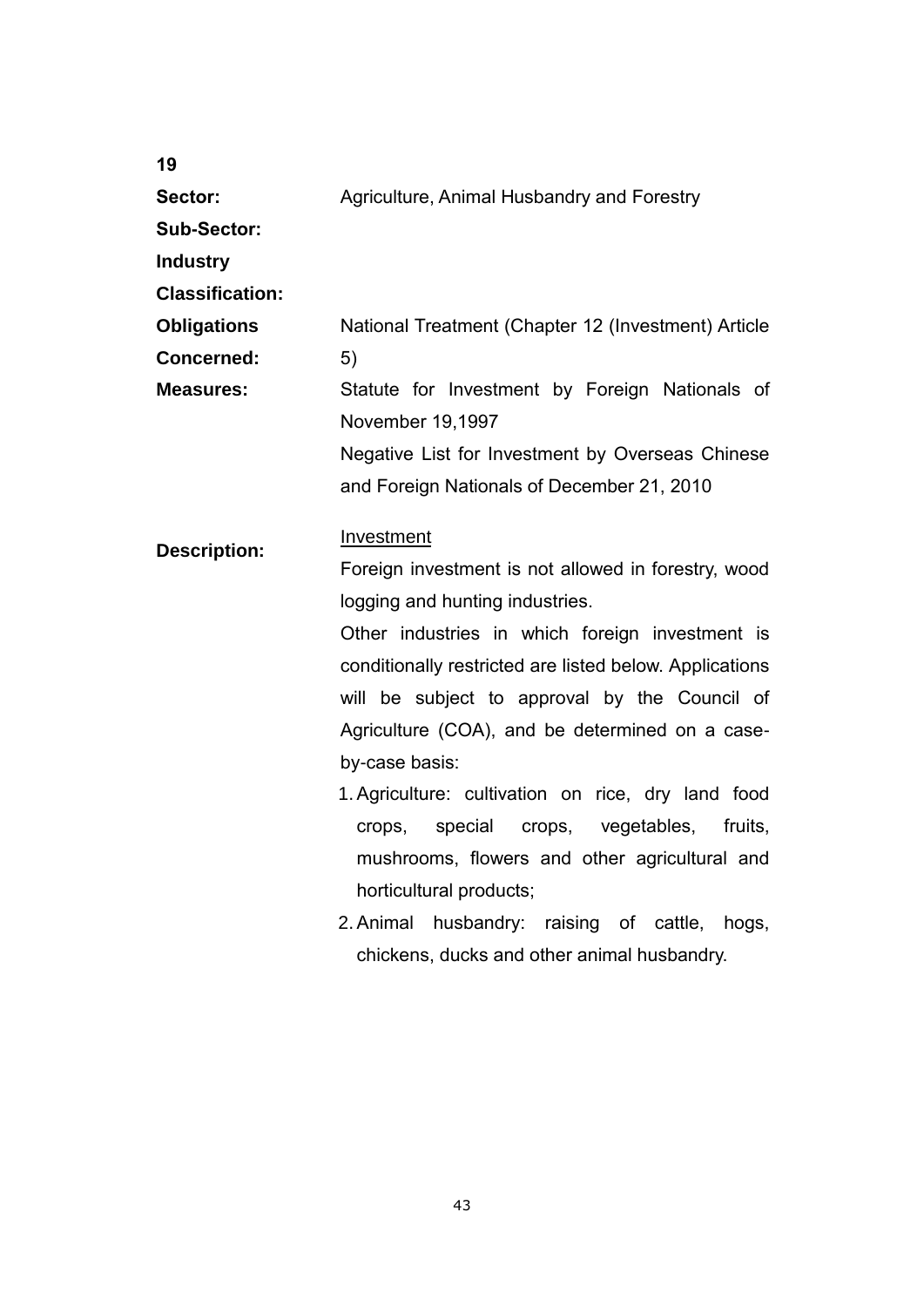| 20                     |                                                       |
|------------------------|-------------------------------------------------------|
| Sector:                | <b>Public Welfare Lottery</b>                         |
| <b>Sub-Sector:</b>     |                                                       |
| <b>Industry</b>        |                                                       |
| <b>Classification:</b> |                                                       |
| <b>Obligations</b>     | National Treatment (Chapter 13 (Cross-Border          |
| Concerned:             | Trade in Services) Article 5 and Chapter 12           |
|                        | (Investment) Article 5)                               |
| <b>Measures:</b>       | Public Welfare Lottery Issue Act of May 28, 2008      |
| <b>Description:</b>    | Cross-Border Trade in Services and Investment         |
|                        | The public welfare lottery shall be issued by a local |
|                        | bank appointed by the competent authority. The        |
|                        | term "Bank" shall mean an organization formed and     |
|                        | registered in accordance with the provisions of the   |
|                        | Banking Act of Chinese Taipei.                        |
|                        |                                                       |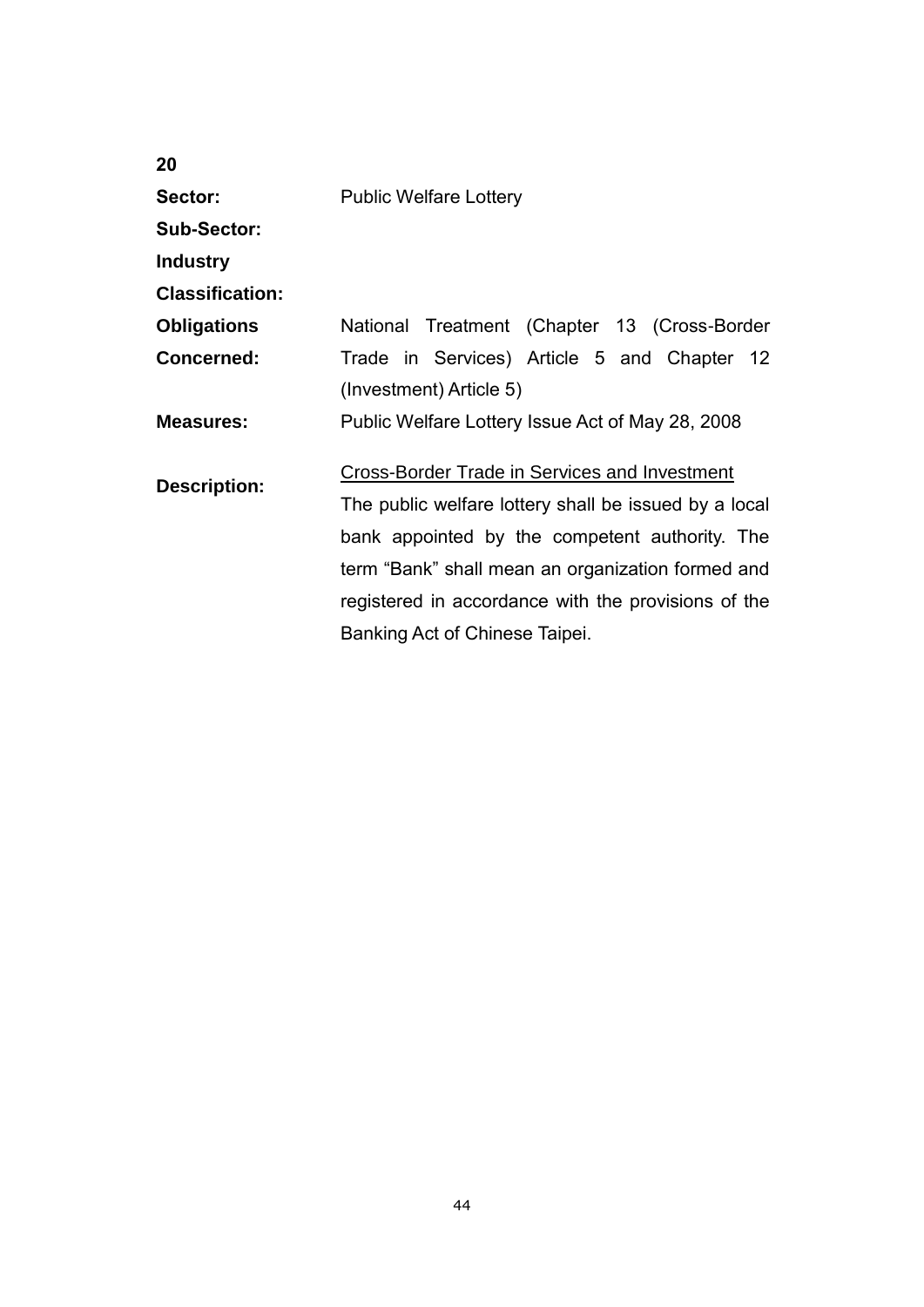| 21                     |                                                     |
|------------------------|-----------------------------------------------------|
| Sector:                | Sporting and other Recreational Services            |
| Sub-Sector:            | Sporting services                                   |
| <b>Industry</b>        | <b>Sports Facility operation services</b>           |
| <b>Classification:</b> |                                                     |
| <b>Obligations</b>     | National Treatment (Chapter 12 (Investment) Article |
| Concerned:             | 5)                                                  |
| <b>Measures:</b>       | Regulations Governing Management of Golf Course     |
|                        | of August 25, 1999                                  |
|                        |                                                     |
| <b>Description:</b>    | Investment                                          |
|                        | Foreign investment is not allowed in golf courses.  |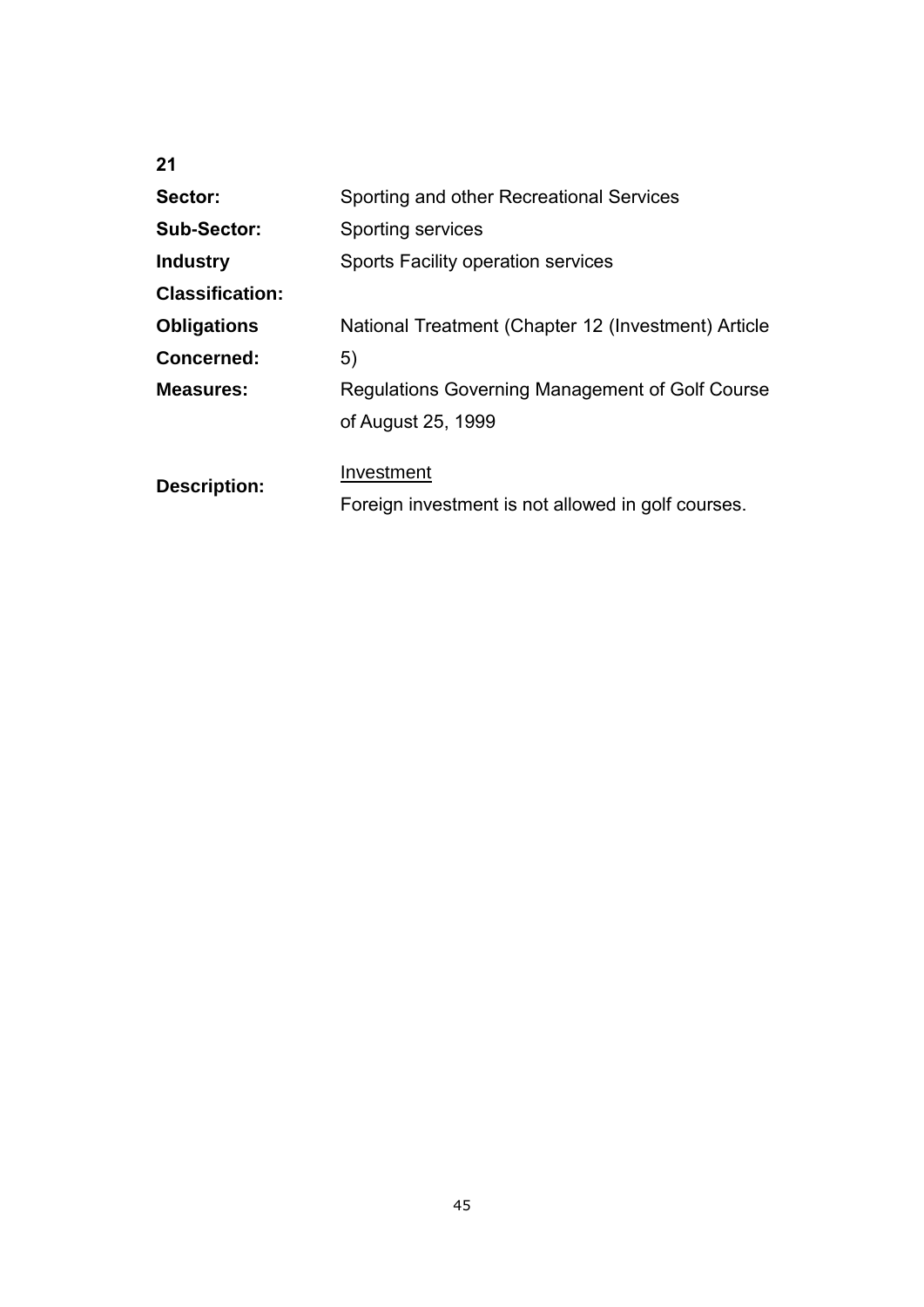| 22                     |                                                    |
|------------------------|----------------------------------------------------|
| Sector:                | Sports and other recreational services             |
| <b>Sub-Sector:</b>     | Sports lottery                                     |
| <b>Industry</b>        |                                                    |
| <b>Classification:</b> |                                                    |
| <b>Obligations</b>     | National Treatment (Chapter 13 (Cross-Border       |
| <b>Concerned:</b>      | Trade in Services) Article 5 and Chapter 12        |
|                        | (Investment) Article 5)                            |
|                        | Market Access (Chapter 13 (Cross-Border Trade      |
|                        | in Services) Article 4)                            |
| <b>Measures:</b>       | Act for Issuance of Sports Lottery of July 1, 2009 |
|                        | Administrative of July 26, 2012                    |
| <b>Description:</b>    | Cross-Border Trade in Services and Investment      |
|                        | Sports lottery operators shall be companies with   |
|                        | limited shares registered under Chinese Taipei's   |
|                        | Company Act, with more than 50% of the shares      |
|                        | owned by Chinese Taipei's citizens or juridical    |
|                        | persons.                                           |
|                        | Foreign banks are not allowed to provide           |
|                        | services related to the management of cash flow    |
|                        | from sports lotteries.                             |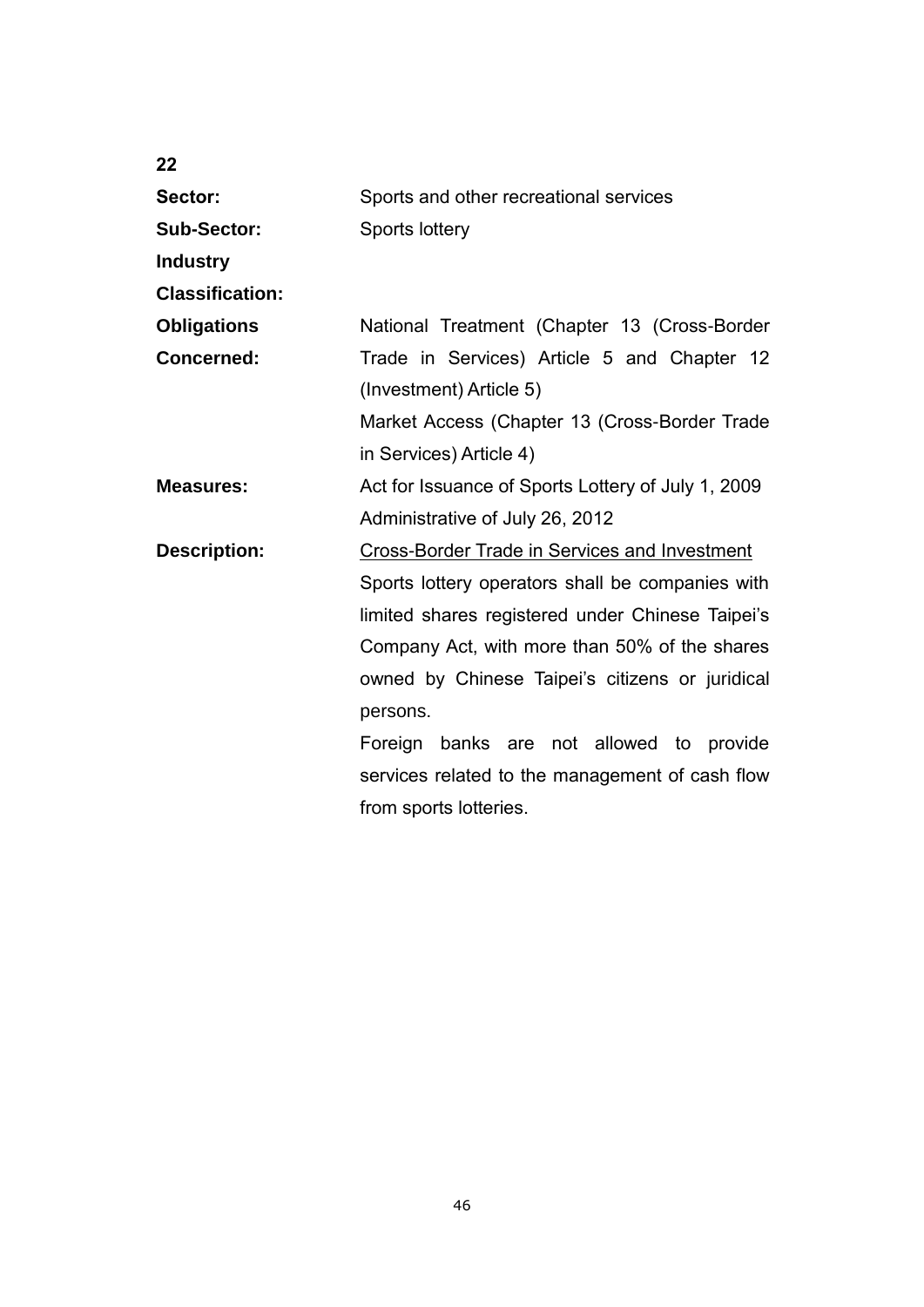| Sector:                | Recreational, Cultural and Sporting Services            |
|------------------------|---------------------------------------------------------|
| <b>Sub-Sector:</b>     | Library, archive, museum and other cultural services    |
| <b>Industry</b>        |                                                         |
| <b>Classification:</b> |                                                         |
| <b>Obligations</b>     | National Treatment (Chapter 13 (Cross-Border Trade      |
| <b>Concerned:</b>      | in Services) Article 5)                                 |
| <b>Measures:</b>       | Cultural Heritage Preservation Act of February 5, 2005  |
|                        | Regulation Governing the Excavation Requirements of     |
|                        | Historic Site of December 30, 2005                      |
| <b>Description:</b>    | <b>Cross-Border Trade in Services</b>                   |
|                        | Foreigners may not investigate and excavate historical  |
|                        | sites within the Separate Customs Territory of Taiwan,  |
|                        | Penghu, Kinmen and Matsu and its territorial sea.       |
|                        | Provided that with the prior approval of the competent  |
|                        | authority, foreigners may cooperate with domestic       |
|                        | scientific research organizations or professional       |
|                        | institutions<br>to<br>conduct such investigation<br>and |

excavation. Upon conducting joint excavation project

carried out by foreigners and domestic scientific

research organizations or professional institutions, the

representative of the domestic counterpart will

invariably be the director of the project. All original

data thereby accumulated, such as the unearthed

artifacts, etc., must be well preserved. Carrying or

transporting those data abroad is strictly forbidden,

provided that with the prior approval of the competent

authority, they can be carried abroad to conduct the

47

necessary scientific analyses.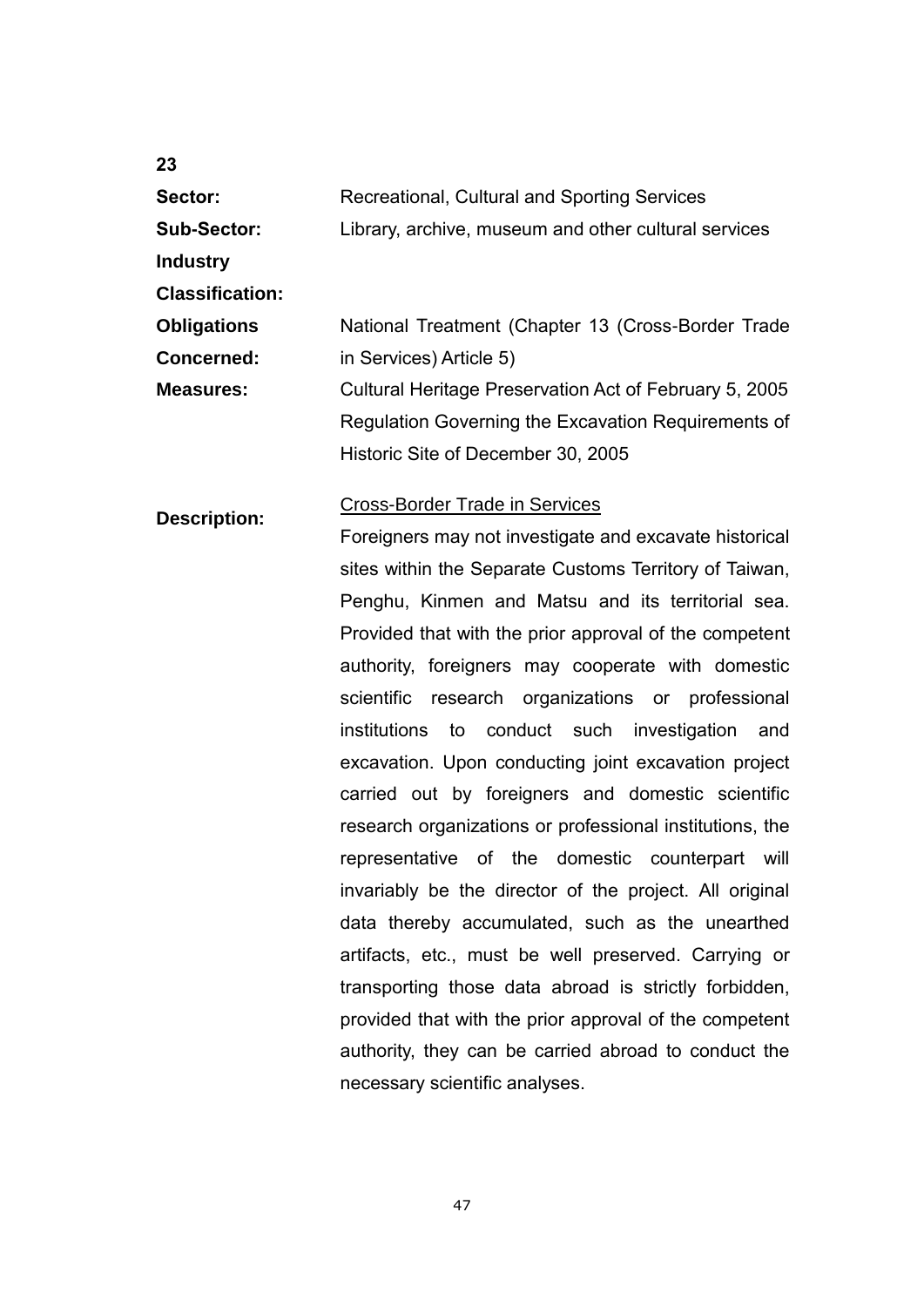| 24                     |                                                     |
|------------------------|-----------------------------------------------------|
| Sector:                | <b>Business Services</b>                            |
| <b>Sub-Sector:</b>     | <b>Professional services</b>                        |
| <b>Industry</b>        | Professional Engineers services (CPC 8672, 8673)    |
| <b>Classification:</b> | Engineering Related Scientific and Technical        |
|                        | Consulting Services (CPC 86754)                     |
| <b>Obligations</b>     | Local Presence (Chapter 13 (Cross-Border Trade in   |
| <b>Concerned:</b>      | Services) Article 7)                                |
| <b>Measures:</b>       | Professional Engineers Act of June 22, 2011         |
|                        | Act Governing the Administration of Professional    |
|                        | Engineering Consulting Firms of July 2, 2003        |
|                        | Land Surveying and Mapping Act of March 21, 2007    |
| <b>Description:</b>    | <b>Cross-Border Trade in Services</b>               |
|                        | Professional engineering services:                  |
|                        | Local presence is required for the services related |
|                        | to Professional Engineer certification practice in  |
|                        | Chinese Taipei.                                     |
|                        |                                                     |
|                        | <b>Land Surveying and Mapping Services:</b>         |

Local presence is required for the services related to land surveying and mapping services in Chinese Taipei.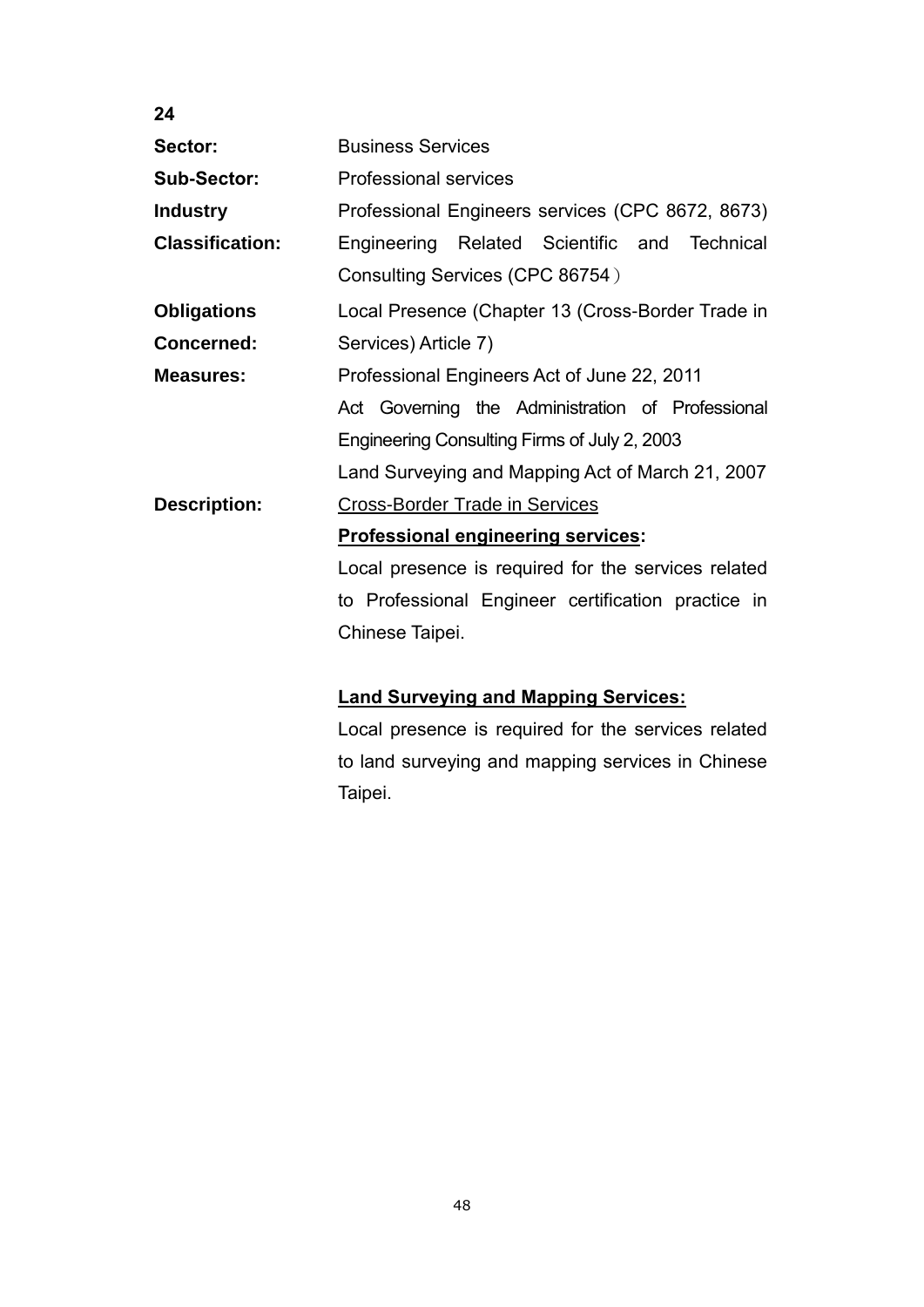| 25                     |                                                                |
|------------------------|----------------------------------------------------------------|
| Sector:                | <b>Business Services</b>                                       |
| <b>Sub-Sector:</b>     | <b>Professional services</b>                                   |
| <b>Industry</b>        | CPA services (CPC 86211), Taxation services (CPC               |
| <b>Classification:</b> | 8630), CPB services (CPC 86213, 86219, 8622,                   |
|                        | 8630), Architectural Services (CPC 8671), Veterinary           |
|                        | Services (CPC 93201*, 93209* <sup>1</sup> ), Real Estate       |
|                        | Services (CPC 82203**, 82205**)                                |
| <b>Obligations</b>     | Market Access (Chapter 13 (Cross-Border Trade in               |
| <b>Concerned:</b>      | Services) Article 4)                                           |
|                        | Local Presence (Chapter 13 (Cross-Border Trade in              |
|                        | Services) Article 7)                                           |
| <b>Measures:</b>       | Certified Public Accountant Law, June 10, 2009                 |
|                        | Income Tax Act of December 5, 2012                             |
|                        | Certified Public Bookkeepers Act of December 5, 2012           |
|                        | Building Act of January 5, 2011                                |
|                        | Architects Act of December 30, 2009                            |
|                        | Veterinarian Act, May 27, 2009                                 |
|                        | Real Estate Broking Management Act of December                 |
|                        | 30, 2011                                                       |
|                        | Real Estate Appraiser Act of June 15, 2011                     |
| <b>Description:</b>    | <b>Cross-Border Trade in Services</b>                          |
|                        | attestation services and<br><u>Income</u><br>CPA<br><u>tax</u> |
|                        | certification services                                         |
|                        | The CPA services related to accountant attestation             |
|                        | practice or a tax agent services related to income tax         |
|                        | certification can be provided only by CPA or tax agent         |
|                        | of Chinese Taipei, which has established or joined a           |
|                        | CPA firm in Chinese Taipei.                                    |

 $<sup>1</sup>$  Laboratory and technical services, food (including special diets), and other facilities and</sup> resources are excluded.

 $\overline{a}$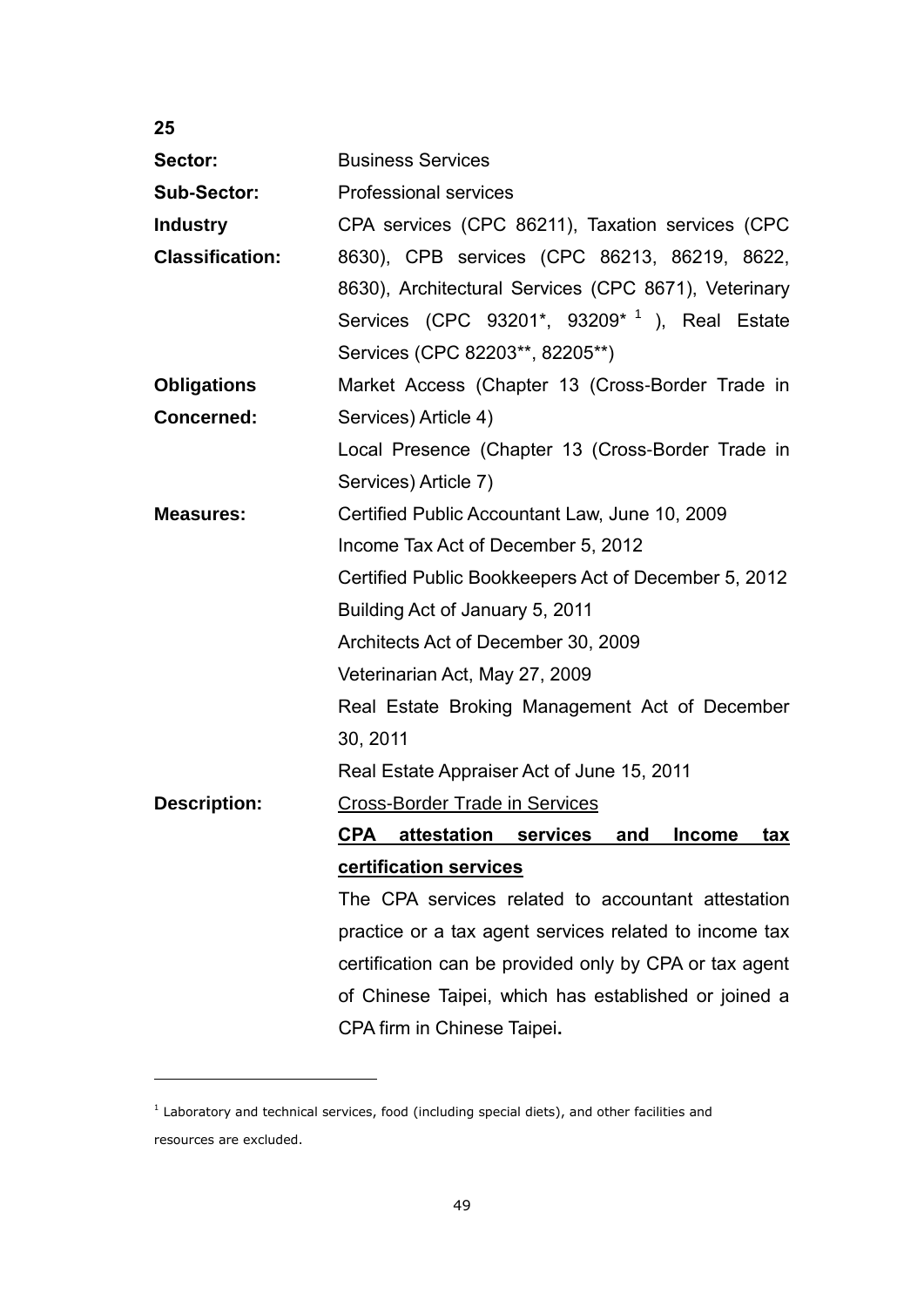Local presence is required.

#### **CPB services:**

Local presence is required. Such presence shall not be in the form of company**.**

#### **Architectural Services:**

Local presence is required for the services related to architect certification practice in Chinese Taipei. Such presence shall not be in the form of company.

## **Veterinary services:**

Local presence is required. Such presence shall not be in the form of company.

#### **Real Estate Brokering Agency Services**

Local presence is required.

Real estate broking services dealing with the broking business and sale of foreign real estates shall be registered in the form of company under the Company Act of Chinese Taipei.

### **Real Estate Appraisal Services:**

Local presence is required for the services related to real estate appraisal certification practice in Chinese Taipei. Such presence shall not be in the form of company.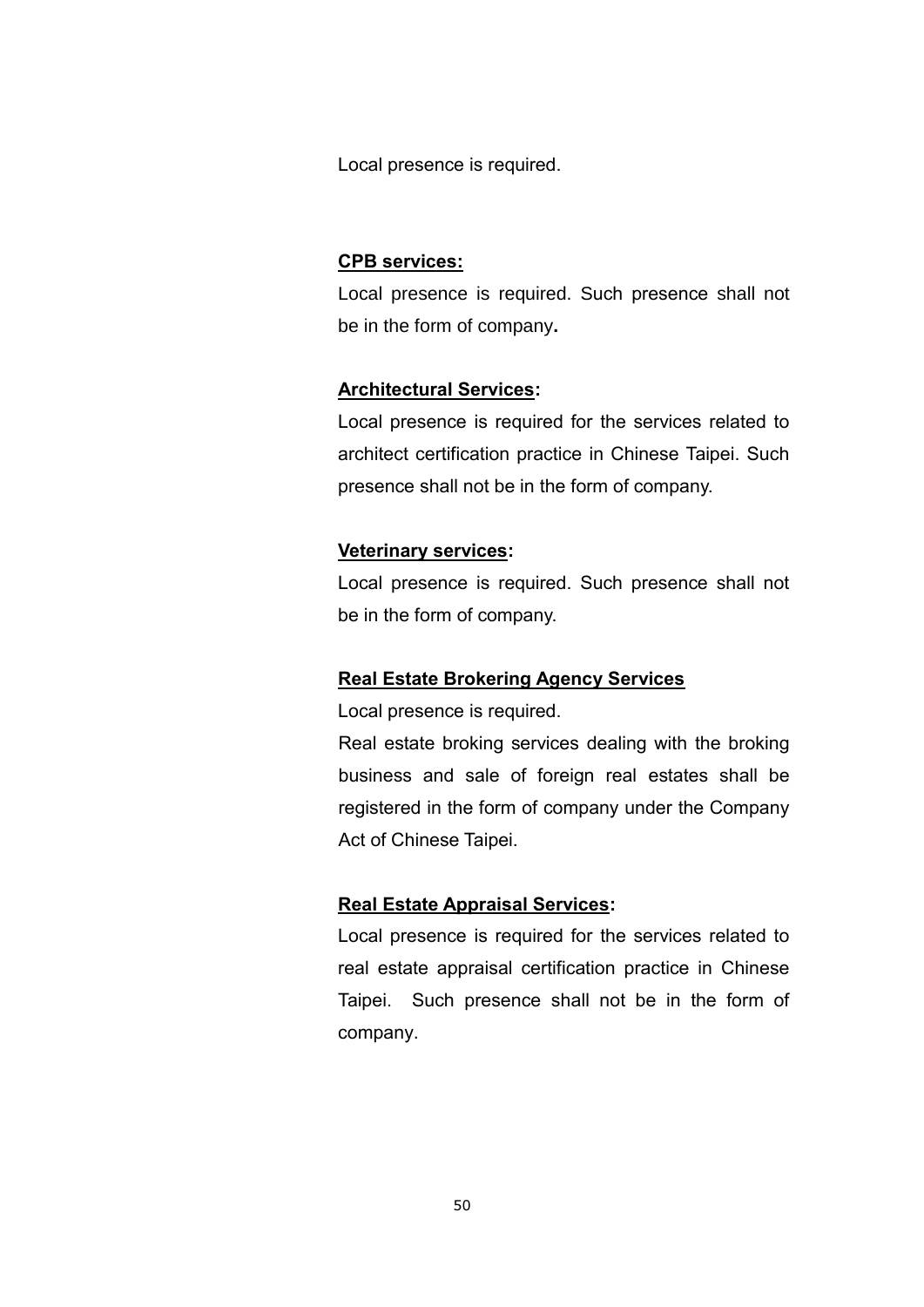| 26                     |                                                       |
|------------------------|-------------------------------------------------------|
| Sector:                | <b>Business Services</b>                              |
| Sub-Sector:            | <b>Professional Services</b>                          |
| <b>Industry</b>        |                                                       |
| <b>Classification:</b> |                                                       |
| <b>Obligations</b>     | National Treatment (Chapter 13 (Cross-Border          |
| <b>Concerned:</b>      | Trade in Services) Article 5)                         |
| <b>Measures:</b>       | Notary Act of December 30, 2009                       |
|                        | Land Administration Agent Act of December 30,         |
|                        | 2011                                                  |
|                        | Enforcement Rules of Examination Act<br>for           |
|                        | Professional and Technical Staff of July 25, 2011     |
|                        | Pilotage Law of January 30, 2002                      |
|                        | Fire Services Act of December 21, 2011                |
| <b>Description:</b>    | <b>Cross-Border Trade in Services</b>                 |
|                        | Foreign national is not allowed to serve as a notary, |
|                        | land administration agent, pilot, and fire protection |
|                        | equipment engineer/technician.                        |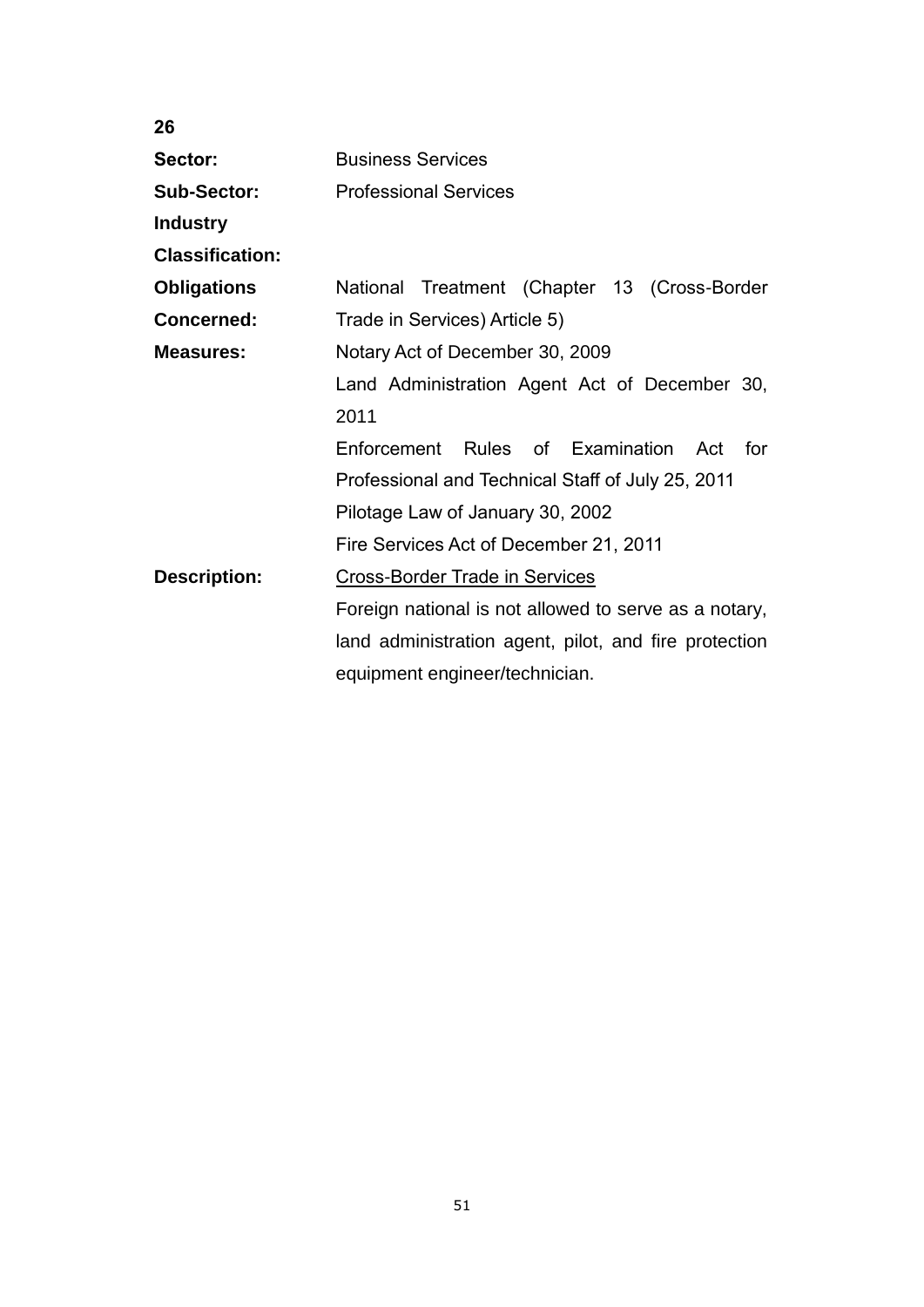| 27                     |                                                      |
|------------------------|------------------------------------------------------|
| Sector:                | <b>Business Services</b>                             |
| <b>Sub-Sector:</b>     | Legal services                                       |
| <b>Industry</b>        |                                                      |
| <b>Classification:</b> |                                                      |
| <b>Obligations</b>     | Market Access (Chapter 13 (Cross-Border Trade in     |
| <b>Concerned:</b>      | Services) Article 4)                                 |
|                        | Local Presence (Chapter 13 (Cross-Border Trade in    |
|                        | Services) Article 7)                                 |
| <b>Measures:</b>       | Attorney Regulation Act and<br>accompanying          |
|                        | regulations                                          |
| <b>Description:</b>    |                                                      |
|                        | <b>Cross-Border Trade in Services</b>                |
|                        | Local presence is required for practicing law by a   |
|                        | licensed lawyer of Chinese Taipei and attorney of    |
|                        | foreign legal affairs (AFLA). Such presence shall be |
|                        | in the form of sole proprietorship or partnership.   |
|                        |                                                      |
|                        | For transparency purposes, AFLA may provide          |
|                        | services subject to the following terms:             |
|                        | 1. Scope of the services:                            |
|                        | (1)AFLA practicing the law of<br>his/her home        |
|                        | jurisdiction(s) or international law independently.  |
|                        | (2) AFLA cooperating with the licensed lawyer of     |
|                        | Chinese Taipei or acquiring the latter's written     |
|                        | opinions in the matters concerning marriage,         |
|                        | parental or inheritance cases in which citizen of    |
|                        | Chinese Taipei is a party or the estates is located  |
|                        | in the Separate Customs Territory of Taiwan,         |
|                        | Penghu, Kinmen and Matsu.                            |
|                        | 2. The following qualifications are required for the |
|                        | recognition of AFLA by the competent authority of    |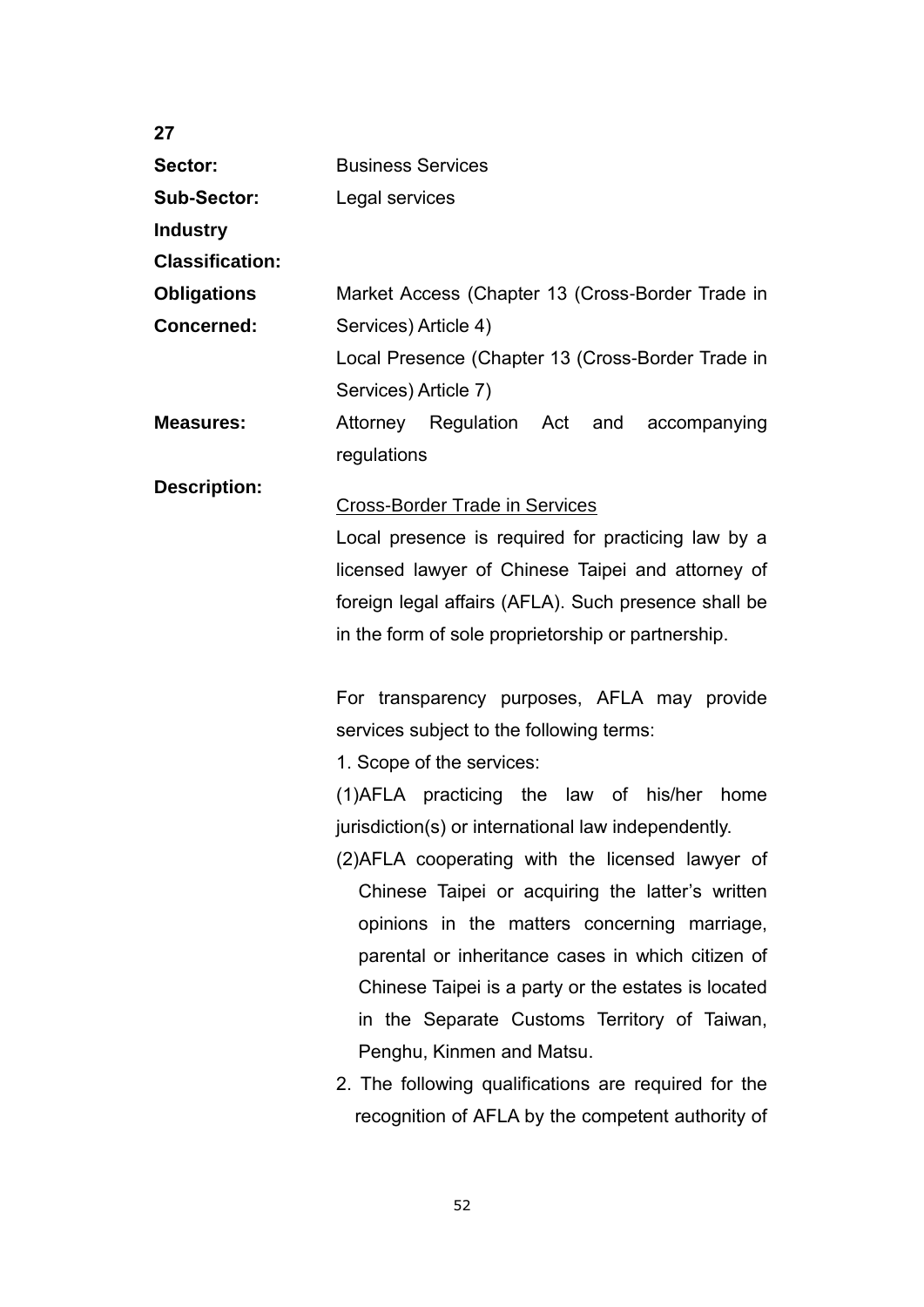Chinese Taipei:

- (1) the service provider is qualified as a lawyer in his/her home jurisdiction(s), and
- (2) the service provider has practiced as a qualified lawyer for at least 5 years in his/her home jurisdiction(s). However, should a foreign lawyer be employed by a licensed lawyer of Chinese Taipei as an assistant or consultant or have practiced his/her home jurisdiction laws elsewhere, the term, up to a maximum of two years of employment or practice may be accredited to the said five year term or
- (3) any foreign lawyer who is already employed by a licensed lawyer of Chinese Taipei by 1 January 2002 in accordance with the Regulation Concerning Chinese Taipei"s Lawyers" Employment of Foreigners and Administration thereof, may apply to become an AFLA after the completion of the two years" employment period.
- 3. AFLAs who obtain permission from Ministry of Justice may establish partnership with or employ licensed lawyer of Chinese Taipei.
- 4. Registration shall be made with the Bar Association in the locality in the Separate Customs Territory of Taiwan, Penghu, Kinmen and Matsu where the law office is located after the person is recognized by Chinese Taipei as AFLA.

Foreigners who are college graduates majoring in law-related subjects or have law-related working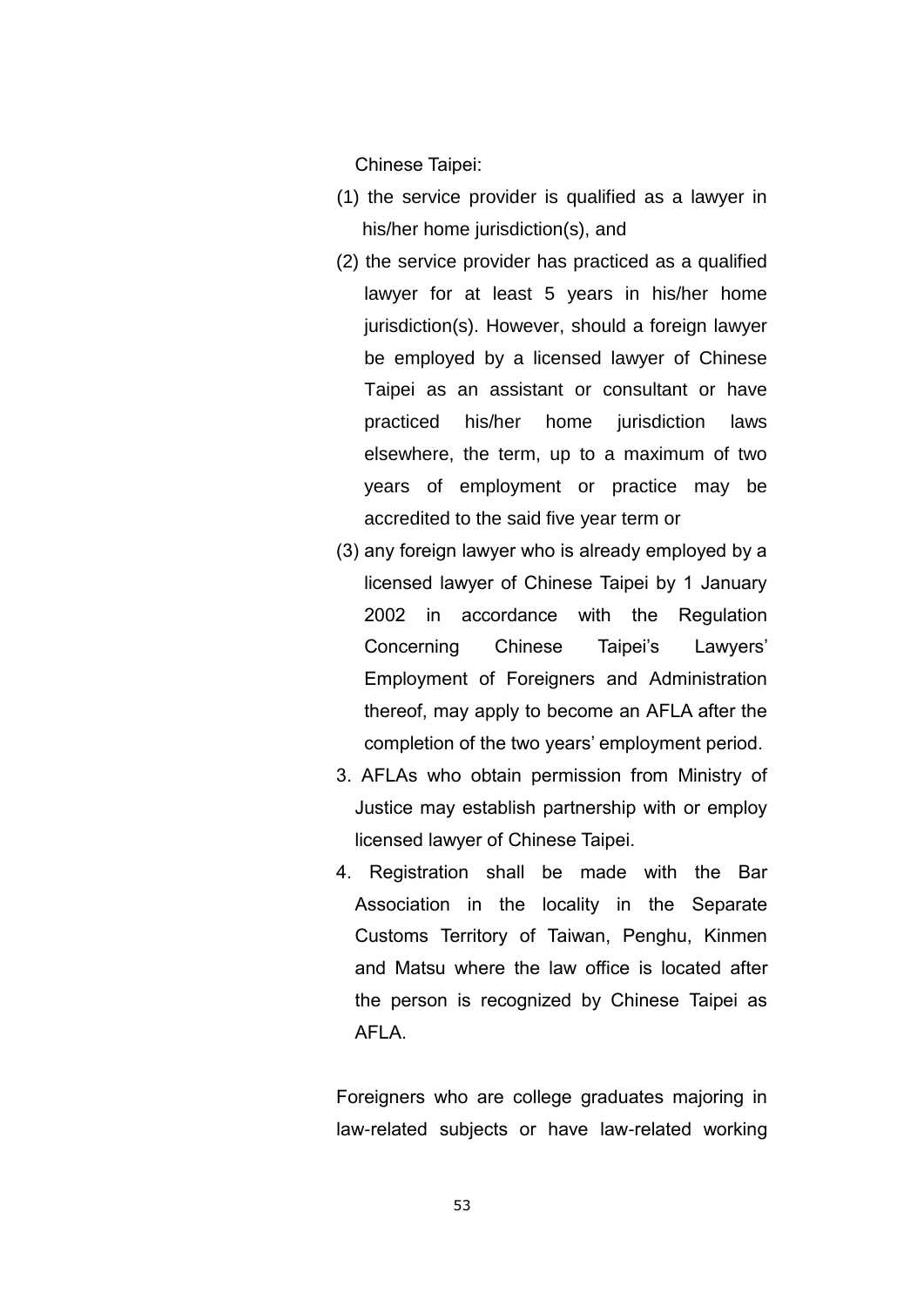experience for at least two years, or who have passed the lawyer's examination in any foreign country may be employed by licensed lawyers of Chinese Taipei or AFLAs to work as assistants or consultants, but not conducting litigation or providing other legal services under the assistant/consultant's own name.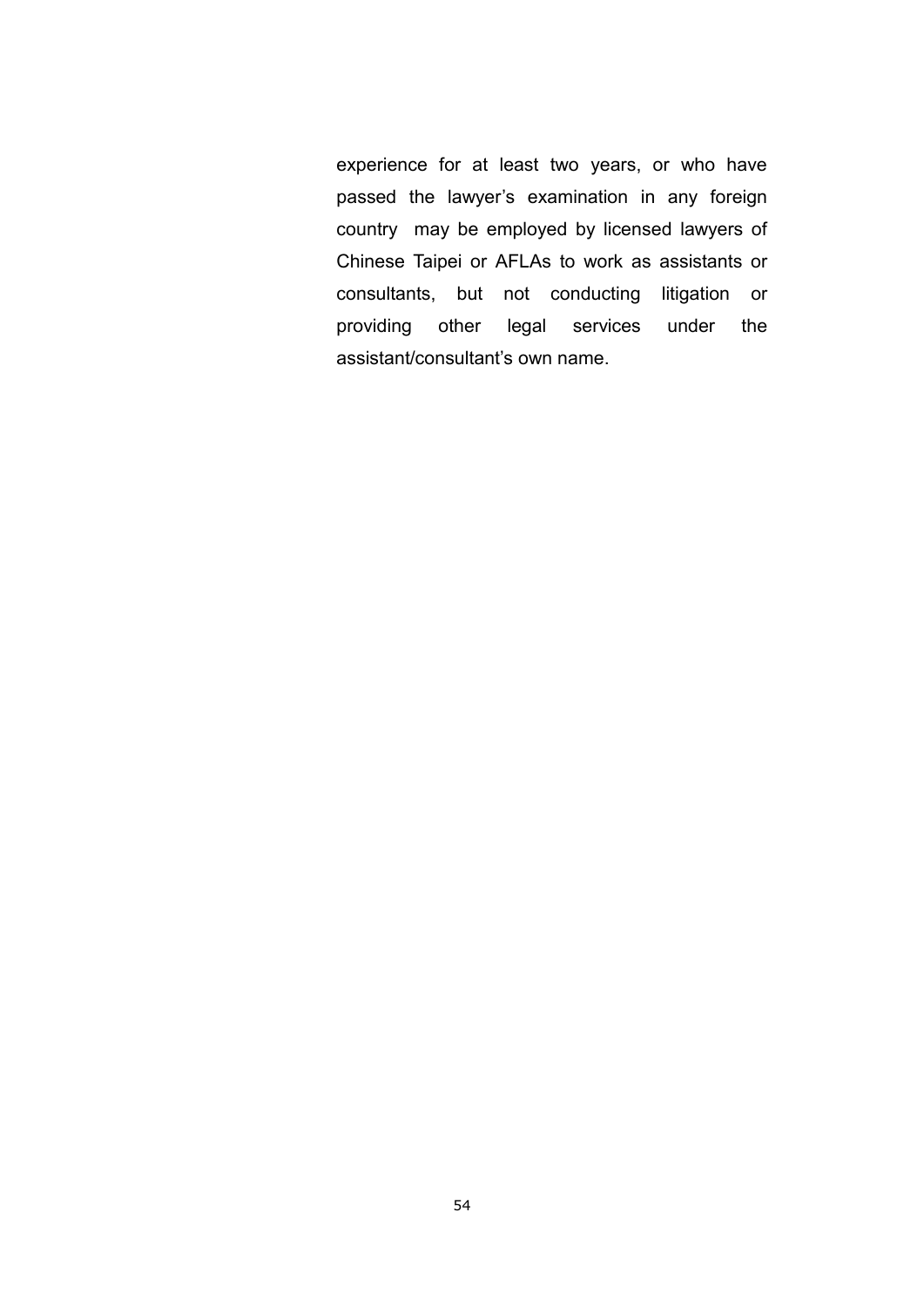| 28                     |                                                             |
|------------------------|-------------------------------------------------------------|
| Sector:                | Recreational, Cultural and Sporting Services                |
| <b>Sub-Sector:</b>     | <b>Recreational services</b>                                |
| <b>Industry</b>        |                                                             |
| <b>Classification:</b> |                                                             |
| <b>Obligations</b>     | National Treatment (Chapter 12 (Investment) Article         |
| <b>Concerned:</b>      | 5)                                                          |
| <b>Measures:</b>       | The Statute for Investment by Foreign Nationals of          |
|                        | November 19, 1997                                           |
|                        | Negative List for Investment by Overseas Chinese            |
|                        | and Foreign Nationals of June 17, 2013                      |
| <b>Description:</b>    | Investment                                                  |
|                        | are not allowed<br><b>Foreigners</b><br>to<br>invest<br>in. |
|                        | entertainment<br>establishments which<br>offer              |
|                        | personalized attention by a host or hostess of a            |
|                        | sexually arousing or seductive nature. Host/hostess         |
|                        | services in Chinese Taipei are offered in certain           |
|                        | types of coffee/tea shops, ballrooms, dance halls,          |
|                        | wine shops, bars, karaoke rooms, etc.                       |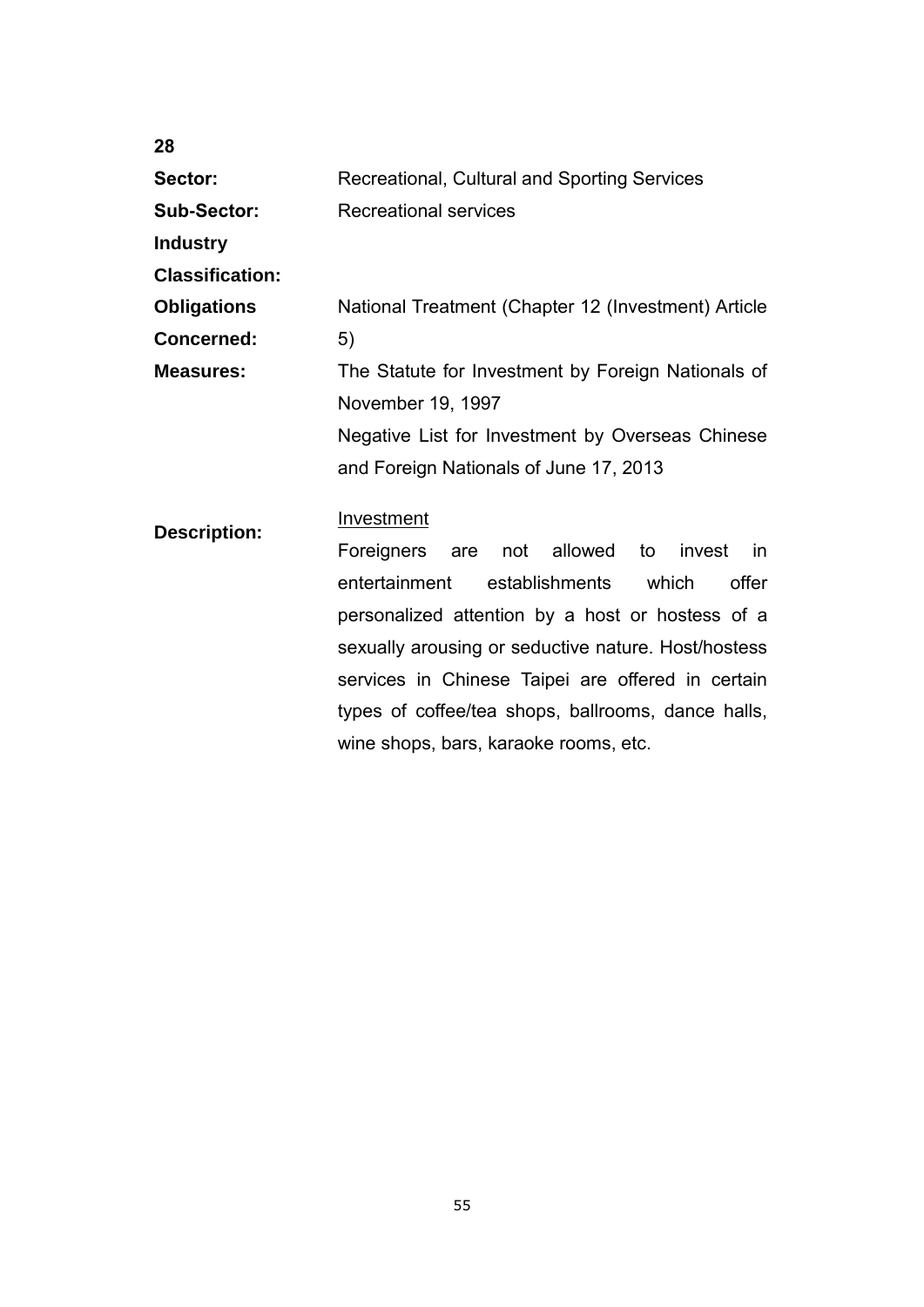| 29                     |                                                       |
|------------------------|-------------------------------------------------------|
| Sector:                | <b>Business services</b>                              |
| <b>Sub-Sector:</b>     | Placement and supply services of personnel            |
| <b>Industry</b>        |                                                       |
| <b>Classification:</b> |                                                       |
| <b>Obligations</b>     | Most-Favoured-Nation<br>Treatment<br>13<br>(Chapter)  |
| <b>Concerned:</b>      | (Cross-Border Trade in Services) Article 6)           |
|                        | Market Access (Chapter 13 (Cross-Border Trade in      |
|                        | Services) Article 4)                                  |
|                        | Local Presence (Chapter 13 (Cross-Border Trade in     |
|                        | Services) Article 7)                                  |
| <b>Measures:</b>       | Employment Service Act of January 30, 2012            |
|                        | Regulations for Authorization and Administration of   |
|                        | Private Employment Service Agencies of March 2,       |
|                        | 2010                                                  |
| <b>Description:</b>    | <b>Cross-Border Trade in Services and Investment</b>  |
|                        | Foreign employment service agencies have to apply     |
|                        | for recognition from the competent authorities of     |
|                        | Chinese Taipei to refer foreign nationals to work in  |
|                        | Chinese Taipei, or citizens of Hong Kong, Macau,      |
|                        | and mainland China to work in Chinese Taipei,         |
|                        | provided such employment services agencies shall      |
|                        | not engage in employment services in Chinese          |
|                        | Taipei. Limitations in the form of country of origin, |
|                        | numerical quota and types of services may apply to    |
|                        | such recognition by the competent authorities.        |
|                        | Any employment service agency to provide full         |
|                        | employment services in Chinese Taipei must be a       |
|                        | incorporated or a foreign<br>company<br>company       |
|                        | registered under Chinese Taipei's Company Act.        |
|                        | The competent authorities may authorize foreign       |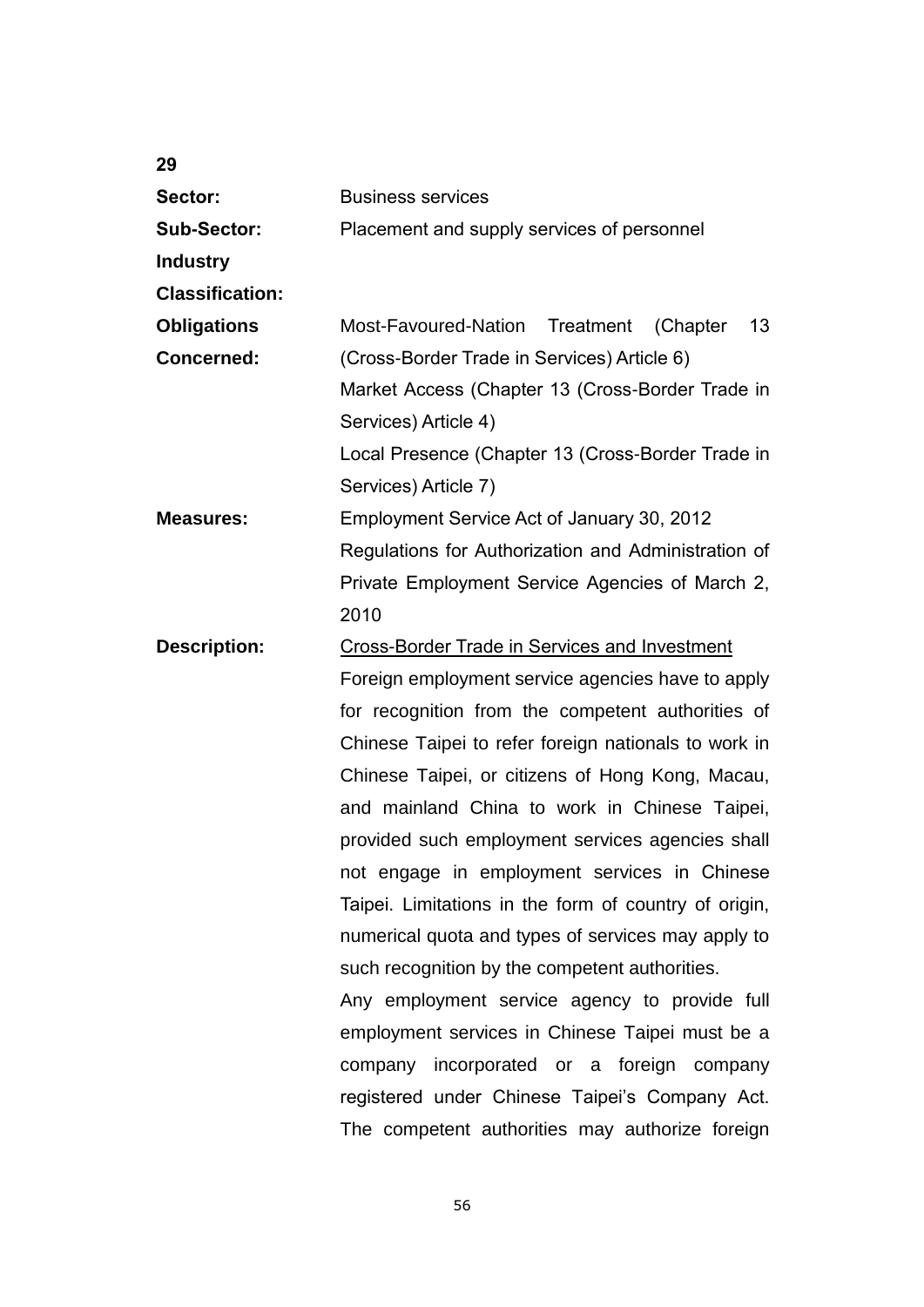employment service agencies to set up commercial presence to provide full employment services in Chinese Taipei according to the situation of domestic economy and employment market.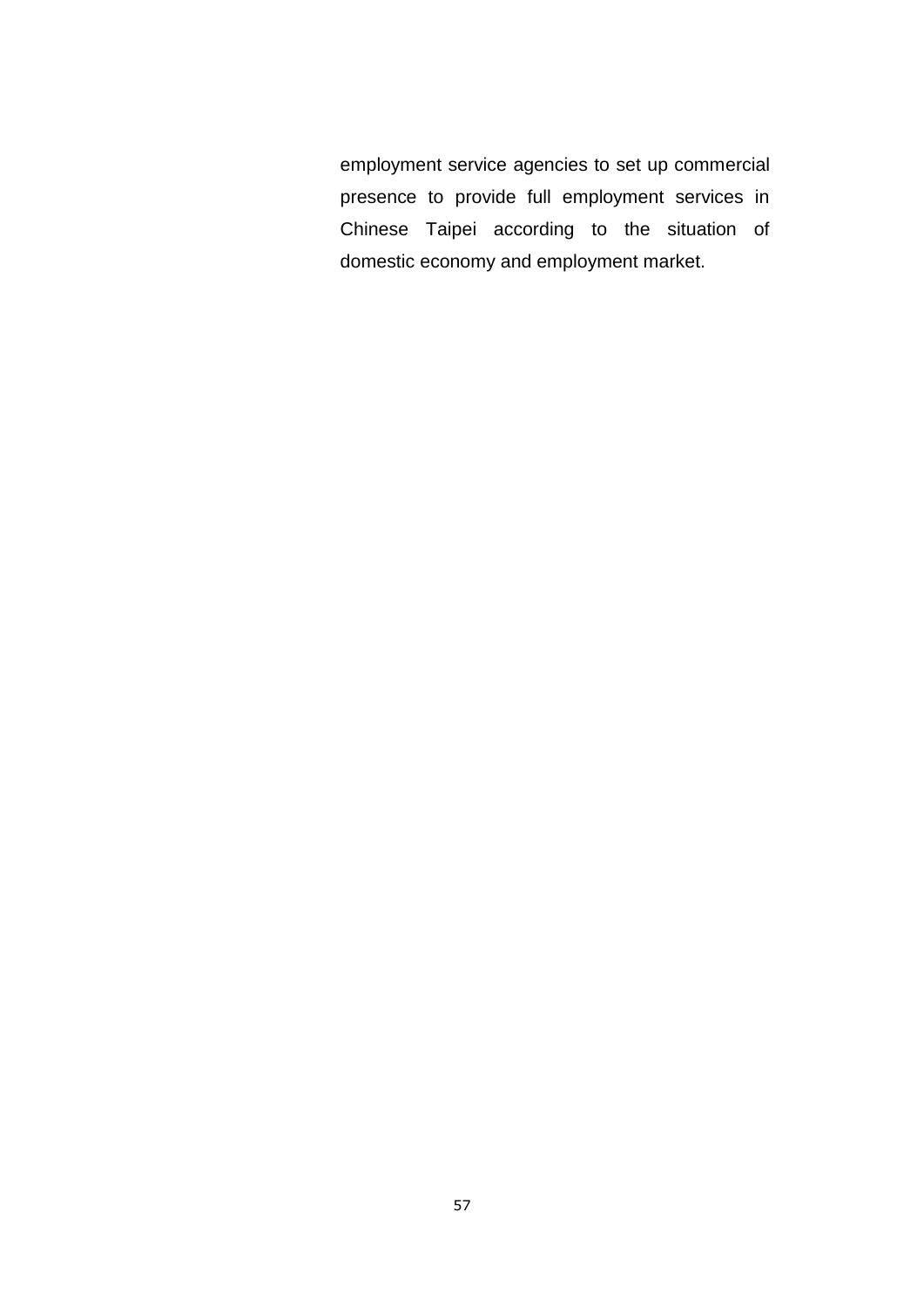**Sector:**

Postal and Courier Services

**Sub-Sector:**

**Industry** 

**Classification:**

**Obligations** Market Access (Chapter 13 (Cross-Border Trade in

**Concerned:** Services) Article 4)

**Measures:** Postal Act of April 27, 2011

**Description:** Cross-Border Trade in Services

Business of delivering letters, postcards or other correspondence is reserved to the Chunghwa Post Co. Ltd., which is a state-owned company. Apart from Chunghwa Post, no others may engage in the business of delivering letters, postcards or other correspondence.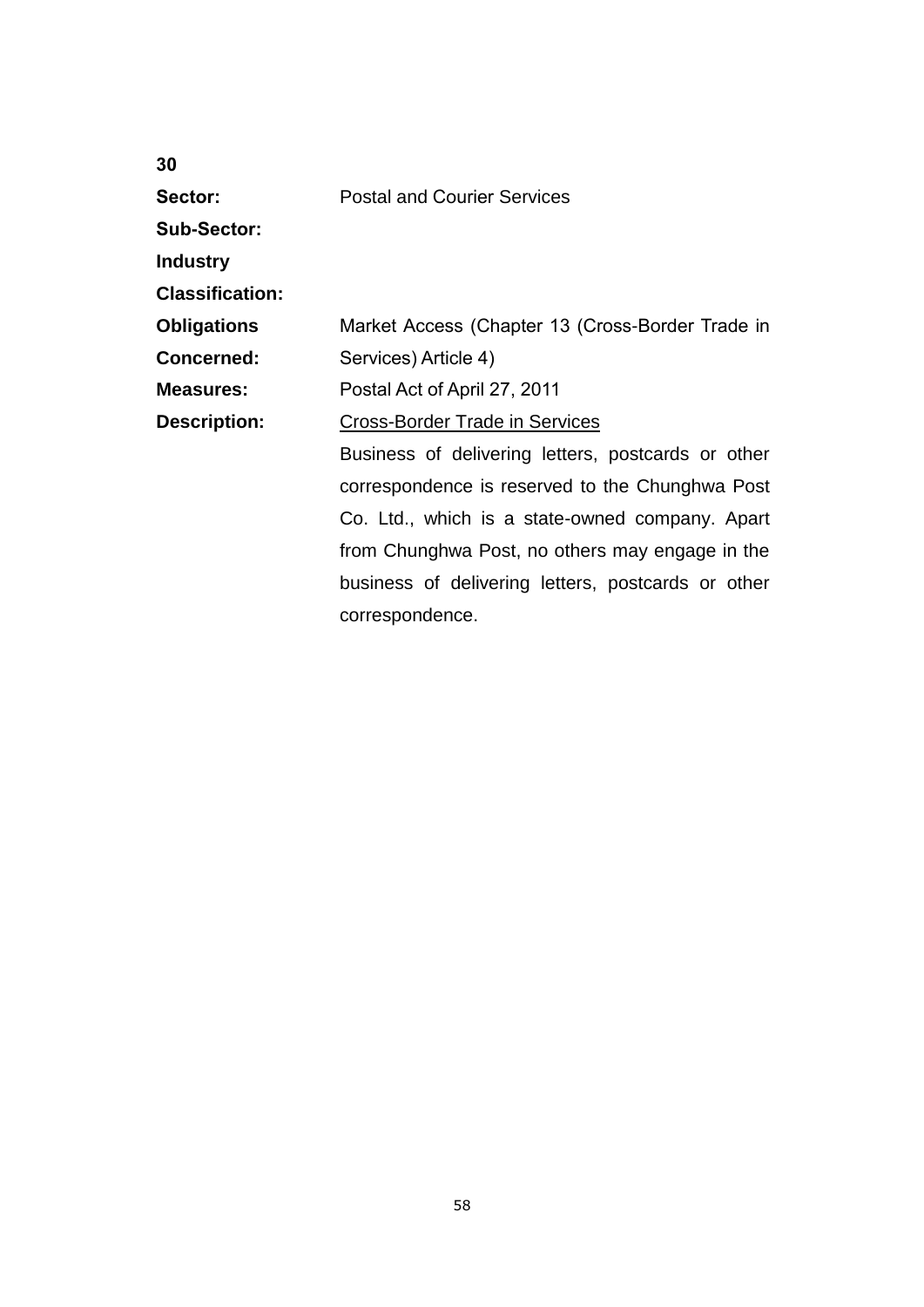| 31                     |                                                                                                     |
|------------------------|-----------------------------------------------------------------------------------------------------|
| Sector:                | <b>Financial Services</b>                                                                           |
| <b>Sub-Sector:</b>     | Banking and other financial services                                                                |
| <b>Industry</b>        |                                                                                                     |
| <b>Classification:</b> |                                                                                                     |
| <b>Obligations</b>     | Market Access (Chapter 13 (Cross-Border Trade in                                                    |
| <b>Concerned:</b>      | Services) Article 4)                                                                                |
|                        | Local presence (Chapter 13 (Cross-Border Trade in<br>Services) Article 7)                           |
| <b>Measures:</b>       | Banking Act, November 9, 2011                                                                       |
|                        | Offshore Banking Act of June 9, 2010                                                                |
|                        | Regulations Governing Foreign Bank Branches and                                                     |
|                        | Representative Offices of December 11, 2009                                                         |
|                        | Regulation for the Implementation of Offshore<br>Banking Act of December 2, 2003                    |
|                        | Law Governing Bills Finance Business of June 9,<br>2010                                             |
|                        | Trust Enterprise Law, January 16 of 2008                                                            |
|                        | <b>Standards</b><br>for<br>the<br>Establishment of<br>Trust                                         |
|                        | Enterprises, October 5 of 2009                                                                      |
|                        | Financial Securitization Act of July 24, 2002<br>Real Estate Securitization Act of January 21, 2009 |
|                        | Act Governing Issuance of Electronic Stored Value<br>Cards of January 23, 2009                      |
|                        | Regulations Governing Foreign Exchange Brokers<br>of July 29, 2011                                  |
|                        | Central Bank Act of April 27, 2011                                                                  |
| <b>Description:</b>    | <b>Cross-Border Trade in Services and Investment</b>                                                |
|                        |                                                                                                     |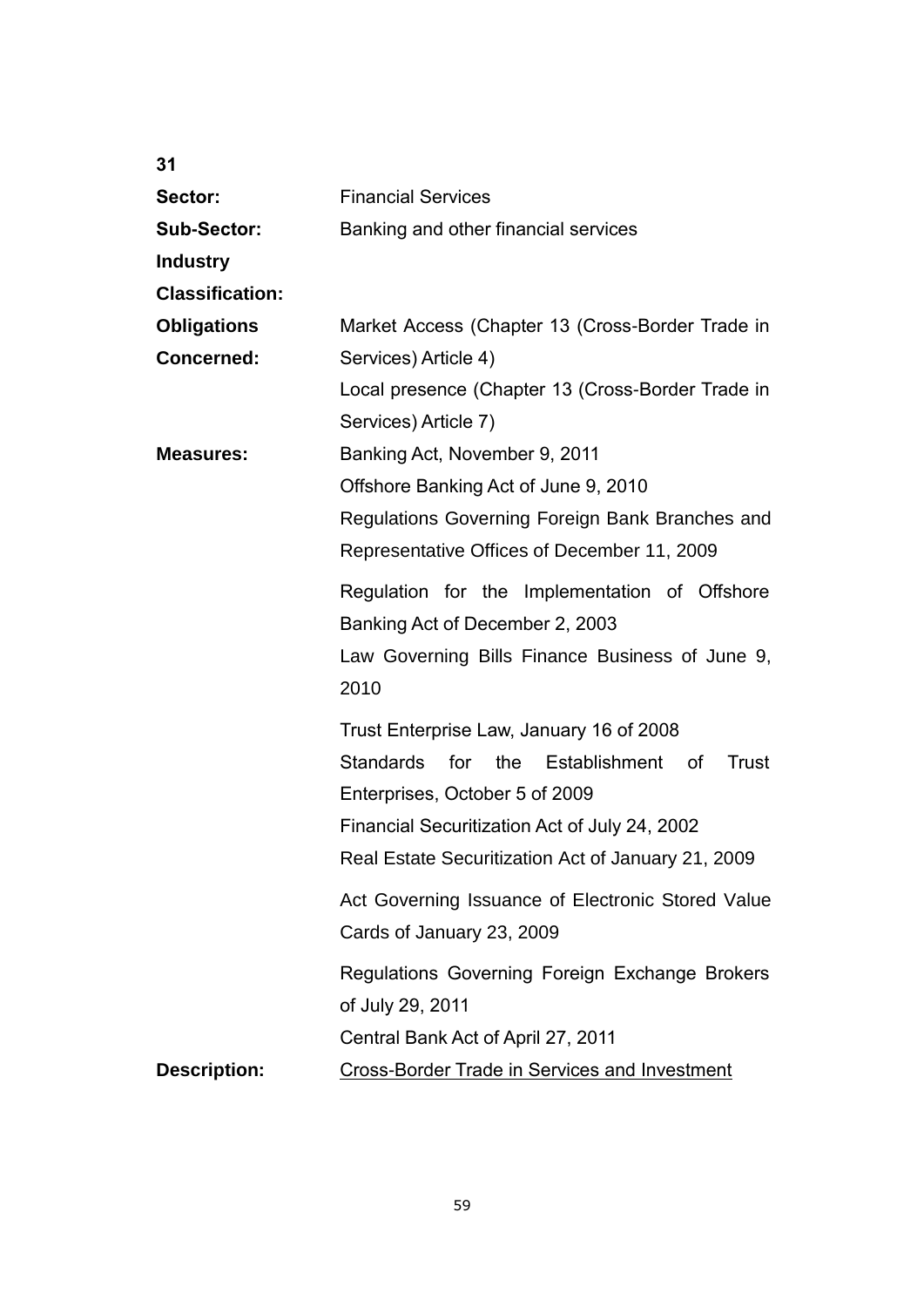Cross-border financial services suppliers shall not supply any banking services, including solicitation or marketing thereof, to any entities or persons located in the Separate Customs Territory of Taiwan, Penghu, Kinmen and Matsu without prior approval and obtaining related business licenses from the competent authorities.

Banking services may only be provided through the following institutions: commercial banks, branches of foreign banks, offshore banking branches of banks, foreign exchange brokerage firms, credit card institutions, bills finance companies, trust enterprises and issuers of stored value cards.

The following financial institutions incorporated in Chinese Taipei shall only be companies limited by shares: commercial banks, bills finance companies, foreign exchange brokerage firms, trust companies and issuers of stored value cards.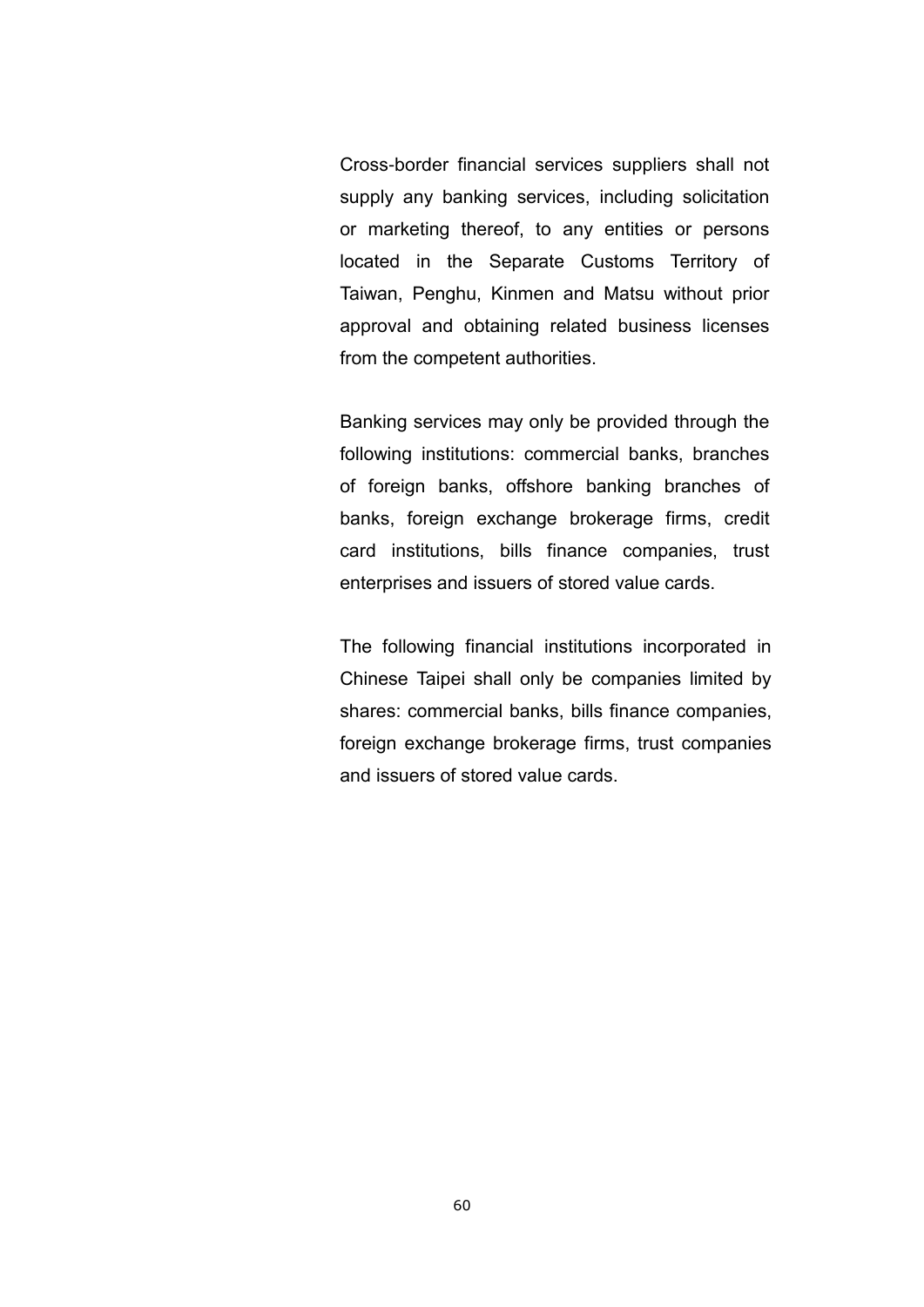| 32                     |                                                                                                |
|------------------------|------------------------------------------------------------------------------------------------|
| Sector:                | <b>Financial Services</b>                                                                      |
| <b>Sub-Sector:</b>     | Banking and other financial services                                                           |
| <b>Industry</b>        |                                                                                                |
| <b>Classification:</b> |                                                                                                |
| <b>Obligations</b>     |                                                                                                |
| <b>Concerned:</b>      | National Treatment (Chapter 12 (Investment) Article 5)                                         |
| <b>Measures:</b>       | Regulations Governing Foreign Bank Branches and<br>Representative Offices of December 11, 2009 |
|                        | Offshore Banking Act of June 9, 2010                                                           |
|                        | Regulation for the Implementation of Offshore Banking                                          |
|                        | Act of December 2, 2003                                                                        |
| <b>Description:</b>    | Investment                                                                                     |
|                        | Foreign bank branches and offshore banking units                                               |
|                        | A foreign bank may not apply for approval to establish                                         |
|                        | a branch or an offshore banking unit in Chinese Taipei                                         |
|                        | unless the bank is ranked, by capital or assets, among                                         |
|                        | the top five hundred banks in the world within one year                                        |
|                        | prior to application, or has business dealings with the                                        |
|                        | banks and/or enterprises in Chinese Taipei in an                                               |
|                        | aggregate amount of more than US\$1,000,000,000 in                                             |
|                        | three calendar years prior to application, of which no                                         |
|                        | less than US\$180,000,000 have been in the form of                                             |
|                        | medium or long term credits.                                                                   |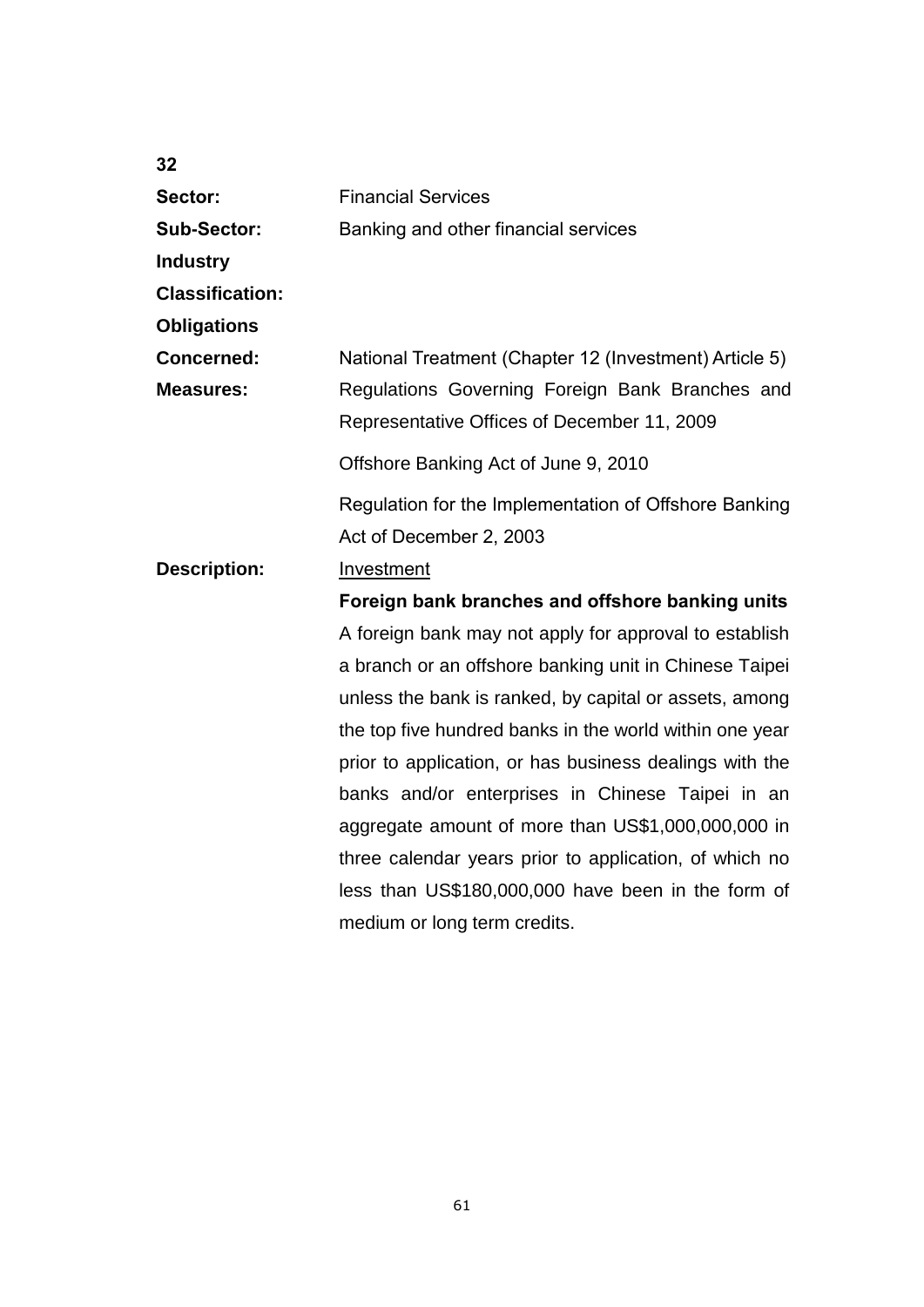| Sector:                | <b>Financial Services</b>                              |  |  |
|------------------------|--------------------------------------------------------|--|--|
| <b>Sub-Sector:</b>     | Banking and other financial services                   |  |  |
| <b>Industry</b>        |                                                        |  |  |
| <b>Classification:</b> |                                                        |  |  |
| <b>Obligations</b>     |                                                        |  |  |
| <b>Concerned:</b>      | National Treatment (Chapter 12 (Investment) Article 5) |  |  |
| Measures:              | Regulations Governing Foreign Bank Branches and        |  |  |
|                        | Representative Offices of December 11, 2009            |  |  |
|                        | The Banking Act, November 9, 2011                      |  |  |
|                        |                                                        |  |  |

## **Description:** Investment

#### **New Taiwan dollar (NTD) lending**

A foreign bank branch may not extend more than NT\$7,000,000,000 or the amount calculated based on the net worth of a foreign bank branch according to the restrictions set forth by the competent authority pursuant to Paragraph 1, Article 33-3 of Banking Act, whichever is higher, to the same judicial person, same concerned party or same affiliated entity. A foreign bank branch may not extend more than NT\$1,500,000,000 or the amount calculated based on the net worth of a foreign bank branch according to the restrictions set forth by the competent authority pursuant to Paragraph 1, Article 33-3 of Banking Act, whichever is higher, to the same natural person.

The term "net worth" calculated according to the authorization provisions that apply *mutatis mutandis* to the branches of foreign banks shall mean the net worth of a foreign bank branch in the previous fiscal year following final settlement of accounts.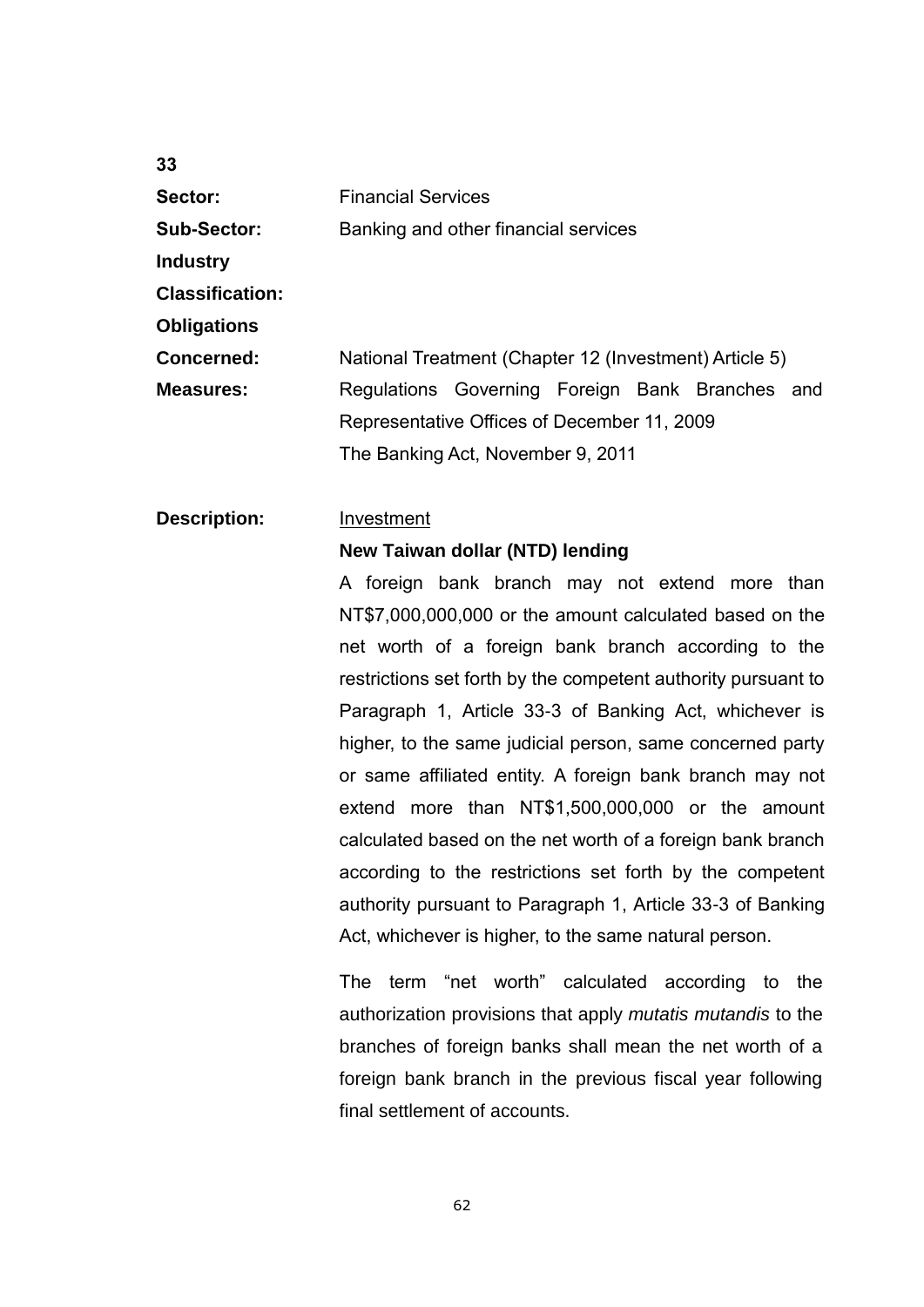| 34                     |                                                                 |  |
|------------------------|-----------------------------------------------------------------|--|
| Sector:                | <b>Financial Services</b>                                       |  |
| <b>Sub-Sector:</b>     | <b>Securities &amp; Futures</b>                                 |  |
| <b>Industry</b>        |                                                                 |  |
| <b>Classification:</b> |                                                                 |  |
| <b>Obligations</b>     | Local Presence (Chapter 13 (Cross-Border Trade in Services)     |  |
| <b>Concerned:</b>      | Article 7)                                                      |  |
| <b>Measures:</b>       | Securities and Exchange Act, January 4 2012                     |  |
|                        | Futures Trading Act, June 9 2010                                |  |
|                        | Securities Investment Trust and Consulting Act, June 9 2010     |  |
|                        | Standards Governing the Establishment of Securities Firms,      |  |
|                        | June 16 2009                                                    |  |
|                        | Standards Governing the Establishment of Futures Commission     |  |
|                        | Merchants, October 2 2007                                       |  |
| <b>Description:</b>    | <b>Cross-Border Trade in Services</b>                           |  |
|                        | Cross-border financial services suppliers shall not supply      |  |
|                        | any financial services related to securities and futures,       |  |
|                        | including solicitation or marketing thereof, to any entities or |  |
|                        | persons located in the Separate Customs Territory of Taiwan,    |  |
|                        | Penghu, Kinmen and Matsu without prior approval and             |  |
|                        | obtaining related business licenses from the competent          |  |
|                        | authorities.                                                    |  |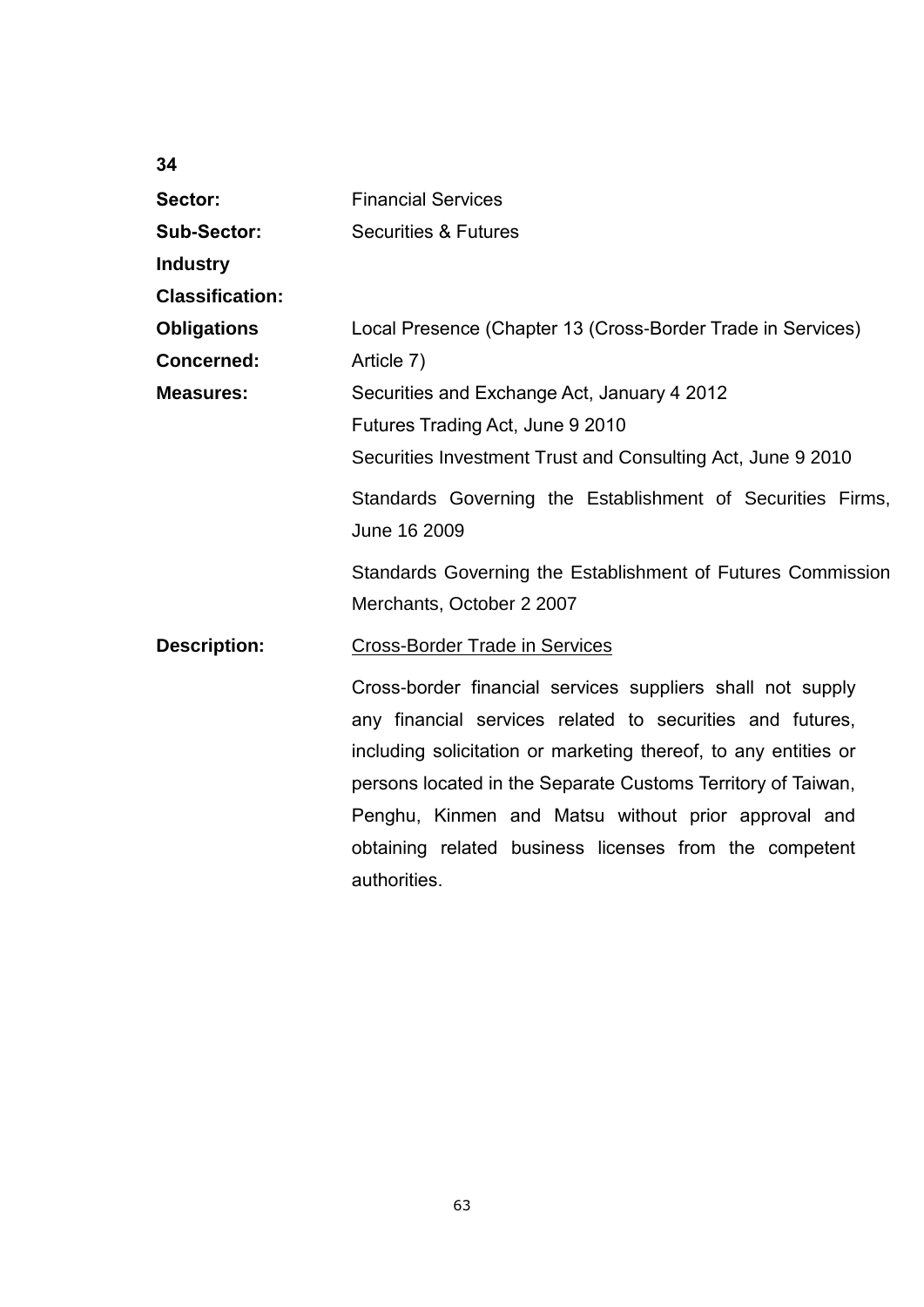| 35                     |                                                         |
|------------------------|---------------------------------------------------------|
| Sector:                | <b>Financial Services</b>                               |
| <b>Sub-Sector:</b>     | Insurance and insurance related services                |
| <b>Industry</b>        |                                                         |
| <b>Classification:</b> |                                                         |
| <b>Obligations</b>     | Local Presence (Chapter 13 (Cross-Border Trade in       |
| <b>Concerned:</b>      | Services) Article 7)                                    |
| <b>Measures:</b>       | Insurance Act of June 6, 2012                           |
| <b>Description:</b>    | Cross-Border Trade in Services                          |
|                        | Except as provided in the GATS commitments of           |
|                        | Chinese Taipei, no insurance and insurance related      |
|                        | financial services, including solicitation or marketing |
|                        | thereof, may be provided to any entities or persons     |
|                        | located in the Separate Customs Territory of            |
|                        | Taiwan, Penghu, Kinmen and Matsu without prior          |
|                        | approval and obtaining related business licenses        |
|                        | from the competent authorities.                         |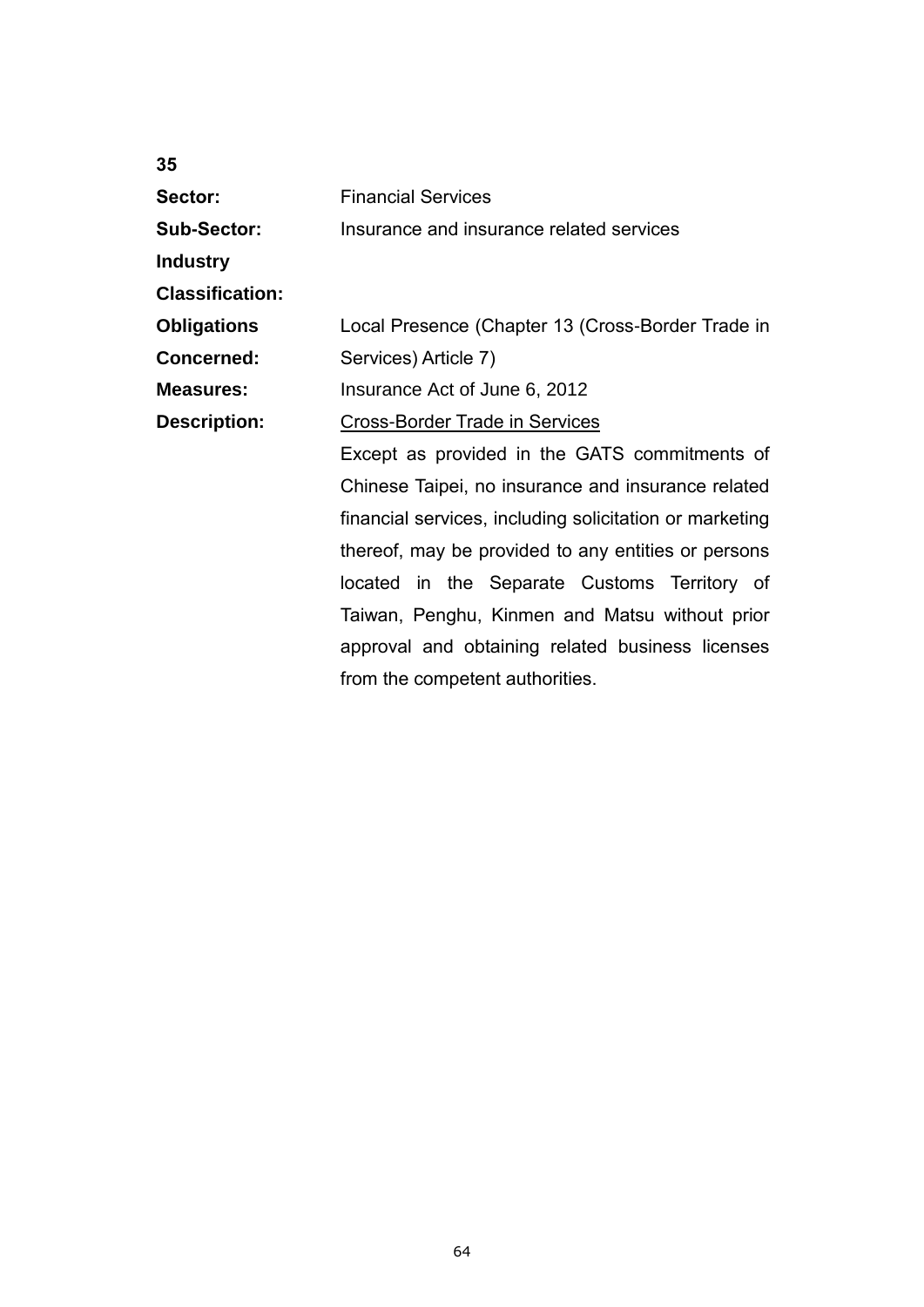## **ANNEX 4:II**

#### **Headnote**

- 1. The Schedule of each Party to Annex 4:II sets out, pursuant to Article 8.2 (Non-Conforming Measures) of Chapter 13 (Cross-Border Trade in Services) and Article 9 (Non-Conforming Measures) of Chapter 12 (Investment), the specific sectors, subsectors or activities for which a Party may maintain existing, or adopt new or more restrictive measures that do not conform with the obligations imposed by:
	- (a) Chapter 12 (Investment) Article 5 and Chapter 13 (Cross-Border Trade in Services) Article 5 (National Treatment);
	- (b) Chapter 12 (Investment) Article 6 and Chapter 13 (Cross-Border Trade in Services) Article 6 (Most-Favoured-Nation Treatment);
	- (c) Chapter 13 (Cross-Border Trade in Services) Article 4 (Market Access);
	- (d) Chapter 13 (Cross-Border Trade in Services) Article 7 (Local Presence);
	- (e) Chapter 12 (Investment) Article 7 (Performance Requirements); or
	- (f) Chapter 12 (Investment) Article 8 (Senior Management and Boards of Directors).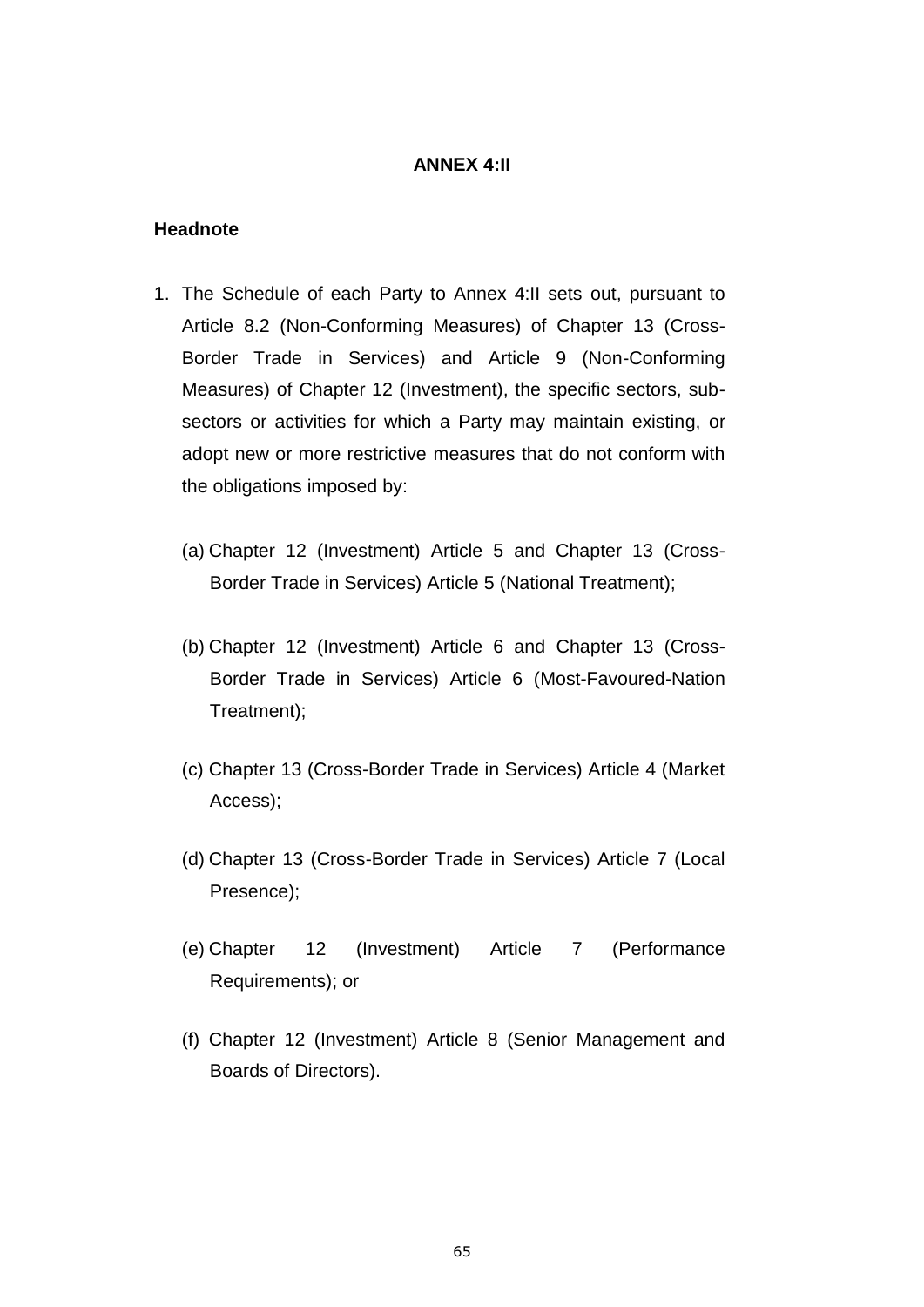For greater certainty, Chapter 13 (Cross-Border Trade in Services) Article 4 (Market Access) refers to non-discriminatory measures.

- 2. Local Presence (Chapter 13 (Cross-Border Trade in Services) Article 7) and National Treatment (Chapter 13 (Cross-Border Trade in Services) Article 5) are separate disciplines and a measure that is only inconsistent with Local Presence need not be reserved against National Treatment.
- 3. Each Schedule entry sets out the following elements:
	- (a) **"Sector"** refers to the sector for which the entry is made;
	- (b) **"Sub-Sector"**, where referenced, refers to the specific sector for which the entry is made;
	- (c) **"Industry Classification"**, where referenced, refers and only for transparency purposes, to the activities covered by the entry according to the relevant industry classification codes;
	- (d) **"Obligations Concerned"** specifies the obligation(s) referred to in paragraph 1 that, pursuant to Article 8.2(Non-Conforming Measures) of Chapter 13(Cross-Border Trade in Services) and 9.2 (Non-Conforming Measures) of Chapter 12 (Investment), do not apply to the sectors, subsectors, or activities listed in the entry;
	- (e) **"Description"** sets out the nature and/or scope of the sector, subsector, or activities covered by the entry; and
	- (f) **"Existing measures"** are included for transparency purposes. The measures stipulated therein are not exhaustive.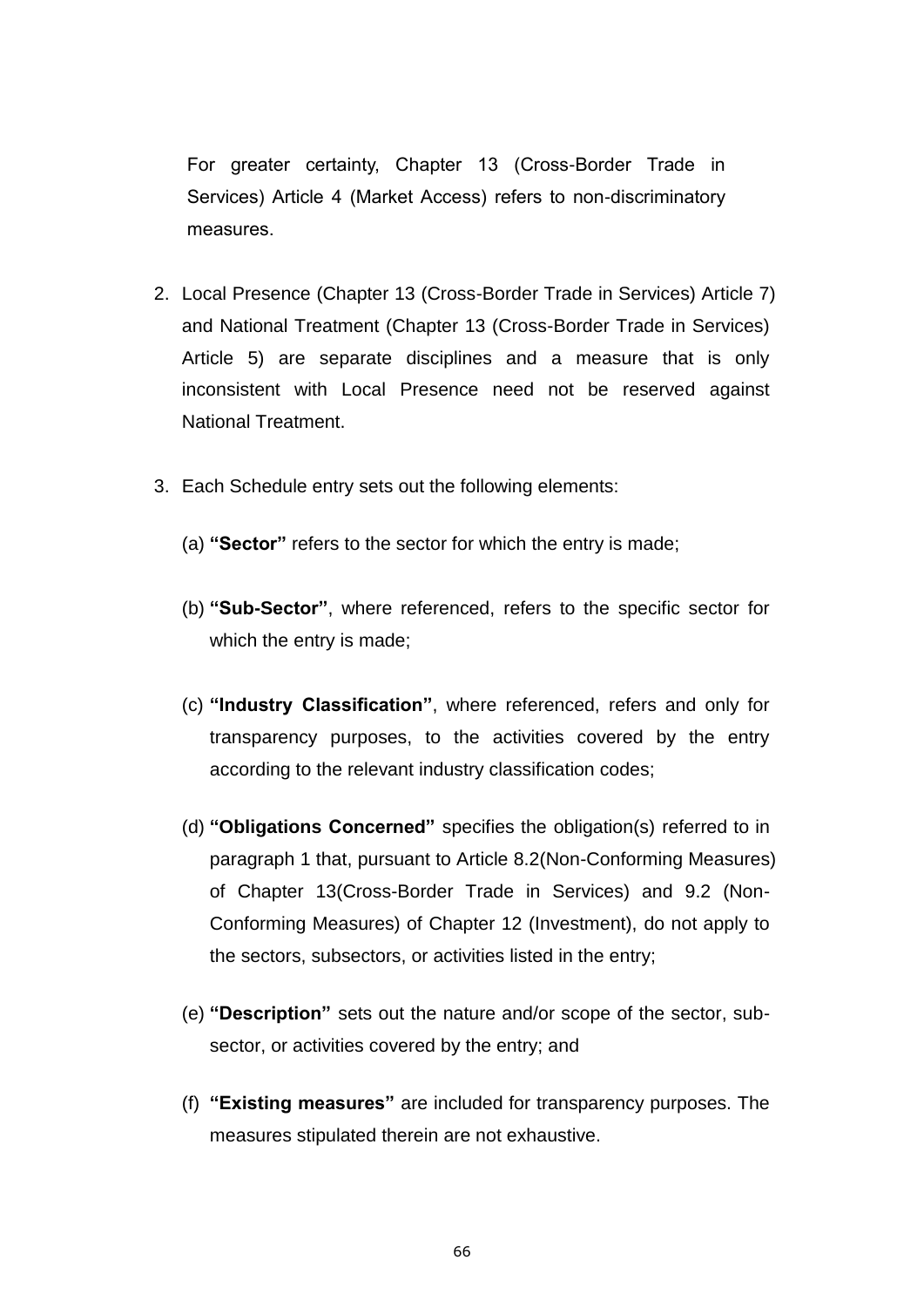- 4. In accordance with Chapter 13 (Cross-Border Trade in Services) Article 8.2 and Chapter 12 (Investment) Article 9.2 (Non-Conforming Measures), the articles of this Agreement specified in the "Obligations Concerned" element of an entry do not apply to the sectors, subsectors, and activities identified in the "Description" element of that entry.
- 5. In the interpretation of each entry, the "Description" element shall prevail over all the other elements.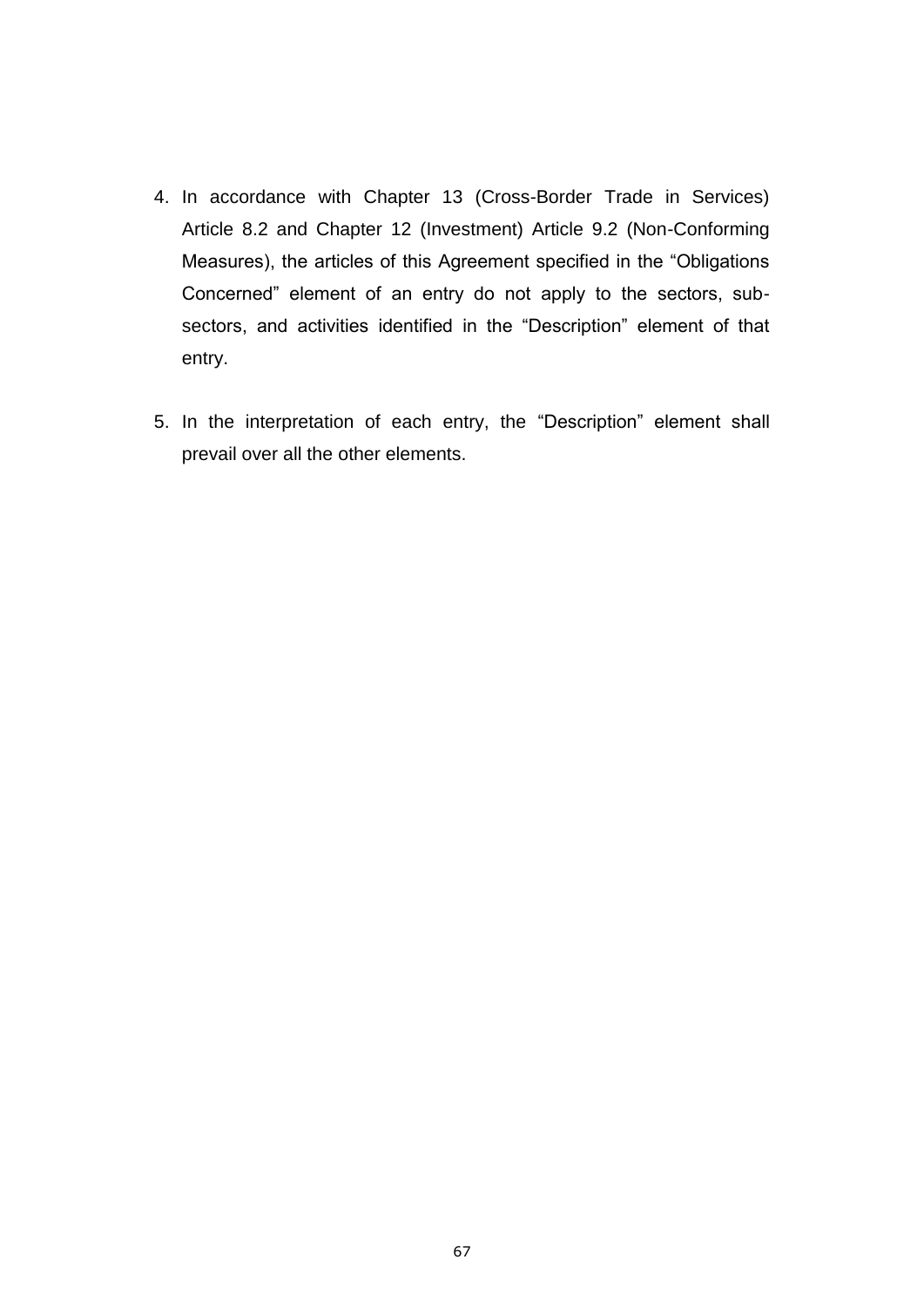# **NEW ZEALAND**

## **ANNEX 4:II**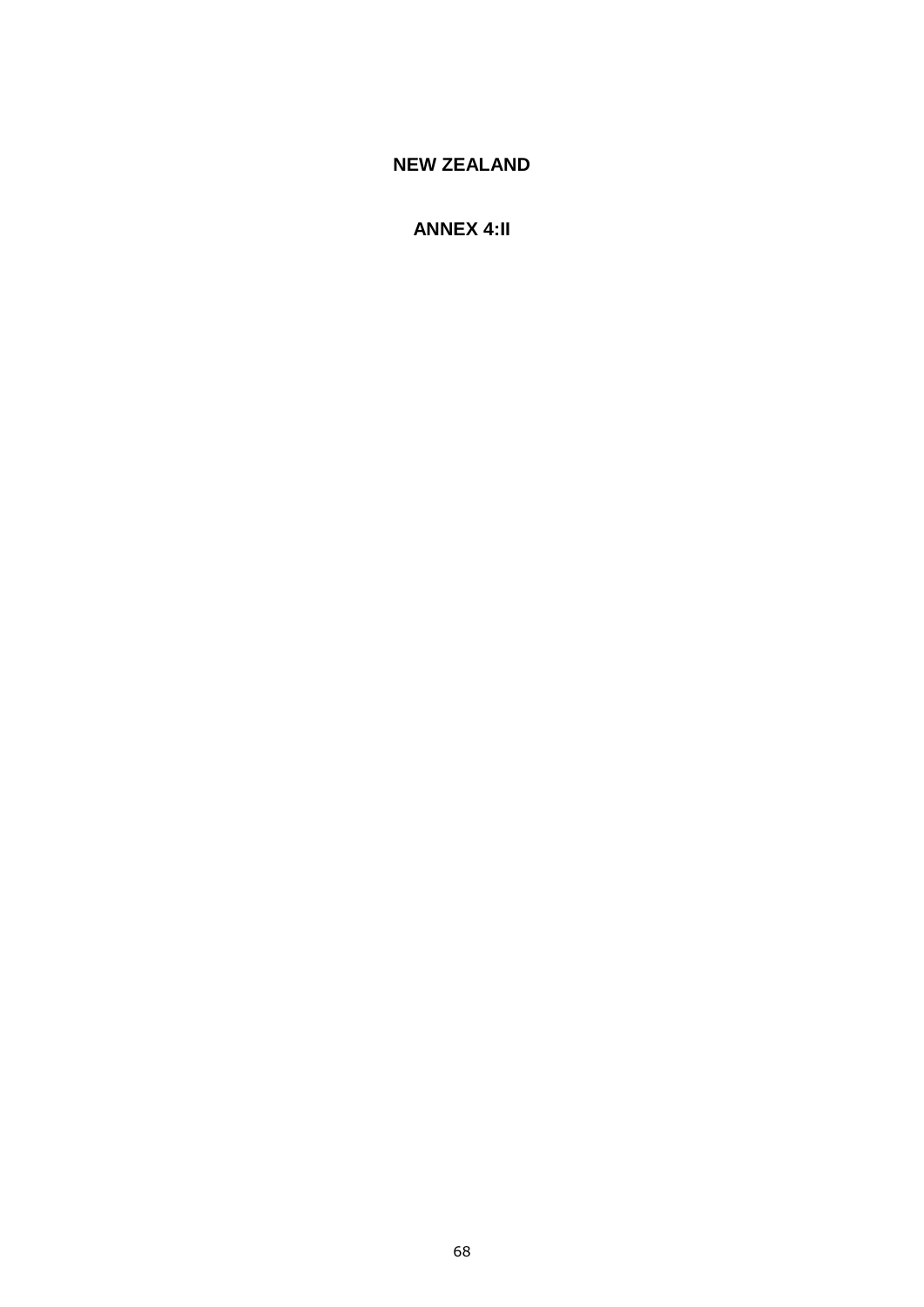4:II-NZ-1

| <b>Sector</b>                | <b>All Sectors</b>                                                                                                     |
|------------------------------|------------------------------------------------------------------------------------------------------------------------|
| <b>Obligations concerned</b> | National Treatment (Chapter 13 (Cross-Border<br>Trade in Services) Article 5 and Chapter 12<br>(Investment) Article 5) |
|                              | Most-Favoured-Nation Treatment (Chapter 13<br>(Cross-Border Trade in Services) Article 6 and                           |
|                              | Chapter 12 (Investment) Article 6)                                                                                     |
|                              | Local Presence (Chapter 13 (Cross-Border Trade<br>in Services) Article 7)                                              |
|                              | Market Access (Chapter 13 (Cross-Border Trade<br>in Services) Article 4)                                               |
|                              | Performance<br>Requirements<br>(Chapter<br>12 <sup>2</sup>                                                             |
|                              | (Investment) Article 7)                                                                                                |
|                              | Senior Management and Boards of Directors                                                                              |
|                              | (Chapter 12 (Investment Article) 8)                                                                                    |
| <b>Description</b>           | <b>Cross-Border Trade in Services and Investment</b>                                                                   |
|                              | New Zealand reserves the right to adopt or<br>maintain any measure with respect to:                                    |
|                              | The provision of public law enforcement and<br>correctional services; and                                              |
|                              | The following, to the extent that they are<br>social services established for a public<br>purpose:                     |
|                              | Child care;<br>O                                                                                                       |
|                              | Health;<br>O                                                                                                           |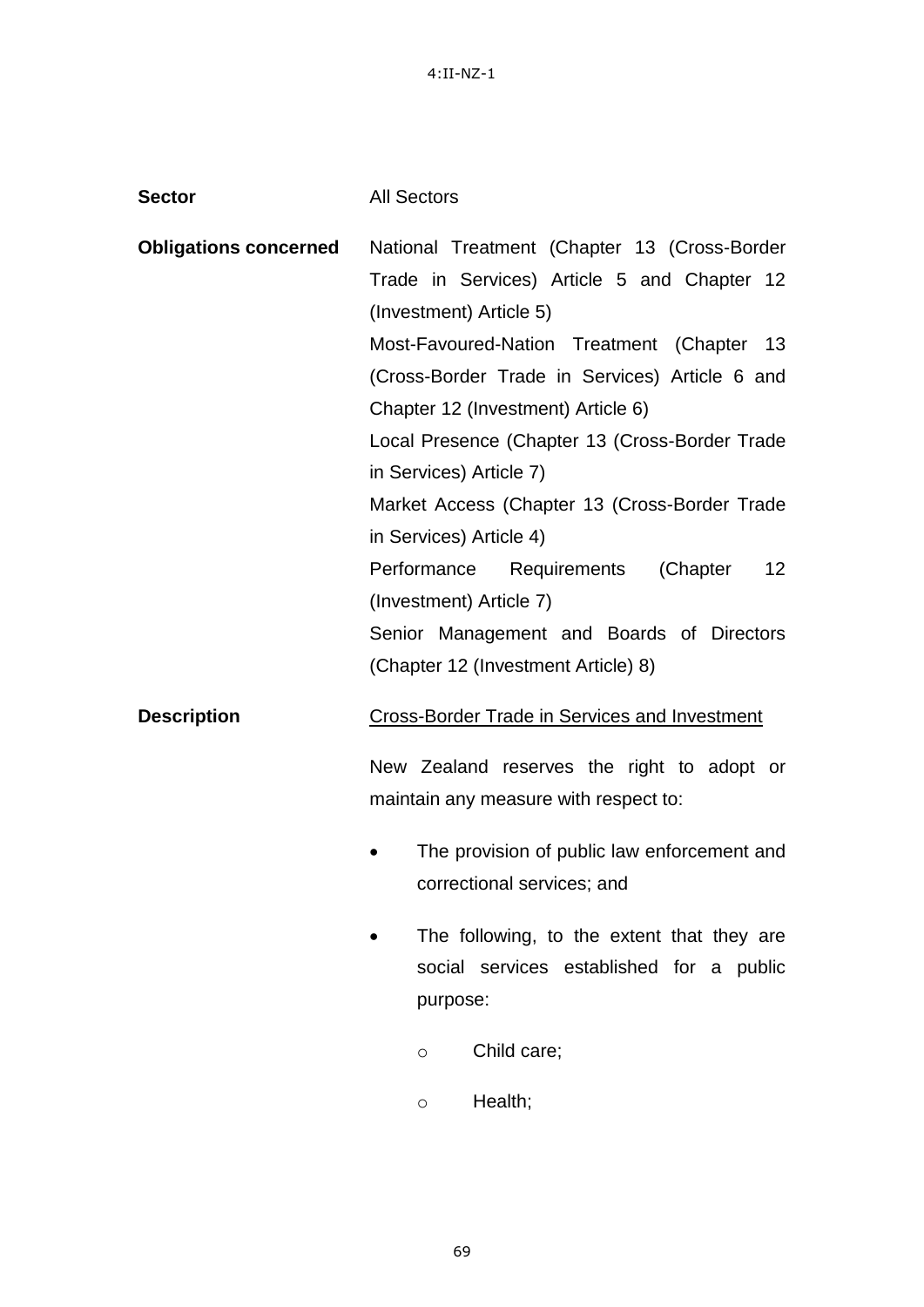- o Income security and insurance;
- o Public education;
- o Public housing;
- o Public training;
- o Public transport;
- o Public utilities;
- o Social security and insurance; and
- o Social welfare.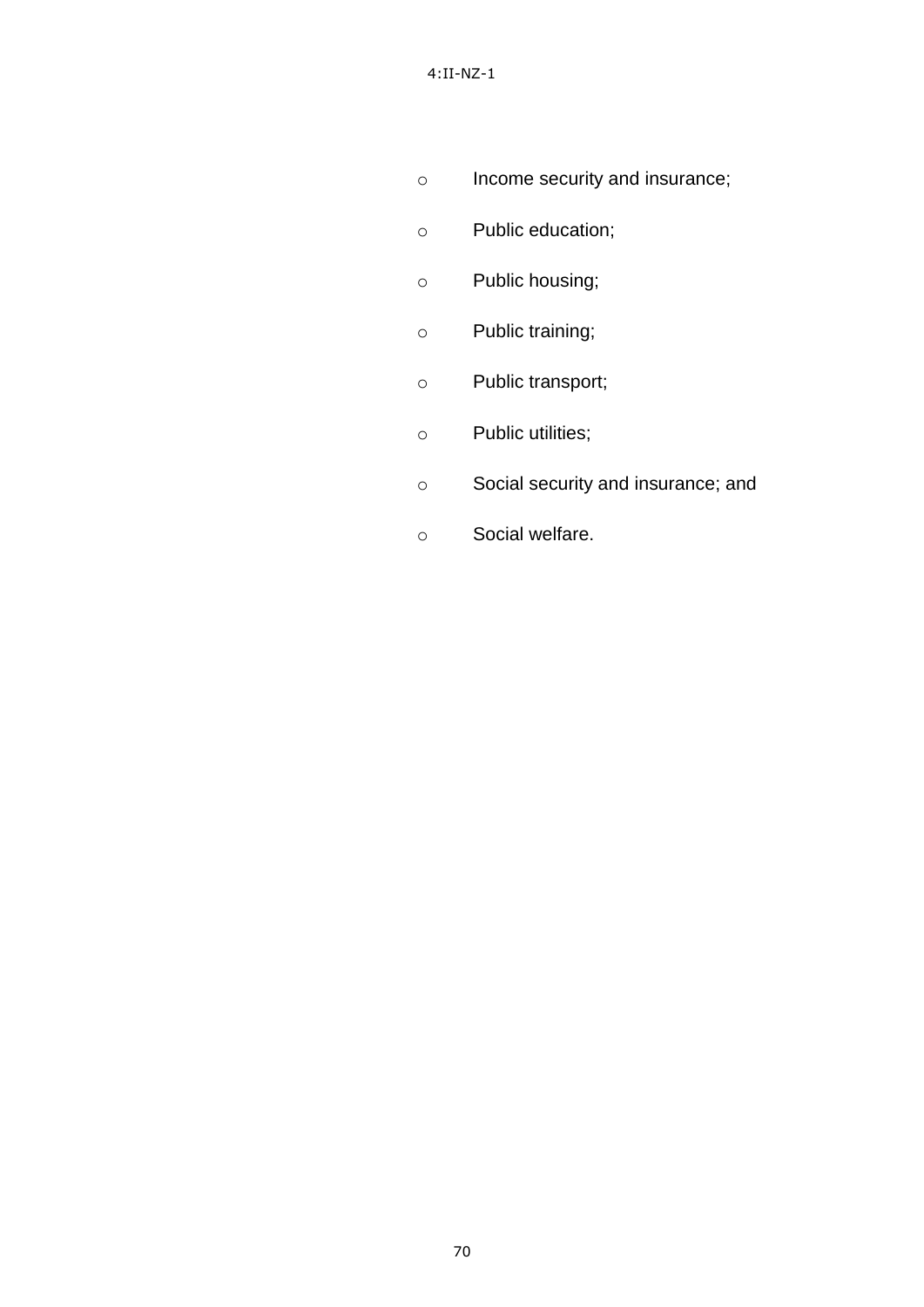4:II-NZ-2

| <b>Sector</b>                | <b>All Sectors</b>                                                                                                                                                                  |
|------------------------------|-------------------------------------------------------------------------------------------------------------------------------------------------------------------------------------|
| <b>Obligations concerned</b> | National Treatment (Chapter 13 (Cross-Border<br>Trade in Services) Article 5 and Chapter 12<br>(Investment) Article 5)                                                              |
|                              | Local Presence (Chapter 13 (Cross-Border Trade<br>in Services) Article 7)                                                                                                           |
|                              | Market Access (Chapter 13 (Cross-Border Trade<br>in Services) Article 4)                                                                                                            |
|                              | Performance Requirements<br>(Chapter<br>12 <sup>2</sup><br>(Investment) Article 7)                                                                                                  |
|                              | Senior Management and Boards of Directors<br>(Chapter 12 (Investment) Article 8)                                                                                                    |
| <b>Description</b>           | Cross-Border Trade in Services and Investment                                                                                                                                       |
|                              | New Zealand reserves the right to adopt or<br>maintain any measure with respect to water,<br>including the allocation, collection, treatment and<br>distribution of drinking water. |
|                              | This reservation does not apply to the wholesale<br>trade and retail of bottled mineral, aerated and<br>natural water.                                                              |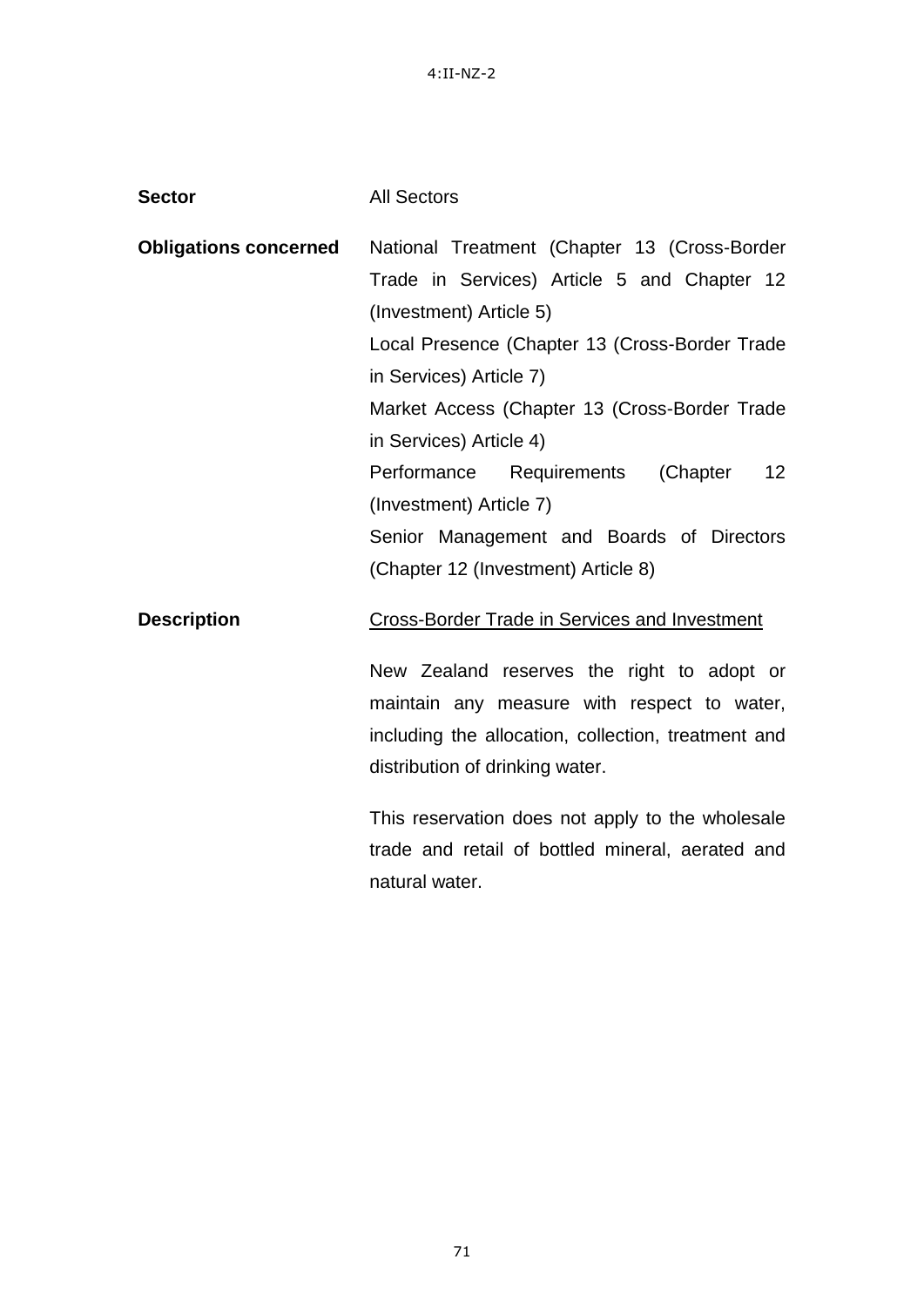4:II-NZ-3

| <b>Sector</b>                | <b>All Sectors</b>                                                                                                                                                                                                                                                   |
|------------------------------|----------------------------------------------------------------------------------------------------------------------------------------------------------------------------------------------------------------------------------------------------------------------|
| <b>Obligations concerned</b> | National Treatment (Chapter 13 (Cross-Border<br>Trade in Services) Article 5 and Chapter 12<br>(Investment) Article 5)                                                                                                                                               |
|                              | Most-Favoured-Nation Treatment (Chapter<br>- 13<br>(Cross-Border Trade in Services) Article 6 and<br>Chapter 12 (Investment) Article 6)<br>Market Access (Chapter 13 (Cross-Border Trade                                                                             |
|                              | in Services) Article 4)<br>Local Presence (Chapter 13 (Cross-Border Trade<br>in Services) Article 7)                                                                                                                                                                 |
|                              | (Chapter<br>12 <sup>2</sup><br>Performance<br>Requirements<br>(Investment) Article 7)<br>Senior Management and Boards of Directors<br>(Chapter 12 (Investment) Article 8)                                                                                            |
| <b>Description</b>           | <b>Cross-Border Trade in Services and Investment</b>                                                                                                                                                                                                                 |
|                              | New Zealand reserves the right to adopt and<br>maintain any measure solely as part of the act of<br>devolving a service, that is provided in the<br>exercise of governmental authority at the time the<br>Agreement enters into force. Such measures may<br>include: |
|                              | Restricting the number of service suppliers;                                                                                                                                                                                                                         |
|                              |                                                                                                                                                                                                                                                                      |

• Allowing an enterprise, wholly or majority owned by the Government of New Zealand, to be the sole service supplier or one amongst a limited number of service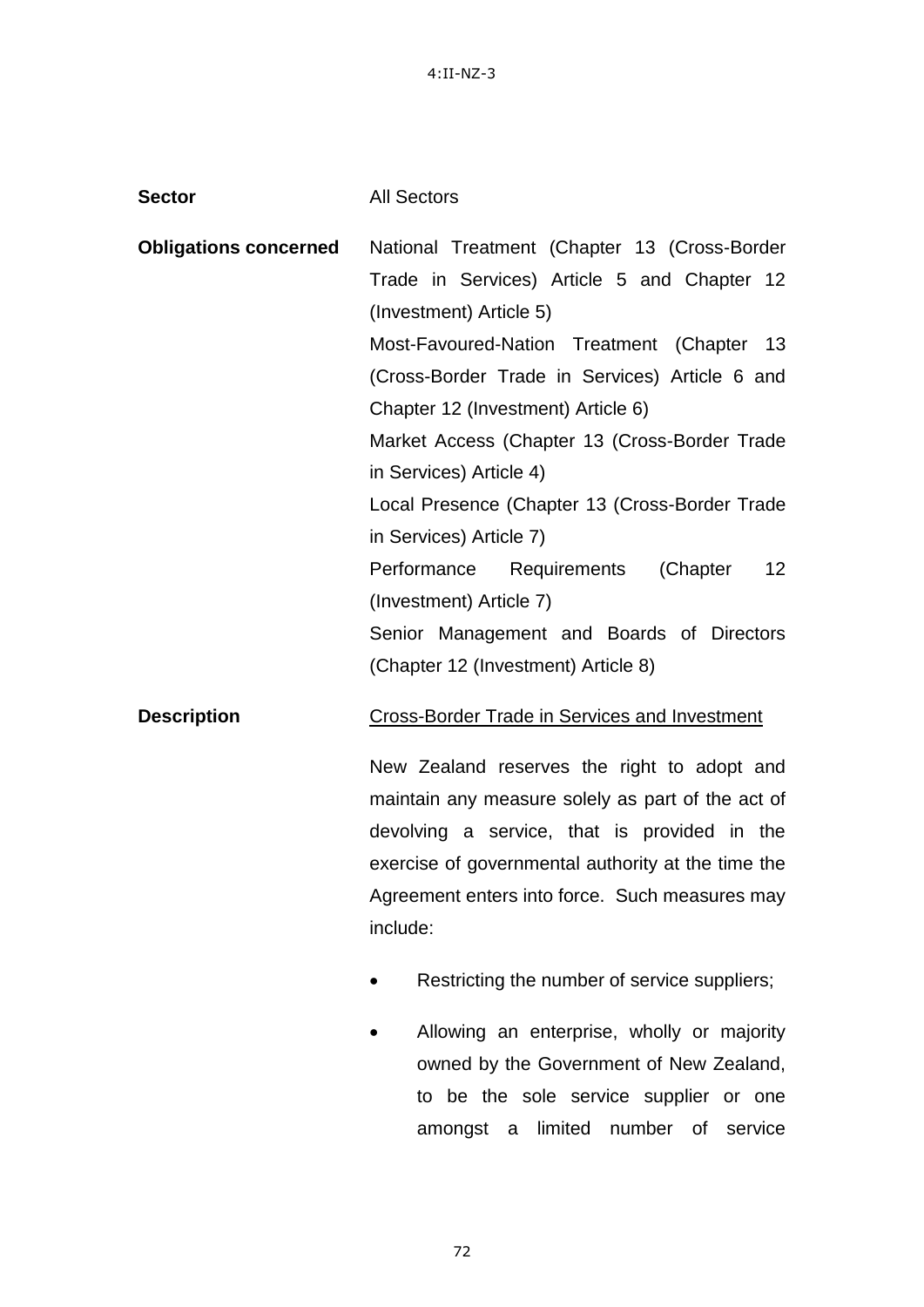suppliers;

- **•** Imposing restrictions on the composition of senior management and boards of directors;
- Requiring local presence; and
- Specifying the juridical form of the service supplier(s).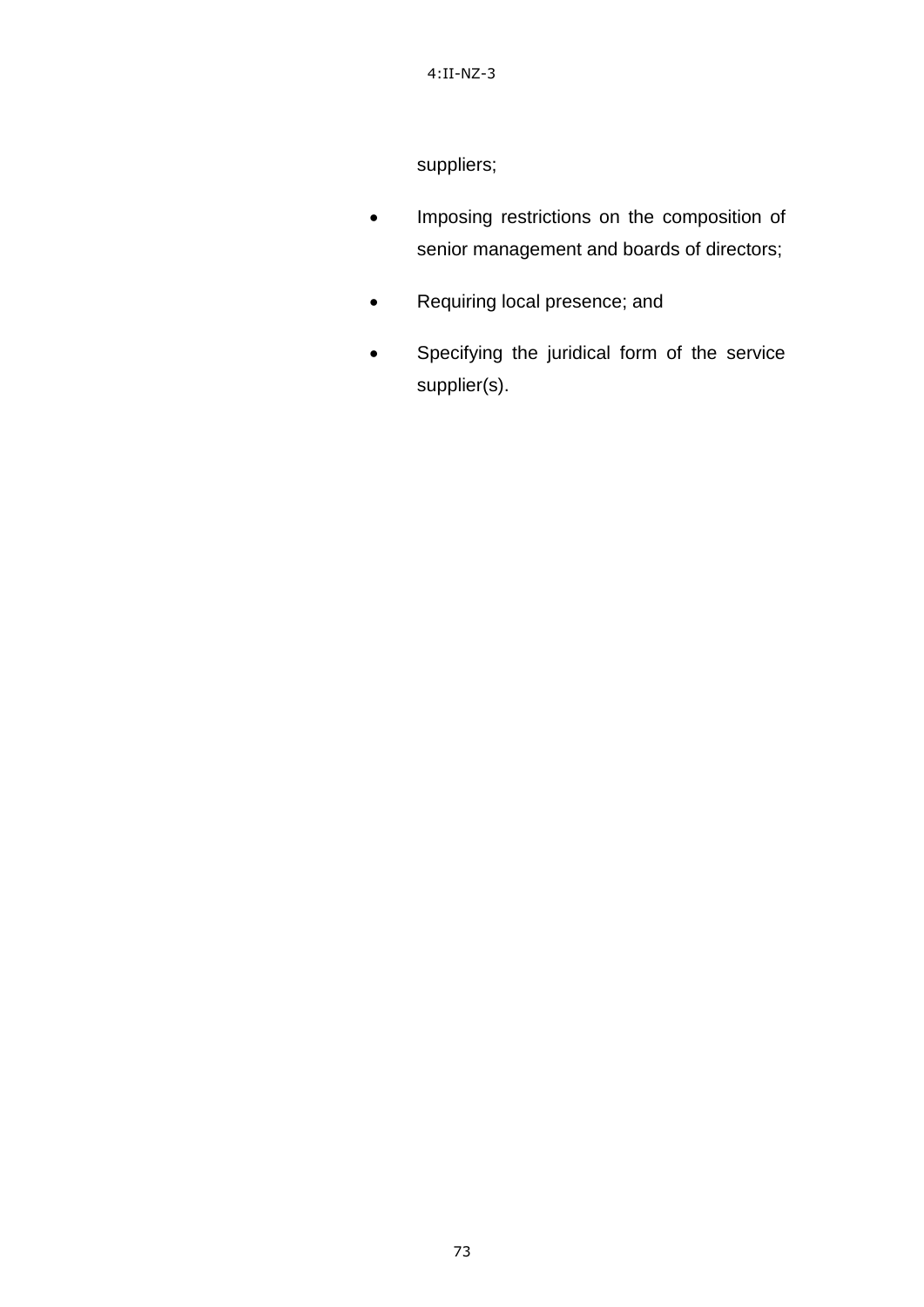**Sector** All Sectors

| <b>Obligations concerned</b> | National Treatment (Chapter 13 (Cross-Border     |
|------------------------------|--------------------------------------------------|
|                              | Trade in Services) Article 5 and Chapter 12      |
|                              | (Investment) Article 5)                          |
|                              | Most-Favoured-Nation Treatment (Chapter 13       |
|                              | (Cross-Border Trade in Services) Article 6 and   |
|                              | Chapter 12 (Investment) Article 6)               |
|                              | Market Access (Chapter 13 (Cross-Border Trade    |
|                              | in Services) Article 4)                          |
|                              | Performance Requirements<br>(Chapter<br>12       |
|                              | (Investment) Article 7)                          |
|                              | Senior Management and Boards of Directors        |
|                              | (Chapter 12 (Investment) Article 8)              |
| <b>Description</b>           | Cross-Border Trade in Services and Investment    |
|                              | Where the New Zealand government wholly owns     |
|                              | or has effective control over an enterprise then |
|                              | New Zealand reserves the right to adopt or       |
|                              | maintain any measures regarding the sale of any  |
|                              | shares in that enterprise or any assets of that  |
|                              | enterprise to any person, including according    |
|                              | favourable treatment to New Zealand<br>more      |
|                              | nationals.                                       |
|                              |                                                  |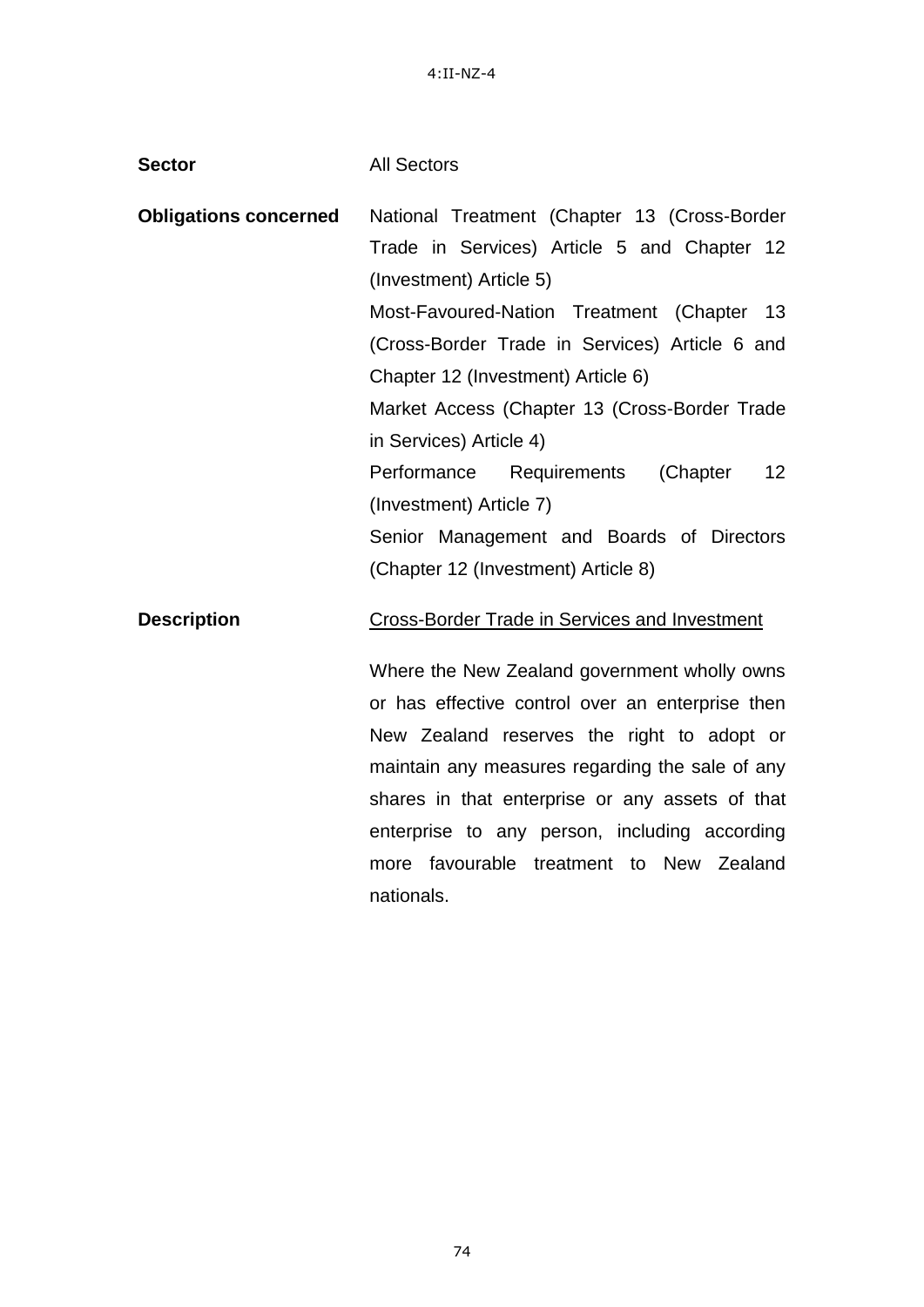**Sector All Sectors** 

|                              | טושטשש ווי                                                                                                                                                                   |
|------------------------------|------------------------------------------------------------------------------------------------------------------------------------------------------------------------------|
| <b>Obligations concerned</b> | Market Access (Chapter 13 (Cross-Border Trade<br>in Services) Article 4)                                                                                                     |
| <b>Description</b>           | Cross-Border Trade in Services and Investment                                                                                                                                |
|                              | New Zealand reserves the right to adopt or<br>maintain any measure that is not inconsistent with<br>New Zealand's obligations under Article XVI of the<br>GATS. <sup>1</sup> |

 1 This means that the stipulation in Chapter 13 (Cross-Border Trade in Services) Article 8 (Non-Conforming Measures) not to decrease the conformity of the measure as it existed immediately before the amendment, does not apply with respect to the Market Access entries in New Zealand"s Schedule to Annex 4:I**.**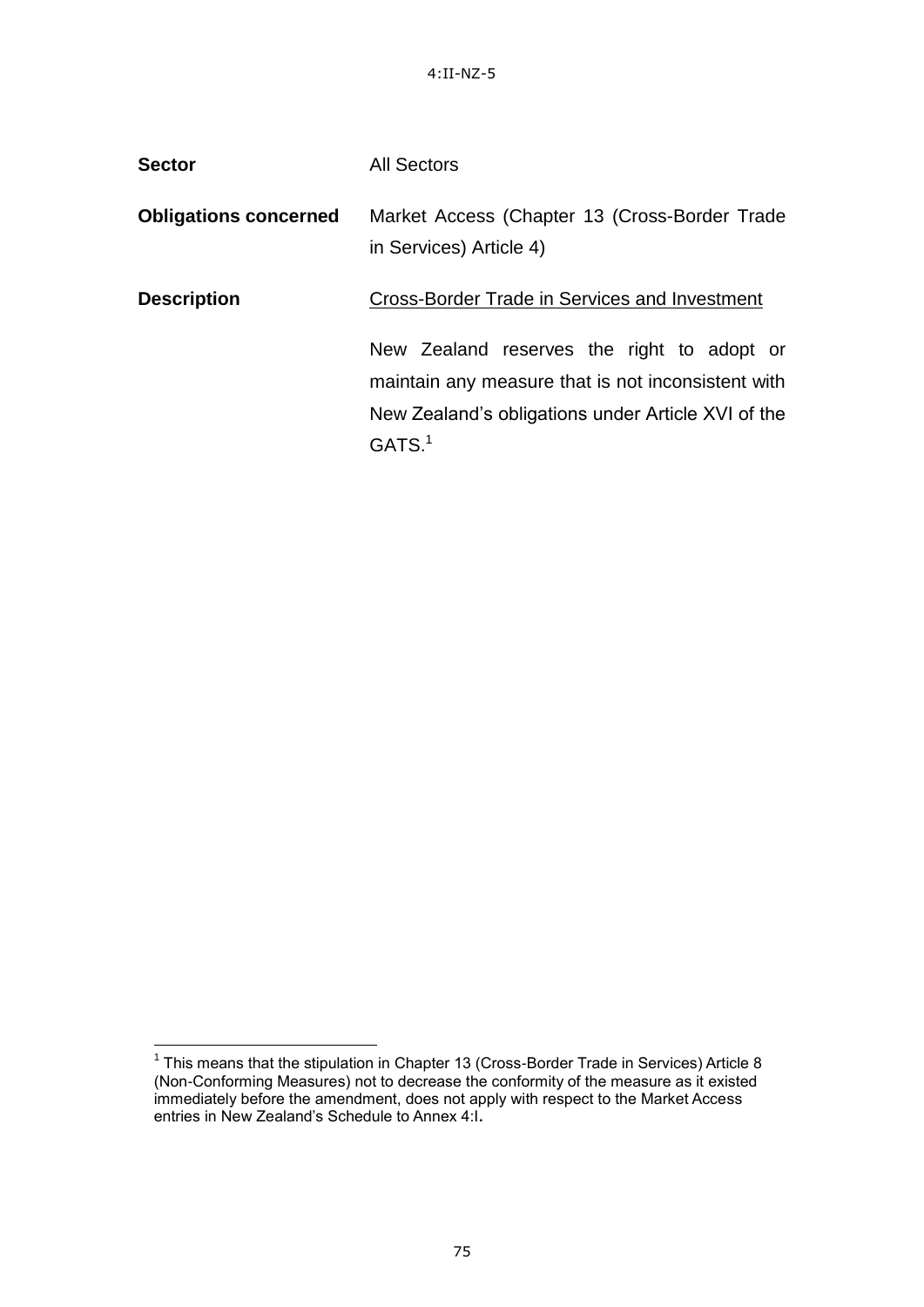**Obligations concerned** National Treatment (Chapter 12 (Investment)

Article 5)

**Sector** All Sectors

|                    |     | Requirements<br>12 <sub>2</sub><br>Performance<br>(Chapter |
|--------------------|-----|------------------------------------------------------------|
|                    |     | (Investment) Article 7)                                    |
|                    |     | Senior Management and Boards of Directors                  |
|                    |     | (Chapter 12 (Investment) Article 8)                        |
| <b>Description</b> |     | Investment                                                 |
|                    |     | New Zealand reserves the right to adopt or                 |
|                    |     | maintain any measure that requires the following           |
|                    |     | investment activities to receive prior approval by         |
|                    |     | the New Zealand government under its overseas              |
|                    |     | investment regime:                                         |
|                    | (a) | Acquisition or control of 25 per cent or more              |
|                    |     | of any class of shares or voting power in a                |
|                    |     | New Zealand entity where either the                        |
|                    |     | consideration for the transfer or the value of             |
|                    |     | the assets exceeds NZ\$20 million;                         |
|                    | (b) | Commencement of business operations or                     |
|                    |     | acquisition of an existing business, including             |
|                    |     | business assets, in New Zealand, where the                 |
|                    |     | total expenditures to be incurred in setting               |
|                    |     | up or acquiring that business or those                     |
|                    |     | assets exceed NZ\$20 million;                              |
|                    | (c) | Acquisition or control, regardless of dollar               |
|                    |     | value, of certain categories of land that are              |
|                    |     | regarded as sensitive or require specific                  |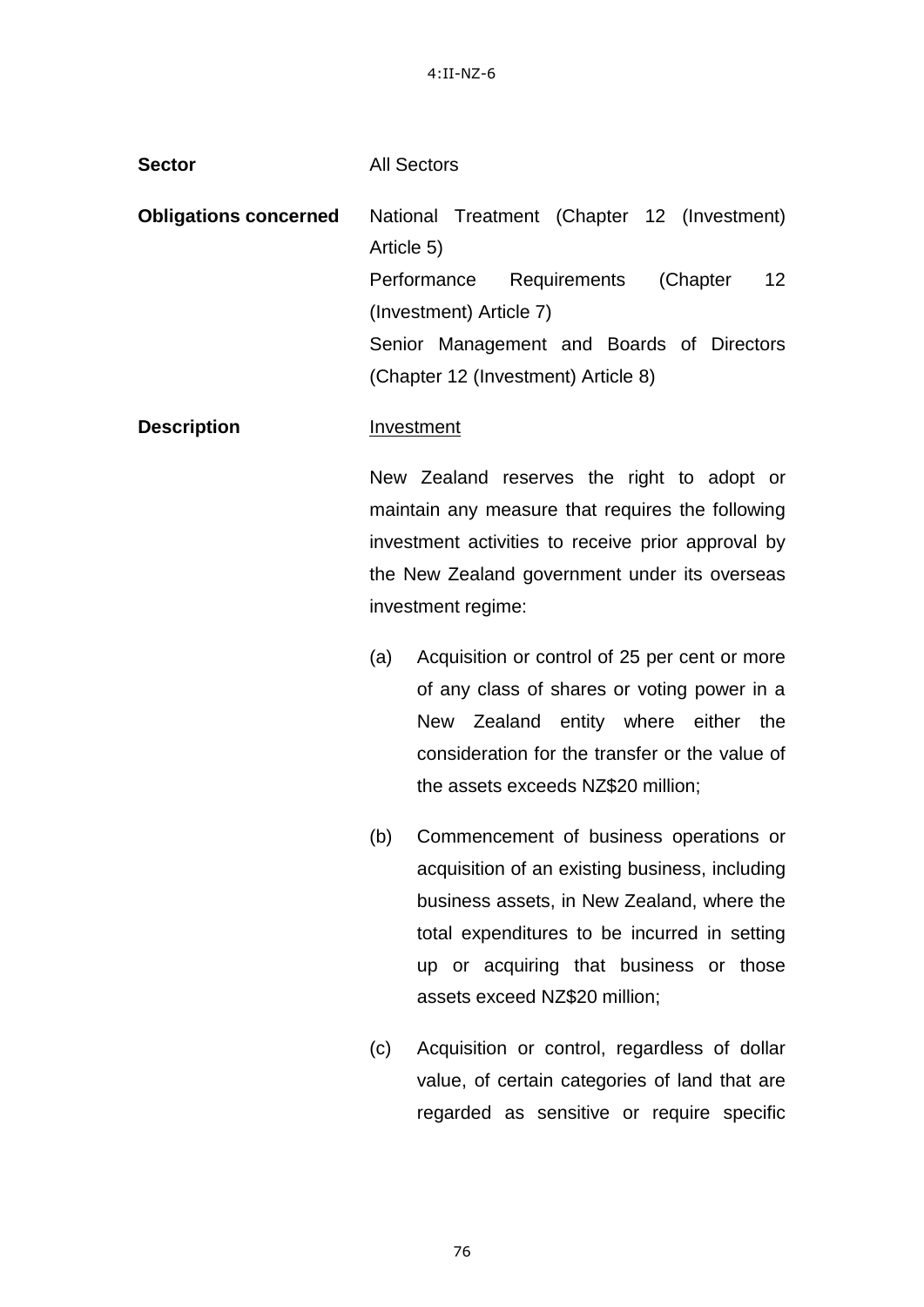approval according to New Zealand"s Overseas Investment legislation; and

(d) Acquisition, regardless of the dollar value, of 25 per cent or more of any class of shares or voting power in a New Zealand entity that owns commercial fishing quota or annual catch entitlement, or the acquisition of commercial fishing quota or annual catch entitlement.

New Zealand reserves the right to adopt or maintain any measure that sets out the approval criteria to be applied to the categories of transactions that require approval under New Zealand"s overseas investment regime.

**Existing measures Overseas Investment Act 2005** Fisheries Act 1996 Overseas Investment Regulations 2005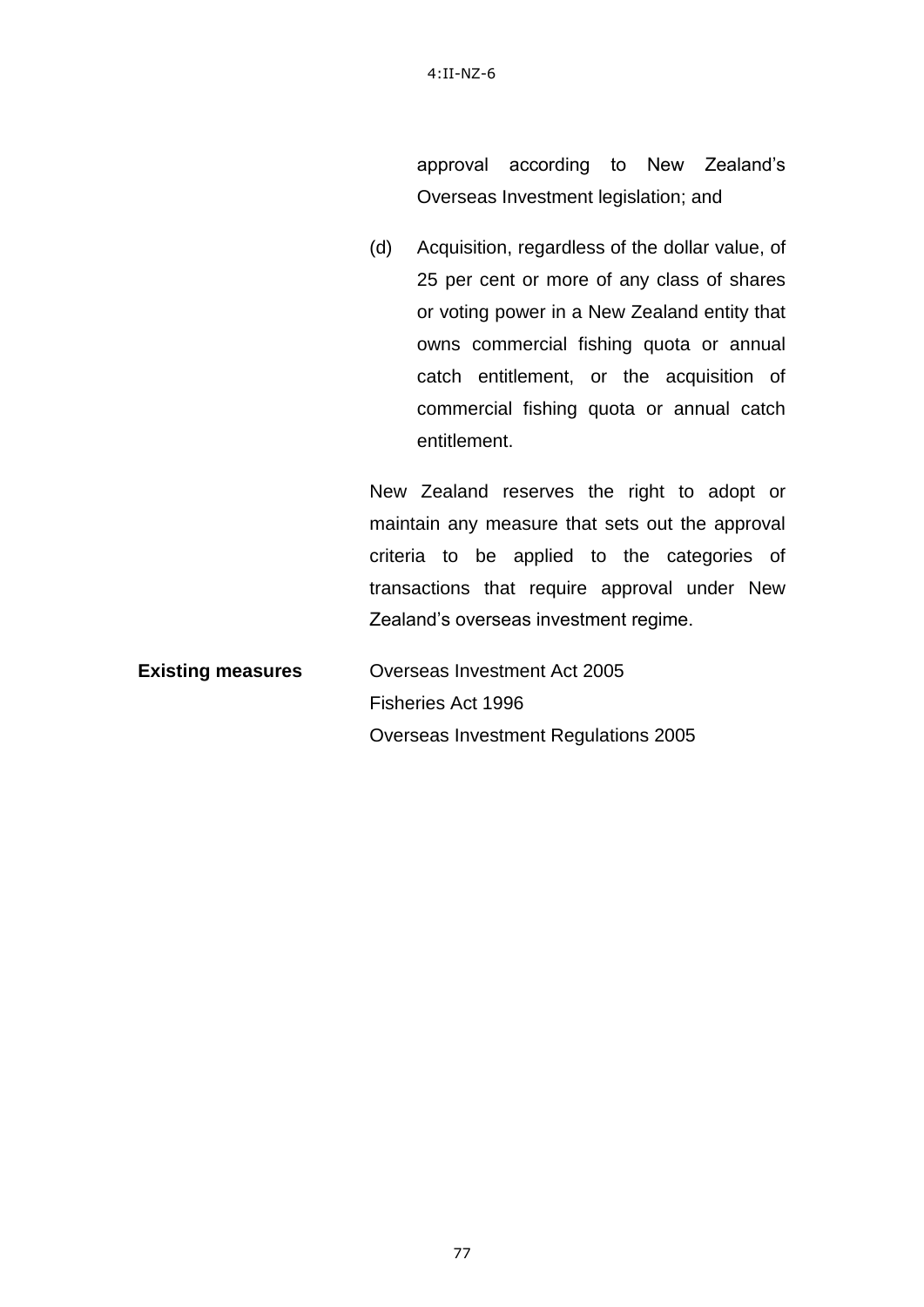4:II-NZ-7

## **Sector All Sectors**

**Obligations concerned** National Treatment (Chapter 13 (Cross-Border Trade in Services) Article 5 and Chapter 12 (Investment) Article 5) Market Access (Chapter 13 (Cross-Border Trade in Services) Article 4) Local Presence (Chapter 13 (Cross-Border Trade in Services) Article 7)

**Description Cross-Border Trade in Services and Investment** 

New Zealand reserves the right to adopt or maintain any measure regarding the control, management or use of:

- Protected areas, including resources on land, interests in land or water, that are set up for heritage management purposes (both historic and natural heritage), public recreation, and scenery preservation; or
- Species owned under enactments by the Crown or that are protected by or under an enactment.
- **Existing measures Conservation Act 1987 and the enactments listed** in Schedule 1 of the Conservation Act 1987 Resource Management Act 1991 Local Government Act 1974 and subsequent amendments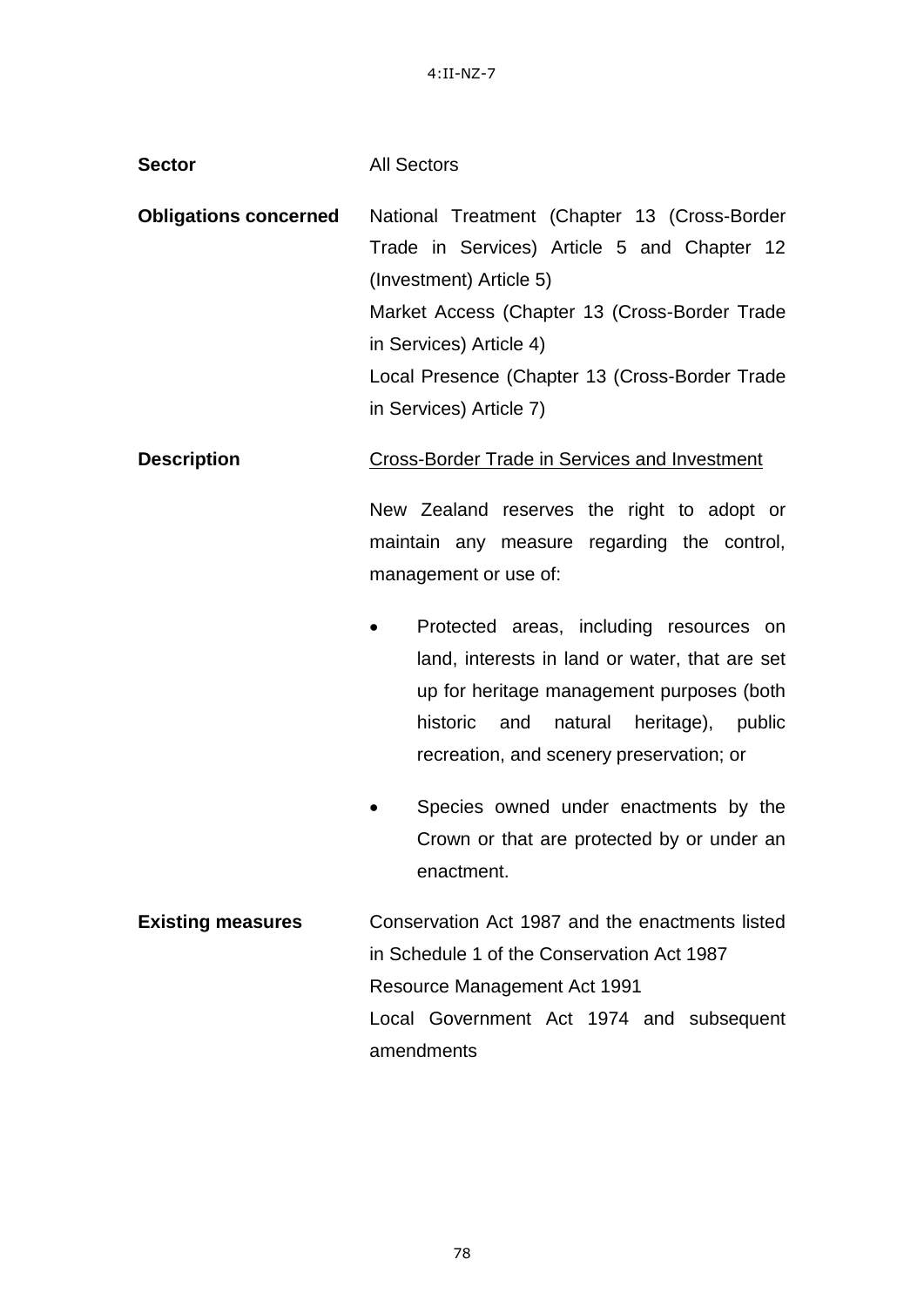| <b>Sector</b>                | <b>All Sectors</b> |         |                                                                                                                                                                                                                                                                                                                                                                     |
|------------------------------|--------------------|---------|---------------------------------------------------------------------------------------------------------------------------------------------------------------------------------------------------------------------------------------------------------------------------------------------------------------------------------------------------------------------|
| <b>Obligations concerned</b> |                    |         | National Treatment (Chapter 13 (Cross-Border<br>Trade in Services) Article 5 and Chapter 12<br>(Investment) Article 5)<br>Market Access (Chapter 13 (Cross-Border Trade<br>in Services) Article 4)<br>Local Presence (Chapter 13 (Cross-Border Trade<br>in Services) Article 7)<br>Senior Management and Boards of Directors<br>(Chapter 12 (Investment) Article 8) |
| <b>Description</b>           |                    |         | <b>Cross-Border Trade in Services and Investment</b>                                                                                                                                                                                                                                                                                                                |
|                              | relation to:       |         | New Zealand reserves the right to adopt or<br>maintain any nationality or residency measures in                                                                                                                                                                                                                                                                     |
|                              |                    |         | Animal welfare; and                                                                                                                                                                                                                                                                                                                                                 |
|                              |                    |         | The preservation of plant, animal and<br>human life and health; including in particular:                                                                                                                                                                                                                                                                            |
|                              |                    | $\circ$ | Food safety of domestic and exported<br>foods;                                                                                                                                                                                                                                                                                                                      |
|                              |                    | $\circ$ | Animal feeds;                                                                                                                                                                                                                                                                                                                                                       |
|                              |                    | $\circ$ | Food standards;                                                                                                                                                                                                                                                                                                                                                     |
|                              |                    | $\circ$ | Biosecurity;                                                                                                                                                                                                                                                                                                                                                        |
|                              |                    | $\circ$ | Biodiversity; and                                                                                                                                                                                                                                                                                                                                                   |
|                              |                    | $\circ$ | Certification of the plant or animal<br>health status of goods.                                                                                                                                                                                                                                                                                                     |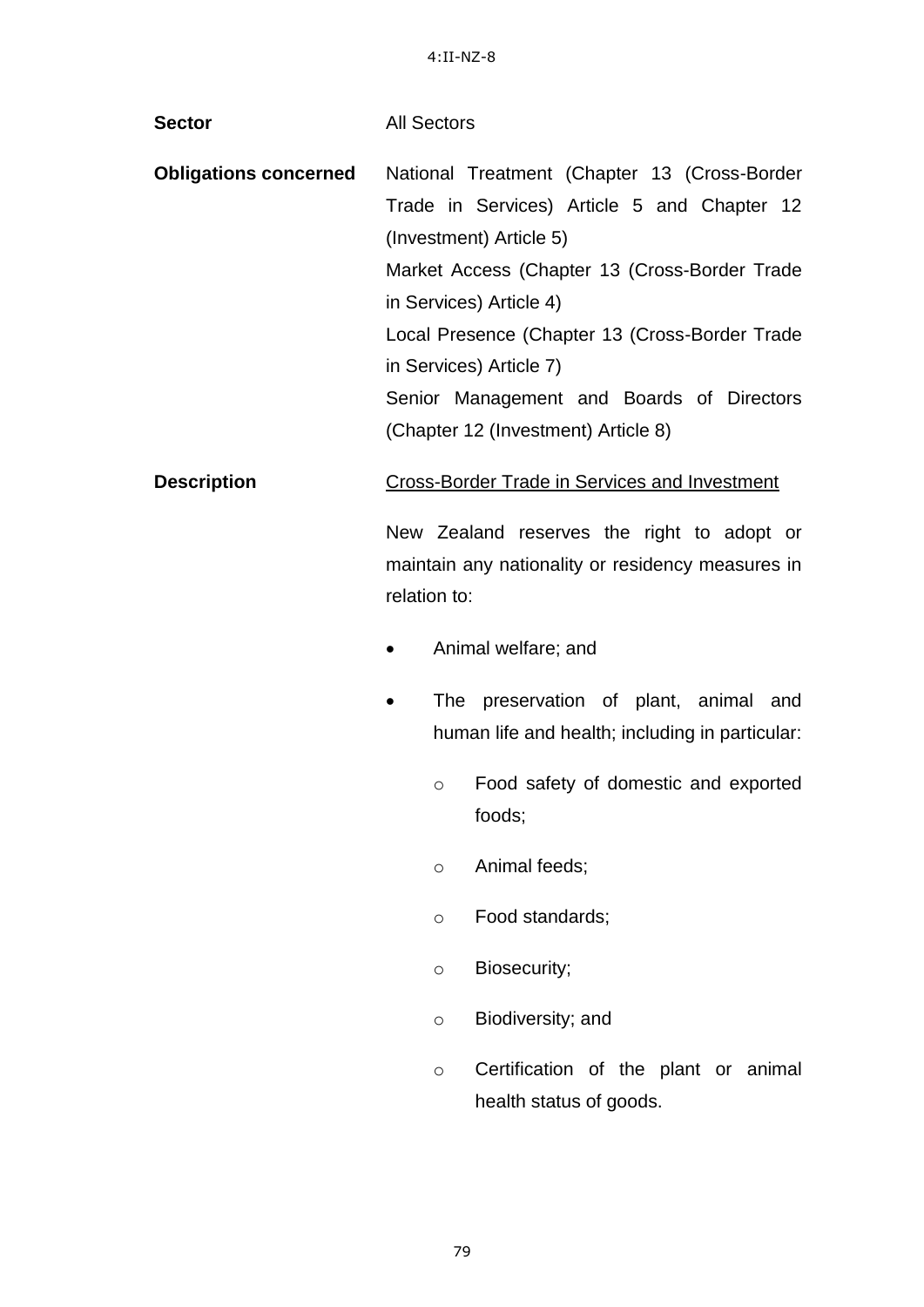Nothing in this reservation shall be construed to derogate from the obligations of Chapter 6 (Sanitary and Phytosanitary Measures), or the obligations of the SPS Agreement.

Nothing in this reservation shall be construed to derogate from the obligations of Chapter 7 (Technical Barriers to Trade), or the obligations of the TBT Agreement.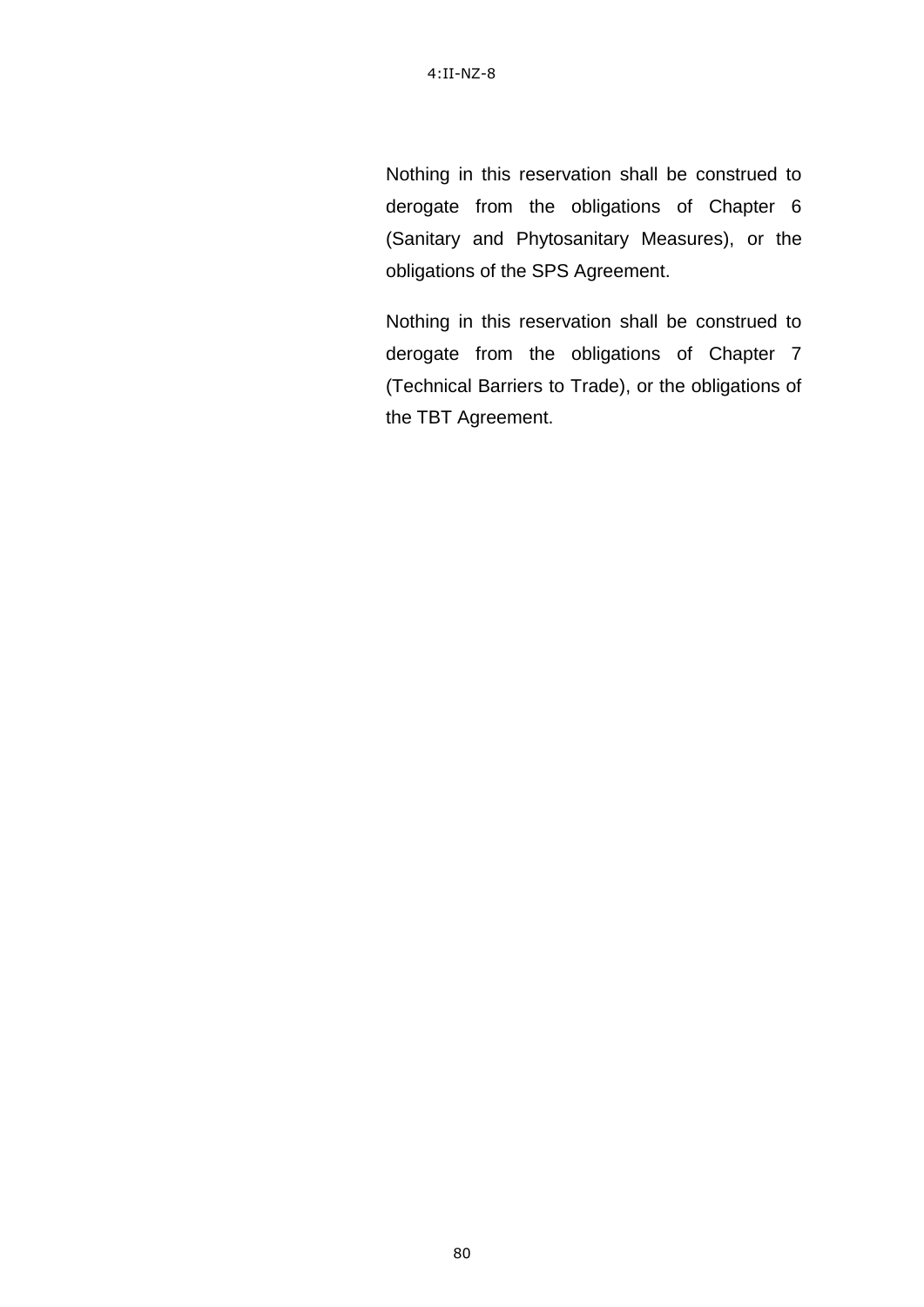| <b>Sector</b>                | <b>All Sectors</b>                                                                                                                                                                                                                                                                                                                                                                                                                                                                             |
|------------------------------|------------------------------------------------------------------------------------------------------------------------------------------------------------------------------------------------------------------------------------------------------------------------------------------------------------------------------------------------------------------------------------------------------------------------------------------------------------------------------------------------|
| <b>Obligations concerned</b> | National Treatment (Chaper 13 (Cross-Border<br>Trade in Services) Article 5 and Chapter 12<br>(Investment) Article 5)<br>Market Access (Chapter 13 (Cross-Border Trade<br>in Services) Article 4)<br>12<br>Performance Requirements (Chapter<br>(Investment) Article 7)<br>Senior Management and Boards of Directors<br>(Chapter 12 (Investment) Article 8)                                                                                                                                    |
| <b>Description</b>           | <b>Cross-Border Trade in Services and Investment</b><br>New Zealand reserves the right to maintain or<br>adopt any measure made by or under an<br>enactment in respect of the foreshore and seabed,<br>internal waters as defined in international law<br>(including the beds, subsoil and margins of such<br>internal waters), territorial sea, the Exclusive<br>Economic Zone, and the continental shelf,<br>including for the issuance of maritime concessions<br>in the continental shelf. |
| <b>Existing measures</b>     | <b>Resource Management Act 1991</b><br>Marine and Coastal Area (Takutai Moana) Act<br>2011<br><b>Continental Shelf Act 1964</b><br>Crown Minerals Act 1991<br>Exclusive Economic Zone and Continental Shelf<br>(Environmental Effects) Act 2012                                                                                                                                                                                                                                                |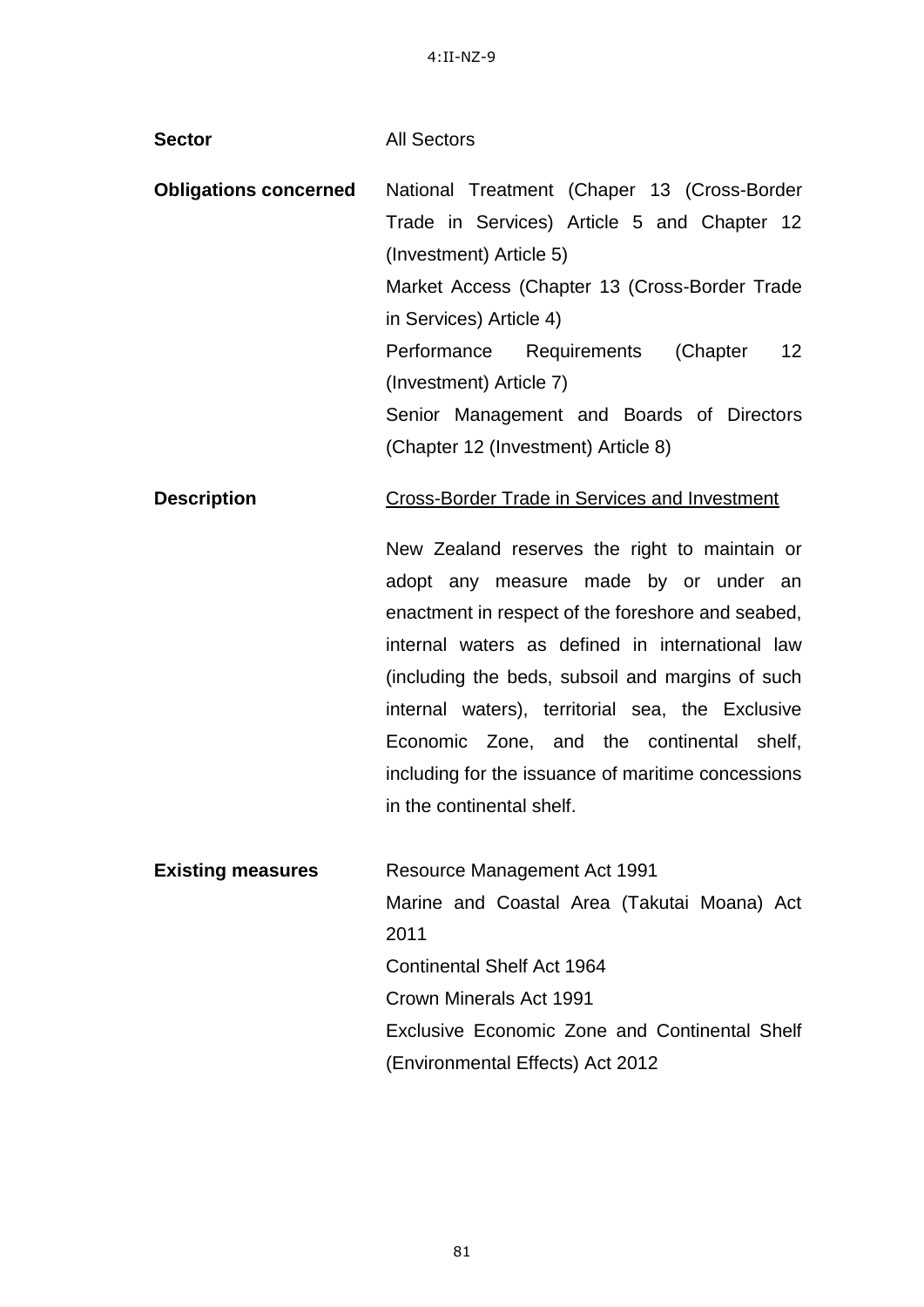| <b>Sector</b>                | <b>Business Services</b>                      |
|------------------------------|-----------------------------------------------|
|                              | <b>Legal Services</b>                         |
| <b>Obligations concerned</b> | National Treatment (Chapter 13 (Cross-Border  |
|                              | Trade in Services) Article 5 and Chapter 12   |
|                              | (Investment) Article 5)                       |
|                              | Market Access (Chapter 13 (Cross-Border Trade |
|                              | in Services) Article 4)                       |
|                              | Senior Management and Boards of Directors     |
|                              | (Chapter 12 (Investment) Article 8)           |
| <b>Description</b>           | Cross-Border Trade in Services and Investment |
|                              | New Zealand reserves the right to adopt or    |
|                              | maintain any measure with respect to the      |

provision of publicly funded legal services.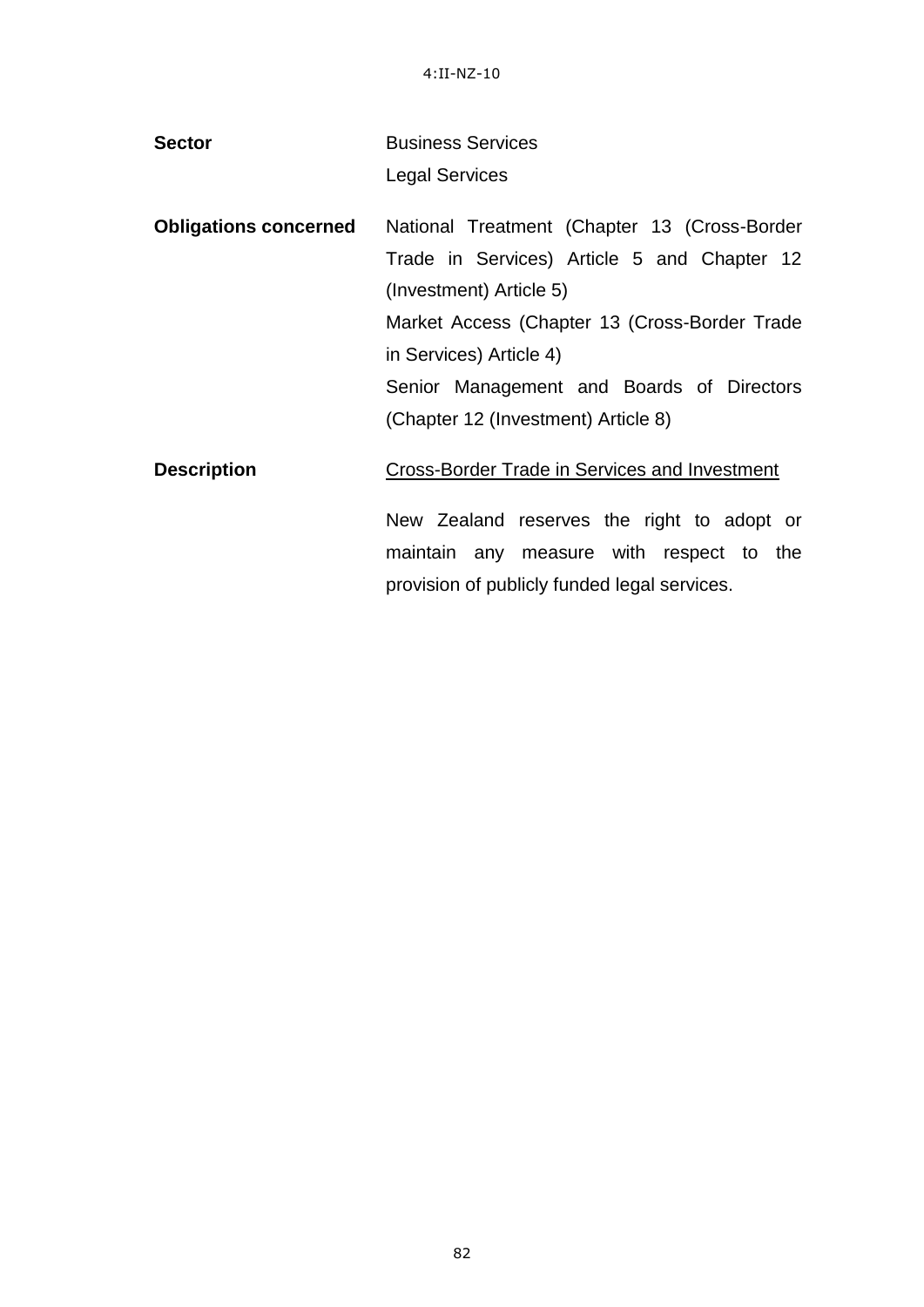| <b>Sector</b>                | <b>Business Services</b><br><b>Fire Services</b>                                                                                                                                                                                   |
|------------------------------|------------------------------------------------------------------------------------------------------------------------------------------------------------------------------------------------------------------------------------|
| <b>Obligations concerned</b> | National Treatment (Chapter 13 (Cross-Border<br>Trade in Services) Article 5 and Chapter 12<br>(Investment) Article 5)<br>Market access (Chapter 13 (Cross-Border Trade<br>in Services) Article 4)                                 |
| <b>Description</b>           | <b>Cross-Border Trade in Services and Investment</b><br>New Zealand reserves the right to adopt or<br>maintain any measure with respect to the<br>provision of fire fighting services, excluding aerial<br>fire fighting services. |
| <b>Existing Measures</b>     | Fire Service Act 1975<br>Forest and Rural Fires Act 1977                                                                                                                                                                           |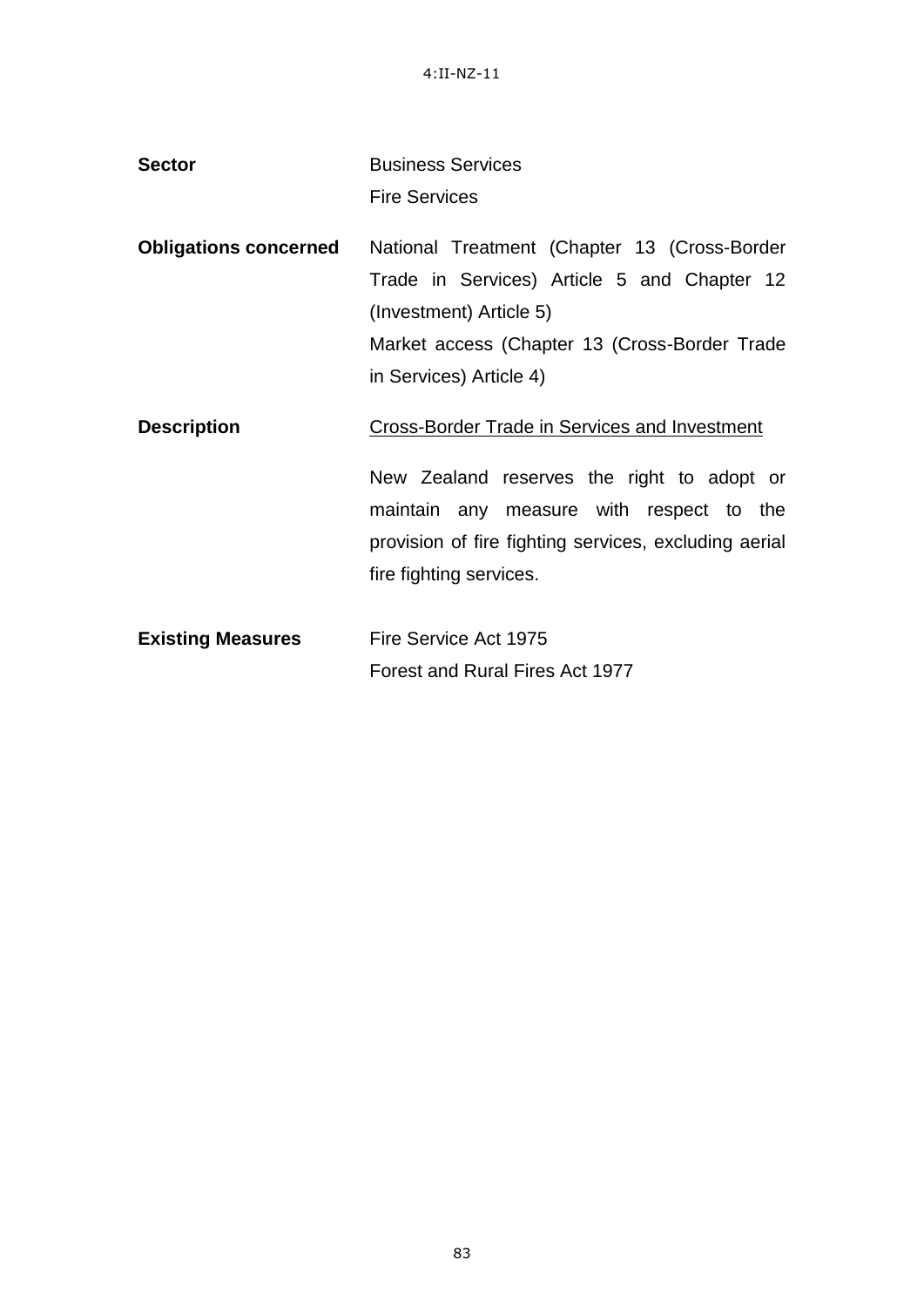| <b>Sector</b>                | <b>Business Services</b>                                |
|------------------------------|---------------------------------------------------------|
|                              | <b>Research and Development</b>                         |
| <b>Obligations concerned</b> | National Treatment (Chapter 13 (Cross-Border            |
|                              | Trade in Services) Article 5 and Chapter 12             |
|                              | (Investment) Article 5)                                 |
|                              | Most-Favoured-Nation Treatment (Chapter 13              |
|                              | (Cross-Border Trade in Services) Article 6 and          |
|                              | Chapter 12 (Investment) Article 6)                      |
|                              | Market Access (Chapter 13 (Cross-Border Trade           |
|                              | in Services) Article 4)                                 |
|                              | 12 <sub>2</sub><br>Performance Requirements<br>(Chapter |
|                              | (Investment) Article 7)                                 |
|                              |                                                         |

# **Description** Cross-Border Trade in Services and Investment

New Zealand reserves the right to adopt or maintain any measure with respect to:

- Research and development services carried out by State funded tertiary institutions or by research organisations that are part of the New Zealand State sector when such research is conducted for a public purpose; and
- Research and experimental development services on physical sciences, chemistry, biology, engineering and technology, agricultural sciences, medical, pharmaceutical and other natural sciences i.e. CPC 8510.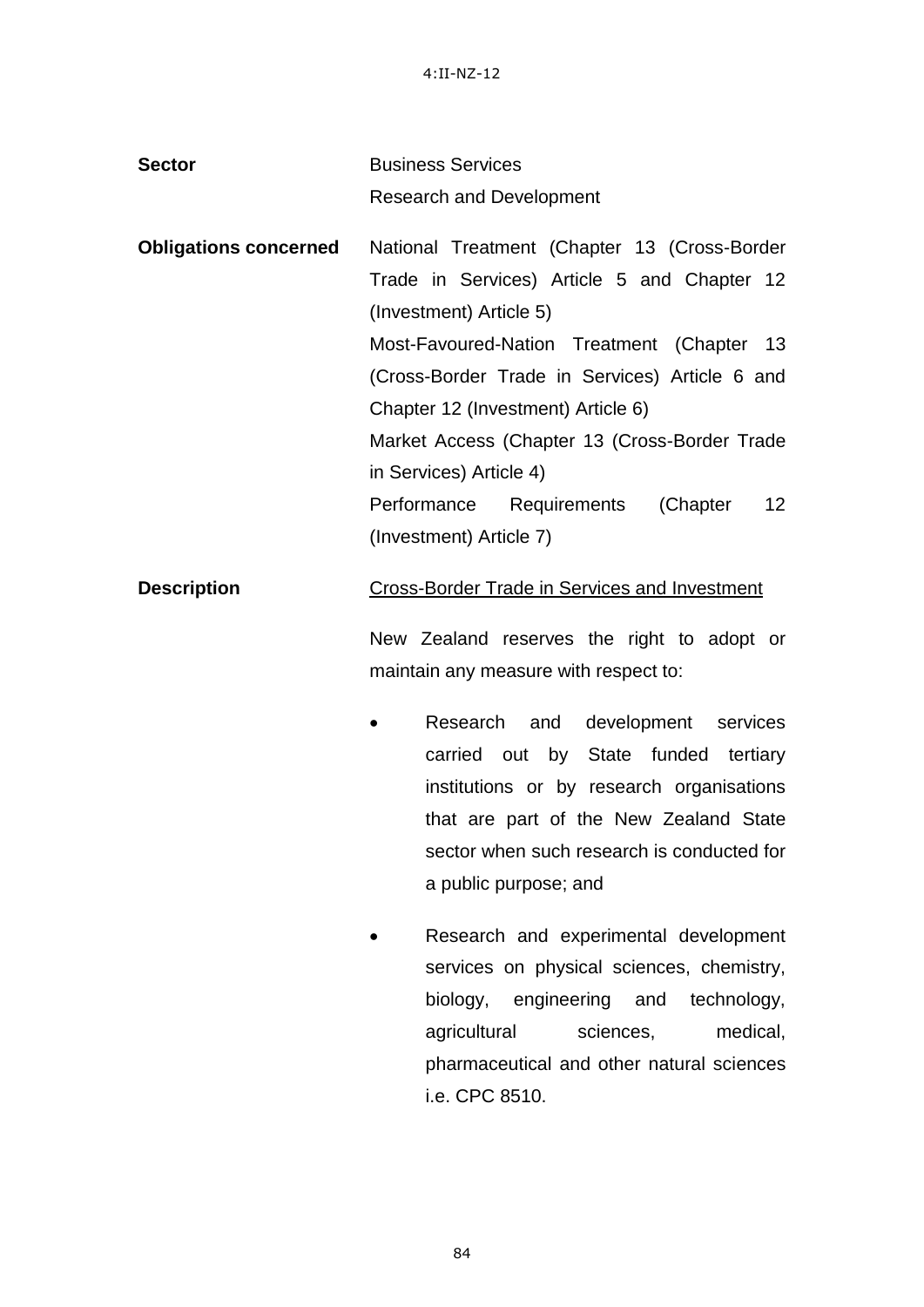For the avoidance of doubt, the reservation in respect of the Most-Favoured-Nation Treatment obligation does not apply to the entry on Research and Development services carried out by State funded tertiary institutions or by research organisations that are part of the New Zealand State sector when such research is conducted for a public purpose.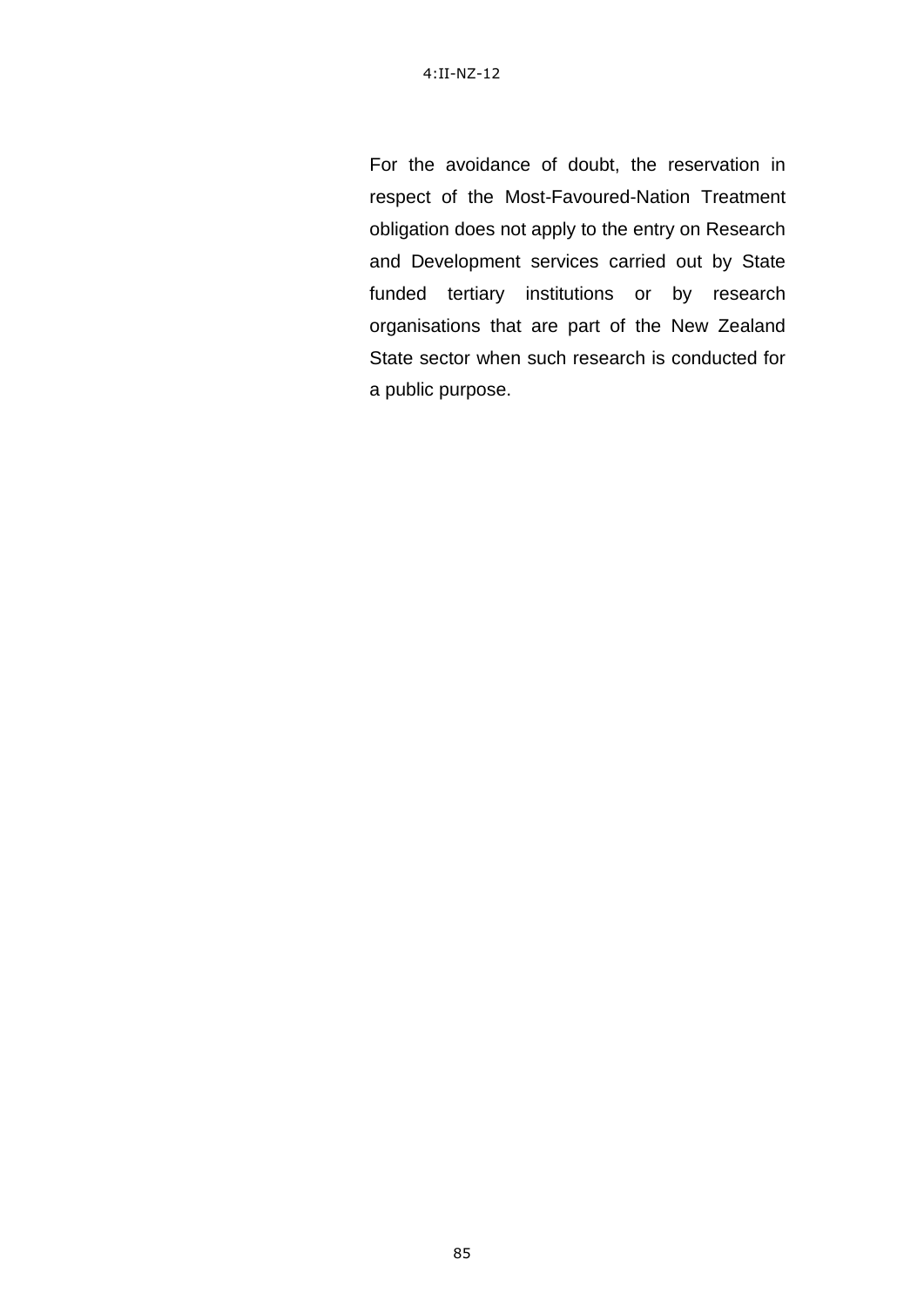| <b>Sector</b>                | <b>Business Services</b>                                                                                                                                                                                                                                                                                                                    |
|------------------------------|---------------------------------------------------------------------------------------------------------------------------------------------------------------------------------------------------------------------------------------------------------------------------------------------------------------------------------------------|
|                              | <b>Technical Testing and Analysis Services</b>                                                                                                                                                                                                                                                                                              |
| <b>Obligations concerned</b> | National Treatment (Chapter 13 (Cross-Border<br>Trade in Services) Article 5 and Chapter 12<br>(Investment) Article 5)<br>Most-Favoured-Nation Treatment (Chapter<br>13<br>(Cross-Border Trade in Services) Article 6 and<br>Chapter 12 (Investment) Article 6)<br>Market Access (Chapter 13 (Cross-Border Trade<br>in Services) Article 4) |
| <b>Description</b>           | <b>Cross-Border Trade in Services and Investment</b><br>New Zealand reserves the right to adopt or<br>maintain any measures in respect of:<br>Composition and purity testing and analysis<br>services;                                                                                                                                      |
|                              | Technical inspection services;                                                                                                                                                                                                                                                                                                              |
|                              | Other<br>technical testing and<br>analysis<br>services;                                                                                                                                                                                                                                                                                     |
|                              | Geological, geophysical, and other scientific<br>prospecting services; and                                                                                                                                                                                                                                                                  |

• Drug testing services.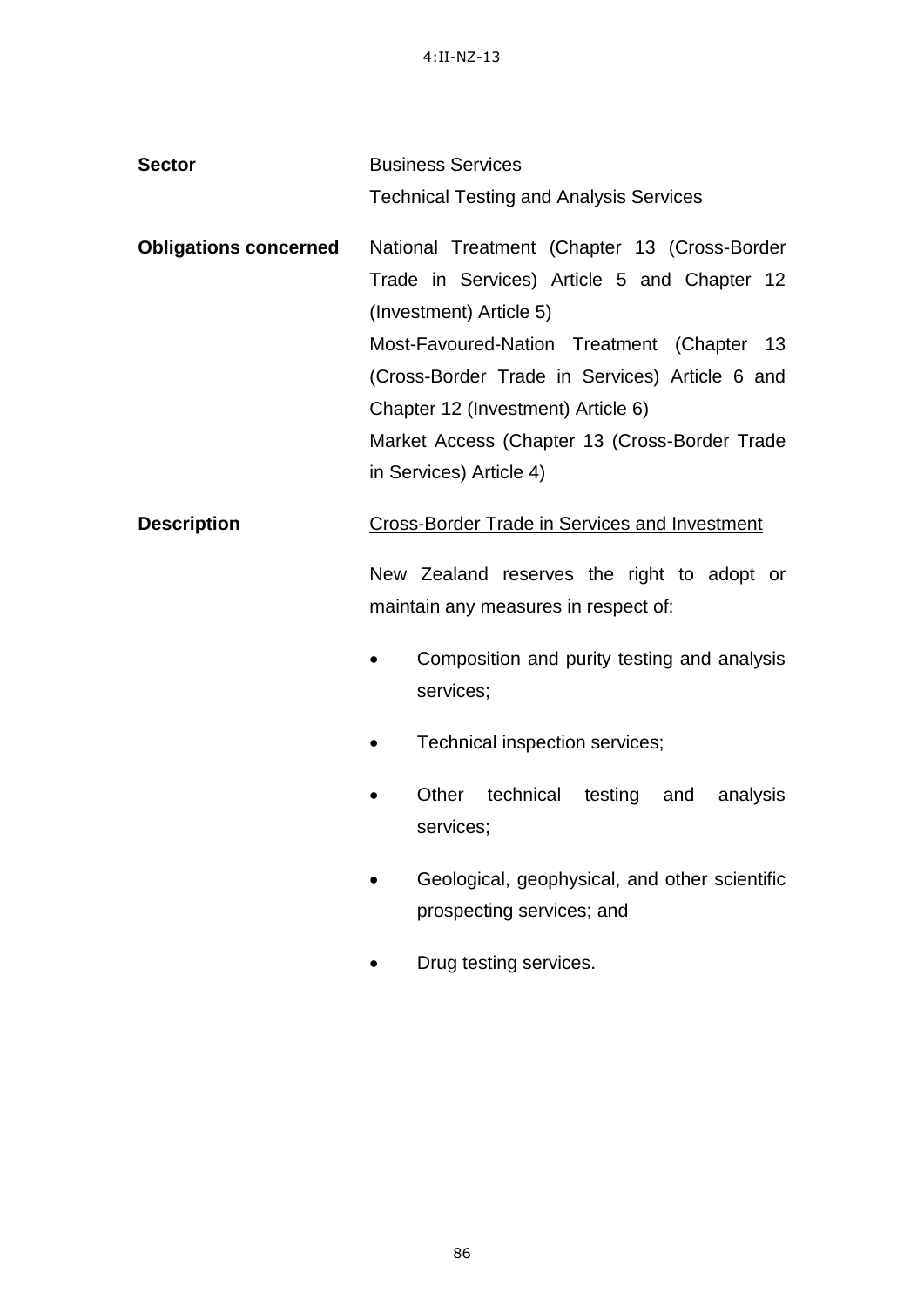| <b>Sector</b>                | <b>Business Services</b>                                                                                                                                                                                                                                                                                |
|------------------------------|---------------------------------------------------------------------------------------------------------------------------------------------------------------------------------------------------------------------------------------------------------------------------------------------------------|
|                              | <b>Fisheries and aquaculture</b>                                                                                                                                                                                                                                                                        |
| <b>Obligations concerned</b> | National Treatment (Chapter 13 (Cross-Border<br>Trade in Services) Article 5 and Chapter 12<br>(Investment) Article 5)                                                                                                                                                                                  |
|                              | Most-Favoured-Nation Treatment (Chapter 13<br>(Cross-Border Trade in Services) Article 6 and<br>Chapter 12 (Investment) Article 6)                                                                                                                                                                      |
|                              | Market Access (Chapter 13 (Cross-Border Trade<br>in Services) Article 4)                                                                                                                                                                                                                                |
|                              | Local Presence (Chapter 13 (Cross-Border Trade<br>in Services) Article 7)                                                                                                                                                                                                                               |
|                              | Performance Requirements (Chapter<br>12 <sup>2</sup><br>(Investment) Article 7)                                                                                                                                                                                                                         |
|                              | Senior Management and Boards of Directors<br>(Chapter 12 (Investment) Article 8)                                                                                                                                                                                                                        |
| <b>Description</b>           | <b>Cross-Border Trade in Services and Investment</b>                                                                                                                                                                                                                                                    |
|                              | New Zealand reserves the right to control the<br>activities of foreign fishing, including fishing<br>landing, first landing of fish processed at sea, and<br>access to New Zealand ports (port privileges)<br>consistent with the provisions of the United<br>Nations Convention on the Law of the Sea. |
| <b>Existing Measures</b>     | Fisheries Act 1996<br>Aquaculture Reform Act 2004                                                                                                                                                                                                                                                       |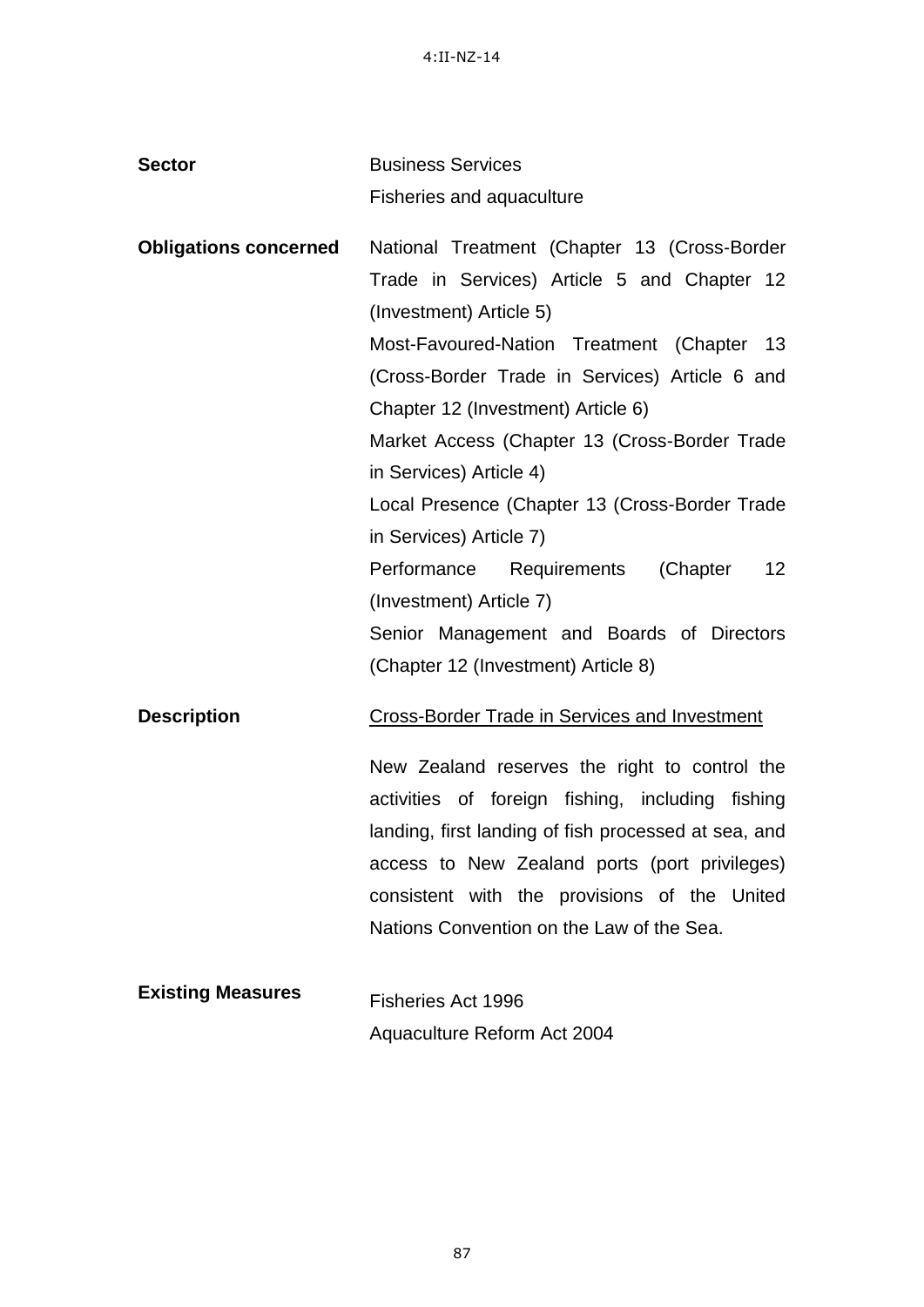| <b>Sector</b>                | <b>Business Services</b>                                   |
|------------------------------|------------------------------------------------------------|
|                              | Energy                                                     |
|                              | Manufacturing                                              |
|                              | Wholesale trade                                            |
|                              | Retail                                                     |
| <b>Obligations concerned</b> | National Treatment (Chapter 13 (Cross-Border               |
|                              | Trade in Services) Article 5 and Chapter 12                |
|                              | (Investment) Article 5)                                    |
|                              | Most-Favoured-Nation Treatment (Chapter 13                 |
|                              | (Cross-Border Trade in Services) Article 6 and             |
|                              | Chapter 12 (Investment) Article 6)                         |
|                              | Market Access (Chapter 13 (Cross-Border Trade              |
|                              | in Services) Article 4)                                    |
|                              | Local Presence (Chapter 13 (Cross-Border Trade             |
|                              | in Services) Article 7)                                    |
|                              | (Chapter<br>Performance<br>Requirements<br>12 <sup>°</sup> |
|                              | (Investment) Article 7)                                    |
|                              | Senior Management and Boards of Directors                  |
|                              | (Chapter 12 (Investment) Article 8)                        |
| <b>Description</b>           | <b>Cross-Border Trade in Services and Investment</b>       |
|                              | New Zealand reserves the right to adopt any                |
|                              | measure in order to prohibit, regulate, manage or          |
|                              | control the production, use, distribution or retail of     |
|                              | nuclear energy, including setting conditions for           |
|                              | natural persons or juridical persons to do so.             |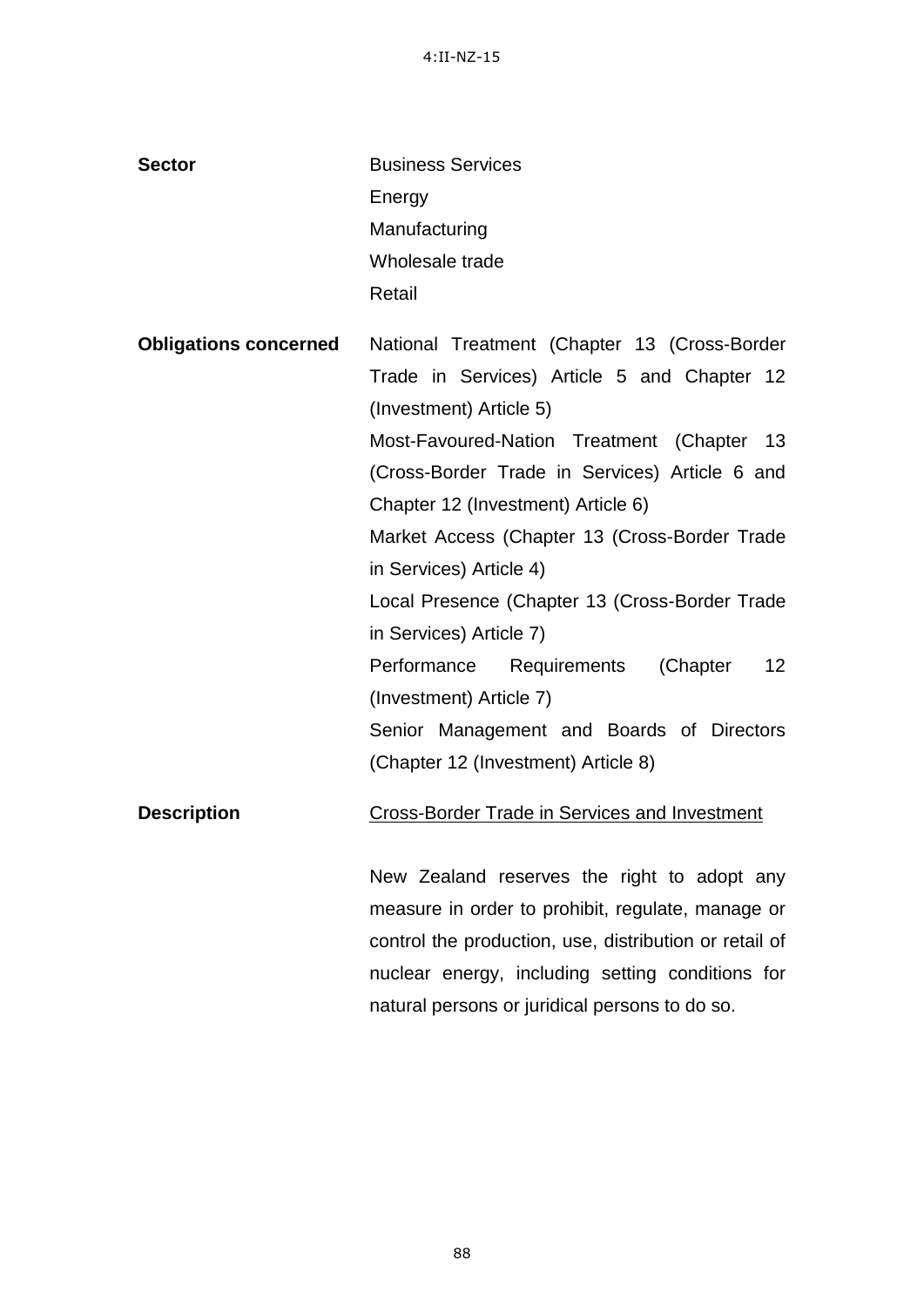| <b>Sector</b>                | <b>Communication Services</b>                                                                                                                       |
|------------------------------|-----------------------------------------------------------------------------------------------------------------------------------------------------|
|                              | <b>Audio-visual and other Services</b>                                                                                                              |
| <b>Obligations concerned</b> | National Treatment (Chapter 13 (Cross-Border                                                                                                        |
|                              | Trade in Services) Article 5 and Chapter 12                                                                                                         |
|                              | (Investment) Article 5)                                                                                                                             |
|                              | Most-Favoured-Nation Treatment (Chapter 13                                                                                                          |
|                              | (Cross-Border Trade in Services) Article 6 and                                                                                                      |
|                              | Chapter 12 (Investment) Article 6)                                                                                                                  |
|                              | Market Access (Chapter 13 (Cross-Border Trade                                                                                                       |
|                              | in Services) Article 4)                                                                                                                             |
|                              | (Chapter<br>12 <sup>2</sup><br>Performance Requirements                                                                                             |
|                              | (Investment) Article 7)                                                                                                                             |
| <b>Description</b>           | <b>Cross-Border Trade in Services and Investment</b>                                                                                                |
|                              | New Zealand reserves the right to adopt or<br>maintain preferential co-production arrangements<br>for film and television productions. Official co- |

production status, which may be granted to a coproduction produced under these co-production arrangements, confers national treatment on works covered by these arrangements.

**Existing Measures** For greater transparency, section 18 of the New Zealand Film Commission Act 1978 limits Commission funding to films with a "significant New Zealand content". This criterion is deemed to be satisfied if made pursuant to a co-production agreement or arrangement with the partner country in question.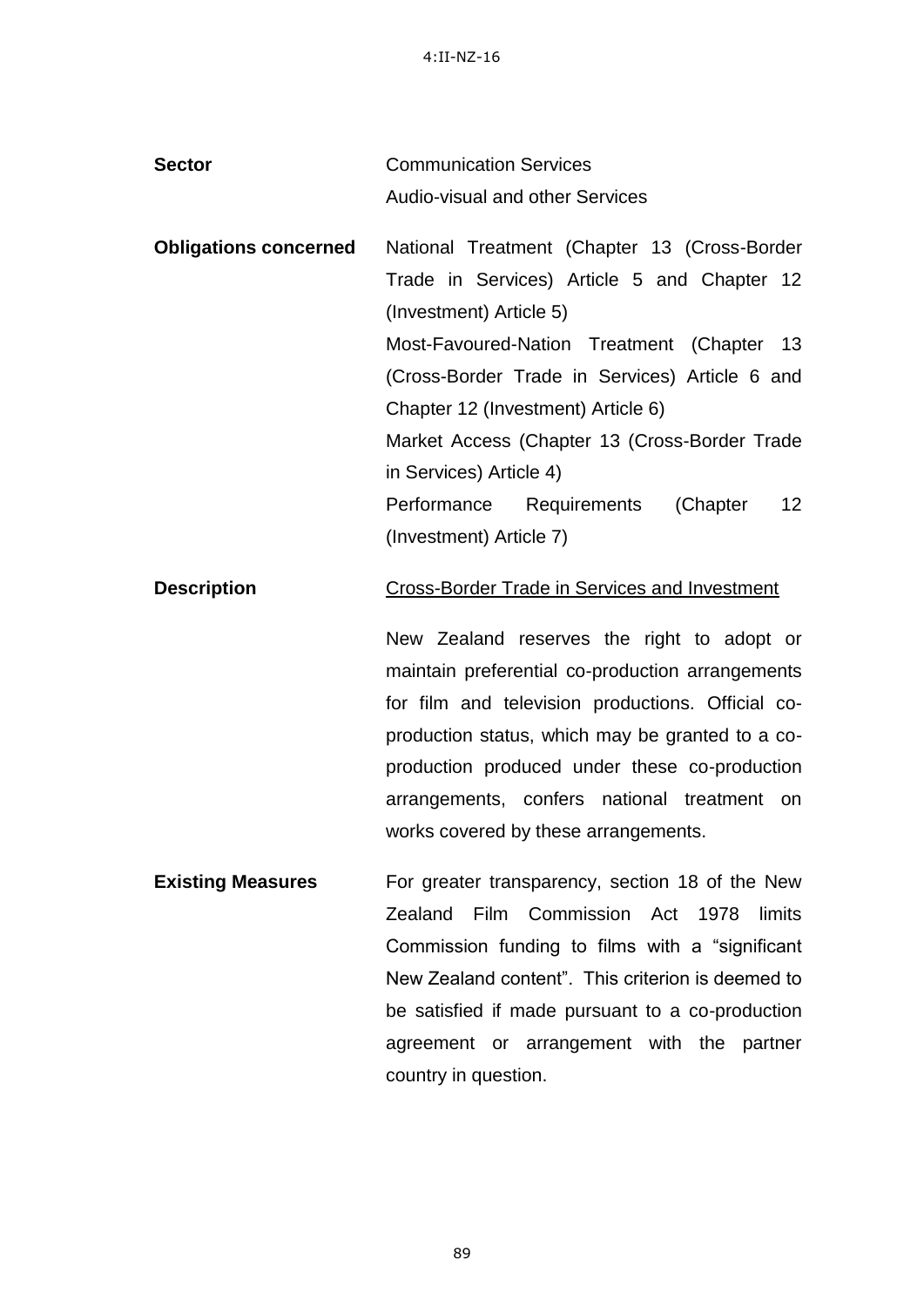| <b>Sector</b>                | <b>Communication Services</b>                           |
|------------------------------|---------------------------------------------------------|
|                              | <b>Audio-visual and other Services</b>                  |
| <b>Obligations concerned</b> | National Treatment (Chapter 13 (Cross-Border            |
|                              | Trade in Services) Article 5 and Chapter 12             |
|                              | (Investment) Article 5)                                 |
|                              | Most-Favoured-Nation Treatment (Chapter 13              |
|                              | (Cross-Border Trade in Services) Article 6 and          |
|                              | Chapter 12 (Investment) Article 6)                      |
|                              | Market Access (Chapter 13 (Cross-Border Trade           |
|                              | in Services) Article 4)                                 |
|                              | 12 <sup>2</sup><br>Performance Requirements<br>(Chapter |
|                              | (Investment) Article 7)                                 |
|                              | Senior Management and Boards of Directors               |
|                              | (Chapter 12 (Investment) Article 8)                     |
| <b>Description</b>           | <b>Cross-Border Trade in Services and Investment</b>    |

New Zealand reserves the right to adopt or maintain any measure with respect to the promotion of film and television production in New Zealand and the promotion of local content on public radio and television, and in films.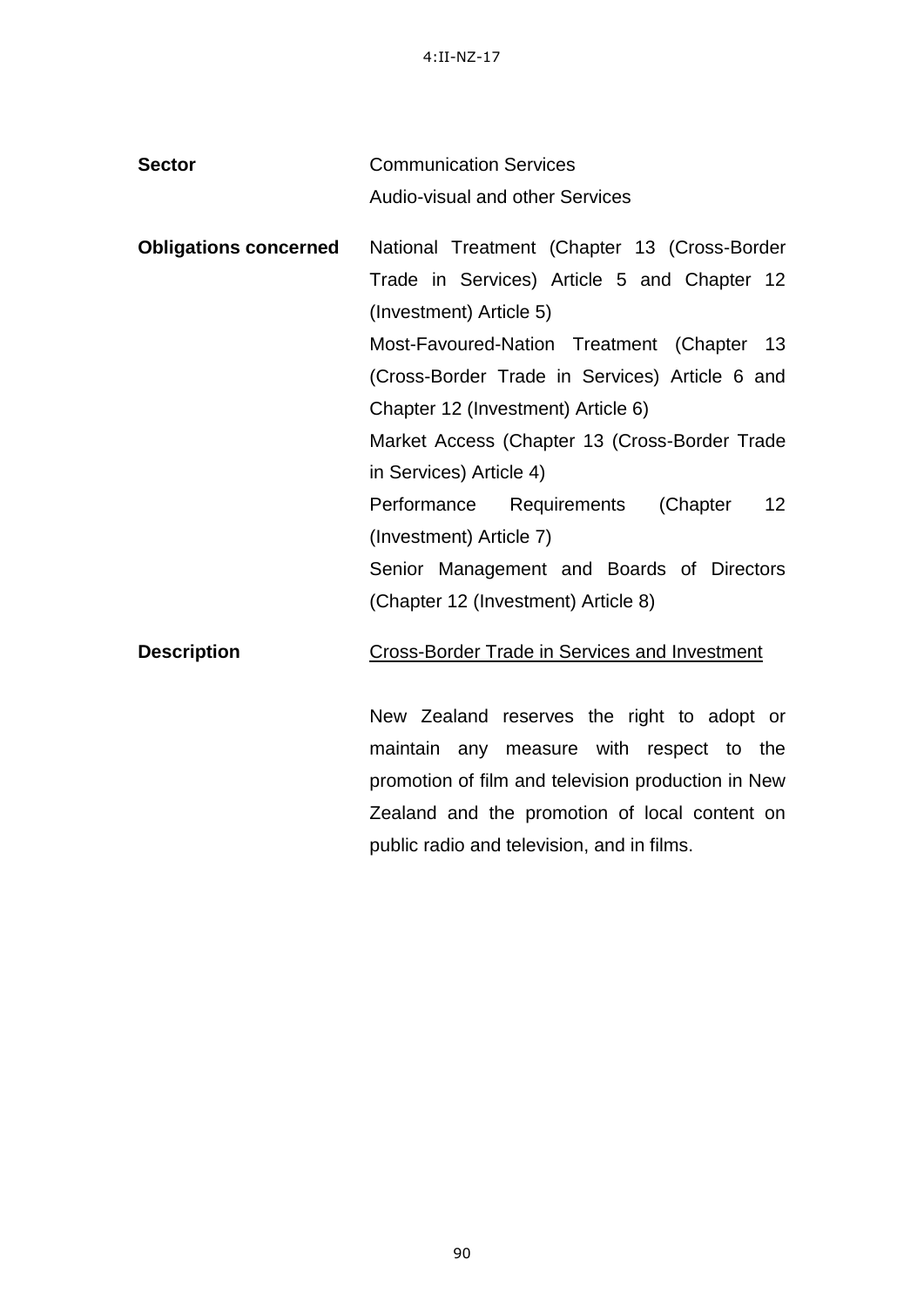| <b>Sector</b>                | Agriculture, including services incidental<br>to<br>agriculture                                                                                                                                                                |
|------------------------------|--------------------------------------------------------------------------------------------------------------------------------------------------------------------------------------------------------------------------------|
| <b>Obligations concerned</b> | National Treatment (Chapter 12 (Investment)<br>Article 5)<br>Market Access (Chapter 13 (Cross-Border Trade<br>in Services) Article 4)<br>Performance Requirements<br>(Chapter<br>12 <sup>2</sup>                               |
|                              | (Investment) Article 7)<br>Senior Management and Boards of Directors<br>(Chapter 12 (Investment) Article 8)                                                                                                                    |
| <b>Description</b>           | <b>Cross-Border Trade in Services and Investment</b><br>New Zealand reserves the right to adopt or<br>maintain any measures with respect to:                                                                                   |
|                              | The holding of shares in the co-operative<br>dairy<br>company<br>arising<br>from<br>the<br>amalgamation authorised by section $7(1)(a)$<br>of the Dairy Industry Restructuring Act 2001<br>(DIRA) (or any successor body); and |
|                              | The disposition of assets of that company or<br>its successor bodies.                                                                                                                                                          |
| <b>Existing Measures</b>     | Dairy Industry Restructuring Act 2001<br>and<br>Regulations                                                                                                                                                                    |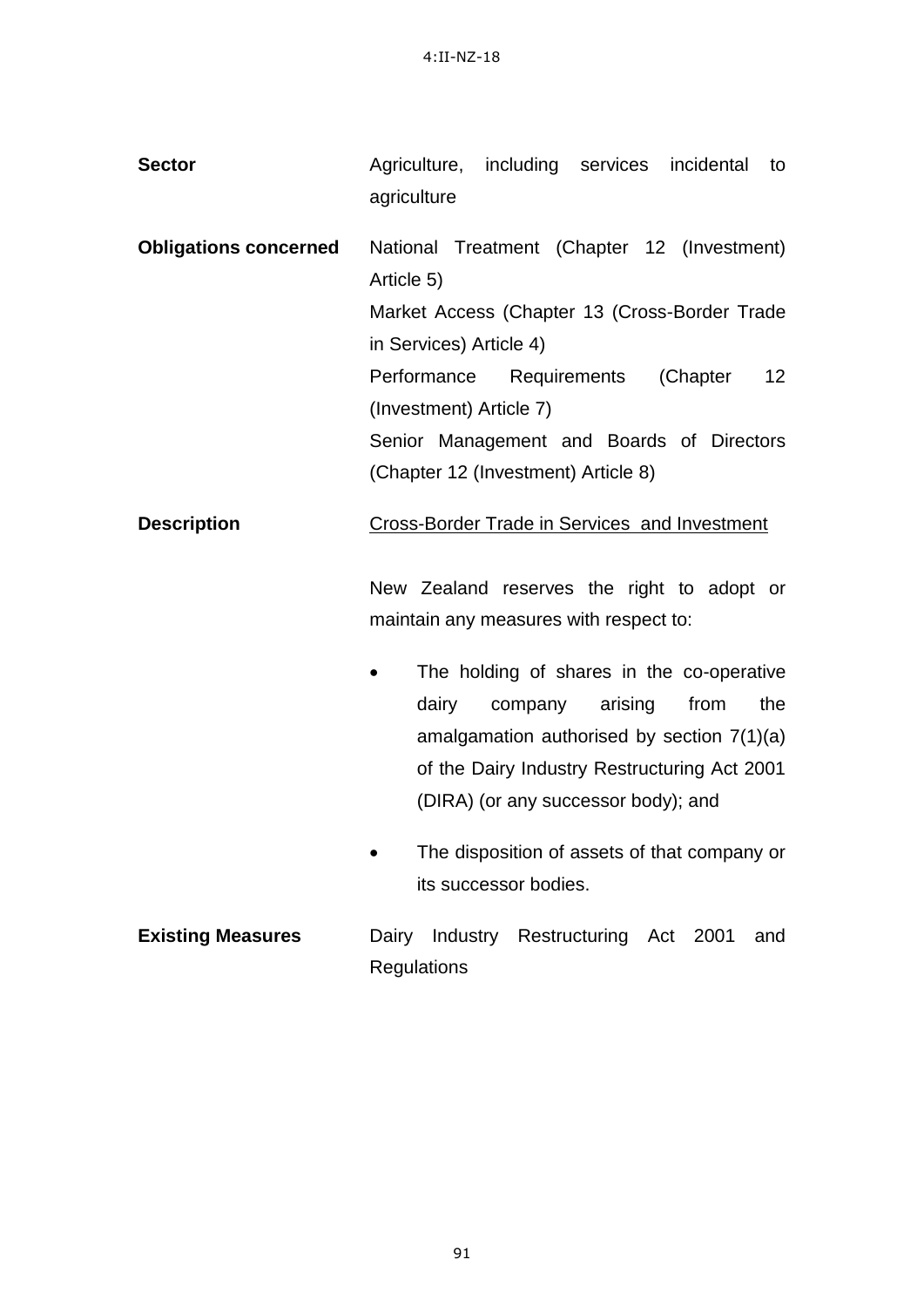| <b>Sector</b>                | Agriculture, including services<br>incidental<br>to<br>agriculture |
|------------------------------|--------------------------------------------------------------------|
| <b>Obligations concerned</b> | National Treatment (Chapter 13 (Cross-Border                       |
|                              | Trade in Services) Article 5 and Chapter 12                        |
|                              | (Investment) Article 5)                                            |
|                              | Market Access (Chapter 13 (Cross-Border Trade                      |
|                              | in Services) Article 4)                                            |
|                              | Performance Requirements (Chapter<br>12 <sup>°</sup>               |
|                              | (Investment) Article 7)                                            |
|                              | Senior Management and Boards of Directors                          |
|                              | (Chapter 12 (Investment) Article 8)                                |
| <b>Description</b>           | <b>Cross-Border Trade in Services and Investment</b>               |
|                              | New Zealand reserves the right to adopt or                         |
|                              | maintain any measures with respect to the export                   |
|                              | marketing of fresh kiwifruit to all markets other                  |
|                              | than Australia.                                                    |
| <b>Existing Measures</b>     | Kiwifruit Industry Restructuring Act 1999 and                      |
|                              | Regulations.                                                       |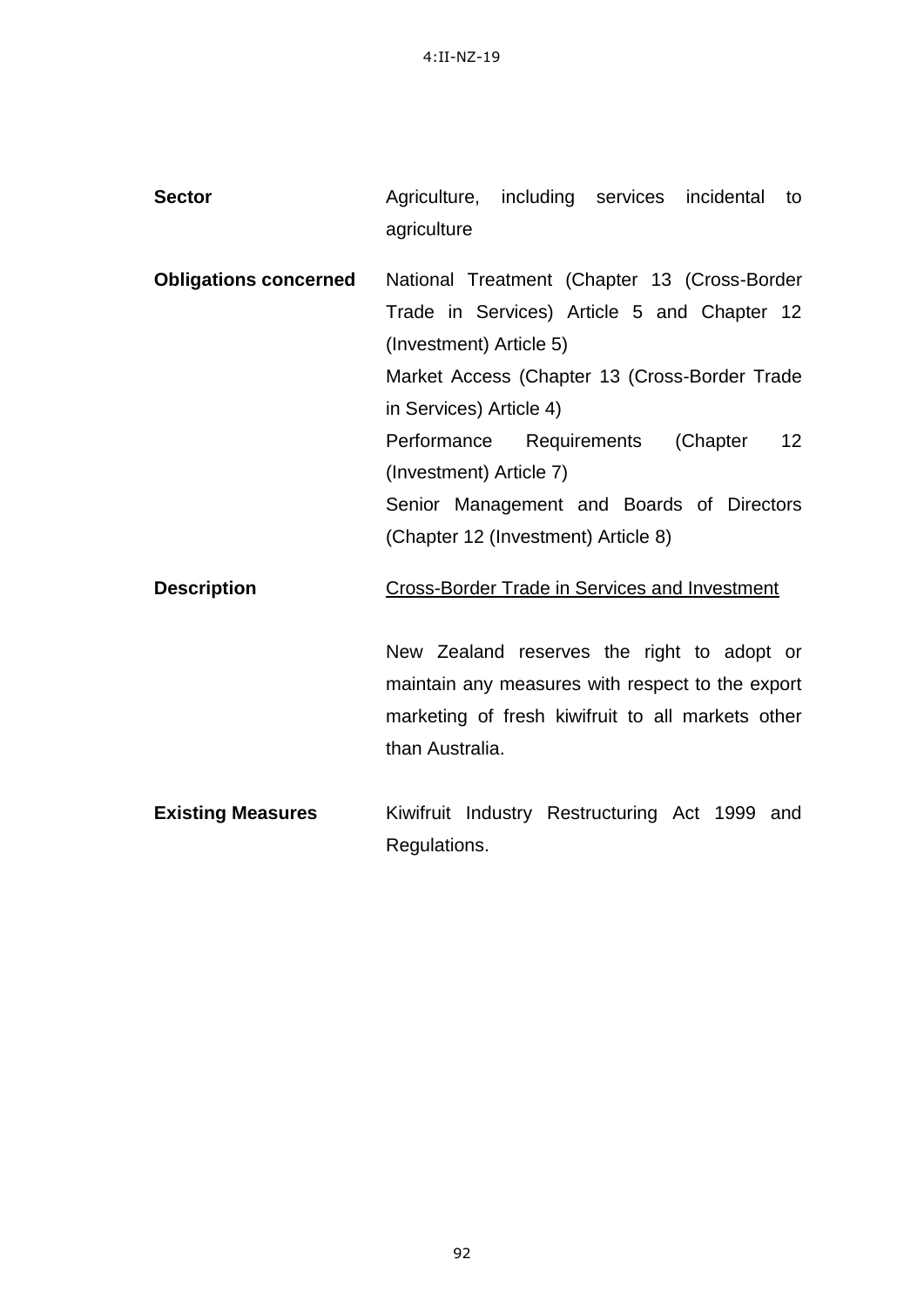| <b>Sector</b>                | Agriculture, including services incidental to<br>agriculture                                                           |
|------------------------------|------------------------------------------------------------------------------------------------------------------------|
| <b>Obligations concerned</b> | National Treatment (Chapter 13 (Cross-Border<br>Trade in Services) Article 5 and Chapter 12<br>(Investment) Article 5) |
|                              | Market Access (Chapter 13 (Cross-Border Trade)<br>in Services) Article 4)                                              |

Performance Requirements (Chapter 12 (Investment) Article 7)

Senior Management and Boards of Directors (Chapter 12 (Investment) Article 8)

### **Description Cross-Border Trade in Services and Investment**

New Zealand reserves the right to adopt or maintain any measures with respect to:

- Specifying the terms and conditions for the establishment and operation of any government endorsed allocation scheme for the rights to the distribution of export products falling within the HS categories covered by the WTO Agreement on Agriculture to markets where tariff quotas, country-specific preferences or other measures of similar effect are in force; and
- The allocation of distribution rights to wholesale trade service suppliers pursuant to the establishment or operation of such an allocation scheme.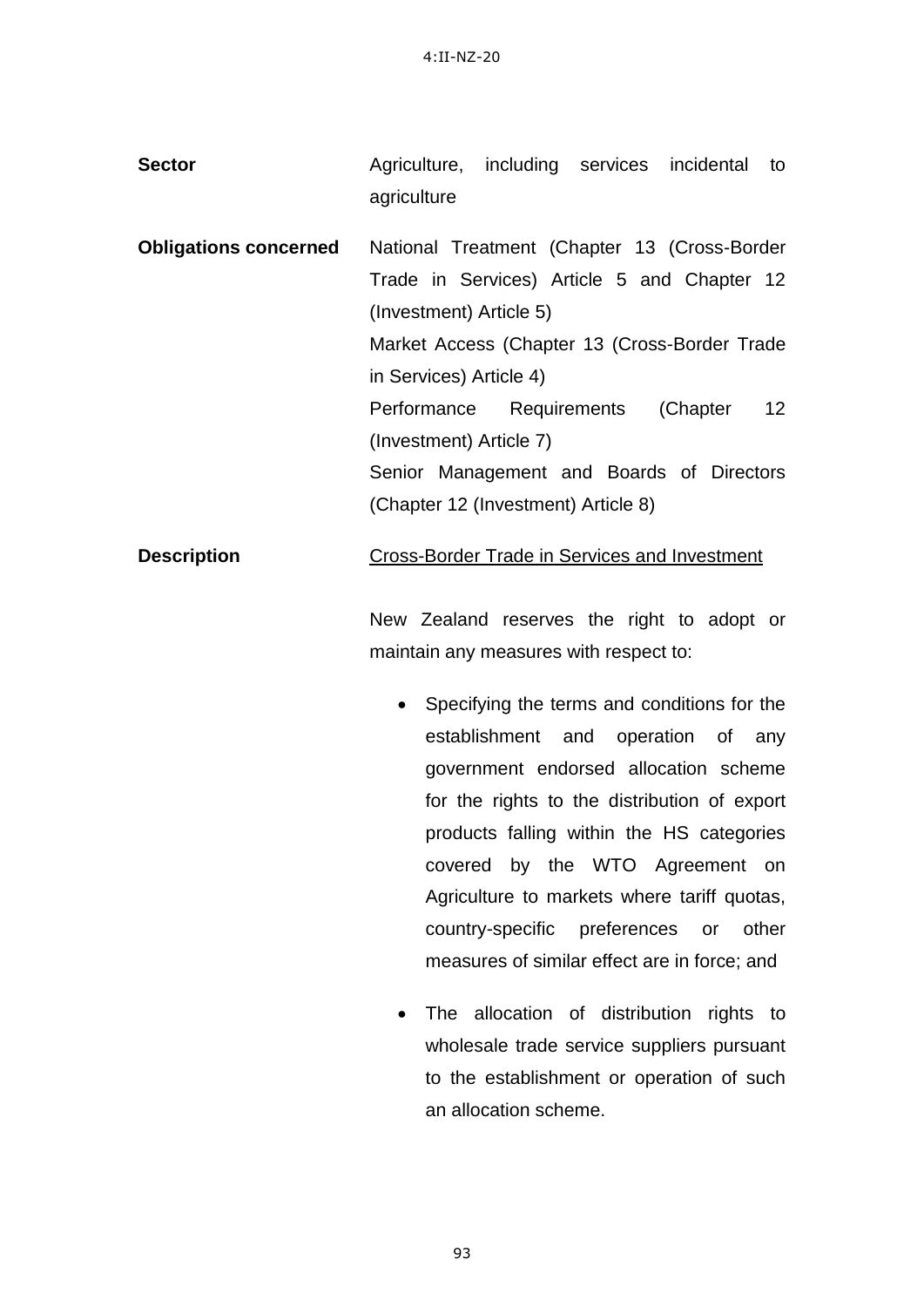This reservation is not intended to have the effect of prohibiting all investment in the provision of wholesale trade and distribution services relating to goods in the HS chapters covered by the WTO Agreement on Agriculture. The entry applies in respect of investment to the extent that the services sectors specified in this reservation are provided with respect to agricultural products that are subject to tariff quotas, country-specific preferences or other measures of similar effect.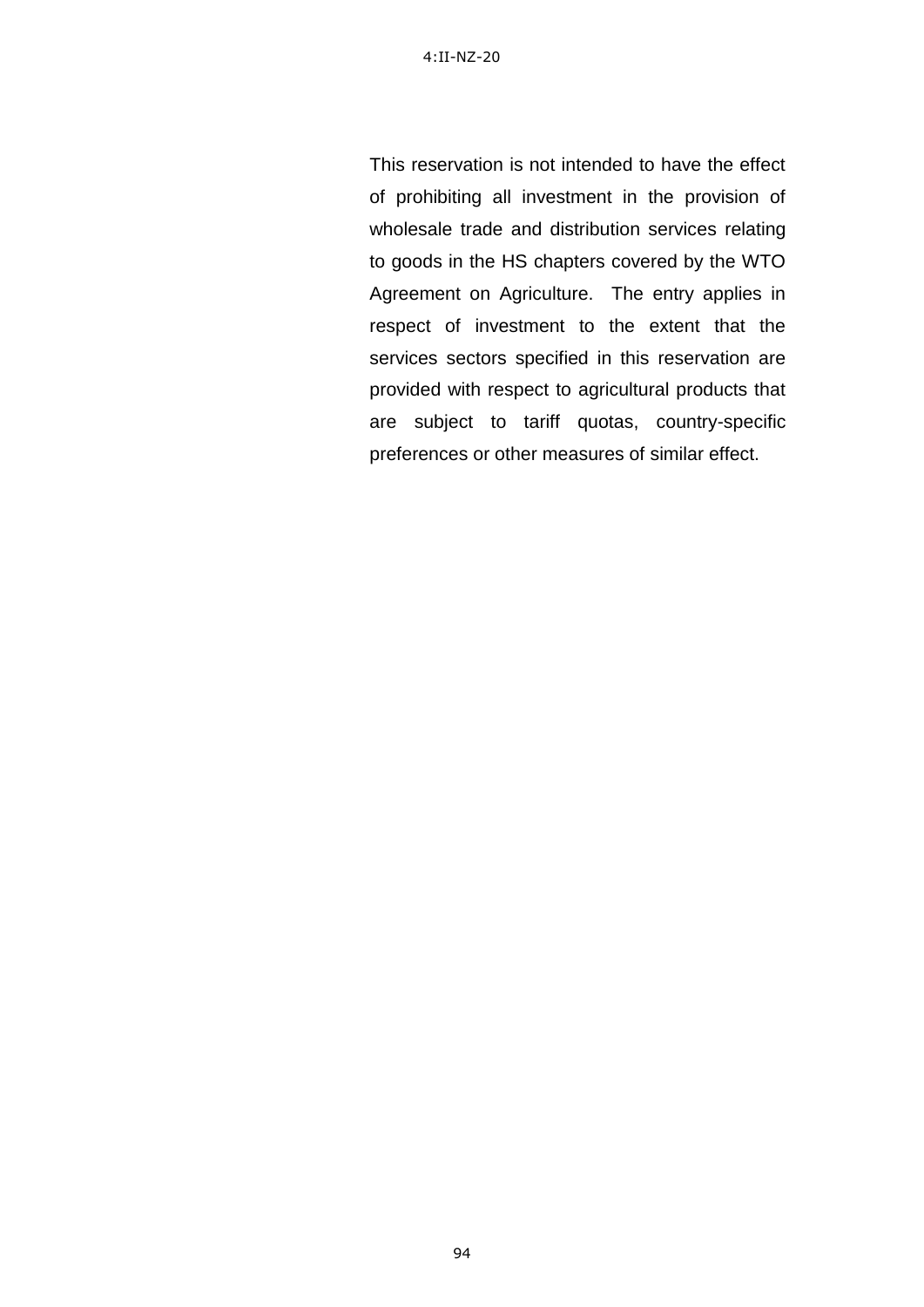**Sector Agriculture, including services incidental to** agriculture

**Obligations concerned** National Treatment (Chapter 13 (Cross-Border Trade in Services) Article 5 and Chapter 12 (Investment) Article 5) Market Access (Chapter 13 (Cross-Border Trade in Services) Article 4) Senior Management and Boards of Directors (Chapter 12 (Investment) Article 8)

#### **Description Cross-Border Trade in Services and Investment**

New Zealand reserves the right to maintain or adopt any measures necessary to give effect to the establishment or the implementation of mandatory marketing plans (also referred to as "export marketing strategies") for the export marketing of products derived from:

- Agriculture;
- Beekeeping;
- Horticulture;
- Arboriculture;
- Arable farming; and
- The farming of animals,

Where there is support within the relevant industry that a mandatory collective marketing plan should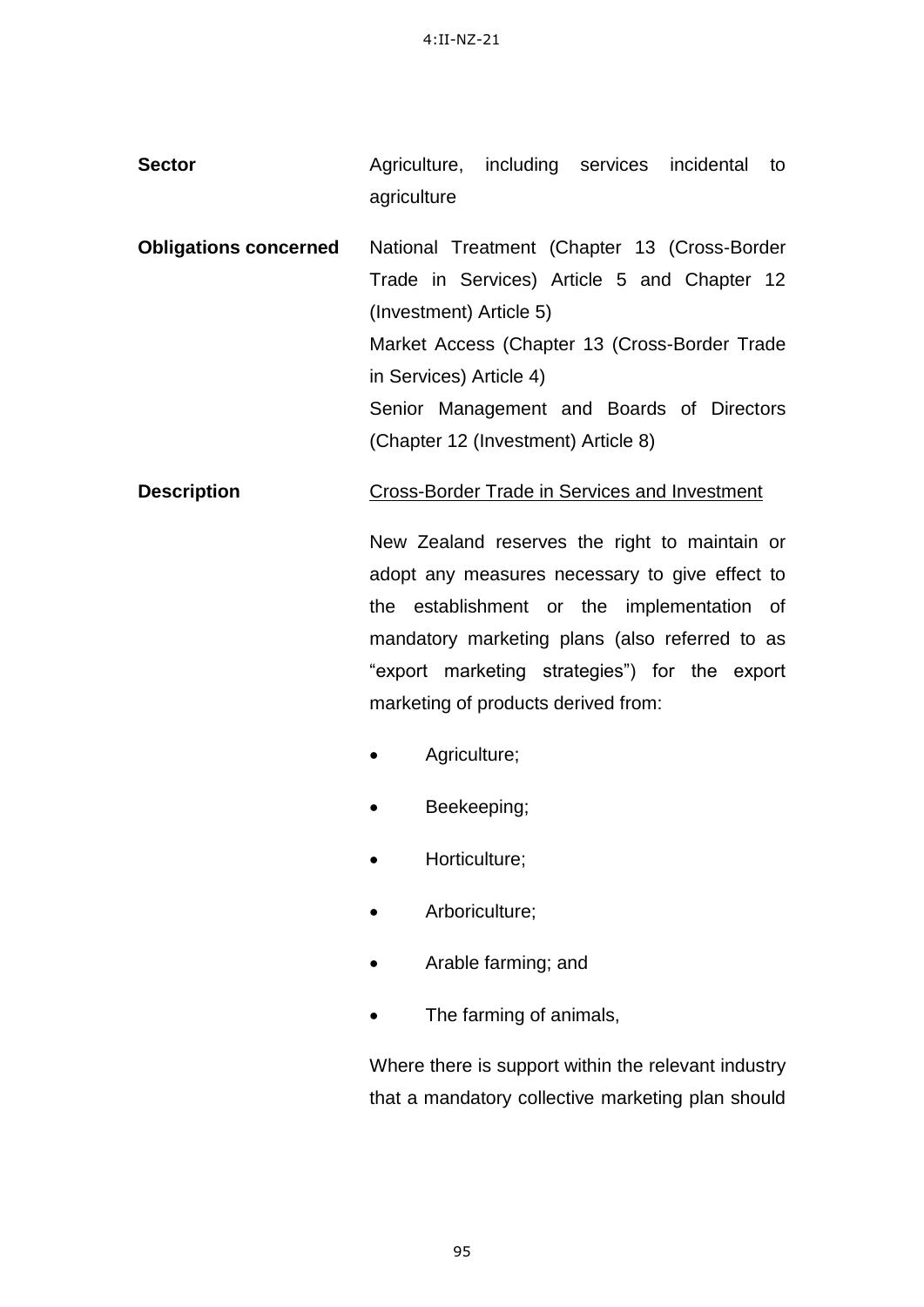4:II-NZ-21

be adopted or activated.

For the avoidance of doubt, mandatory marketing plans, in the context of this reservation, exclude measures limiting the number of market participants or limiting the volume of exports.

**Existing Measures** New Zealand Horticulture Export Authority Act 1987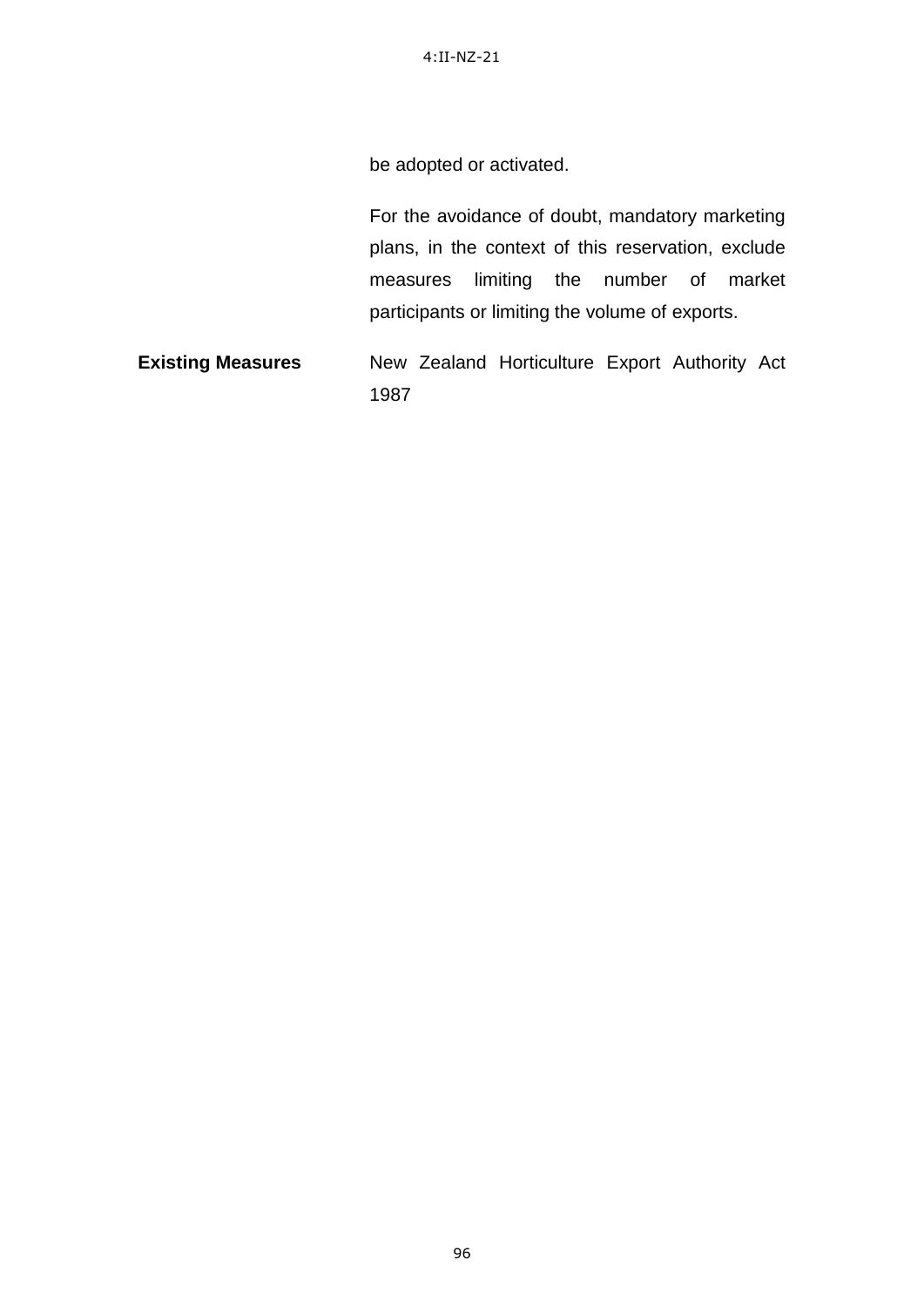| <b>Sector</b>                | <b>Education Services</b>                                                                                                                                                                                    |
|------------------------------|--------------------------------------------------------------------------------------------------------------------------------------------------------------------------------------------------------------|
| <b>Obligations concerned</b> | National Treatment (Chapter 12 (Investment)<br>Article 5)<br>Market Access (Chapter 13 (Cross-Border Trade<br>in Services) Article 4)                                                                        |
| <b>Description</b>           | <b>Cross-Border Trade in Services and Investment</b>                                                                                                                                                         |
|                              | New Zealand reserves the right to adopt or<br>maintain any measure with respect to the use of<br>statutorily protected educational terms and titles.                                                         |
| <b>Existing Measures</b>     | In the interests of greater transparency such terms<br>include: "university", "college of education",<br>"polytechnic" and "institute of technology" as set<br>out in section 292 of the Education Act 1989. |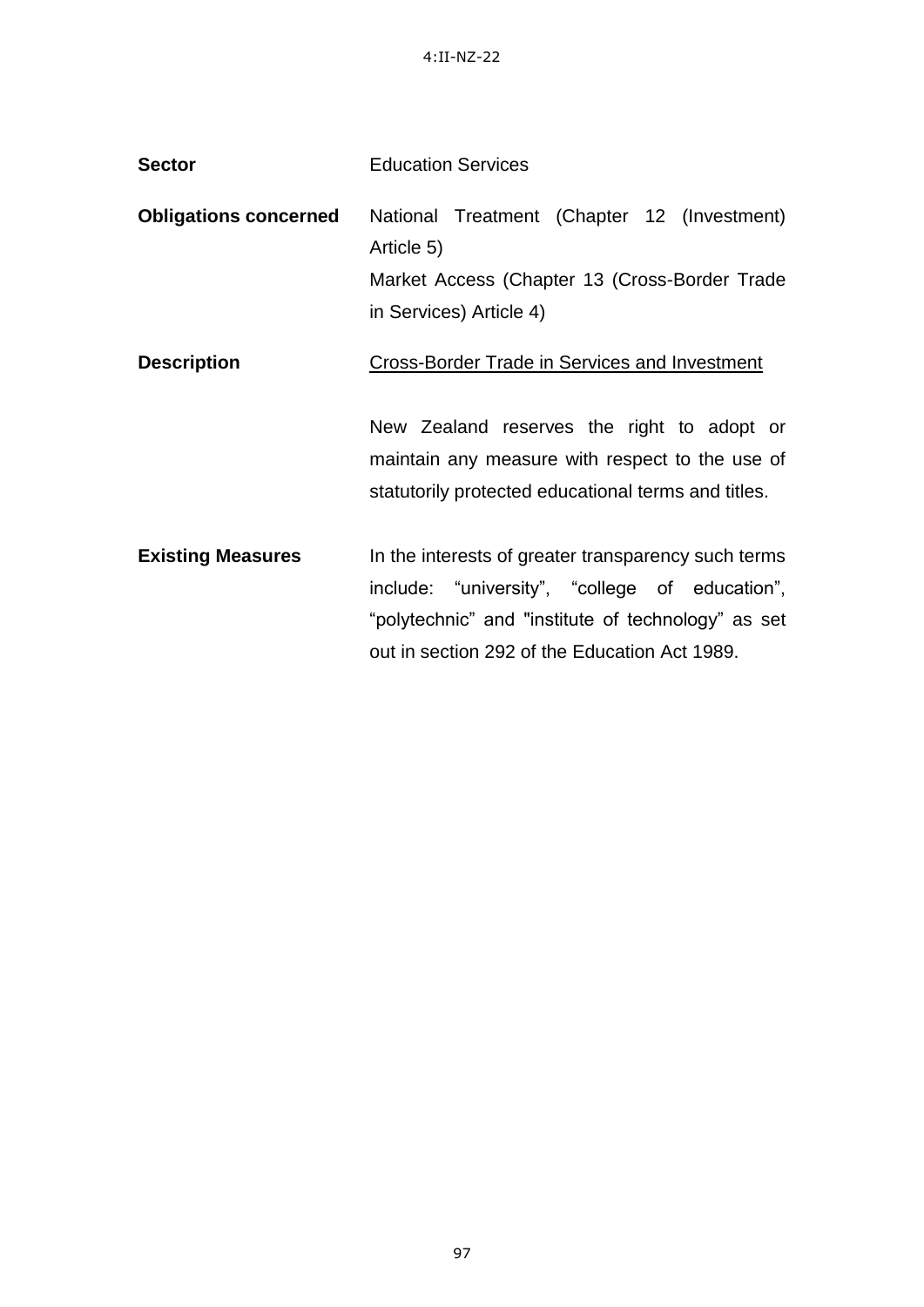| <b>Financial Services</b>                                   |
|-------------------------------------------------------------|
| National Treatment (Chapter 13 (Cross-Border                |
| Trade in Services) Article 5 and Chapter 12                 |
| (Investment) Article 5)                                     |
| Most-Favoured-Nation Treatment (Chapter 13                  |
| (Cross-Border Trade in Services) Article 6 and              |
| Chapter 12 (Investment) Article 6)                          |
| Market Access (Chapter 13 (Cross-Border Trade               |
| in Services) Article 4)                                     |
| Local Presence (Chapter 13 (Cross-Border Trade              |
| in Services) Article 7)                                     |
| 12 <sup>2</sup><br>Performance<br>Requirements<br>(Chapter) |
| (Investment) Article 7)                                     |
| Senior Management and Boards of Directors                   |
| (Chapter 12 (Investment) Article 8)                         |
|                                                             |
|                                                             |

**Description** Cross-Border Trade in Services and Investment

New Zealand reserves the right to adopt or maintain any measure with respect to financial services as defined in the GATS *Annex on Financial Services* that is not inconsistent with New Zealand"s obligations under Articles XVI, XVII and XVIII of GATS.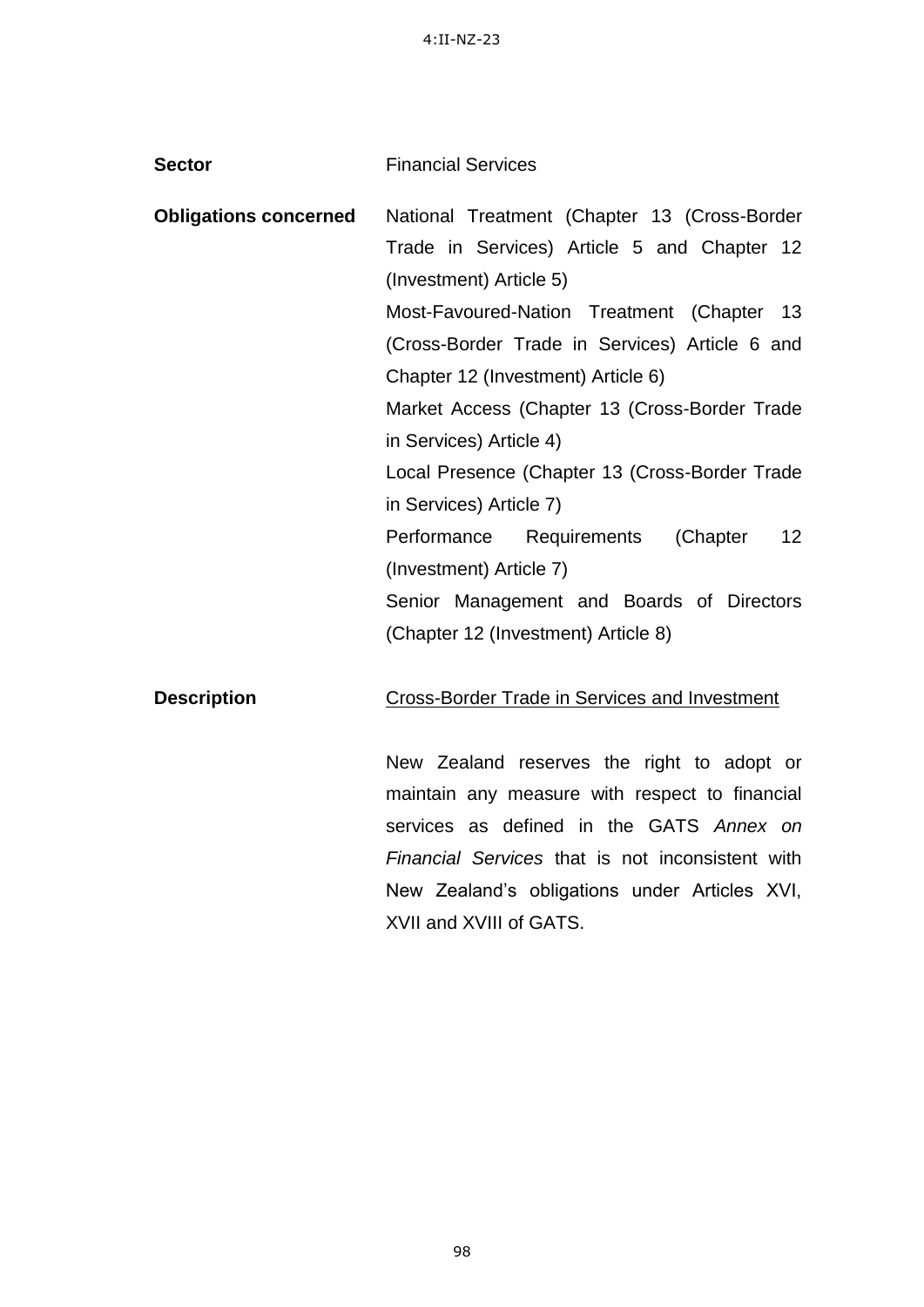| <b>Sector</b>                | <b>Health and Social Services</b>                                                           |
|------------------------------|---------------------------------------------------------------------------------------------|
| <b>Obligations concerned</b> | National Treatment (Chapter 13 (Cross-Border<br>Trade in Services) Article 5 and Chapter 12 |
|                              | (Investment) Article 5)                                                                     |
|                              | Most-Favoured-Nation Treatment (Chapter 13                                                  |
|                              | (Cross-Border Trade in Services) Article 6 and                                              |
|                              | Chapter 12 (Investment) Article 6)                                                          |
|                              | Market Access (Chapter 13 (Cross-Border Trade                                               |
|                              | in Services) Article 4)                                                                     |
|                              | Local Presence (Chapter 13 (Cross-Border Trade                                              |
|                              | in Services) Article 7)                                                                     |
| <b>Description</b>           | Cross-Border Trade in Services and Investment                                               |
|                              | New Zealand reserves the right to adopt or                                                  |
|                              | maintain any measure with respect to the supply                                             |
|                              | of adoption services.                                                                       |
| <b>Existing Measures</b>     | Adoption Act 1955                                                                           |
|                              | Adoption (Inter-country) Act 1997                                                           |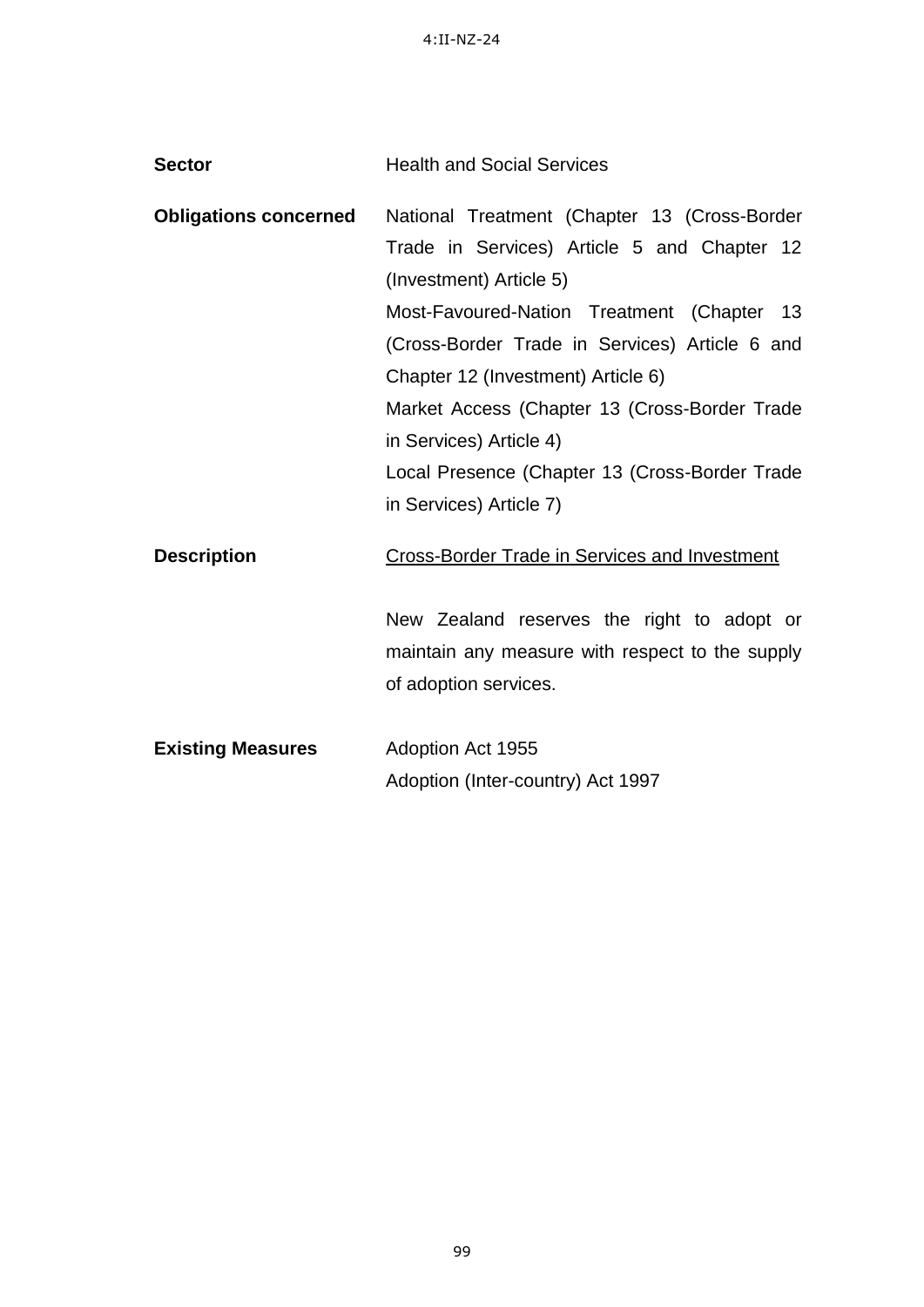| <b>Sector</b> | <b>Health and Social Services</b> |
|---------------|-----------------------------------|
|               |                                   |

**Obligations concerned** Most-Favoured-Nation Treatment (Chapter 13 (Cross-Border Trade in Services) Article 6 and Chapter 12 (Investment) Article 6) Market Access (Chapter 13 (Cross-Border Trade in Services) Article 4)

## **Description** Cross-Border Trade in Services and Investment

New Zealand reserves the right to adopt or maintain any measure with respect to the following services to the extent that they are provided by the private sector:

- Hospital services; and
- Maternity deliveries and related services, including services provided by midwives.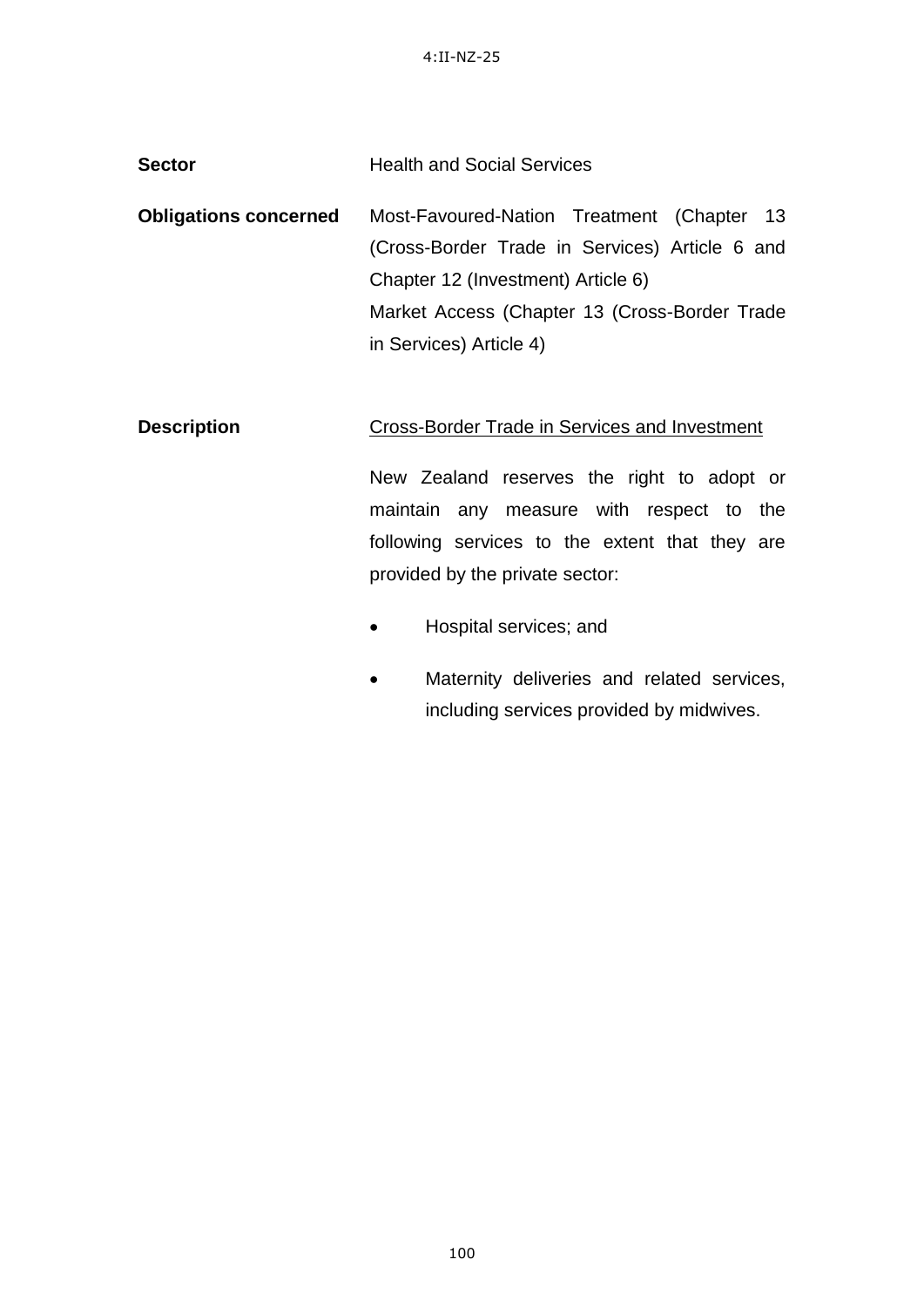| <b>Sector</b>                | Recreation, cultural and sporting                                                                                                                                                                                                                                                                                                                                               |
|------------------------------|---------------------------------------------------------------------------------------------------------------------------------------------------------------------------------------------------------------------------------------------------------------------------------------------------------------------------------------------------------------------------------|
| <b>Obligations concerned</b> | National Treatment (Chapter 13 (Cross-Border<br>Trade in Services) Article 5 and Chapter 12<br>(Investment) Article 5)<br>Market Access (Chapter 13 (Cross-Border Trade<br>in Services) Article 4)<br>(Chapter<br>Performance<br>Requirements<br>12 <sup>2</sup><br>(Investment) Article 7)<br>Senior Management and Boards of Directors<br>(Chapter 12 (Investment) Article 8) |
| <b>Description</b>           | <b>Cross-Border Trade in Services and Investment</b><br>New Zealand reserves the right to adopt or<br>maintain any measure with respect to gambling,<br>betting and prostitution services.                                                                                                                                                                                      |
| <b>Existing Measures</b>     | Gambling Act 2003 and Regulations<br>Prostitution Reform Act 2003<br>Racing Act 2003<br>Racing (Harm Prevention and Minimisation)<br>Regulations 2004<br>(New Zealand<br>Racing<br>Racing<br>Greyhound<br>Association Incorporated) Order 2009                                                                                                                                  |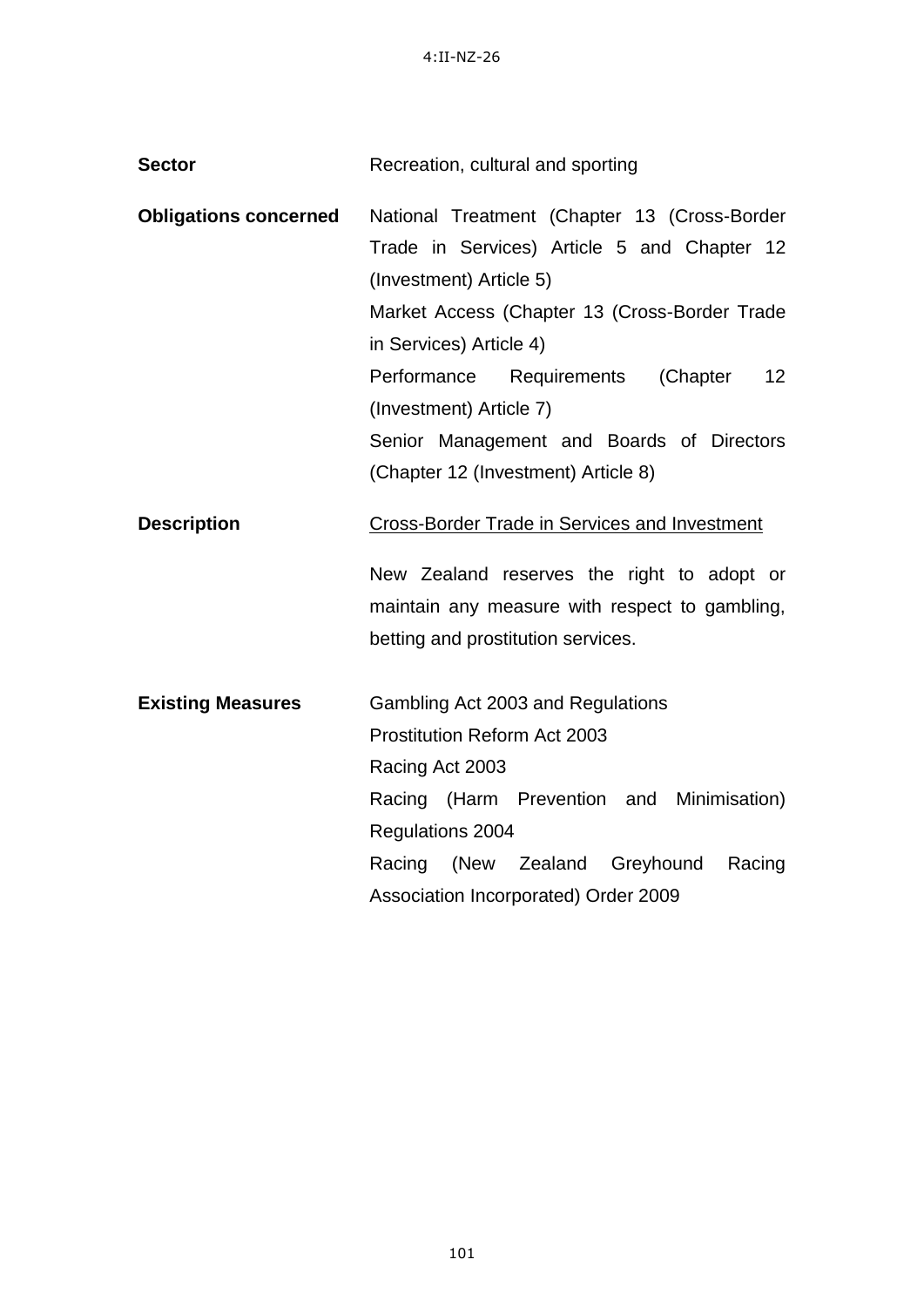| <b>Sector</b>                | Recreation, cultural and sporting                       |
|------------------------------|---------------------------------------------------------|
|                              | Library, archive, museum and other cultural             |
|                              | services                                                |
| <b>Obligations concerned</b> | National Treatment (Chapter 13 (Cross-Border            |
|                              | Trade in Services) Article 5 and Chapter 12             |
|                              | (Investment) Article 5)                                 |
|                              | Most-Favoured-Nation Treatment (Chapter 13)             |
|                              | Cross-Border Trade in Services) Article 6 and           |
|                              | Chapter 12 (Investment) Article 6)                      |
|                              | Market Access (Chapter 13) Cross-Border Trade           |
|                              | in Services) Article 4)                                 |
|                              | Local Presence (Chapter 13) Cross-Border Trade          |
|                              | in Services) Article 7)                                 |
|                              | 12 <sub>2</sub><br>Performance Requirements<br>(Chapter |
|                              | (Investment) Article 7)                                 |

### **Description** Cross-Border Trade in Services and Investment

New Zealand reserves the right to adopt or maintain any measures in respect of:

- Cultural heritage of national value; including ethnological, archaeological, historical, literary, artistic, scientific or technological heritage, as well as collections that are documented, preserved and exhibited by museums, galleries, libraries, archives and other heritage collecting institutions;
- Public archives;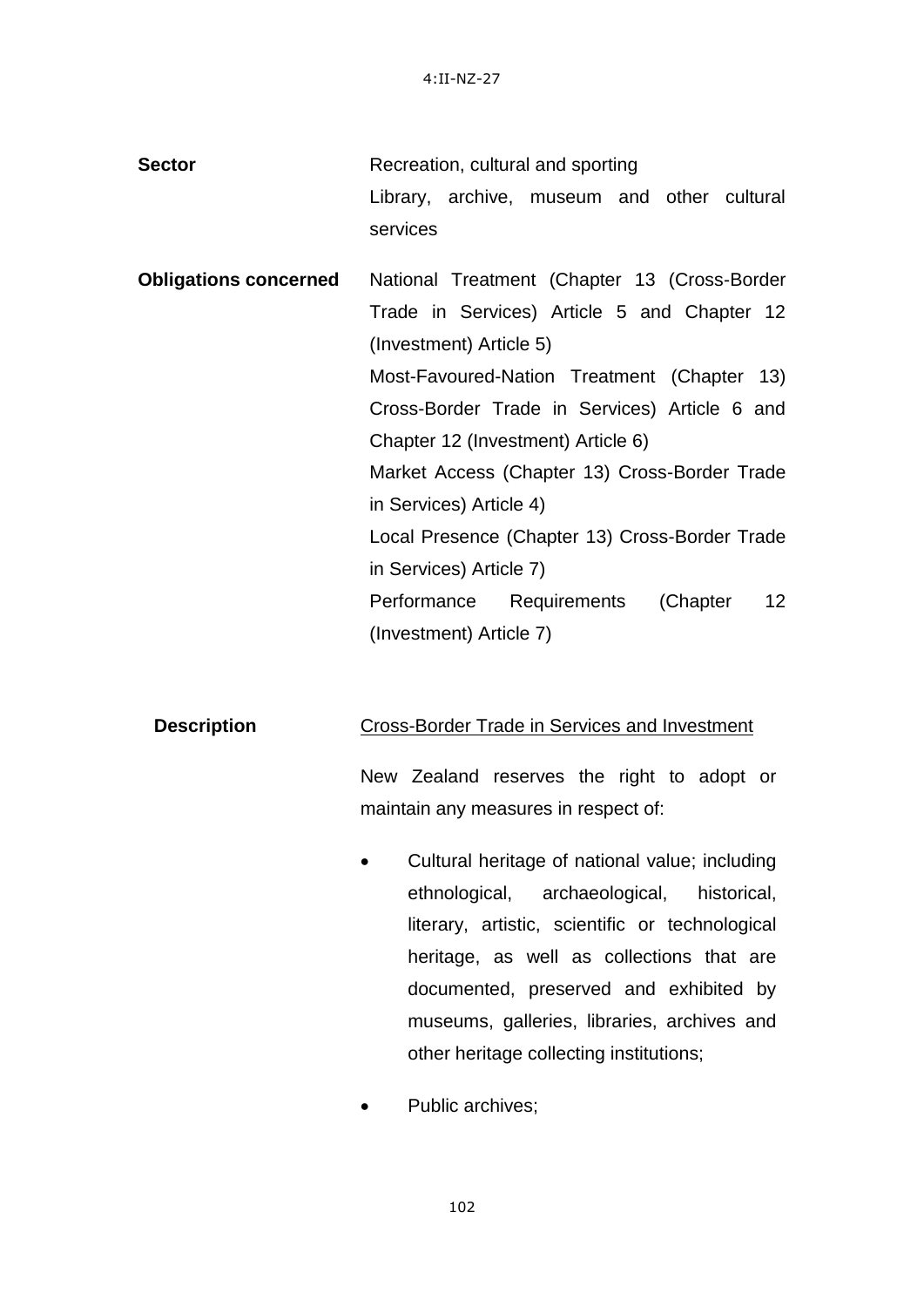- Library and museum services; and
- Services for the preservation of historical or sacred sites or historical buildings.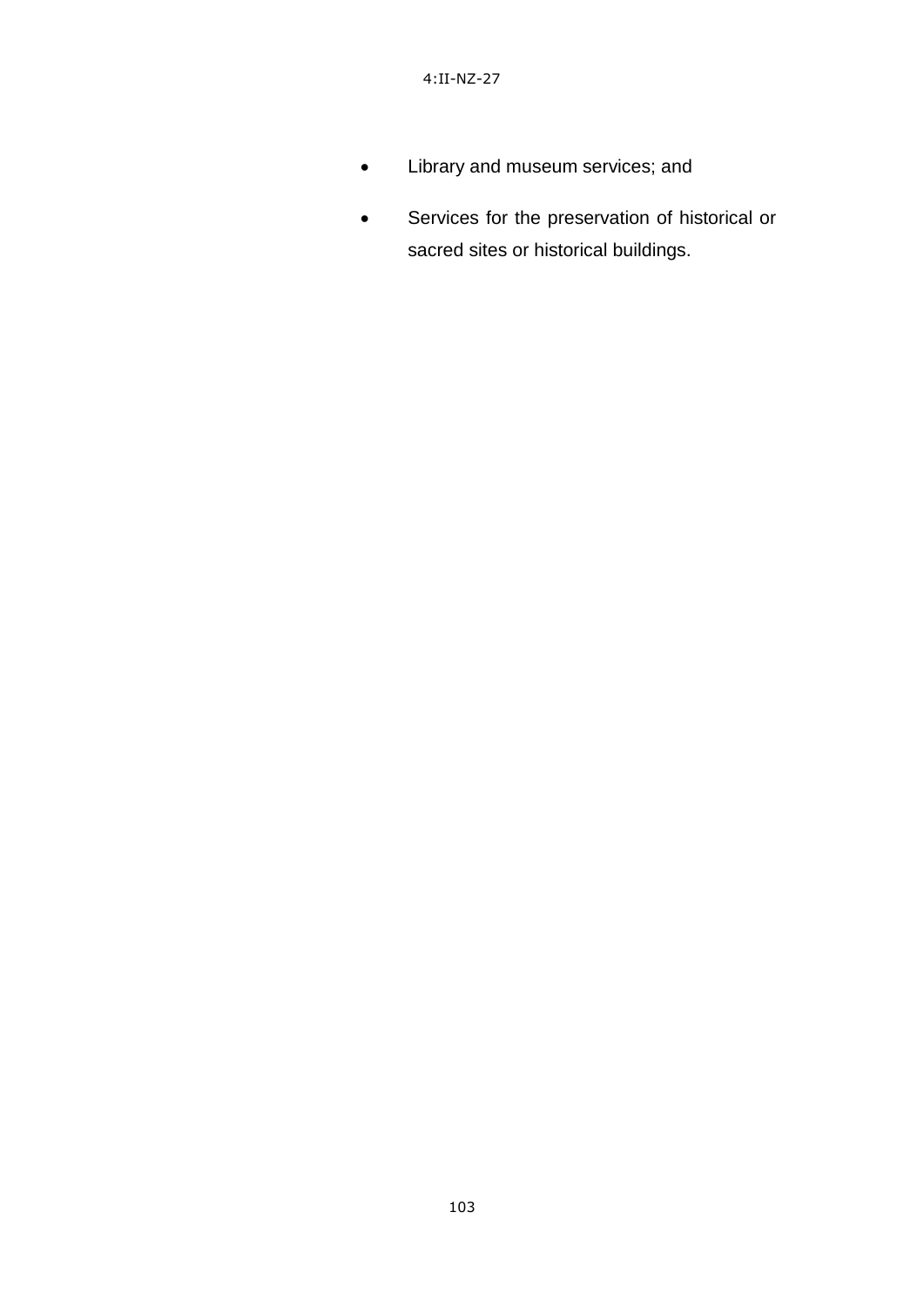4:II-NZ-28

| <b>Sector</b>      | Transport                                               |
|--------------------|---------------------------------------------------------|
|                    | <b>Maritime Services</b>                                |
|                    |                                                         |
| <b>Obligations</b> | National Treatment (Chapter 13 (Cross-Border            |
| concerned          | Trade in Services) Article 5 and Chapter 12             |
|                    | (Investment) Article 5)                                 |
|                    | Most-Favoured-Nation Treatment (Chapter 13              |
|                    | (Cross-Border Trade in Services) Article 6 and          |
|                    | Chapter 12 (Investment) Article 6)                      |
|                    | Market Access (Chapter 13 (Cross-Border Trade           |
|                    | in Services) Article 4)                                 |
|                    | Performance Requirements<br>(Chapter<br>12 <sup>2</sup> |
|                    | (Investment) Article 7)                                 |
|                    | Senior Management and Boards of Directors               |
|                    | (Chapter 12 (Investment) Article 8)                     |
|                    |                                                         |
| <b>Description</b> | <b>Cross-Border Trade in Services and Investment</b>    |
|                    |                                                         |
|                    | New Zealand reserves the right to adopt or              |
|                    | maintain any measure with respect to:                   |
|                    | The carriage by sea of passengers and/or                |
|                    | cargo between a port located in New                     |
|                    | Zealand and another port located in New                 |
|                    | Zealand<br>and<br>traffic<br>originating<br>and         |
|                    | terminating in the same port in New Zealand             |
|                    | (maritime "cabotage");                                  |
|                    |                                                         |
|                    | Provision of certain Port Services (pilotage,           |
|                    | towing and tug assistance provisioning,                 |

104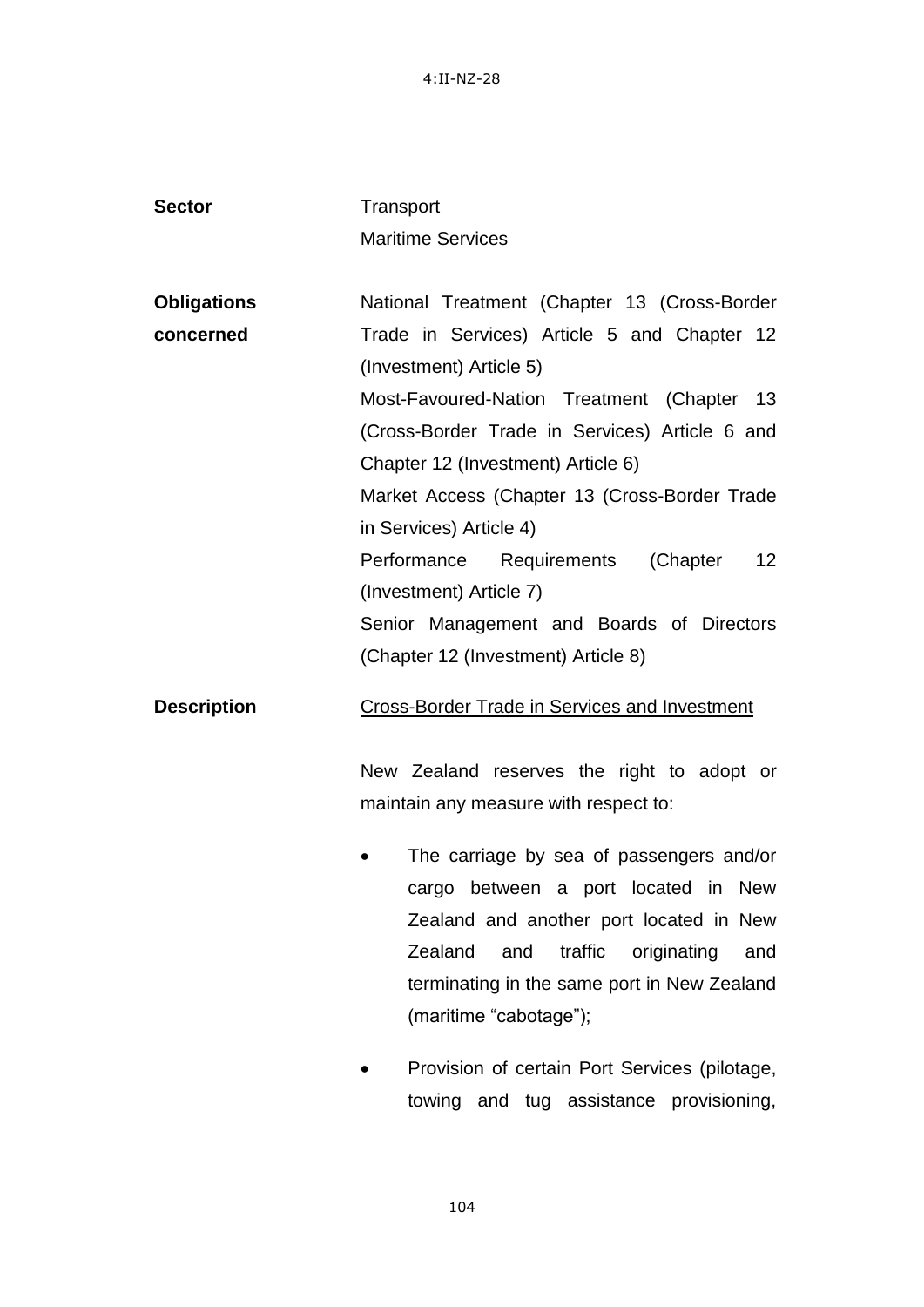fuelling and watering, garbage collecting and ballast waste disposal, port captains" services, navigation aids, emergency repair facilities, anchorage, other shore-based operational services essential to ship operations, including communications, water and electrical supplies). However no measures shall be applied which deny international maritime transport suppliers reasonable and non-discriminatory access to the above port services;

- The establishment of registered companies for the purpose of operating a fleet under the New Zealand flag; and
- The registration of vessels in New Zealand.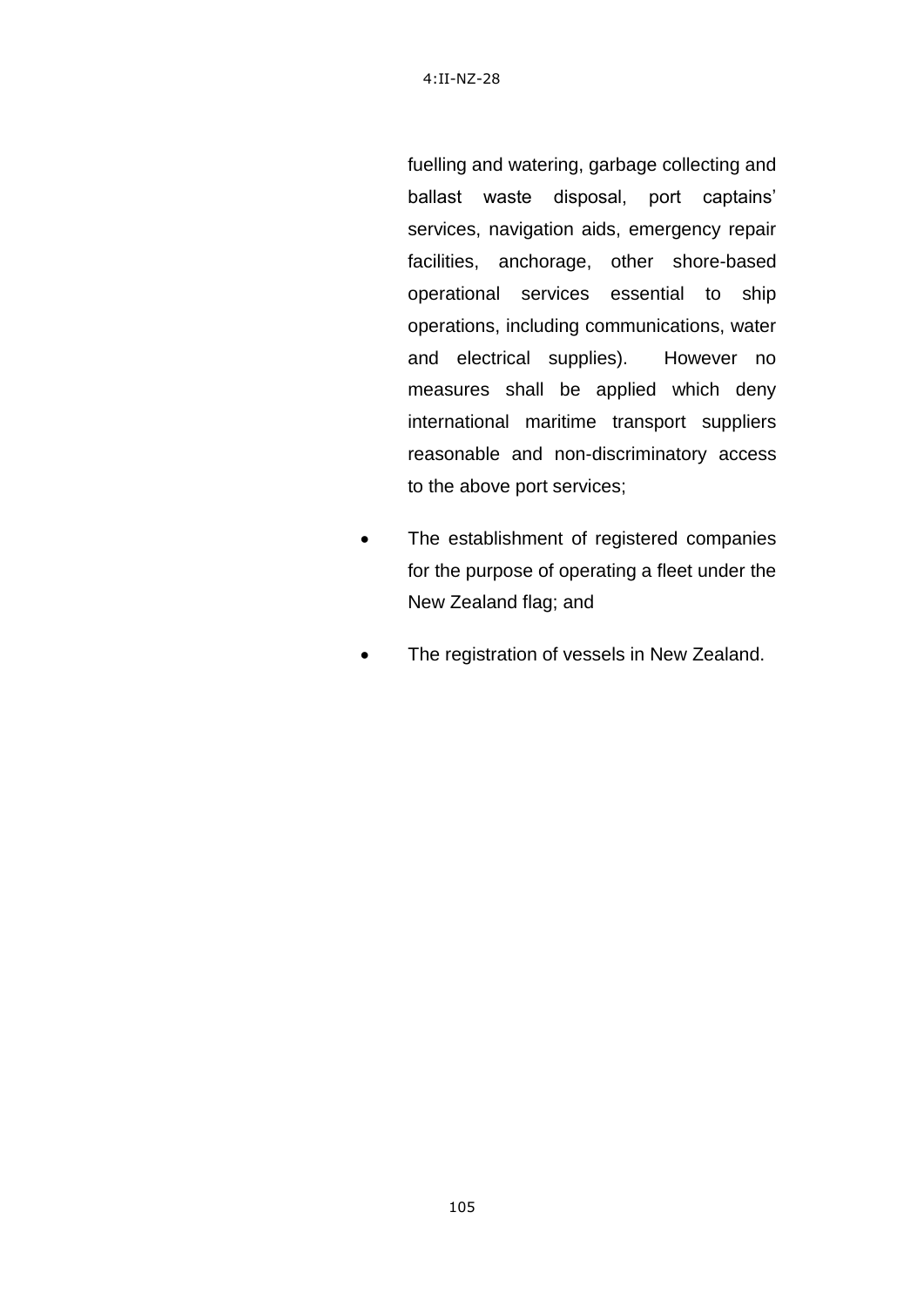4:II-NZ-29

| <b>Sector</b>                          | <b>Distribution Services</b>                                                                                                                                                                                                              |
|----------------------------------------|-------------------------------------------------------------------------------------------------------------------------------------------------------------------------------------------------------------------------------------------|
| <b>Obligations</b><br><b>Concerned</b> | Market Access (Chapter 13 (Cross-Border Trade in<br>Services) Article 4)                                                                                                                                                                  |
| <b>Description</b>                     | <b>Cross-Border Trade in Services</b><br>New Zealand reserves the right to adopt or<br>maintain any measure for public health or social<br>policy purposes with respect to wholesale and<br>retail trade services of tobacco products and |
|                                        | alcoholic beverages.                                                                                                                                                                                                                      |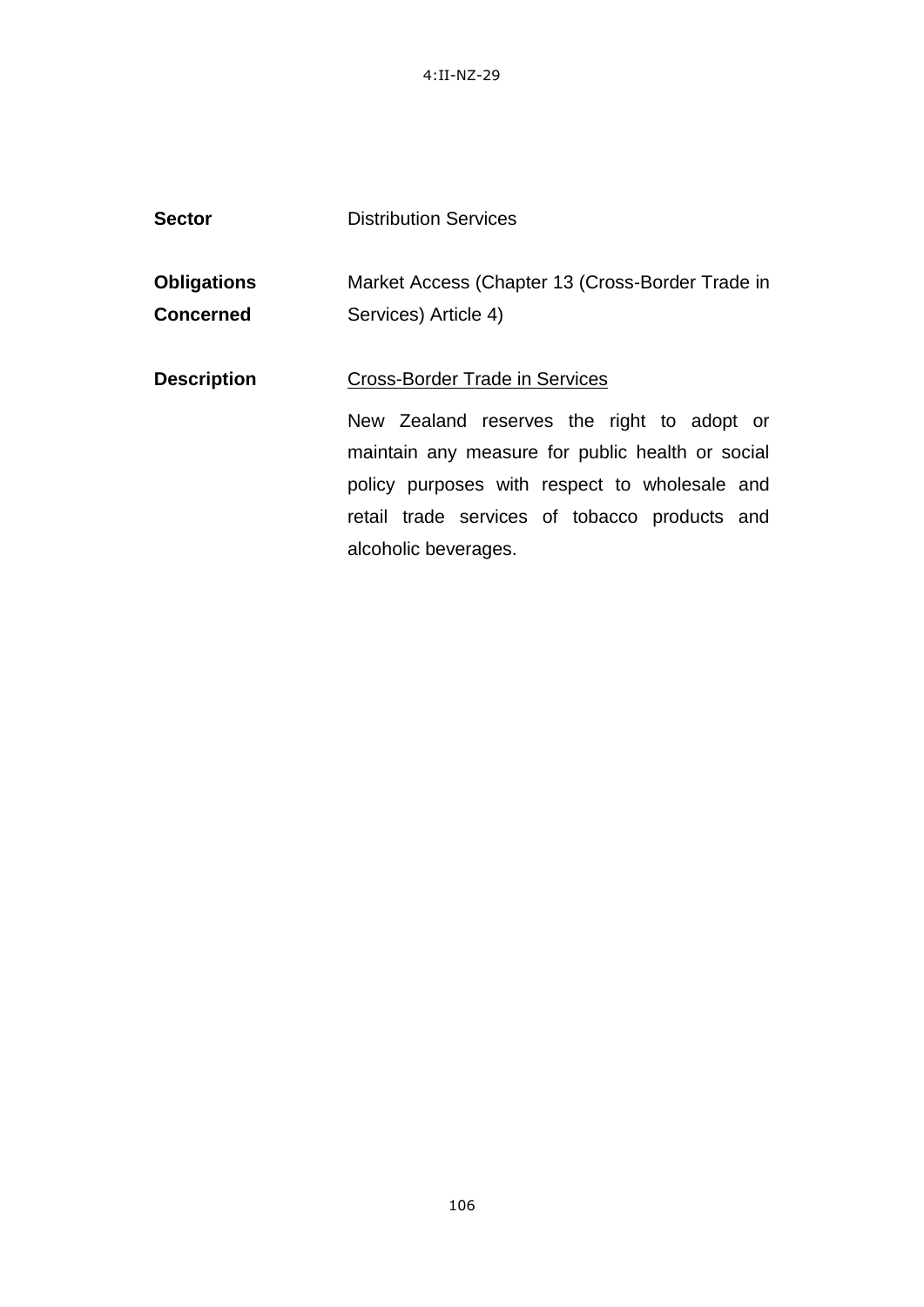# **CHINESE TAIPEI**

**Annex 4:II**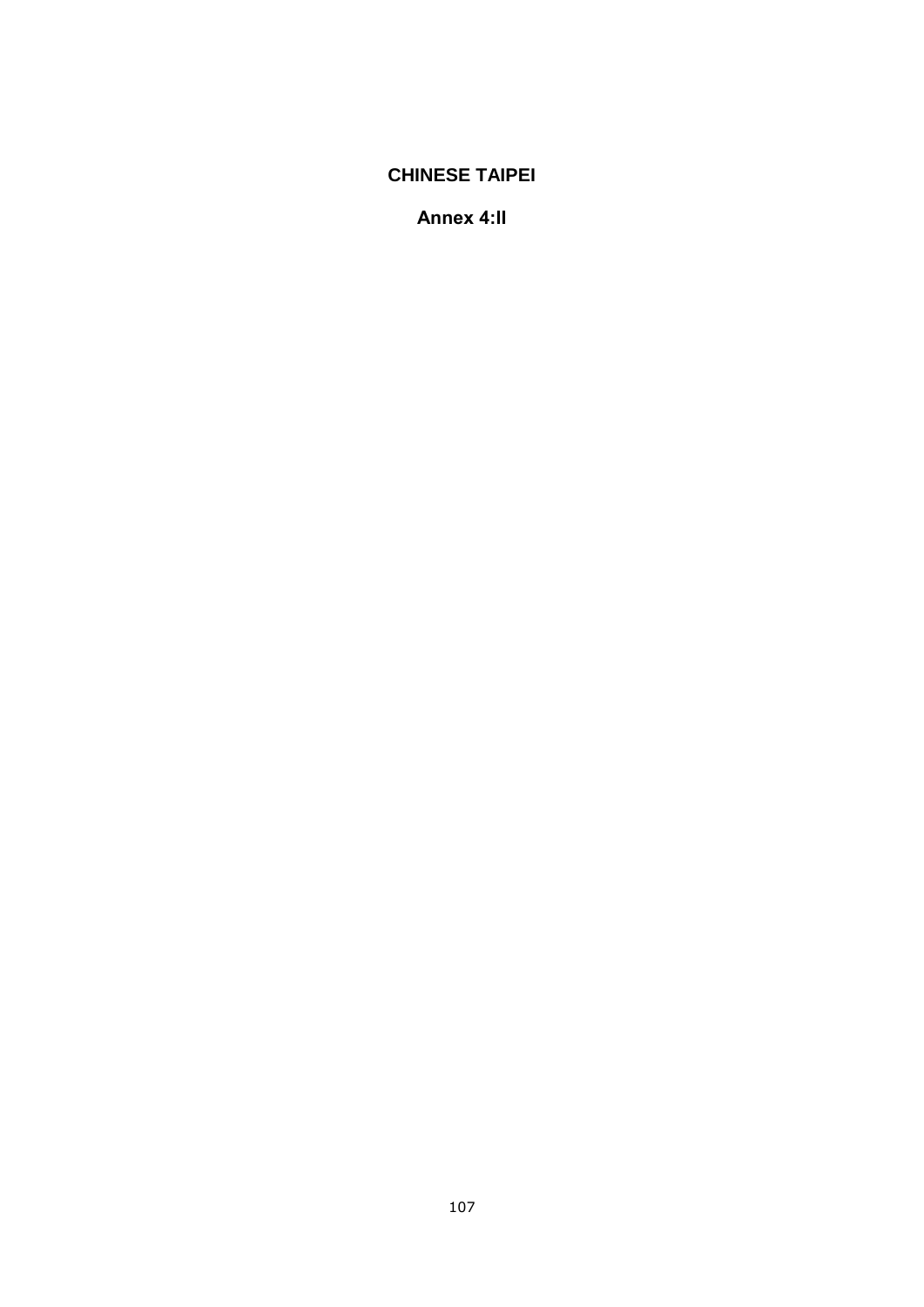| 1                      |                                                               |
|------------------------|---------------------------------------------------------------|
| Sector:                | <b>All Sectors</b>                                            |
| <b>Sub-Sector:</b>     |                                                               |
| <b>Industry</b>        |                                                               |
| <b>Classification:</b> |                                                               |
| <b>Obligations</b>     | National Treatment (Chapter 13 (Cross-Border Trade in         |
| <b>Concerned:</b>      | Services) Article 5 and Chapter 12 (Investment) Article 5)    |
|                        | Most-Favoured-Nation Treatment (Chapter 13 (Cross-            |
|                        | Border Trade in Services) Article 6 and Chapter 12            |
|                        | (Investment) Article 6)                                       |
|                        | Market Access (Chapter 13 (Cross-Border Trade<br>- in         |
|                        | Services) Article 4)                                          |
|                        | Local Presence (Chapter 13 (Cross-Border Trade<br>in          |
|                        | Services) Article 7)                                          |
|                        | Performance Requirements (Chapter 12 (Investment) Article     |
|                        | 7)                                                            |
|                        | Senior Management and Boards of Directors (Chapter 12         |
|                        | (Investment) Article 8)                                       |
| <b>Description:</b>    | Cross-Border Trade in Services and Investment                 |
|                        | Chinese Taipei may adopt or maintain any measure with         |
|                        | respect to the provision of law enforcement and correctional  |
|                        | services, and the following services to the extent they are   |
|                        | social services established or maintained for a public        |
|                        | purpose: income security or insurance, social security or     |
|                        | insurance, social welfare, public education, public training, |
|                        | health, child care, public sewage services.                   |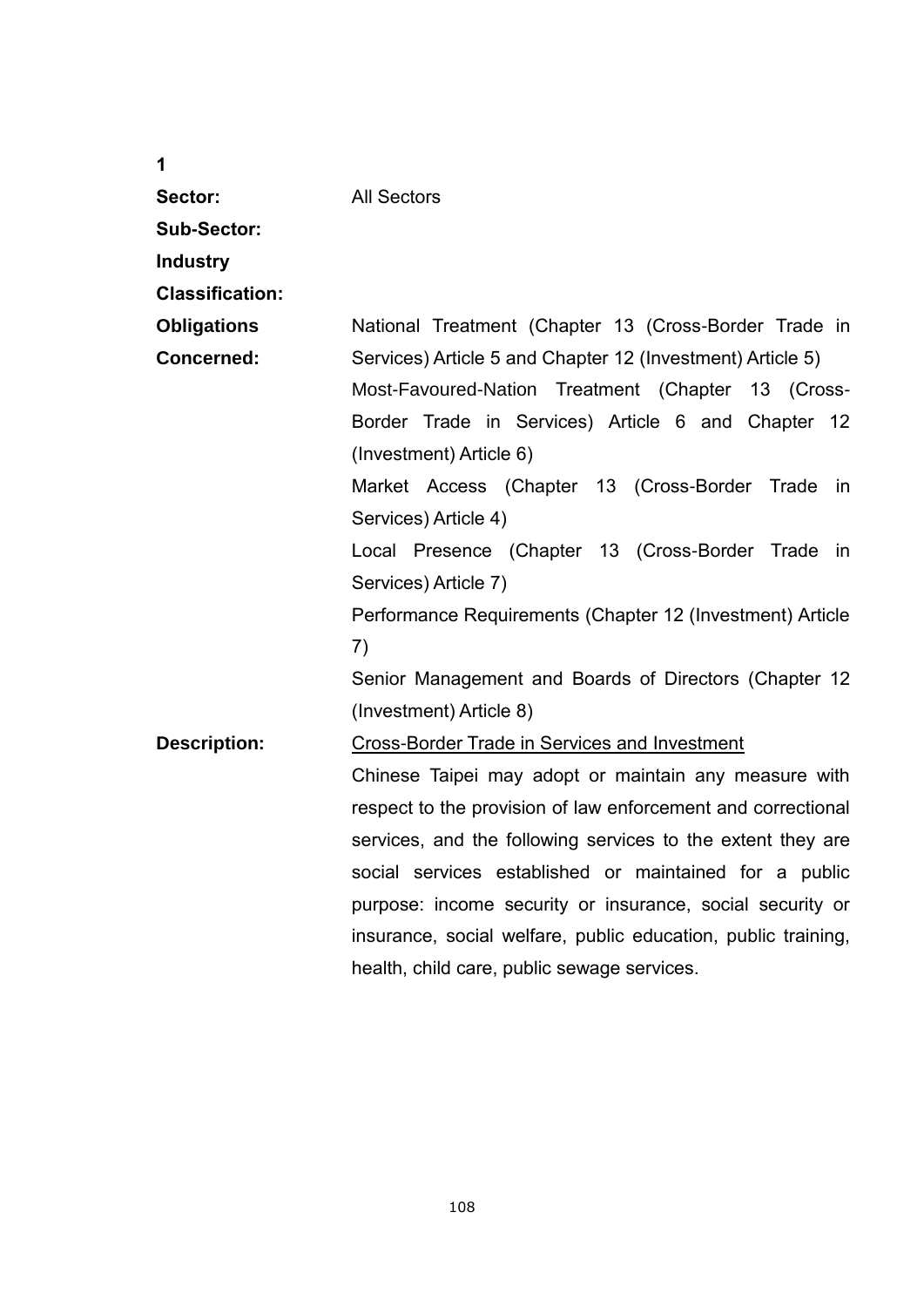| $\overline{2}$         |                                                            |
|------------------------|------------------------------------------------------------|
| Sector:                | <b>Issues relating to Indigenous Peoples</b>               |
| <b>Sub-Sector:</b>     |                                                            |
| <b>Industry</b>        |                                                            |
| <b>Classification:</b> |                                                            |
| <b>Obligations</b>     | National Treatment (Chapter 13 (Cross-Border Trade in      |
| <b>Concerned:</b>      | Services) Article 5 and Chapter 12 (Investment) Article 5) |
|                        | Most-Favoured-Nation Treatment (Chapter 13 (Cross-         |
|                        | Border Trade in Services) Article 6 and Chapter 12         |
|                        | (Investment) Article 6)                                    |
|                        | Market Access (Chapter 13 (Cross-Border Trade in           |
|                        | Services) Article 4)                                       |
|                        | Local Presence (Chapter 13 (Cross-Border Trade in          |
|                        | Services) Article 7)                                       |
|                        | Performance Requirements (Chapter 12 (Investment) Article  |
|                        | 7)                                                         |
|                        | Senior Management and Boards of Directors (Chapter 12      |
|                        | (Investment) Article 8)                                    |
|                        |                                                            |
| <b>Description:</b>    | <b>Cross-Border Trade in Services and Investment</b>       |
|                        | Chinese Taipei may adopt or maintain any measure with      |
|                        | respect to the rights or preferences<br>granted to its     |
|                        | Indigenous peoples.                                        |

109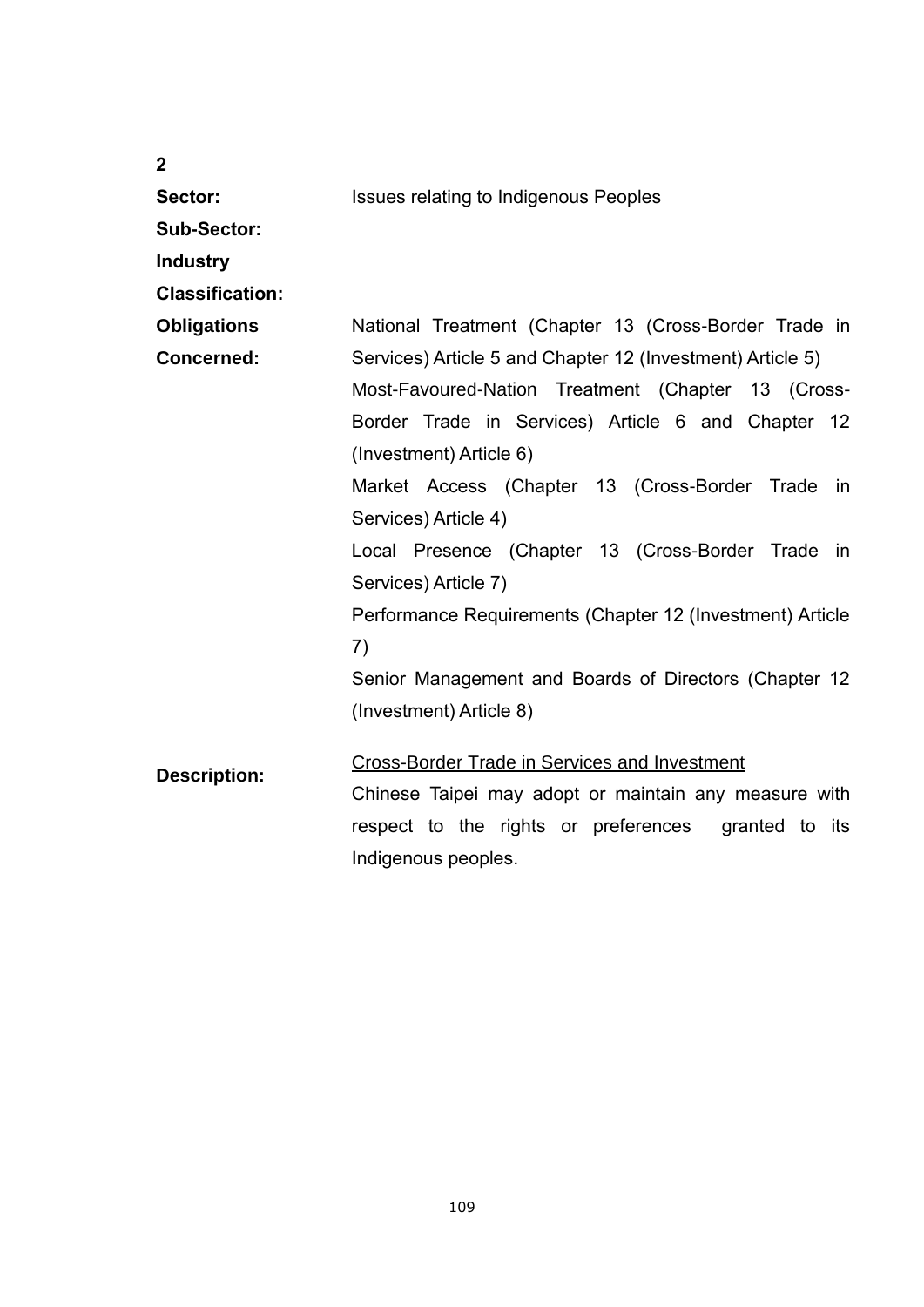| 3                      |                                                            |
|------------------------|------------------------------------------------------------|
| Sector:                | <b>Games of Luck and Chance</b>                            |
| <b>Sub-Sector:</b>     |                                                            |
| <b>Industry</b>        |                                                            |
| <b>Classification:</b> |                                                            |
| <b>Obligations</b>     | National Treatment (Chapter 13 (Cross-Border Trade in      |
| Concerned:             | Services) Article 5 and Chapter 12 (Investment) Article 5) |
|                        | Most-Favoured-Nation Treatment (Chapter 13 (Cross-         |
|                        | Border Trade in Services) Article 6 and Chapter 12         |
|                        | (Investment) Article 6)                                    |
|                        | Performance Requirements (Chapter 12 (Investment) Article  |
|                        | 7)                                                         |
| <b>Description:</b>    | <b>Cross-Border Trade in Services and Investment</b>       |
|                        | Chinese Taipei reserves the right to adopt or maintain any |
|                        | measure relating to the operation of games of luck and     |
|                        | chance, and of activities involving bets including but not |
|                        | limited to the issuance and operation of lottery.          |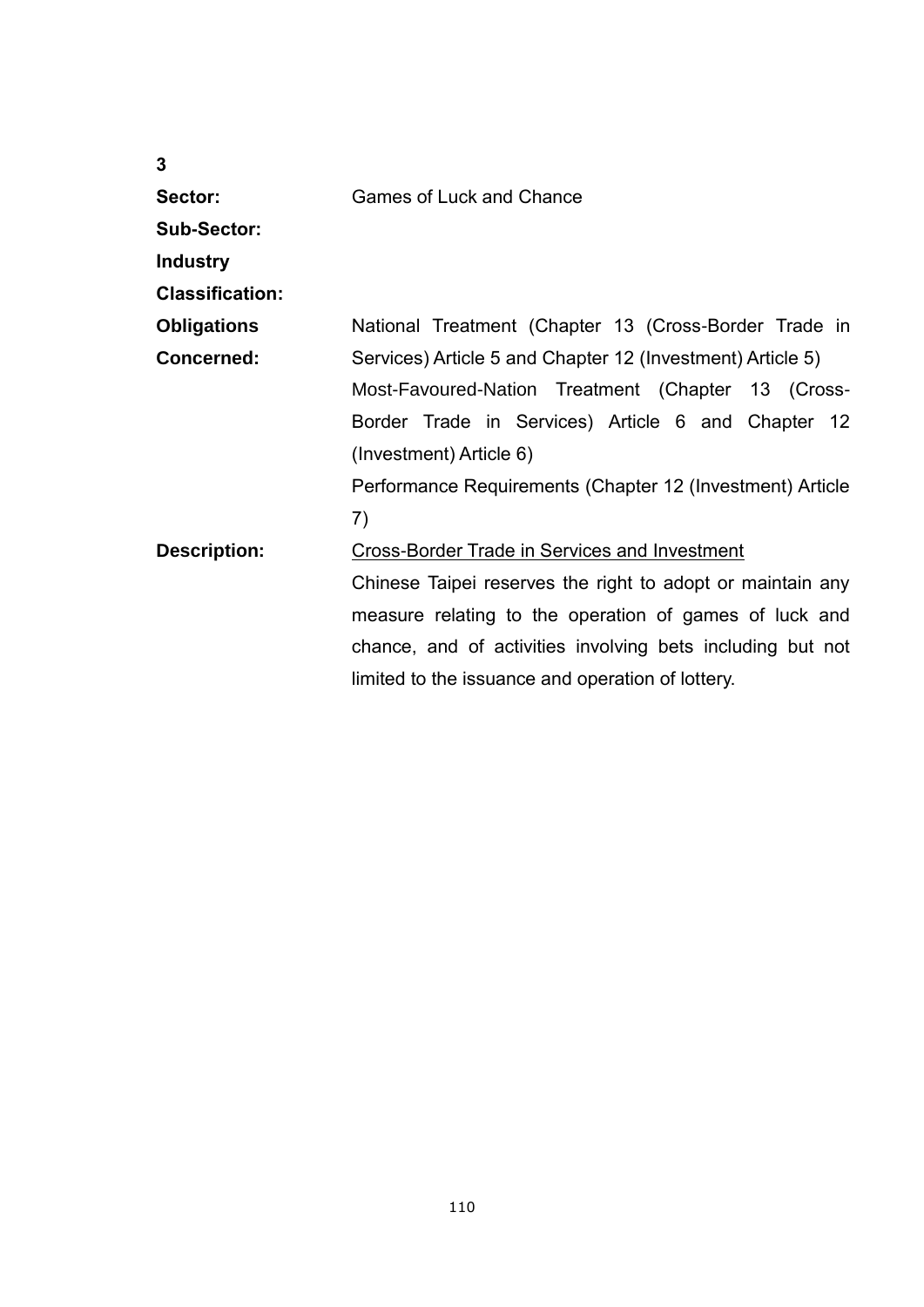| 4                      |                                                  |
|------------------------|--------------------------------------------------|
| Sector:                | <b>Transportation Services</b>                   |
| <b>Sub-sector</b>      | Air transportation                               |
| <b>Industry</b>        | Ground handling services                         |
| <b>Classification:</b> |                                                  |
| <b>Obligations</b>     | National Treatment (Chapter 13 (Cross-Border     |
| <b>Concerned:</b>      | Trade in Services) Article 5)                    |
|                        | Market Access (Chapter 13 (Cross-Border Trade    |
|                        | in Services) Article 4)                          |
|                        |                                                  |
| <b>Description:</b>    | <b>Cross-Border Trade in Services</b>            |
|                        | Chinese Taipei reserves the right to adopt or    |
|                        | maintain any measure as part of the act of       |
|                        | devolving baggage handling and hangar services   |
|                        | that is provided by the government owned airport |
|                        | at the time this Agreement enters into force.    |
|                        | A local responsible agent may be required for    |
|                        | baggage handling services.                       |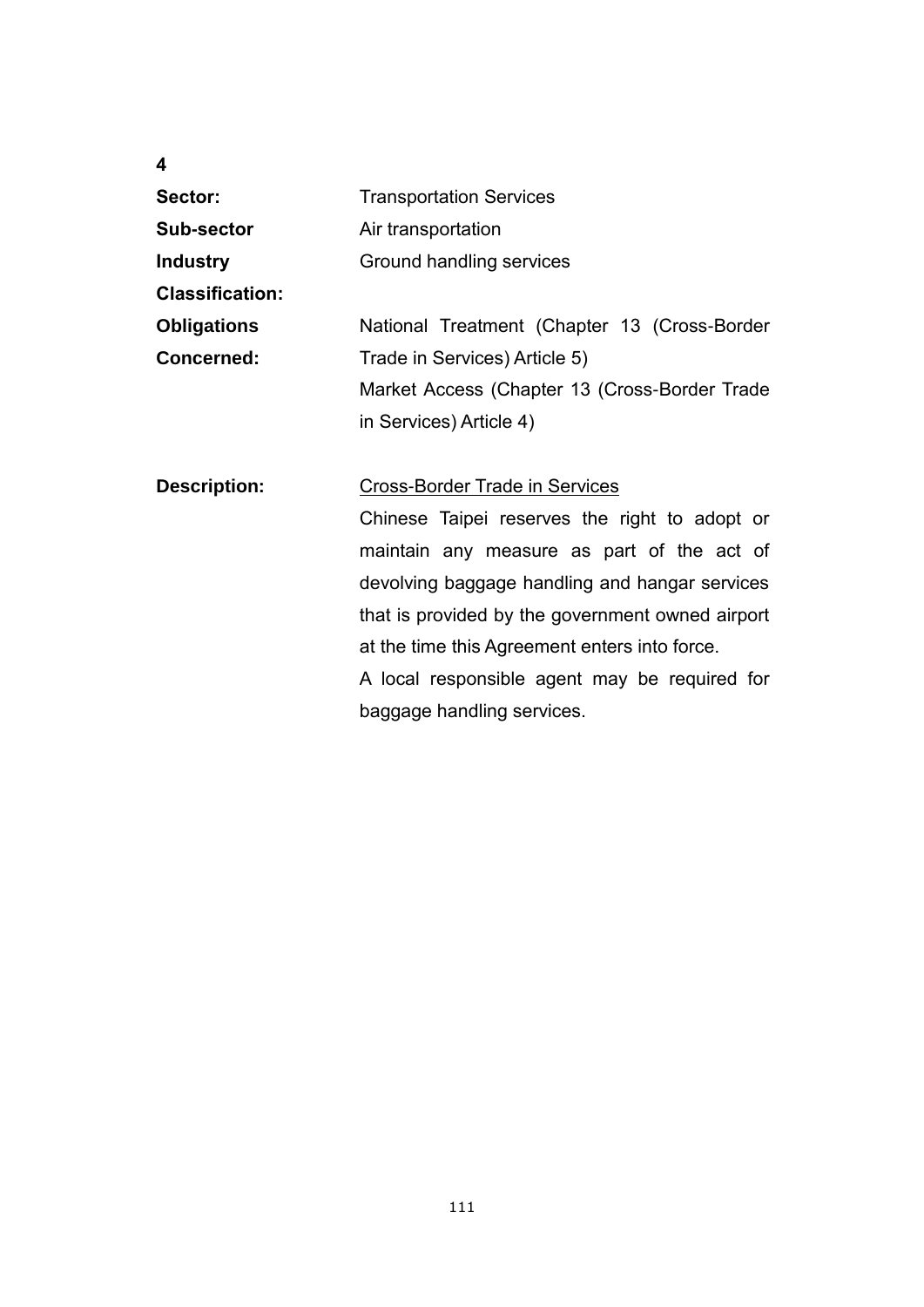| 5                      |                                                                |
|------------------------|----------------------------------------------------------------|
| Sector:                | <b>Audiovisual Services</b>                                    |
| <b>Sub-Sector:</b>     | Television broadcast transmission services (CPC 75241)         |
|                        | Radio broadcast transmission services (CPC 75242)              |
| <b>Industry</b>        |                                                                |
| <b>Classification:</b> |                                                                |
| <b>Obligations</b>     | National Treatment (Chapter 13 (Cross-Border Trade in          |
| <b>Concerned:</b>      | Services) Article 5 and Chapter 12 (Investment) Article 5)     |
|                        | Most-Favoured-Nation Treatment (Chapter 13 (Cross-             |
|                        | Border Trade in Services) Article 6 and Chapter 12             |
|                        | (Investment) Article 6)                                        |
|                        | Market Access (Chapter 13 (Cross-Border Trade<br>in            |
|                        | Services) Article 4)                                           |
|                        | Local Presence (Chapter 13 (Cross-Border Trade<br>in           |
|                        | Services) Article 7)                                           |
|                        | Performance Requirements (Chapter 12 (Investment) Article      |
|                        | 7                                                              |
|                        | Senior Management and Boards of Directors (Chapter 12          |
|                        | (Investment) Article 8)                                        |
| <b>Description:</b>    | <b>Cross-Border Trade in Services and Investment</b>           |
|                        | Chinese Taipei reserves the right to adopt or maintain any     |
|                        | measure relating to broadcasting services in its territory, to |
|                        | international broadcasting services originating from Chinese   |
|                        | Taipei, and to the allocation of spectrum in relation to       |
|                        | broadcasting services.                                         |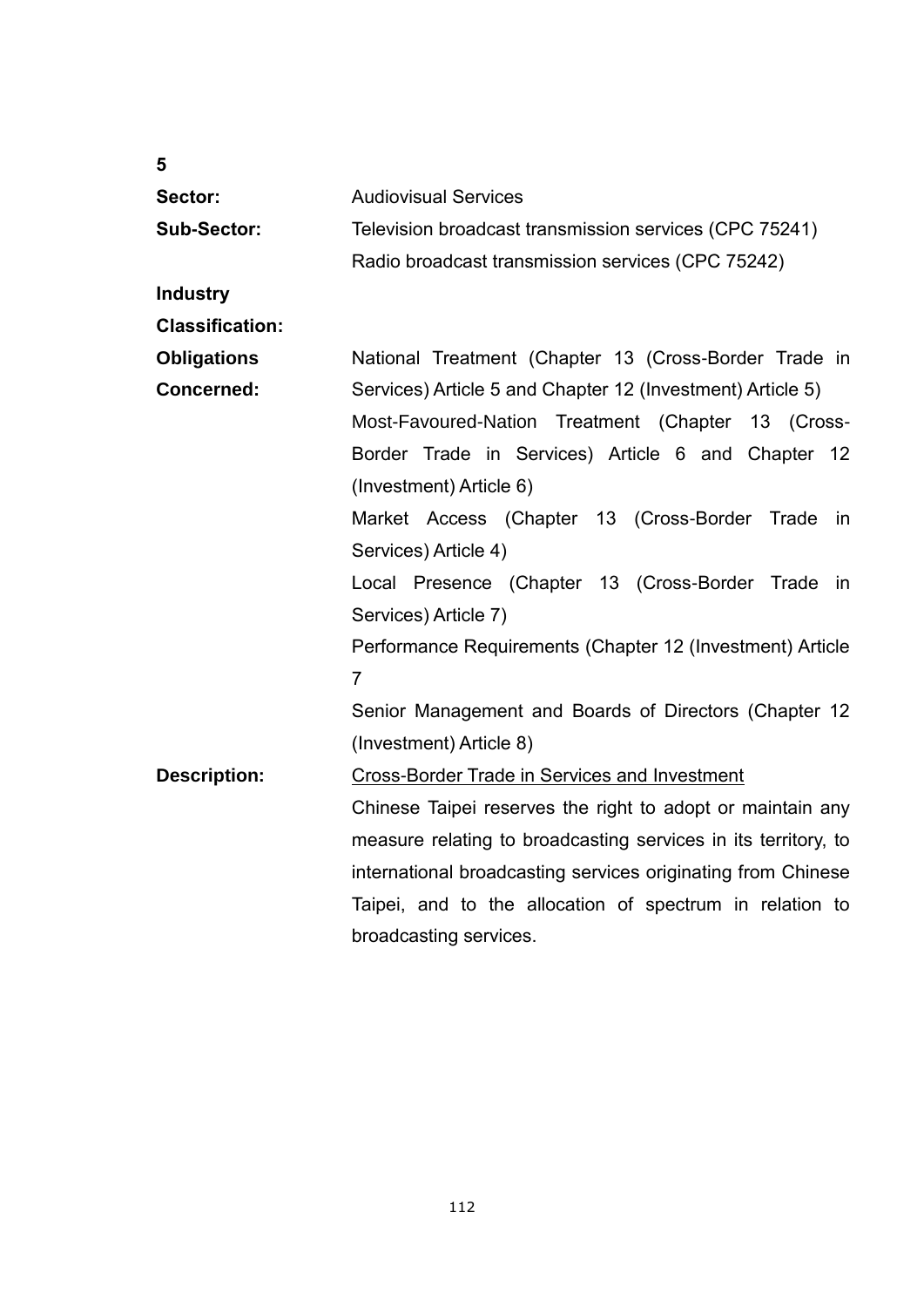| 6                      |                                                                                                                                                                                                                                                                                                                       |
|------------------------|-----------------------------------------------------------------------------------------------------------------------------------------------------------------------------------------------------------------------------------------------------------------------------------------------------------------------|
| Sector:                | <b>Financial Services</b>                                                                                                                                                                                                                                                                                             |
| <b>Sub-Sector:</b>     |                                                                                                                                                                                                                                                                                                                       |
| <b>Industry</b>        |                                                                                                                                                                                                                                                                                                                       |
| <b>Classification:</b> |                                                                                                                                                                                                                                                                                                                       |
| <b>Obligations</b>     | Most-Favoured-Nation Treatment (Chapter 13 (Cross-                                                                                                                                                                                                                                                                    |
| Concerned:             | Border Trade in Services) Article 6 and Chapter 12                                                                                                                                                                                                                                                                    |
|                        | (Investment) Article 6)                                                                                                                                                                                                                                                                                               |
| <b>Description:</b>    | Cross-Border-Trade in Services and Investment<br>Chinese Taipei may adopt or maintain any measure that<br>accords differential treatment to countries under a bilateral<br>or multilateral international agreement in force after the date<br>of entry into force of this Agreement, involving financial<br>services. |
|                        |                                                                                                                                                                                                                                                                                                                       |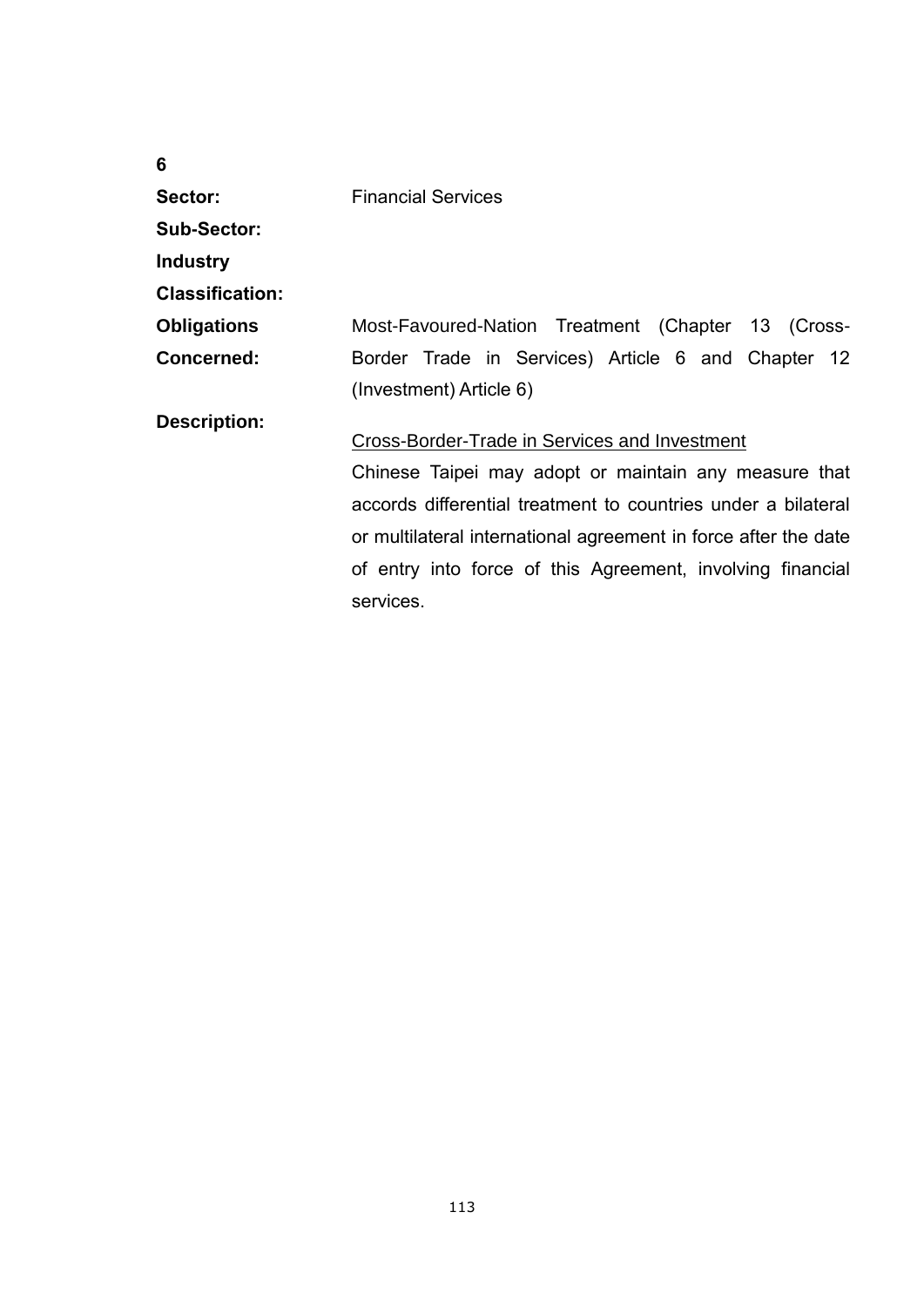| $\overline{7}$         |                                                            |
|------------------------|------------------------------------------------------------|
| Sector:                | All sectors                                                |
| <b>Sub-Sector:</b>     |                                                            |
| <b>Industry</b>        |                                                            |
| <b>Classification:</b> |                                                            |
| <b>Obligations</b>     | National treatment (Chapter 13 (Cross-Border Trade in      |
| <b>Concerned:</b>      | Services) Article 5 and Chapter 12 (Investment) Article 5) |
|                        | Market Access (Chapter 13 (Cross-Border Trade in           |
|                        | Services) Article 4)                                       |
|                        | Local Presence (Chapter 13 (Cross-Border Trade in          |
|                        | Services) Article 7)                                       |
|                        | Performance Requirements (Chapter 12 (Investment) Article  |
|                        | 7)                                                         |
| <b>Description:</b>    | <b>Cross-Border Trade in Services and Investment</b>       |
|                        | Chinese Taipei may adopt or maintain any measure with      |
|                        | respect to the rights or preferences granted to minorities |
|                        | with social or economic disadvantages.                     |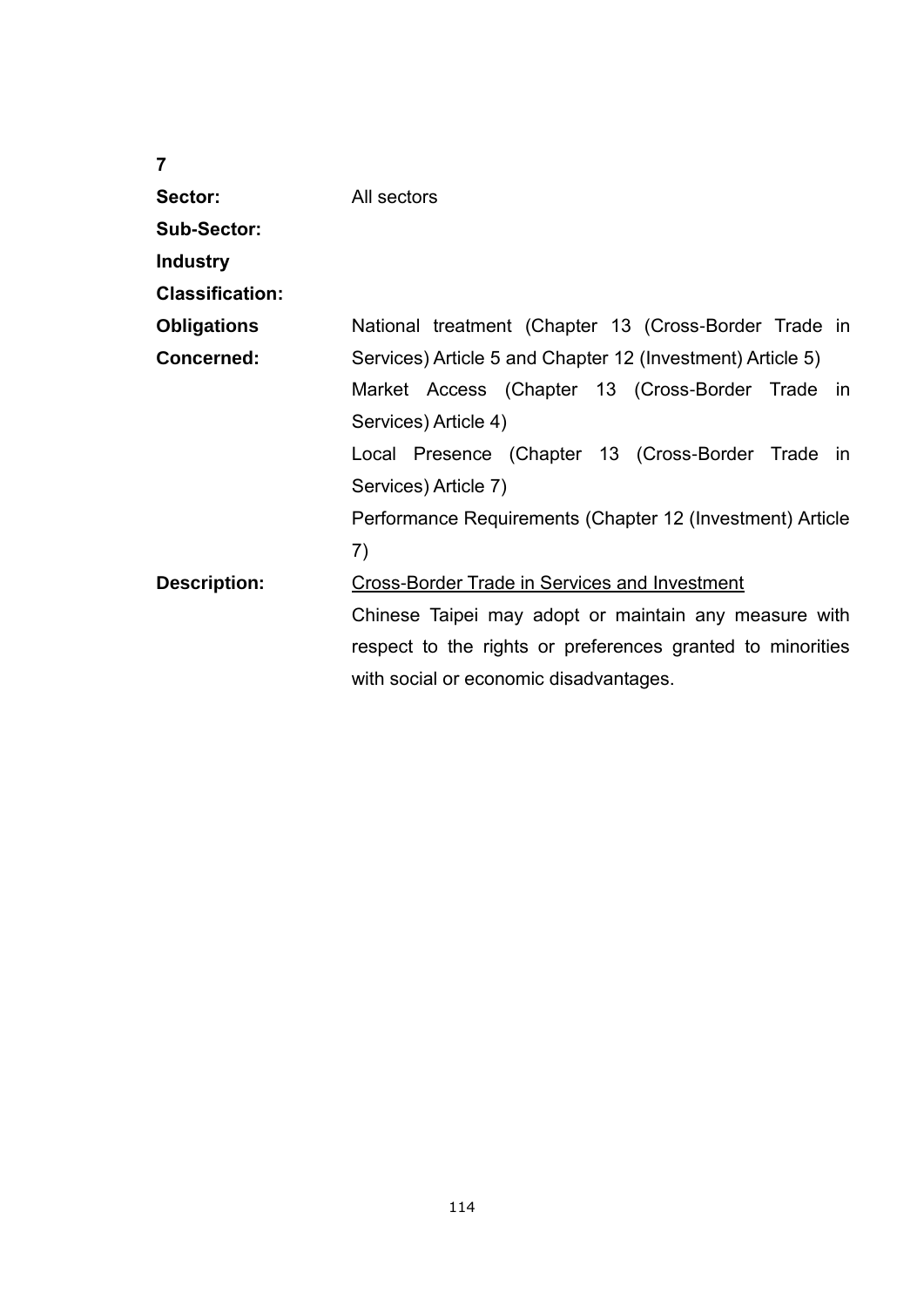| 8                      |                                                                        |
|------------------------|------------------------------------------------------------------------|
| Sector:                | <b>All Sectors</b>                                                     |
| <b>Sub-Sector:</b>     |                                                                        |
| <b>Industry</b>        |                                                                        |
| <b>Classification:</b> |                                                                        |
| <b>Obligations</b>     | National Treatment (Chapter 13 (Cross-Border                           |
| <b>Concerned:</b>      | Trade in Services) Article 5 and Chapter 12<br>(Investment) Article 5) |
|                        | Most-Favoured-Nation Treatment (Chapter 13                             |
|                        | (Cross-Border Trade in Services) Article 6 and                         |
|                        | Chapter 12 (Investment) Article 6)                                     |
|                        | Market Access (Chapter 13 (Cross-Border Trade                          |
|                        | in Services) Article 4)                                                |
|                        | Local Presence (Chapter 13 (Cross-Border Trade                         |
|                        | in Services) Article 7)                                                |
|                        | Performance<br>(Chapter<br>12 <sup>2</sup><br>Requirements             |
|                        | (Investment) Article 7)                                                |
|                        | Senior Management and Boards of Directors                              |
|                        | (Chapter 12 (Investment) Article 8)                                    |
| <b>Description:</b>    | <b>Cross-Border Trade in Services and Investment</b>                   |
|                        | Chinese Taipei reserves the right to maintain or                       |
|                        | adopt any measure in order to prohibit, regulate,                      |
|                        | the<br>production,<br>control<br>manage<br>or<br>use,                  |
|                        | distribution and retail of nuclear energy, including                   |
|                        | setting conditions for natural persons or juridical                    |
|                        | persons to do so.                                                      |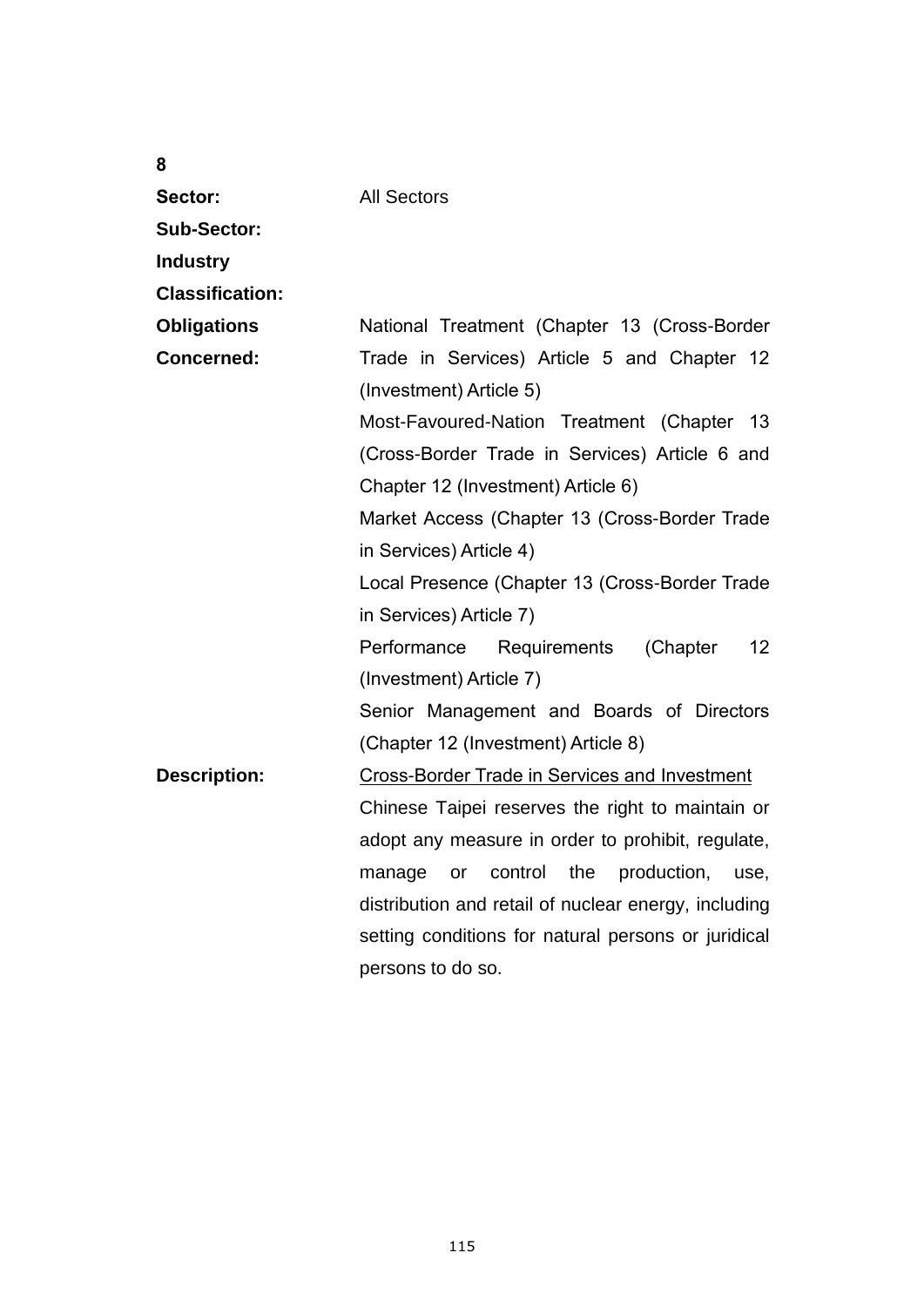| 9                   |                                                         |
|---------------------|---------------------------------------------------------|
| Sector:             | All sectors                                             |
| <b>Obligations</b>  | National Treatment (Chapter 13 (Cross-Border            |
| <b>Concerned:</b>   | Trade in Services) Article 5 and Chapter 12             |
|                     | (Investment) Article 5)                                 |
|                     | Most-Favoured-Nation Treatment (Chapter 13              |
|                     | (Cross-Border Trade in Services) Article 6 and          |
|                     | Chapter 12 (Investment) Article 6)                      |
|                     | Market Access (Chapter 13 (Cross-Border                 |
|                     | Trade in Services) Article 4)                           |
|                     | Local Presence (Chapter 13 (Cross-Border                |
|                     | Trade in Services) Article 7)                           |
|                     | (Chapter<br>12 <sup>°</sup><br>Performance Requirements |
|                     | (Investment) Article 7)                                 |
|                     | Senior Management and Boards of Directors               |
|                     | (Chapter 12 (Investment) Article 8)                     |
|                     |                                                         |
| <b>Description:</b> | <b>Investment and Cross-Border Trade in Services</b>    |
|                     | Chinese Taipei reserves the right to maintain           |
|                     | existing restrictions on investment and cross-          |
|                     | border trade in services by persons of a non-           |
|                     | Party or investors or service suppliers owned or        |
|                     | controlled by persons of a non-Party.                   |
|                     |                                                         |

However, any amendment to the restrictions existing at any particular moment, including the criteria used to determine whether an investor or a service supplier is deemed to be a person of a non-Party or owned or controlled by persons of a non-Party, shall not increase the non-conformity of the restrictions as they